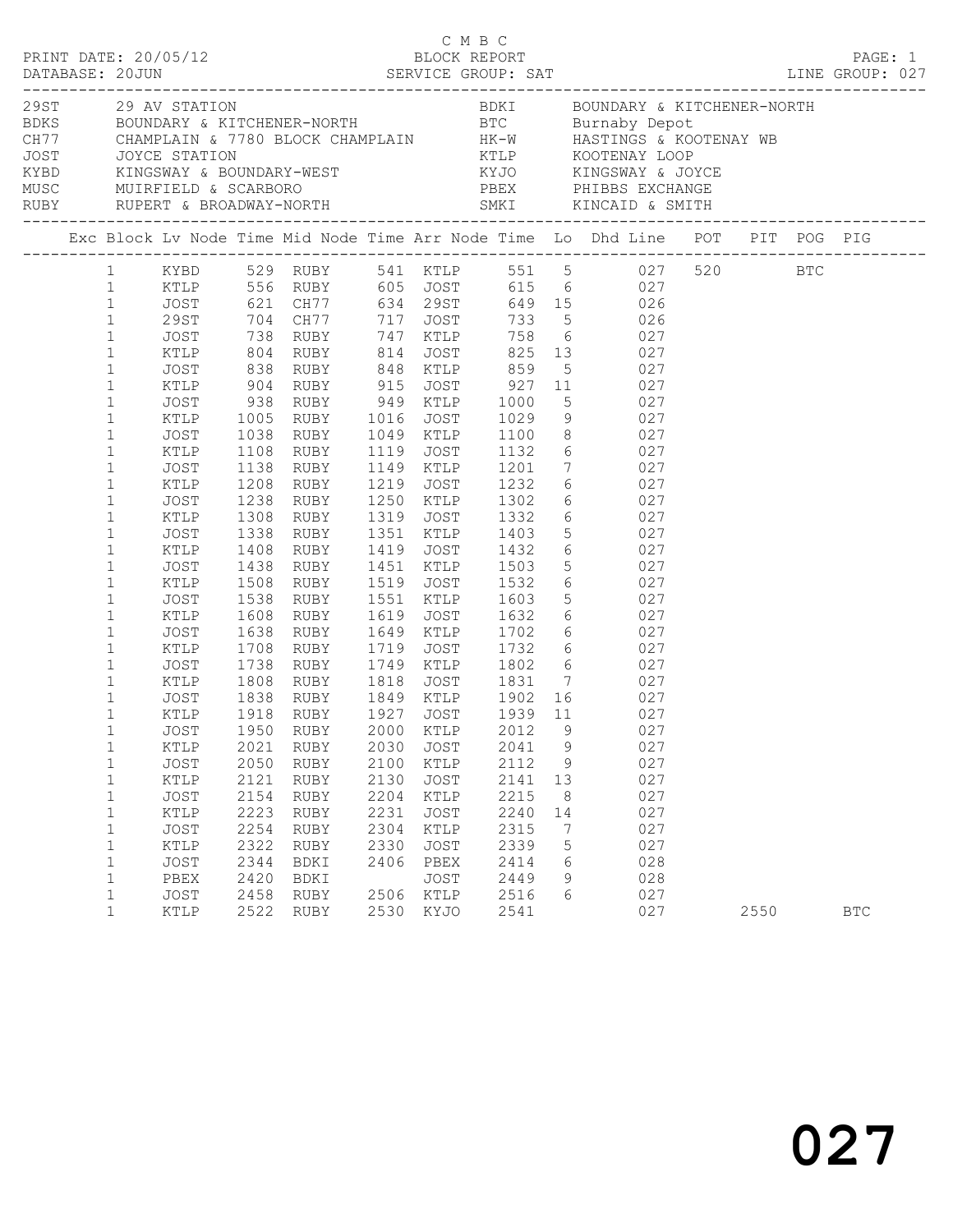#### C M B C<br>BLOCK REPORT

LINE GROUP: 027

|  |                |             |      |             |      |             |      |                 | Exc Block Lv Node Time Mid Node Time Arr Node Time Lo Dhd Line POT |     | PIT  | POG PIG    |            |
|--|----------------|-------------|------|-------------|------|-------------|------|-----------------|--------------------------------------------------------------------|-----|------|------------|------------|
|  | 2              | 29ST        |      | 537 CH77    | 549  | JOST        | 604  | 5               | 026                                                                | 523 |      | <b>BTC</b> |            |
|  | $\overline{2}$ | <b>JOST</b> | 609  | BDKI        | 630  | PBEX        | 639  | 12              | 028                                                                |     |      |            |            |
|  | 2              | PBEX        | 651  | BDKI        |      | JOST        | 721  | 10 <sup>°</sup> | 028                                                                |     |      |            |            |
|  | $\mathbf{2}$   | <b>JOST</b> | 731  | CH77        | 744  | 29ST        | 800  | 12              | 026                                                                |     |      |            |            |
|  | $\mathbf{2}$   | 29ST        | 812  |             |      | MUSC        | 825  | $\overline{0}$  | 029                                                                |     |      |            |            |
|  | $\mathbf{2}$   | MUSC        | 825  |             |      | 29ST        | 839  | 6               | 029                                                                |     |      |            |            |
|  | $\mathbf{2}$   | 29ST        | 845  | CH77        | 859  | JOST        | 916  | 14              | 026                                                                |     |      |            |            |
|  | $\mathbf{2}$   | JOST        | 930  | CH77        | 945  | 29ST        | 1002 | 9               | 026                                                                |     |      |            |            |
|  | $\overline{c}$ | 29ST        | 1011 |             |      | MUSC        | 1025 | $\circ$         | 029                                                                |     |      |            |            |
|  | $\mathbf{2}$   | MUSC        | 1025 |             |      | 29ST        | 1039 | 6               | 029                                                                |     |      |            |            |
|  | $\overline{c}$ | 29ST        | 1045 | CH77        | 1100 | JOST        | 1119 | 11              | 026                                                                |     |      |            |            |
|  | $\sqrt{2}$     | <b>JOST</b> | 1130 | CH77        | 1146 | 29ST        | 1203 | 8               | 026                                                                |     |      |            |            |
|  | $\mathbf{2}$   | 29ST        | 1211 |             |      | MUSC        | 1226 | $\circ$         | 029                                                                |     |      |            |            |
|  | $\overline{c}$ | MUSC        | 1226 |             |      | 29ST        | 1240 | 5               | 029                                                                |     |      |            |            |
|  | $\overline{2}$ | 29ST        | 1245 | CH77        | 1301 | JOST        | 1321 | 9               | 026                                                                |     |      |            |            |
|  | $\mathbf{2}$   | <b>JOST</b> | 1330 | CH77        | 1347 | 29ST        | 1405 | 5               | 026                                                                |     |      |            |            |
|  | $\mathbf{2}$   | 29ST        | 1410 |             |      | MUSC        | 1426 | $\circ$         | 029                                                                |     |      |            |            |
|  | $\mathbf{2}$   | MUSC        | 1426 |             |      | 29ST        | 1440 | 5               | 029                                                                |     |      |            |            |
|  | $\mathbf{2}$   | 29ST        | 1445 | CH77        | 1502 | <b>JOST</b> | 1522 | 8               | 026                                                                |     |      |            |            |
|  | 2              | <b>JOST</b> | 1530 | CH77        | 1547 | 29ST        | 1605 | 5               | 026                                                                |     |      |            |            |
|  | $\sqrt{2}$     | 29ST        | 1610 |             |      | MUSC        | 1626 | $\circ$         | 029                                                                |     |      |            |            |
|  | $\mathbf{2}$   | MUSC        | 1626 |             |      | 29ST        | 1640 | 5               | 029                                                                |     |      |            |            |
|  | $\mathbf 2$    | 29ST        | 1645 | CH77        | 1702 | <b>JOST</b> | 1721 | 9               | 026                                                                |     |      |            |            |
|  | $\mathbf{2}$   | <b>JOST</b> | 1730 | CH77        | 1747 | 29ST        | 1803 | 16              | 026                                                                |     |      |            |            |
|  | $\mathbf{2}$   | 29ST        | 1819 |             |      | MUSC        | 1835 | $\circ$         | 029                                                                |     |      |            |            |
|  | $\mathbf{2}$   | MUSC        | 1835 |             |      | 29ST        | 1848 | 5               | 029                                                                |     |      |            |            |
|  | $\mathbf 2$    | 29ST        | 1853 | CH77        | 1908 | JOST        | 1925 | 16              | 026                                                                |     |      |            |            |
|  | $\mathbf 2$    | JOST        | 1941 | BDKI        | 2003 | PBEX        | 2011 | 7               | 028                                                                |     |      |            |            |
|  | $\mathbf 2$    | PBEX        | 2018 | <b>BDKI</b> |      | <b>JOST</b> | 2049 | 11              | 028                                                                |     |      |            |            |
|  | $\overline{c}$ | JOST        | 2100 | CH77        | 2117 | 29ST        | 2131 | 23              | 026                                                                |     |      |            |            |
|  | $\mathbf{2}$   | 29ST        | 2154 | CH77        | 2208 | JOST        | 2225 | 17              | 026                                                                |     |      |            |            |
|  | $\overline{2}$ | <b>JOST</b> | 2242 | <b>BDKI</b> | 2304 | PBEX        | 2312 |                 | 028                                                                |     | 2322 |            | <b>BTC</b> |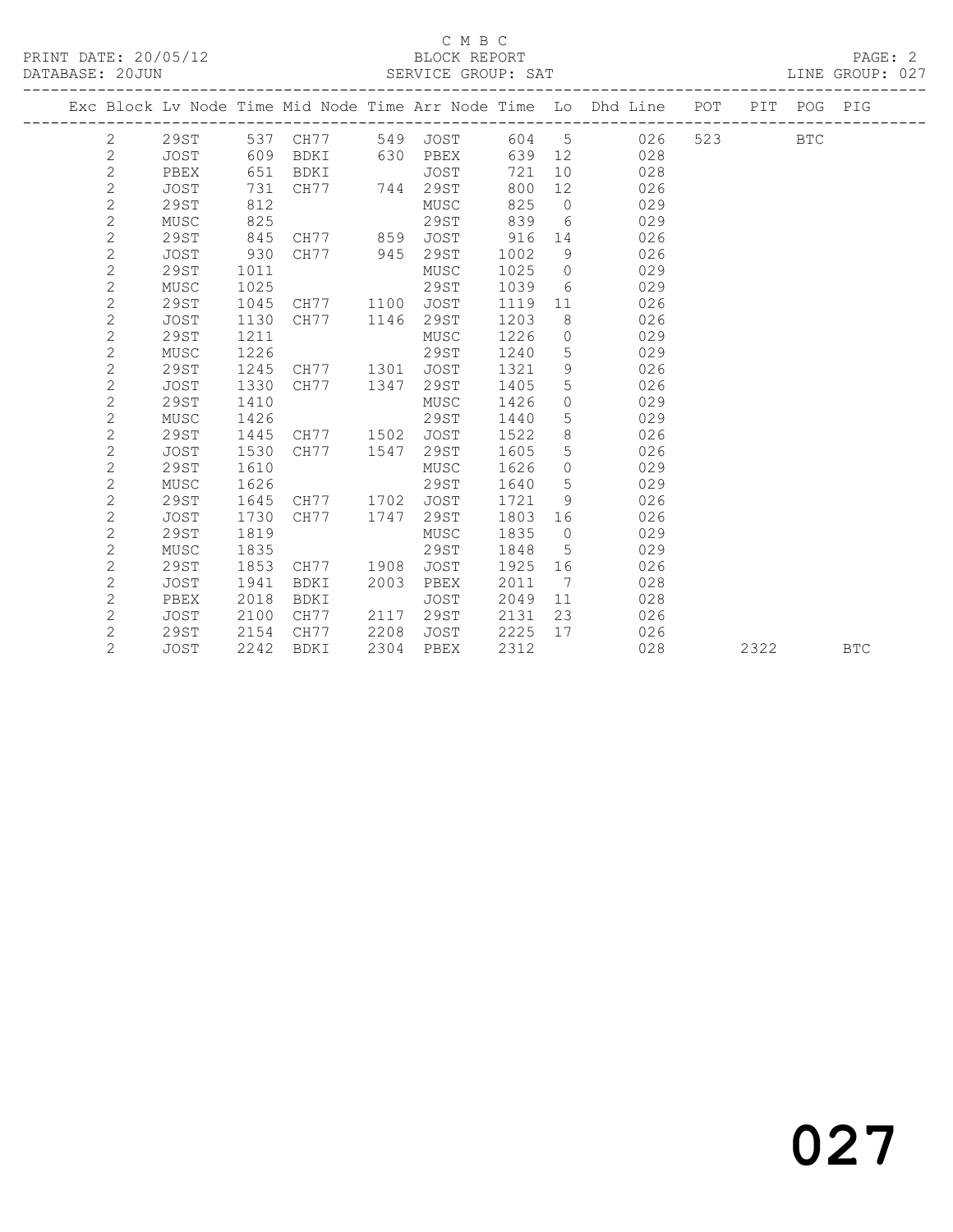#### C M B C<br>BLOCK REPORT

LINE GROUP: 027

|  |   |             |      |                   |      |             |      |                | Exc Block Lv Node Time Mid Node Time Arr Node Time Lo Dhd Line POT PIT POG PIG |       |      |            |            |
|--|---|-------------|------|-------------------|------|-------------|------|----------------|--------------------------------------------------------------------------------|-------|------|------------|------------|
|  | 3 | JOST        |      | 542 CH77 555 29ST |      |             | 610  |                | $5^{\circ}$<br>026                                                             | 531 6 |      | <b>BTC</b> |            |
|  | 3 | 29ST        | 615  |                   |      | MUSC        | 627  | $\overline{0}$ | 029                                                                            |       |      |            |            |
|  | 3 | MUSC        | 627  |                   |      | 29ST        | 639  | 5              | 029                                                                            |       |      |            |            |
|  | 3 | 29ST        | 644  |                   |      | MUSC        | 656  | $\Omega$       | 029                                                                            |       |      |            |            |
|  | 3 | MUSC        | 656  |                   |      | 29ST        | 709  | 5              | 029                                                                            |       |      |            |            |
|  | 3 | 29ST        | 714  |                   |      | MUSC        | 726  | $\circ$        | 029                                                                            |       |      |            |            |
|  | 3 | MUSC        | 726  |                   |      | 29ST        | 739  | $5^{\circ}$    | 029                                                                            |       |      |            |            |
|  | 3 | 29ST        | 744  |                   |      | MUSC        | 756  | $\Omega$       | 029                                                                            |       |      |            |            |
|  | 3 | MUSC        | 756  |                   |      | 29ST        | 809  | 16             | 029                                                                            |       |      |            |            |
|  | 3 | 29ST        | 825  | CH77              | 839  | JOST        | 856  | 7              | 026                                                                            |       |      |            |            |
|  | 3 | <b>JOST</b> | 903  | <b>BDKI</b>       | 925  | PBEX        | 934  | 9              | 028                                                                            |       |      |            |            |
|  | 3 | PBEX        | 943  | BDKI              |      | JOST        | 1018 | 6              | 028                                                                            |       |      |            |            |
|  | 3 | <b>JOST</b> | 1024 | BDKI              | 1046 | PBEX        | 1055 | 8              | 028                                                                            |       |      |            |            |
|  | 3 | PBEX        | 1103 | BDKI              |      | JOST        | 1138 | 6              | 028                                                                            |       |      |            |            |
|  | 3 | <b>JOST</b> | 1144 | BDKI              | 1206 | PBEX        | 1216 | 6              | 028                                                                            |       |      |            |            |
|  | 3 | PBEX        | 1222 | BDKI              |      | JOST        | 1258 | 6              | 028                                                                            |       |      |            |            |
|  | 3 | <b>JOST</b> | 1304 | BDKI              | 1327 | PBEX        | 1337 | 5              | 028                                                                            |       |      |            |            |
|  | 3 | PBEX        | 1342 | BDKI              |      | JOST        | 1418 | 6              | 028                                                                            |       |      |            |            |
|  | 3 | <b>JOST</b> | 1424 | BDKI              | 1447 | PBEX        | 1457 | 5              | 028                                                                            |       |      |            |            |
|  | 3 | PBEX        | 1502 | BDKI              |      | JOST        | 1538 | 6              | 028                                                                            |       |      |            |            |
|  | 3 | <b>JOST</b> | 1544 | BDKI              | 1607 | PBEX        | 1617 | 5              | 028                                                                            |       |      |            |            |
|  | 3 | PBEX        | 1622 | BDKI              |      | JOST        | 1658 | 6              | 028                                                                            |       |      |            |            |
|  | 3 | <b>JOST</b> | 1704 | BDKI              | 1727 | PBEX        | 1736 | 6              | 028                                                                            |       |      |            |            |
|  | 3 | PBEX        | 1742 | BDKI              |      | <b>JOST</b> | 1818 | 10             | 028                                                                            |       |      |            |            |
|  | 3 | <b>JOST</b> | 1828 | BDKI              | 1851 | PBEX        | 1900 | 14             | 028                                                                            |       |      |            |            |
|  | 3 | PBEX        | 1914 | BDKI              |      | JOST        | 1945 | 15             | 028                                                                            |       |      |            |            |
|  | 3 | <b>JOST</b> | 2000 | CH77              | 2017 | 29ST        | 2031 | 18             | 026                                                                            |       |      |            |            |
|  | 3 | 29ST        | 2049 |                   |      | MUSC        | 2104 | $\bigcirc$     | 029                                                                            |       |      |            |            |
|  | 3 | MUSC        | 2104 |                   |      | 29ST        | 2116 | 8              | 029                                                                            |       |      |            |            |
|  | 3 | 29ST        |      | 2124 CH77         | 2138 | JOST        | 2155 |                | 026                                                                            |       | 2203 |            | <b>BTC</b> |

027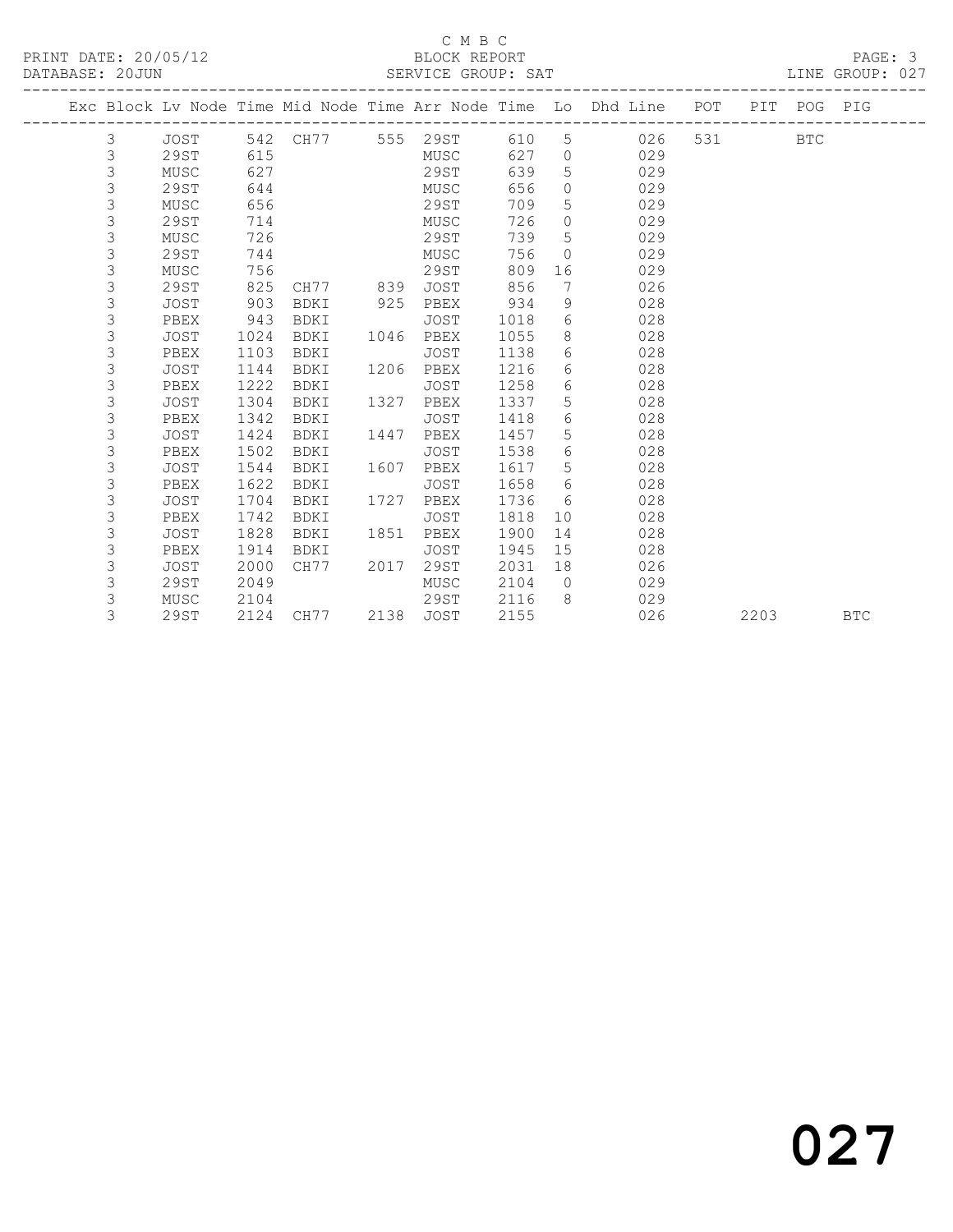### C M B C<br>BLOCK REPORT

LINE GROUP: 027

|                |             |      |                     |      |           |      |                 | Exc Block Lv Node Time Mid Node Time Arr Node Time Lo Dhd Line POT |         | PIT POG PIG |            |
|----------------|-------------|------|---------------------|------|-----------|------|-----------------|--------------------------------------------------------------------|---------|-------------|------------|
| 4              | BDKI        |      | 601 HK-W 604 PBEX   |      |           |      |                 | 610 8 028                                                          | 600 000 | <b>BTC</b>  |            |
| 4              | PBEX        | 618  | <b>BDKI</b>         |      | JOST      |      |                 | 648 21 028                                                         |         |             |            |
| 4              | JOST        | 709  | BDKI 730 PBEX       |      |           | 739  | $\overline{7}$  | 028                                                                |         |             |            |
| 4              | PBEX        | 746  | BDKI                |      | JOST      | 818  | 13              | 028                                                                |         |             |            |
| 4              | <b>JOST</b> | 831  | CH77 846 29ST       |      |           | 903  | 8 <sup>8</sup>  | 026                                                                |         |             |            |
| 4              | <b>29ST</b> | 911  |                     |      | MUSC      | 925  | $\overline{0}$  | 029                                                                |         |             |            |
| 4              | MUSC        | 925  |                     |      | 29ST      | 939  | 6               | 029                                                                |         |             |            |
| 4              | <b>29ST</b> | 945  | CH77 1000 JOST      |      |           | 1019 | 11              | 026                                                                |         |             |            |
| 4              | <b>JOST</b> | 1030 | CH77 1045           |      | 29ST      | 1102 | 9               | 026                                                                |         |             |            |
| 4              | <b>29ST</b> | 1111 |                     |      | MUSC      | 1125 | $\overline{0}$  | 029                                                                |         |             |            |
| 4              | MUSC        | 1125 |                     |      | 29ST      | 1139 | 6               | 029                                                                |         |             |            |
| 4              | <b>29ST</b> | 1145 | CH77 1200 JOST      |      |           | 1219 | 11              | 026                                                                |         |             |            |
| 4              | JOST        | 1230 | CH77 1246           |      | 29ST      | 1303 | 8 <sup>8</sup>  | 026                                                                |         |             |            |
| 4              | 29ST        | 1311 |                     |      | MUSC      | 1327 | $\overline{0}$  | 029                                                                |         |             |            |
| 4              | MUSC        | 1327 |                     |      | 29ST      | 1340 | 5               | 029                                                                |         |             |            |
| 4              | 29ST        | 1345 | CH77 1401           |      | JOST      | 1421 | 9               | 026                                                                |         |             |            |
| 4              | <b>JOST</b> | 1430 | CH77 1447           |      | 29ST      | 1505 | 5               | 026                                                                |         |             |            |
| 4              | 29ST        | 1510 |                     |      | MUSC      | 1526 | $\circ$         | 029                                                                |         |             |            |
| 4              | MUSC        | 1526 |                     |      | 29ST      | 1540 | 5               | 029                                                                |         |             |            |
| $\sqrt{4}$     | <b>29ST</b> | 1545 | CH77 1602 JOST      |      |           | 1621 | 9               | 026                                                                |         |             |            |
| 4              | <b>JOST</b> | 1630 | CH77 1647           |      | 29ST      | 1705 | $5^{\circ}$     | 026                                                                |         |             |            |
| 4              | <b>29ST</b> | 1710 |                     |      | MUSC      | 1726 | $\overline{0}$  | 029                                                                |         |             |            |
| 4              | MUSC        | 1726 |                     |      | 29ST      | 1739 | 6               | 029                                                                |         |             |            |
| 4              | 29ST        | 1745 | CH77                | 1802 | JOST      | 1820 | 10              | 026                                                                |         |             |            |
| 4              | JOST        | 1830 | CH77                | 1847 | 29ST      | 1903 | 16              | 026                                                                |         |             |            |
| 4              | <b>29ST</b> | 1919 |                     |      | MUSC      | 1935 | $\overline{0}$  | 029                                                                |         |             |            |
| 4              | MUSC        | 1935 |                     |      | 29ST      | 1947 | $7\phantom{0}$  | 029                                                                |         |             |            |
| 4              | 29ST        | 1954 | CH77 2009           |      | JOST      | 2026 | 15              | 026                                                                |         |             |            |
| 4              | <b>JOST</b> | 2041 | BDKI                | 2103 | PBEX      | 2111 | $\overline{7}$  | 028                                                                |         |             |            |
| 4              | PBEX        | 2118 | BDKI                |      | JOST      | 2149 | 22              | 028                                                                |         |             |            |
| 4              | <b>JOST</b> | 2211 | BDKI                | 2233 | PBEX      | 2241 | $\overline{7}$  | 028                                                                |         |             |            |
| $\overline{4}$ | PBEX        | 2248 | BDKI                |      | JOST      | 2317 | $6\overline{6}$ | 028                                                                |         |             |            |
| 4              | JOST        | 2323 | CH77                |      | 2338 29ST | 2350 | 5               | 026                                                                |         |             |            |
| 4              | 29ST        | 2355 |                     |      | MUSC      | 2408 | $\overline{0}$  | 029                                                                |         |             |            |
| 4              | MUSC        | 2408 |                     |      | 29ST      | 2419 | $7\overline{ }$ | 029                                                                |         |             |            |
| 4              | 29ST        |      | 2426 CH77 2439 JOST |      |           | 2453 |                 | 026                                                                |         | 2501        | <b>BTC</b> |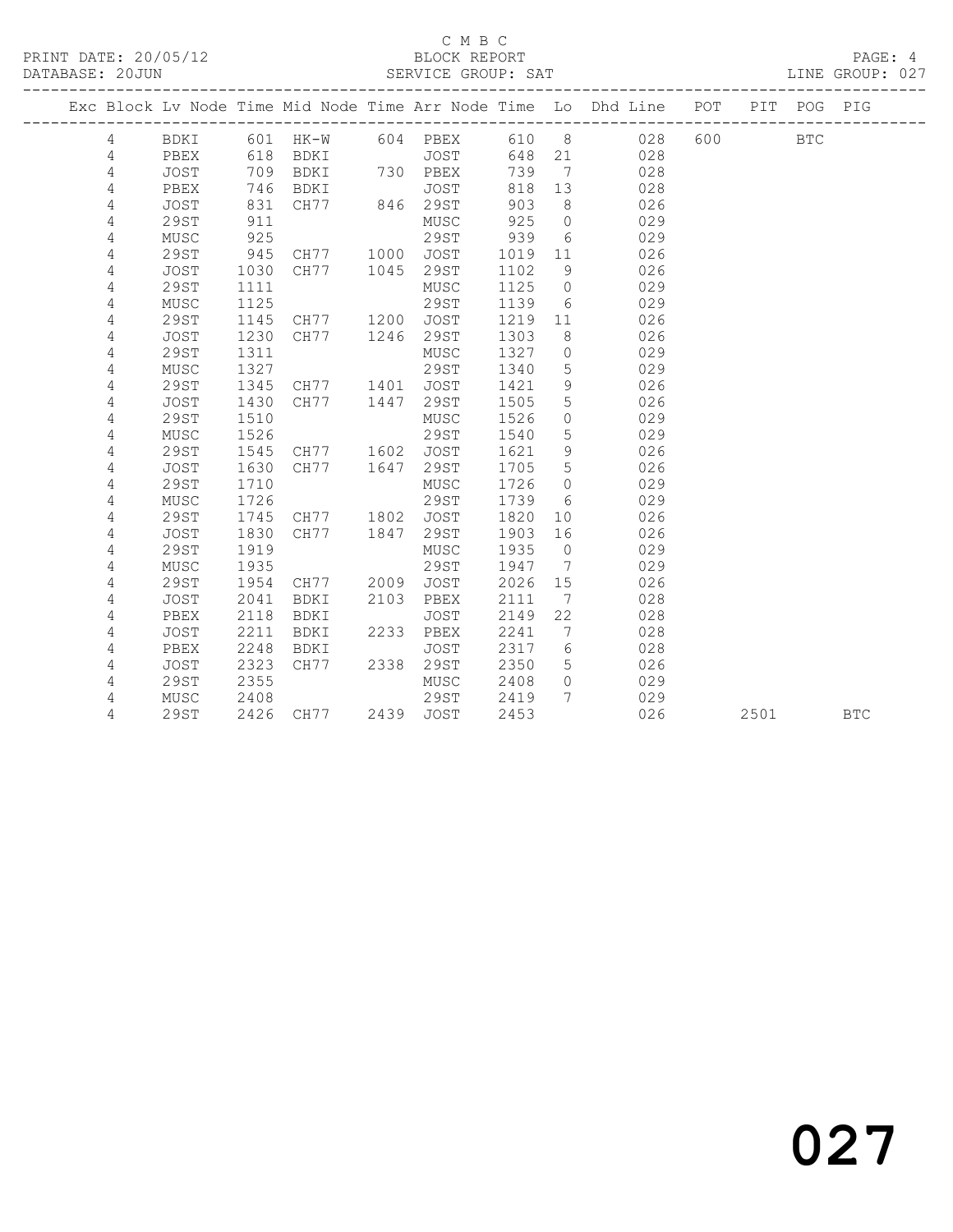#### C M B C<br>BLOCK REPORT SERVICE GROUP: SAT

|  |   |             |      |      |      |             |      |                | Exc Block Lv Node Time Mid Node Time Arr Node Time Lo Dhd Line | POT | PIT  | POG        | PIG        |
|--|---|-------------|------|------|------|-------------|------|----------------|----------------------------------------------------------------|-----|------|------------|------------|
|  | 5 | 29ST        | 617  | CH77 | 630  | JOST        | 646  | 12             | 026                                                            | 603 |      | <b>BTC</b> |            |
|  | 5 | JOST        | 658  | RUBY | 706  | KTLP        | 716  | 9              | 027                                                            |     |      |            |            |
|  | 5 | <b>KTLP</b> | 725  | RUBY | 735  | JOST        | 745  | 6              | 027                                                            |     |      |            |            |
|  | 5 | JOST        | 751  | CH77 | 804  | 29ST        | 820  | 22             | 026                                                            |     |      |            |            |
|  | 5 | 29ST        | 842  |      |      | MUSC        | 855  | $\overline{0}$ | 029                                                            |     |      |            |            |
|  | 5 | MUSC        | 855  |      |      | 29ST        | 909  | 16             | 029                                                            |     |      |            |            |
|  | 5 | 29ST        | 925  | CH77 | 940  | JOST        | 959  | 11             | 026                                                            |     |      |            |            |
|  | 5 | JOST        | 1010 | CH77 | 1025 | 29ST        | 1042 | 9              | 026                                                            |     |      |            |            |
|  | 5 | 29ST        | 1051 |      |      | MUSC        | 1105 | $\Omega$       | 029                                                            |     |      |            |            |
|  | 5 | MUSC        | 1105 |      |      | 29ST        | 1119 | 6              | 029                                                            |     |      |            |            |
|  | 5 | 29ST        | 1125 | CH77 | 1140 | JOST        | 1159 | 11             | 026                                                            |     |      |            |            |
|  | 5 | JOST        | 1210 | CH77 | 1226 | 29ST        | 1243 | 8              | 026                                                            |     |      |            |            |
|  | 5 | 29ST        | 1251 |      |      | MUSC        | 1306 | $\Omega$       | 029                                                            |     |      |            |            |
|  | 5 | MUSC        | 1306 |      |      | 29ST        | 1319 | 6              | 029                                                            |     |      |            |            |
|  | 5 | 29ST        | 1325 | CH77 | 1341 | <b>JOST</b> | 1401 | 9              | 026                                                            |     |      |            |            |
|  | 5 | JOST        | 1410 | CH77 | 1427 | 29ST        | 1445 | 5              | 026                                                            |     |      |            |            |
|  | 5 | 29ST        | 1450 |      |      | MUSC        | 1506 | $\Omega$       | 029                                                            |     |      |            |            |
|  | 5 | MUSC        | 1506 |      |      | 29ST        | 1520 | 5              | 029                                                            |     |      |            |            |
|  | 5 | 29ST        | 1525 | CH77 | 1542 | JOST        | 1601 | 9              | 026                                                            |     |      |            |            |
|  | 5 | JOST        | 1610 | CH77 | 1627 | 29ST        | 1645 | 5              | 026                                                            |     |      |            |            |
|  | 5 | 29ST        | 1650 |      |      | MUSC        | 1706 | $\Omega$       | 029                                                            |     |      |            |            |
|  | 5 | MUSC        | 1706 |      |      | 29ST        | 1719 | 6              | 029                                                            |     |      |            |            |
|  | 5 | 29ST        | 1725 | CH77 | 1742 | <b>JOST</b> | 1801 | 9              | 026                                                            |     |      |            |            |
|  | 5 | JOST        | 1810 | CH77 | 1827 | 29ST        | 1843 |                | 026                                                            |     | 1855 |            | <b>BTC</b> |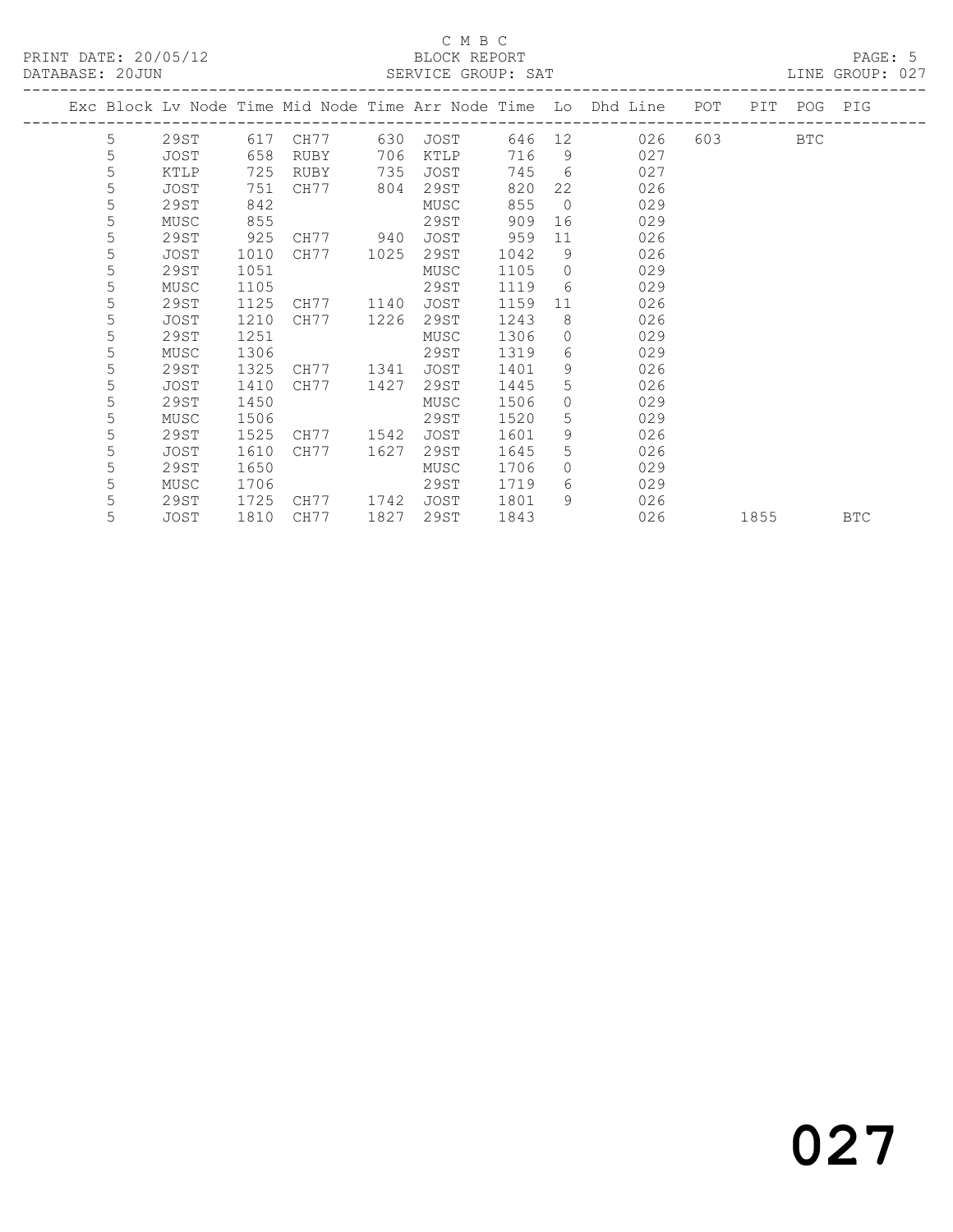#### C M B C<br>BLOCK REPORT SERVICE GROUP: SAT

|            |                 |      |           |      |           |      |                              | Exc Block Lv Node Time Mid Node Time Arr Node Time Lo Dhd Line POT |     |      | PIT POG PIG |            |
|------------|-----------------|------|-----------|------|-----------|------|------------------------------|--------------------------------------------------------------------|-----|------|-------------|------------|
| 6          | KYBD            |      |           |      |           |      |                              |                                                                    | 604 |      | <b>BTC</b>  |            |
| 6          | KTLP            | 646  |           |      |           |      |                              |                                                                    |     |      |             |            |
| 6          | JOST            | 710  | CH77      |      | 723 29ST  | 739  | $5\overline{)}$              | 026                                                                |     |      |             |            |
| 6          | 29ST            | 744  | CH77      | 757  | JOST      | 813  | $5^{\circ}$                  | 026                                                                |     |      |             |            |
| 6          | JOST            | 818  | RUBY      | 828  | KTLP      | 839  | $5\overline{)}$              | 027                                                                |     |      |             |            |
| 6          | $\texttt{KTLP}$ | 844  | RUBY      | 855  | JOST      | 907  | 11                           | 027                                                                |     |      |             |            |
| $\epsilon$ | JOST            | 918  | RUBY      | 928  | KTLP      | 939  | $5\phantom{.0}$              | 027                                                                |     |      |             |            |
| 6          | KTLP            | 944  | RUBY      | 955  | JOST      | 1008 | 10                           | 027                                                                |     |      |             |            |
| $\epsilon$ | <b>JOST</b>     | 1018 | RUBY      | 1029 | KTLP      | 1040 | 8                            | 027                                                                |     |      |             |            |
| 6          | $\verb KTLP $   | 1048 | RUBY      | 1059 | JOST      | 1112 | 6                            | 027                                                                |     |      |             |            |
| 6          | <b>JOST</b>     | 1118 | RUBY      | 1129 | KTLP      | 1141 | $7\phantom{.0}$              | 027                                                                |     |      |             |            |
| 6          | KTLP            | 1148 | RUBY      | 1159 | JOST      | 1212 | 6                            | 027                                                                |     |      |             |            |
| 6          | <b>JOST</b>     | 1218 | RUBY      | 1229 | KTLP      | 1241 | $7\phantom{.0}\,$            | 027                                                                |     |      |             |            |
| 6          | KTLP            | 1248 | RUBY      | 1259 | JOST      | 1312 | $6\overline{6}$              | 027                                                                |     |      |             |            |
| 6          | <b>JOST</b>     | 1318 | RUBY      | 1330 | KTLP      | 1342 | $6\overline{6}$              | 027                                                                |     |      |             |            |
| $\epsilon$ | KTLP            | 1348 | RUBY      | 1359 | JOST      | 1412 | $6\overline{6}$              | 027                                                                |     |      |             |            |
| 6          | JOST            | 1418 | RUBY      | 1431 | KTLP      | 1443 | $5\phantom{.0}$              | 027                                                                |     |      |             |            |
| 6          | KTLP            | 1448 | RUBY      | 1459 | JOST      | 1512 | 6                            | 027                                                                |     |      |             |            |
| 6          | JOST            | 1518 | RUBY      | 1531 | KTLP      | 1543 | $5\phantom{.0}$              | 027                                                                |     |      |             |            |
| 6          | KTLP            | 1548 | RUBY      | 1559 | JOST      | 1612 | 6                            | 027                                                                |     |      |             |            |
| $\epsilon$ | JOST            | 1618 | RUBY      | 1630 | KTLP      | 1643 | $5\phantom{.0}$              | 027                                                                |     |      |             |            |
| 6          | KTLP            | 1648 | RUBY      | 1659 | JOST      | 1712 | 6                            | 027                                                                |     |      |             |            |
| $\epsilon$ | JOST            | 1718 | RUBY      | 1729 | KTLP      | 1742 | 6                            | 027                                                                |     |      |             |            |
| 6          | KTLP            | 1748 | RUBY      | 1759 | JOST      | 1812 | 6                            | 027                                                                |     |      |             |            |
| 6          | JOST            | 1818 | RUBY      | 1829 | KTLP      | 1842 | 10                           | 027                                                                |     |      |             |            |
| 6          | KTLP            | 1852 | RUBY      | 1901 | JOST      | 1913 | $7\phantom{.0}\phantom{.0}7$ | 027                                                                |     |      |             |            |
| $\epsilon$ | <b>JOST</b>     | 1920 | RUBY      | 1931 | KTLP      | 1944 | $7\overline{ }$              | 027                                                                |     |      |             |            |
| 6          | KTLP            | 1951 | RUBY      | 2000 | JOST      | 2011 | 9                            | 027                                                                |     |      |             |            |
| 6          | JOST            | 2020 | RUBY      | 2030 | KTLP      | 2042 | 9                            | 027                                                                |     |      |             |            |
| 6          | KTLP            | 2051 | RUBY      | 2100 | JOST      | 2111 | 9                            | 027                                                                |     |      |             |            |
| 6          | JOST            | 2120 | RUBY      | 2130 | KTLP      | 2141 | 12                           | 027                                                                |     |      |             |            |
| 6          | KTLP            | 2153 | RUBY      | 2201 | JOST      | 2210 | 13                           | 027                                                                |     |      |             |            |
| 6          | <b>JOST</b>     | 2223 | CH77      | 2238 | 29ST      | 2250 | 5                            | 026                                                                |     |      |             |            |
| $\sqrt{6}$ | <b>29ST</b>     | 2255 |           |      | MUSC      | 2309 | $\overline{0}$               | 029                                                                |     |      |             |            |
| 6          | MUSC            | 2309 |           |      | 29ST      | 2320 | $7\phantom{.0}\phantom{.0}7$ | 029                                                                |     |      |             |            |
| 6          | 29ST            | 2327 | CH77 2341 |      | JOST      | 2356 | 19                           | 026                                                                |     |      |             |            |
| 6          | JOST            | 2415 | BDKI      | 2437 | PBEX      | 2445 | $\overline{7}$               | 028                                                                |     |      |             |            |
| 6          | PBEX            | 2452 | BDKI      |      | JOST      | 2521 | 9                            | 028                                                                |     |      |             |            |
| 6          | <b>JOST</b>     | 2530 | CH77      |      | 2545 29ST | 2557 |                              | 026                                                                |     | 2607 |             | <b>BTC</b> |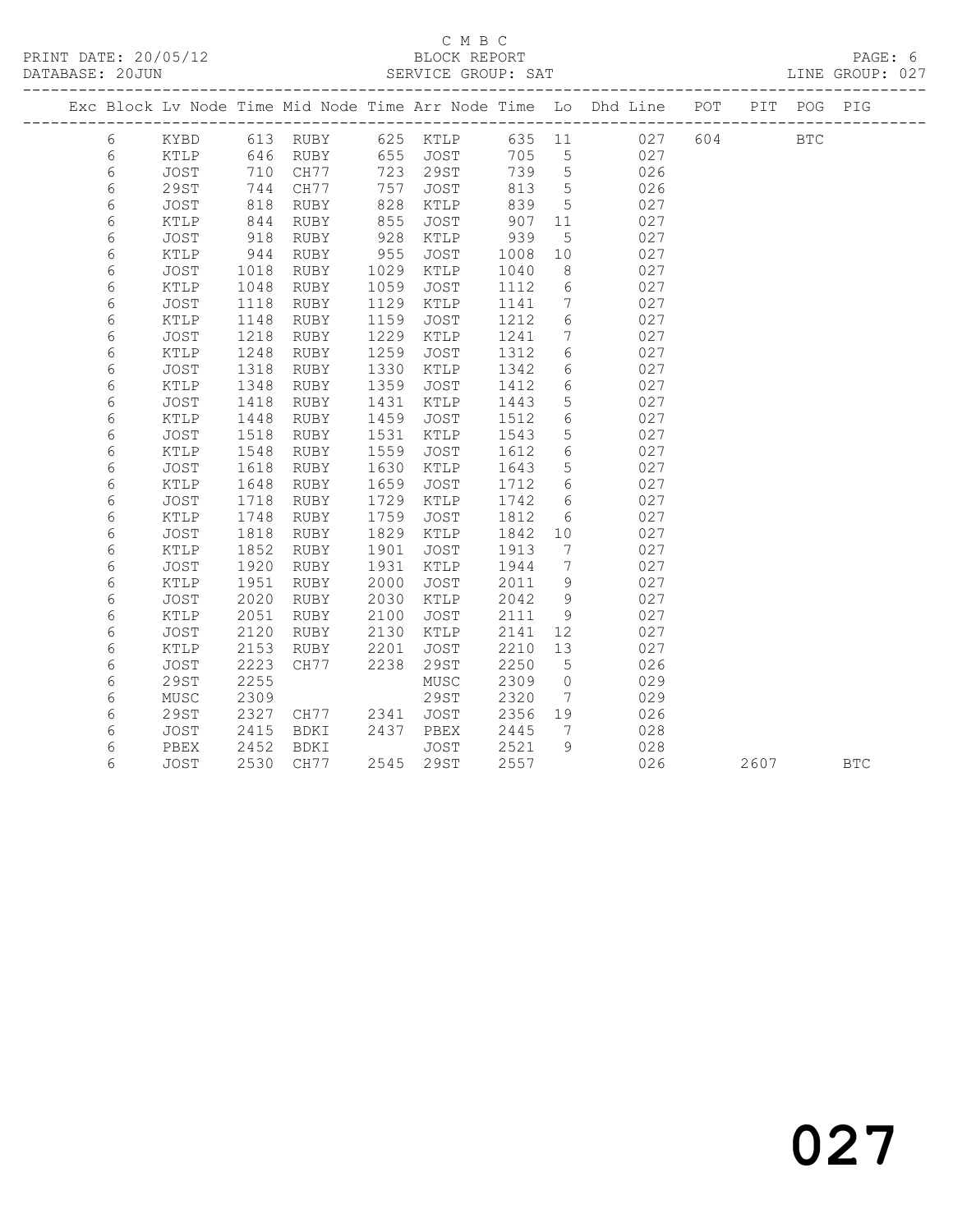## C M B C<br>BLOCK REPORT

LINE GROUP: 027

|                     |              |              |                                  |      |                      |              |                                   | Exc Block Lv Node Time Mid Node Time Arr Node Time Lo Dhd Line POT |     |            | PIT POG PIG |            |
|---------------------|--------------|--------------|----------------------------------|------|----------------------|--------------|-----------------------------------|--------------------------------------------------------------------|-----|------------|-------------|------------|
| $7\phantom{.}$      | BDKS         |              |                                  |      |                      |              |                                   | 612 SMKI 625 JOST 633 6 028                                        | 611 | <b>BTC</b> |             |            |
| 7                   | JOST         | 639          |                                  |      | BDKI 700 PBEX        | 709          | 9                                 | 028                                                                |     |            |             |            |
| 7                   | PBEX         | 718          | BDKI                             |      | JOST                 | 748 10       |                                   | 028                                                                |     |            |             |            |
| 7                   | JOST         | 758          | RUBY                             |      | 807 KTLP             | 818          | $\overline{7}$                    | 027                                                                |     |            |             |            |
| 7                   | KTLP         | 825          | RUBY                             |      | 835 JOST<br>905 29ST | 845          | $5\overline{)}$                   | 027                                                                |     |            |             |            |
| 7                   | JOST         | 850          | CH77                             |      |                      | 922          | 9                                 | 026                                                                |     |            |             |            |
| 7                   | 29ST         | 931          |                                  |      | MUSC                 | 945          | $\overline{0}$                    | 029                                                                |     |            |             |            |
| 7                   | MUSC         | 945          |                                  |      | 29ST                 | 959          | 6                                 | 029                                                                |     |            |             |            |
| 7                   | 29ST         | 1005         | CH77 1020 JOST                   |      |                      | 1039         | 11                                | 026                                                                |     |            |             |            |
| 7                   | JOST         | 1050         | CH77 1105                        |      | 29ST                 | 1122         | 9                                 | 026                                                                |     |            |             |            |
| 7                   | 29ST         | 1131         |                                  |      | MUSC                 | 1146         | $\overline{0}$                    | 029                                                                |     |            |             |            |
| 7                   | MUSC         | 1146         |                                  |      | 29ST                 | 1200         | 5                                 | 029                                                                |     |            |             |            |
| 7                   | 29ST         | 1205         | CH77 1221 JOST<br>CH77 1306 29ST |      |                      | 1241         | 9                                 | 026                                                                |     |            |             |            |
| 7                   | JOST         | 1250         |                                  |      |                      | 1323         | 8                                 | 026                                                                |     |            |             |            |
| 7                   | <b>29ST</b>  | 1331         |                                  |      | MUSC                 | 1347         | $\overline{0}$                    | 029                                                                |     |            |             |            |
| 7                   | MUSC         | 1347         |                                  |      | 29ST                 | 1400         | 5                                 | 029                                                                |     |            |             |            |
| 7                   | 29ST         | 1405         | CH77 1422 JOST<br>CH77 1507 29ST |      |                      | 1442         | 8 <sup>8</sup>                    | 026                                                                |     |            |             |            |
| $\overline{7}$<br>7 | JOST         | 1450         |                                  |      |                      | 1525         | $5\phantom{.0}$<br>$\overline{0}$ | 026<br>029                                                         |     |            |             |            |
| 7                   | 29ST<br>MUSC | 1530<br>1546 |                                  |      | MUSC<br>29ST         | 1546<br>1600 | $5\phantom{.0}$                   | 029                                                                |     |            |             |            |
| 7                   | 29ST         | 1605         |                                  |      |                      | 1641         | 9                                 | 026                                                                |     |            |             |            |
| $\overline{7}$      | JOST         | 1650         | CH77 1622 JOST<br>CH77 1707 29ST |      |                      | 1723         | $7\overline{)}$                   | 026                                                                |     |            |             |            |
| 7                   | 29ST         | 1730         |                                  |      | MUSC                 | 1746         | $\overline{0}$                    | 029                                                                |     |            |             |            |
| 7                   | MUSC         | 1746         |                                  |      | 29ST                 | 1759         | 6                                 | 029                                                                |     |            |             |            |
| 7                   | 29ST         | 1805         | CH77                             |      | 1822 JOST            | 1840         | 18                                | 026                                                                |     |            |             |            |
| $\overline{7}$      | JOST         | 1858         | RUBY                             | 1909 | KTLP                 | 1922         |                                   | 027                                                                |     | 1926 1990  |             | <b>BTC</b> |
|                     |              |              |                                  |      |                      |              |                                   |                                                                    |     |            |             |            |
| 8                   | KTLP         | 625          | RUBY                             | 634  | JOST                 | 644          |                                   | $6\overline{6}$<br>027                                             |     | 619        | <b>BTC</b>  |            |
| 8                   | JOST         | 650          | CH77                             | 703  | 29ST                 | 718          | 6                                 | 026                                                                |     |            |             |            |
| $\,8\,$             | 29ST         | 724          | CH77                             | 737  | JOST                 | 753          | 16                                | 026                                                                |     |            |             |            |
| $\,8\,$             | JOST         | 809          | BDKI                             |      | 831 PBEX             | 840          | 6                                 | 028                                                                |     |            |             |            |
| 8                   | PBEX         | 846          | BDKI                             |      | JOST                 | 918          | 6                                 | 028                                                                |     |            |             |            |
| 8                   | JOST         | 924          | BDKI                             |      | 946 PBEX             | 955          | 8                                 | 028                                                                |     |            |             |            |
| $\,8\,$             | PBEX         | 1003         | BDKI                             |      | JOST                 | 1038         | 6                                 | 028                                                                |     |            |             |            |
| $\,8\,$             | JOST         | 1044         | BDKI                             |      | 1106 PBEX            | 1115         | 8 <sup>8</sup>                    | 028                                                                |     |            |             |            |
| 8                   | PBEX         | 1123         | BDKI                             |      | JOST                 | 1158         | 6                                 | 028                                                                |     |            |             |            |
| 8                   | JOST         | 1204         | BDKI                             |      | 1226 PBEX            | 1236         | 6                                 | 028                                                                |     |            |             |            |
| $\,8\,$             | PBEX         | 1242         | BDKI                             |      | JOST                 | 1318         | 6                                 | 028                                                                |     |            |             |            |
| 8                   | JOST         | 1324         | BDKI                             |      | 1347 PBEX            | 1357         | 5                                 | 028                                                                |     |            |             |            |
| 8                   |              |              | PBEX 1402 BDKI JOST 1438 6       |      |                      |              |                                   | 028                                                                |     |            |             |            |
| 8                   | JOST         | 1444         | BDKI                             | 1507 | PBEX                 | 1517         | 5                                 | 028                                                                |     |            |             |            |
| 8                   | PBEX         | 1522         | BDKI                             |      | JOST<br>1627 PBEX    | 1558<br>1637 | 6                                 | 028<br>028                                                         |     |            |             |            |
| $\,8\,$<br>8        | JOST<br>PBEX | 1604<br>1642 | BDKI<br>BDKI                     |      | JOST                 | 1718         | $\mathsf S$<br>7                  | 028                                                                |     |            |             |            |
| 8                   | JOST         | 1725         | BDKI                             | 1748 | PBEX                 | 1757         | 9                                 | 028                                                                |     |            |             |            |
| 8                   | PBEX         | 1806         | BDKI                             |      | JOST                 | 1838         | 11                                | 028                                                                |     |            |             |            |
| 8                   | JOST         | 1849         | BDKI                             |      | 1912 PBEX            | 1921         |                                   | 028                                                                |     | 1931       |             | <b>BTC</b> |
|                     |              |              |                                  |      |                      |              |                                   |                                                                    |     |            |             |            |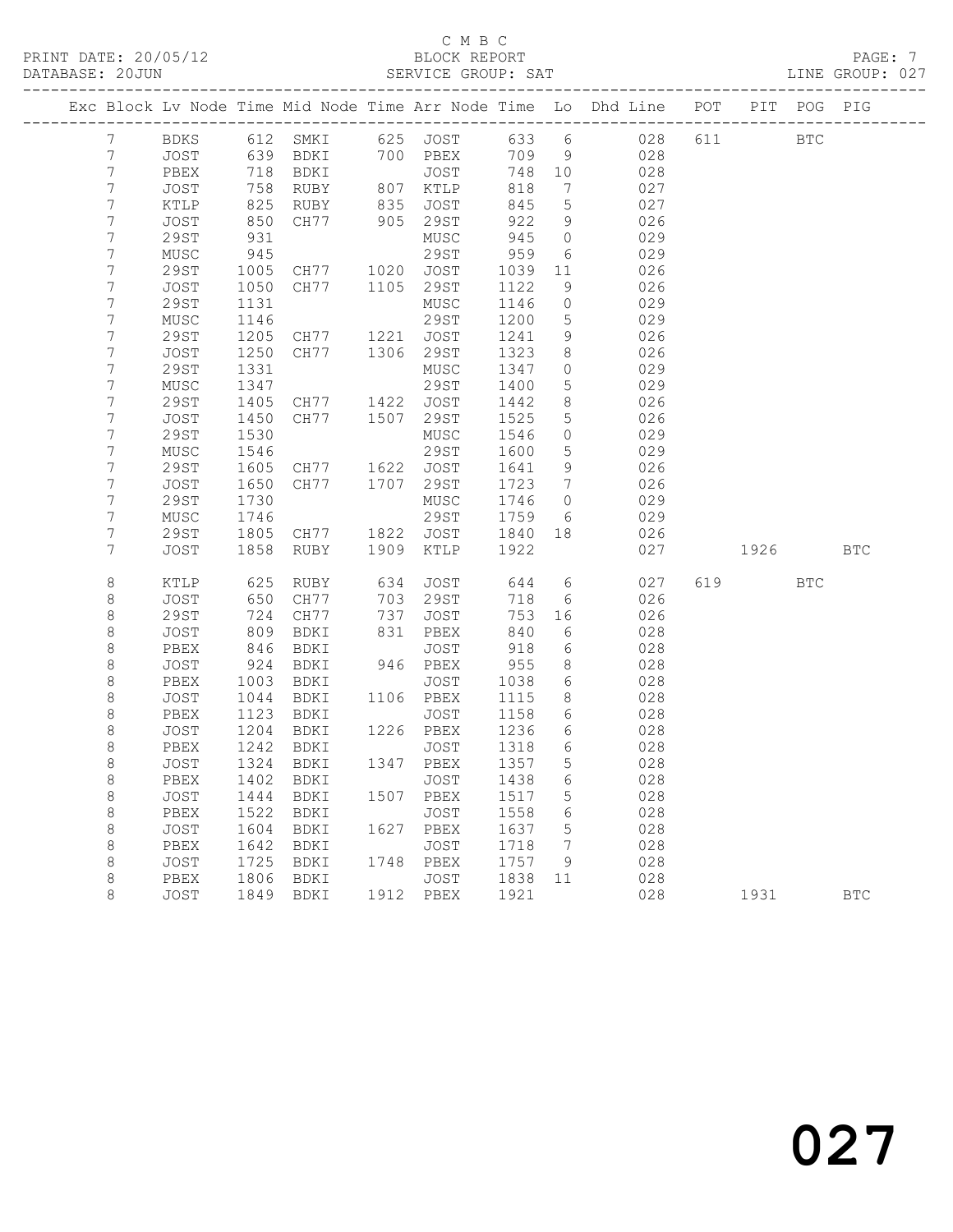### C M B C<br>BLOCK REPORT

| DATABASE: 20JUN |             |                 |      |                     |      | SERVICE GROUP: SAT |         |                              |                                                                                |      |     | LINE GROUP: 027 |  |
|-----------------|-------------|-----------------|------|---------------------|------|--------------------|---------|------------------------------|--------------------------------------------------------------------------------|------|-----|-----------------|--|
|                 |             |                 |      |                     |      |                    |         |                              | Exc Block Lv Node Time Mid Node Time Arr Node Time Lo Dhd Line POT PIT POG PIG |      |     |                 |  |
|                 | 9           |                 |      |                     |      |                    |         |                              | JOST 638 RUBY 646 KTLP 656 10 027 627 BTC                                      |      |     |                 |  |
|                 | 9           | KTLP            | 706  |                     |      | RUBY 715 JOST      | 725 14  |                              | 027                                                                            |      |     |                 |  |
|                 | $\mathsf 9$ | JOST            | 739  | BDKI                |      | 800 PBEX           | 809     | $7\overline{ }$              | 028                                                                            |      |     |                 |  |
|                 | $\mathsf 9$ | PBEX            | 816  | BDKI                |      | JOST               | 848     | 10                           | 028                                                                            |      |     |                 |  |
|                 | 9           | JOST            | 858  | RUBY                |      | 908 KTLP           | 919     | $5\overline{)}$              | 027                                                                            |      |     |                 |  |
|                 | 9           | KTLP            | 924  | RUBY                | 935  | JOST               | 947     | 11                           | 027                                                                            |      |     |                 |  |
|                 | 9           | JOST            | 958  | RUBY                | 1009 | KTLP               | 1020    | 6                            | 027                                                                            |      |     |                 |  |
|                 | 9           | KTLP            | 1026 | RUBY                | 1037 | JOST               | 1050    | 8                            | 027                                                                            |      |     |                 |  |
|                 | $\mathsf 9$ | JOST            | 1058 | RUBY                | 1109 | KTLP               | 1120    | 8                            | 027                                                                            |      |     |                 |  |
|                 | 9           | KTLP            | 1128 | RUBY                | 1139 | JOST               | 1152    | $6\overline{6}$              | 027                                                                            |      |     |                 |  |
|                 | $\mathsf 9$ | JOST            | 1158 | RUBY                | 1209 | KTLP               | 1221    | $7\overline{ }$              | 027                                                                            |      |     |                 |  |
|                 | 9           | KTLP            | 1228 | RUBY                | 1239 | JOST               | 1252    | 6                            | 027                                                                            |      |     |                 |  |
|                 | $\mathsf 9$ | JOST            | 1258 | RUBY                | 1310 | KTLP               | 1322    | 6                            | 027                                                                            |      |     |                 |  |
|                 | 9           | KTLP            | 1328 | RUBY                | 1339 | JOST               | 1352    | 6                            | 027                                                                            |      |     |                 |  |
|                 | 9           | JOST            | 1358 | RUBY                | 1411 | KTLP               | 1423    | $5\phantom{.0}$              | 027                                                                            |      |     |                 |  |
|                 | 9           | KTLP            | 1428 |                     | 1439 |                    | 1452    | 6                            | 027                                                                            |      |     |                 |  |
|                 |             |                 |      | RUBY                |      | JOST               |         |                              |                                                                                |      |     |                 |  |
|                 | $\mathsf 9$ | JOST            | 1458 | RUBY                | 1511 | KTLP               | 1523    | $5\phantom{.0}$              | 027                                                                            |      |     |                 |  |
|                 | 9           | KTLP            | 1528 | RUBY                | 1539 | JOST               | 1552    | 6                            | 027                                                                            |      |     |                 |  |
|                 | 9           | JOST            | 1558 | RUBY                | 1611 | KTLP               | 1623    | 5                            | 027                                                                            |      |     |                 |  |
|                 | 9           | KTLP            | 1628 | RUBY                | 1639 | JOST               | 1652    | 6                            | 027                                                                            |      |     |                 |  |
|                 | $\mathsf 9$ | JOST            | 1658 | RUBY                | 1709 | KTLP               | 1722    | 6                            | 027                                                                            |      |     |                 |  |
|                 | 9           | $\texttt{KTLP}$ | 1728 | RUBY                | 1739 | JOST               | 1752    | 6                            | 027                                                                            |      |     |                 |  |
|                 | 9           | JOST            | 1758 | RUBY                | 1809 | KTLP               | 1822    | $6\overline{6}$              | 027                                                                            |      |     |                 |  |
|                 | 9           | KTLP            | 1828 | RUBY                | 1838 | JOST               | 1851    | 12                           | 027                                                                            |      |     |                 |  |
|                 | $\mathsf 9$ | JOST            | 1903 | CH77                | 1920 | 29ST               | 1936    | 13                           | 026                                                                            |      |     |                 |  |
|                 | 9           | <b>29ST</b>     | 1949 |                     |      | MUSC               | 2005    | $\overline{0}$               | 029                                                                            |      |     |                 |  |
|                 | 9           | MUSC            | 2005 |                     |      | 29ST               | 2017    | $7\overline{ }$              | 029                                                                            |      |     |                 |  |
|                 | 9           | <b>29ST</b>     | 2024 | CH77 2039           |      | JOST               | 2056    | 15                           | 026                                                                            |      |     |                 |  |
|                 | 9           | JOST            | 2111 | BDKI                | 2133 | PBEX               | 2141    | $\overline{7}$               | 028                                                                            |      |     |                 |  |
|                 | 9           | PBEX            | 2148 | BDKI                |      | JOST               | 2219    |                              | 028                                                                            | 2227 |     | <b>BTC</b>      |  |
|                 | 10          | 29ST            | 644  | CH77                | 657  | JOST               | 713     | $5\overline{)}$              | 026                                                                            |      | BTC |                 |  |
|                 | 10          | JOST            | 718  | RUBY                |      | 726 KTLP           | 736     | 8                            | 027                                                                            |      |     |                 |  |
|                 | 10          | KTLP            | 744  | RUBY                | 754  | JOST               | 805     | 6                            | 027                                                                            |      |     |                 |  |
|                 | 10          | JOST            | 811  | CH77                |      | 826 29ST           | 843     | 22                           | 026                                                                            |      |     |                 |  |
|                 | 10          | 29ST            | 905  | CH77                | 920  | JOST               | 939     | 11                           | 026                                                                            |      |     |                 |  |
|                 | 10          | JOST            | 950  | CH77                |      | 1005 29ST          | 1022    | 9                            | 026                                                                            |      |     |                 |  |
|                 | 10          | 29ST            | 1031 |                     |      | MUSC               | 1045    | $\overline{0}$               | 029                                                                            |      |     |                 |  |
|                 |             | 10 MUSC         | 1045 |                     |      | 29ST 1059 6        |         |                              | 029                                                                            |      |     |                 |  |
|                 | 10          | 29ST            | 1105 | CH77 1120           |      | JOST               | 1139    | 11                           | 026                                                                            |      |     |                 |  |
|                 | 10          | JOST            | 1150 | CH77                | 1206 | 29ST               | 1223    | 9                            | 026                                                                            |      |     |                 |  |
|                 | 10          | <b>29ST</b>     | 1232 |                     |      | MUSC               | 1247    | $\overline{0}$               | 029                                                                            |      |     |                 |  |
|                 | 10          | MUSC            | 1247 |                     |      | 29ST               | 1300    | 5                            | 029                                                                            |      |     |                 |  |
|                 | 10          | <b>29ST</b>     | 1305 | CH77                | 1321 | JOST               | 1341    | 9                            | 026                                                                            |      |     |                 |  |
|                 | 10          | JOST            | 1350 | CH77                | 1407 | 29ST               | 1425    | $5\phantom{.0}$              | 026                                                                            |      |     |                 |  |
|                 | 10          | <b>29ST</b>     | 1430 |                     |      | MUSC               | 1446    | $\circ$                      | 029                                                                            |      |     |                 |  |
|                 | 10          | MUSC            | 1446 |                     |      | 29ST               | 1500    | $\overline{5}$               | 029                                                                            |      |     |                 |  |
|                 | 10          | <b>29ST</b>     | 1505 | CH77 1522           |      | JOST               | 1541    | 9                            | 026                                                                            |      |     |                 |  |
|                 | 10          | JOST            | 1550 | CH77                | 1607 | 29ST               | 1625    | 6                            | 026                                                                            |      |     |                 |  |
|                 | 10          | <b>29ST</b>     | 1631 |                     |      | MUSC               | 1647    | $\overline{0}$               | 029                                                                            |      |     |                 |  |
|                 | 10          | ${\tt MUSC}$    | 1647 |                     |      | 29ST               | 1700    | 5                            | 029                                                                            |      |     |                 |  |
|                 | 10          | <b>29ST</b>     | 1705 | CH77                | 1722 | JOST               | 1741    | 9                            | 026                                                                            |      |     |                 |  |
|                 | 10          | JOST            | 1750 | CH77                | 1807 | 29ST               | 1823    | 26                           | 026                                                                            |      |     |                 |  |
|                 | 10          | <b>29ST</b>     | 1849 |                     |      | MUSC               | 1905    | $\overline{0}$               | 029                                                                            |      |     |                 |  |
|                 | 10          | MUSC            | 1905 |                     |      | 29ST               | 1917    | $7\phantom{.0}\phantom{.0}7$ | 029                                                                            |      |     |                 |  |
|                 | 10          | 29ST            |      | 1924 CH77 1939 JOST |      |                    | 1956 15 |                              | 026                                                                            |      |     |                 |  |
|                 | 10          | JOST            |      | 2011 BDKI           |      | 2033 PBEX          | 2041    | $\overline{7}$               | 028                                                                            |      |     |                 |  |
|                 |             |                 |      |                     |      |                    |         |                              |                                                                                |      |     |                 |  |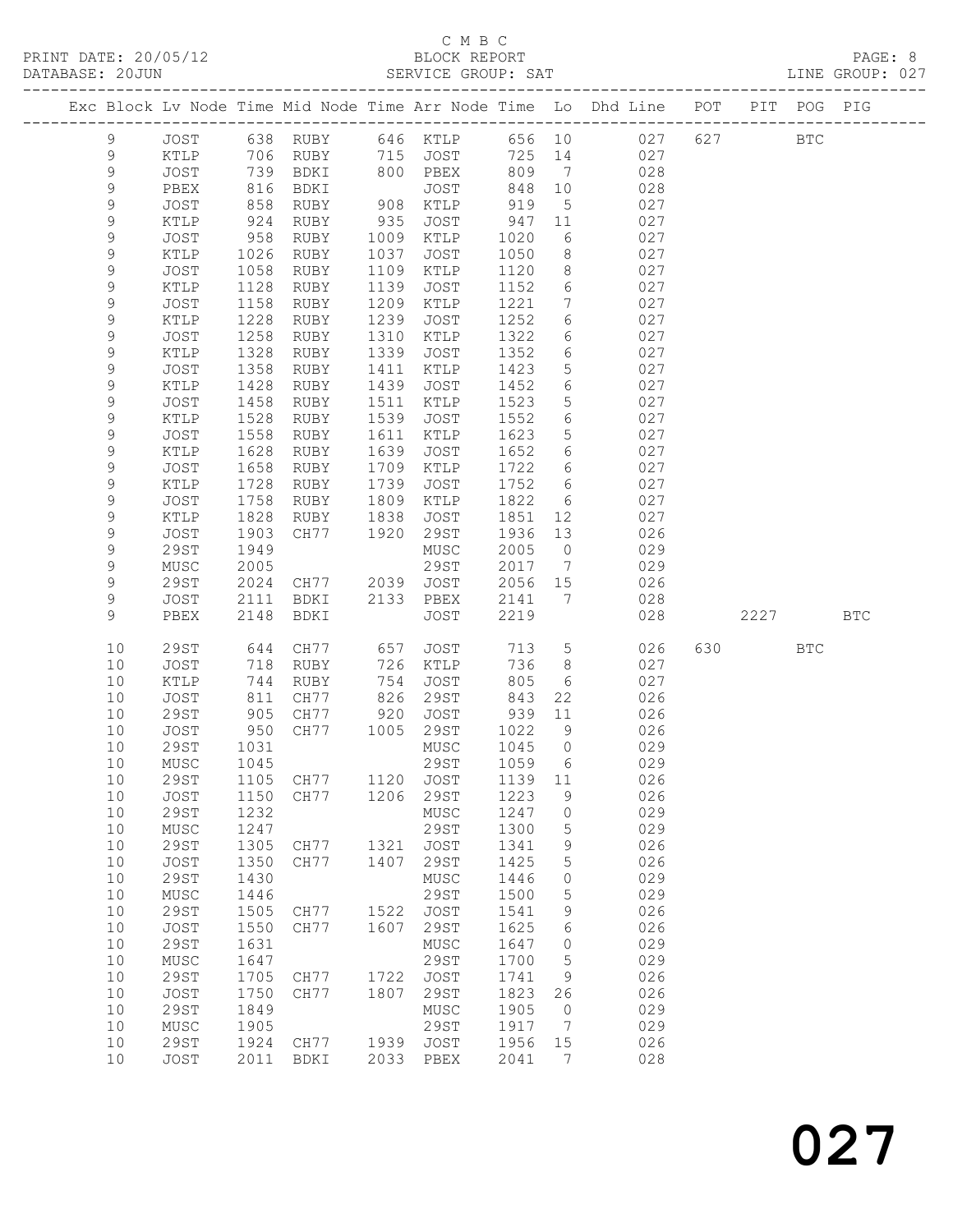#### C M B C<br>BLOCK REPORT

LINE GROUP: 027

|    |             |              |                                                 |                     |              |                 | Exc Block Lv Node Time Mid Node Time Arr Node Time Lo Dhd Line POT |     |           | PIT POG PIG  |            |
|----|-------------|--------------|-------------------------------------------------|---------------------|--------------|-----------------|--------------------------------------------------------------------|-----|-----------|--------------|------------|
| 10 |             |              |                                                 |                     |              |                 | PBEX 2048 BDKI JOST 2119 11 028                                    |     |           |              |            |
| 10 | JOST        |              | 2130 CH77 2147 29ST 2200                        |                     |              |                 |                                                                    | 026 | 2210      |              | <b>BTC</b> |
| 11 | 29ST        | 805          | CH77                                            |                     |              |                 | 818 JOST 834 5 026                                                 |     |           | $_{\rm BTC}$ |            |
| 11 | JOST        |              | BDKI                                            | 901 PBEX            | 910          | 16              | 028                                                                |     |           |              |            |
| 11 | PBEX        | 839<br>926   | BDKI                                            | JOST                | 958          | 6               | 028                                                                |     |           |              |            |
| 11 | JOST        | 1004         |                                                 |                     | 1035         | 8 <sup>8</sup>  | 028                                                                |     |           |              |            |
| 11 | PBEX        |              | BDKI                                            | JOST                | 1118         | 6               | 028                                                                |     |           |              |            |
| 11 | JOST        | 1043<br>1124 | BDKI                                            | 1146 PBEX           | 1155         | $7\overline{ }$ | 028                                                                |     |           |              |            |
| 11 | PBEX        | 1202         | BDKI                                            | JOST                | 1238         | 6               | 028                                                                |     |           |              |            |
| 11 | JOST        |              | BDKI                                            | 1306 PBEX           | 1316         | 6               | 028                                                                |     |           |              |            |
| 11 | PBEX        | 1244<br>1322 | BDKI                                            | JOST                | 1358         | $6\overline{6}$ | 028                                                                |     |           |              |            |
| 11 | JOST        | 1404         | BDKI 1427 PBEX                                  |                     | 1437         | $5\overline{)}$ | 028                                                                |     |           |              |            |
| 11 | PBEX        | 1442<br>1524 | BDKI                                            | JOST                | 1518         | $6\overline{6}$ | 028                                                                |     |           |              |            |
| 11 | JOST        |              | BDKI                                            | 1547 PBEX           | 1557         | 5 <sup>5</sup>  | 028                                                                |     |           |              |            |
| 11 | PBEX        | 1602         | BDKI                                            | JOST                | 1638         | 6               | 028                                                                |     |           |              |            |
| 11 | JOST        | 1644<br>1722 | BDKI                                            | 1707 PBEX           | 1716         | $6\overline{6}$ | 028                                                                |     |           |              |            |
| 11 | PBEX        |              | BDKI                                            | JOST                | 1758         | 9               | 028                                                                |     |           |              |            |
| 11 | JOST        | 1807         | BDKI 1830 PBEX                                  |                     | 1839 7       |                 | 028                                                                |     |           |              |            |
| 11 | PBEX        | 1846<br>1930 | BDKI                                            | JOST                | 1918<br>2001 | 12              | 028                                                                |     |           |              |            |
| 11 | <b>JOST</b> |              |                                                 |                     | 2001         | 18              | 026                                                                |     |           |              |            |
| 11 | 29ST        | 2019         |                                                 | MUSC                | 2034         | $\overline{0}$  | 029                                                                |     |           |              |            |
| 11 | MUSC        |              | 2034 29ST 2046 8<br>2054 CH77 2108 JOST 2125 16 |                     |              | 8 <sup>8</sup>  | 029                                                                |     |           |              |            |
| 11 | 29ST        |              |                                                 |                     |              |                 | 026                                                                |     |           |              |            |
| 11 | JOST        | 2141         |                                                 | BDKI 2203 PBEX 2211 |              | $\overline{7}$  | 028                                                                |     |           |              |            |
| 11 | PBEX        | 2218         | BDKI                                            | JOST                | 2249         |                 | 028                                                                |     | 2257      |              | <b>BTC</b> |
| 12 | PBEX        | 906          | BDKI                                            | JOST                | 938          | $6\overline{6}$ | 028                                                                |     | 854 7     | <b>BTC</b>   |            |
| 12 | JOST        |              |                                                 |                     | 1015<br>1058 | 8 <sup>8</sup>  | 028                                                                |     |           |              |            |
| 12 | PBEX        |              |                                                 |                     |              | $6\overline{6}$ | 028                                                                |     |           |              |            |
| 12 | JOST        | 1104         | BDKI 1126 PBEX                                  |                     | 1135         | 8 <sup>8</sup>  | 028                                                                |     |           |              |            |
| 12 | PBEX        | 1143<br>1224 | BDKI                                            | JOST                | 1218<br>1256 | $6\overline{6}$ | 028                                                                |     |           |              |            |
| 12 | JOST        |              | BDKI                                            | 1246 PBEX           |              | 6               | 028                                                                |     |           |              |            |
| 12 | PBEX        | 1302         | BDKI                                            | JOST                | 1338         | 6               | 028                                                                |     |           |              |            |
| 12 | JOST        | 1344<br>1422 | BDKI                                            | 1407 PBEX           | 1417         | $5^{\circ}$     | 028                                                                |     |           |              |            |
| 12 | PBEX        |              | BDKI                                            | JOST                | 1458         | $6\overline{6}$ | 028                                                                |     |           |              |            |
| 12 | JOST        | 1504         | BDKI 1527 PBEX                                  |                     | 1537         | $5\overline{)}$ | 028                                                                |     |           |              |            |
| 12 | PBEX        | 1542<br>1624 | BDKI                                            | JOST                | 1618<br>1656 | $6\overline{6}$ | 028                                                                |     |           |              |            |
| 12 | JOST        |              | BDKI                                            | 1647 PBEX           | 1656         | 6               | 028                                                                |     |           |              |            |
| 12 | PBEX        | 1702         | BDKI                                            | JOST                | 1738         | 8 <sup>8</sup>  | 028                                                                |     |           |              |            |
| 12 | JOST        |              | 1746 BDKI<br>1826 BDKI                          | 1809 PBEX           | 1818<br>1858 | 8 <sup>8</sup>  | 028                                                                |     |           |              |            |
| 12 | PBEX        |              |                                                 | JOST                | 1858         |                 | 028                                                                |     | 1908 1908 |              | <b>BTC</b> |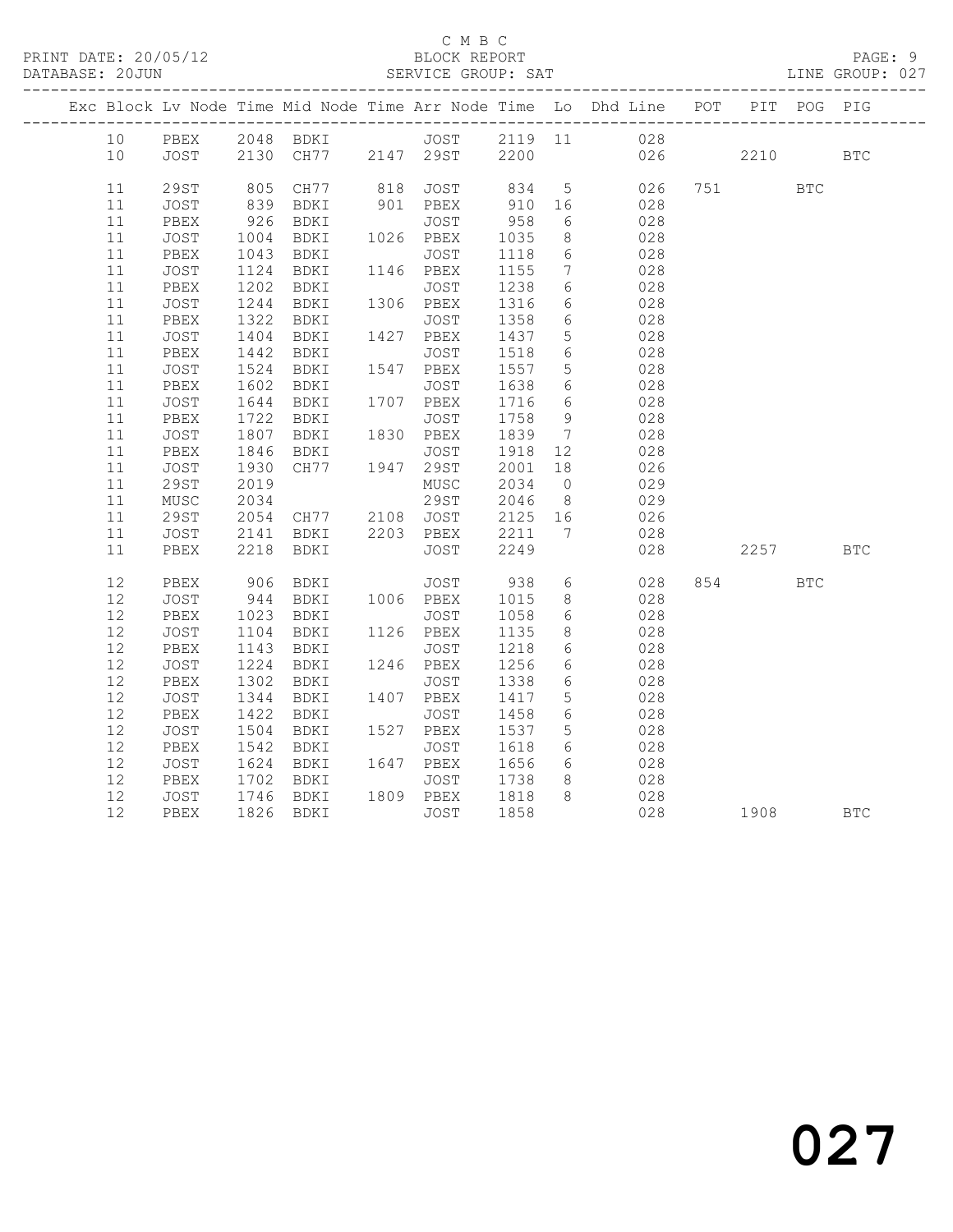#### C M B C<br>BLOCK REPORT SERVICE GROUP: SAT

|  |    |             |      |             |      |                       |      |                 | Exc Block Lv Node Time Mid Node Time Arr Node Time Lo Dhd Line POT PIT POG PIG |     |      |            |            |
|--|----|-------------|------|-------------|------|-----------------------|------|-----------------|--------------------------------------------------------------------------------|-----|------|------------|------------|
|  | 13 | JOST        |      |             |      | 910 CH77 925 29ST 942 |      | 9               | 026                                                                            | 859 |      | <b>BTC</b> |            |
|  | 13 | <b>29ST</b> | 951  |             |      | MUSC                  | 1005 | $\overline{0}$  | 029                                                                            |     |      |            |            |
|  | 13 | MUSC        | 1005 |             |      | 29ST                  | 1019 | 6               | 029                                                                            |     |      |            |            |
|  | 13 | 29ST        | 1025 | CH77        | 1040 | JOST                  | 1059 | 11              | 026                                                                            |     |      |            |            |
|  | 13 | <b>JOST</b> | 1110 | CH77        | 1126 | 29ST                  | 1143 | 8               | 026                                                                            |     |      |            |            |
|  | 13 | <b>29ST</b> | 1151 |             |      | MUSC                  | 1206 | $\circ$         | 029                                                                            |     |      |            |            |
|  | 13 | MUSC        | 1206 |             |      | 29ST                  | 1220 | 5               | 029                                                                            |     |      |            |            |
|  | 13 | 29ST        | 1225 | CH77        | 1241 | JOST                  | 1301 | 9               | 026                                                                            |     |      |            |            |
|  | 13 | <b>JOST</b> | 1310 | CH77        | 1327 | 29ST                  | 1345 | 6               | 026                                                                            |     |      |            |            |
|  | 13 | <b>29ST</b> | 1351 |             |      | MUSC                  | 1407 | $\Omega$        | 029                                                                            |     |      |            |            |
|  | 13 | MUSC        | 1407 |             |      | 29ST                  | 1420 | 5               | 029                                                                            |     |      |            |            |
|  | 13 | 29ST        | 1425 | CH77        | 1442 | JOST                  | 1502 | 8               | 026                                                                            |     |      |            |            |
|  | 13 | <b>JOST</b> | 1510 | CH77        | 1527 | 29ST                  | 1545 | 5               | 026                                                                            |     |      |            |            |
|  | 13 | <b>29ST</b> | 1550 |             |      | MUSC                  | 1606 | $\circ$         | 029                                                                            |     |      |            |            |
|  | 13 | MUSC        | 1606 |             |      | 29ST                  | 1620 | 5               | 029                                                                            |     |      |            |            |
|  | 13 | 29ST        | 1625 | CH77        | 1642 | JOST                  | 1701 | 9               | 026                                                                            |     |      |            |            |
|  | 13 | <b>JOST</b> | 1710 | CH77        | 1727 | 29ST                  | 1743 | 6               | 026                                                                            |     |      |            |            |
|  | 13 | 29ST        | 1749 |             |      | MUSC                  | 1805 | $\Omega$        | 029                                                                            |     |      |            |            |
|  | 13 | MUSC        | 1805 |             |      | 29ST                  | 1818 | 7               | 029                                                                            |     |      |            |            |
|  | 13 | 29ST        | 1825 | CH77        | 1842 | JOST                  | 1900 | 12 <sup>°</sup> | 026                                                                            |     |      |            |            |
|  | 13 | <b>JOST</b> | 1912 | BDKI        | 1935 | PBEX                  | 1943 | 5               | 028                                                                            |     |      |            |            |
|  | 13 | PBEX        | 1948 | BDKI        |      | JOST                  | 2019 | 11              | 028                                                                            |     |      |            |            |
|  | 13 | JOST        | 2030 | CH77        | 2047 | 29ST                  | 2101 | 18              | 026                                                                            |     |      |            |            |
|  | 13 | 29ST        | 2119 |             |      | MUSC                  | 2133 | $\overline{0}$  | 029                                                                            |     |      |            |            |
|  | 13 | MUSC        | 2133 |             |      | 29ST                  | 2145 | 11              | 029                                                                            |     |      |            |            |
|  | 13 | <b>29ST</b> | 2156 |             |      | MUSC                  | 2210 | $\overline{0}$  | 029                                                                            |     |      |            |            |
|  | 13 | MUSC        | 2210 |             |      | 29ST                  | 2221 | 9               | 029                                                                            |     |      |            |            |
|  | 13 | 29ST        | 2230 | CH77        | 2244 | JOST                  | 2259 | 14              | 026                                                                            |     |      |            |            |
|  | 13 | <b>JOST</b> | 2313 | BDKI        | 2335 | PBEX                  | 2343 | 5               | 028                                                                            |     |      |            |            |
|  | 13 | PBEX        | 2348 | <b>BDKI</b> |      | JOST                  | 2417 | 6               | 028                                                                            |     |      |            |            |
|  | 13 | <b>JOST</b> | 2423 | CH77        | 2438 | 29ST                  | 2450 | 5               | 026                                                                            |     |      |            |            |
|  | 13 | 29ST        | 2455 |             |      | MUSC                  | 2508 | $\circ$         | 029                                                                            |     |      |            |            |
|  | 13 | MUSC        | 2508 |             |      | 29ST                  | 2519 | $7\phantom{.0}$ | 029                                                                            |     |      |            |            |
|  | 13 | 29ST        | 2526 | CH77        |      | 2539 JOST             | 2553 |                 | 026                                                                            |     | 2601 |            | <b>BTC</b> |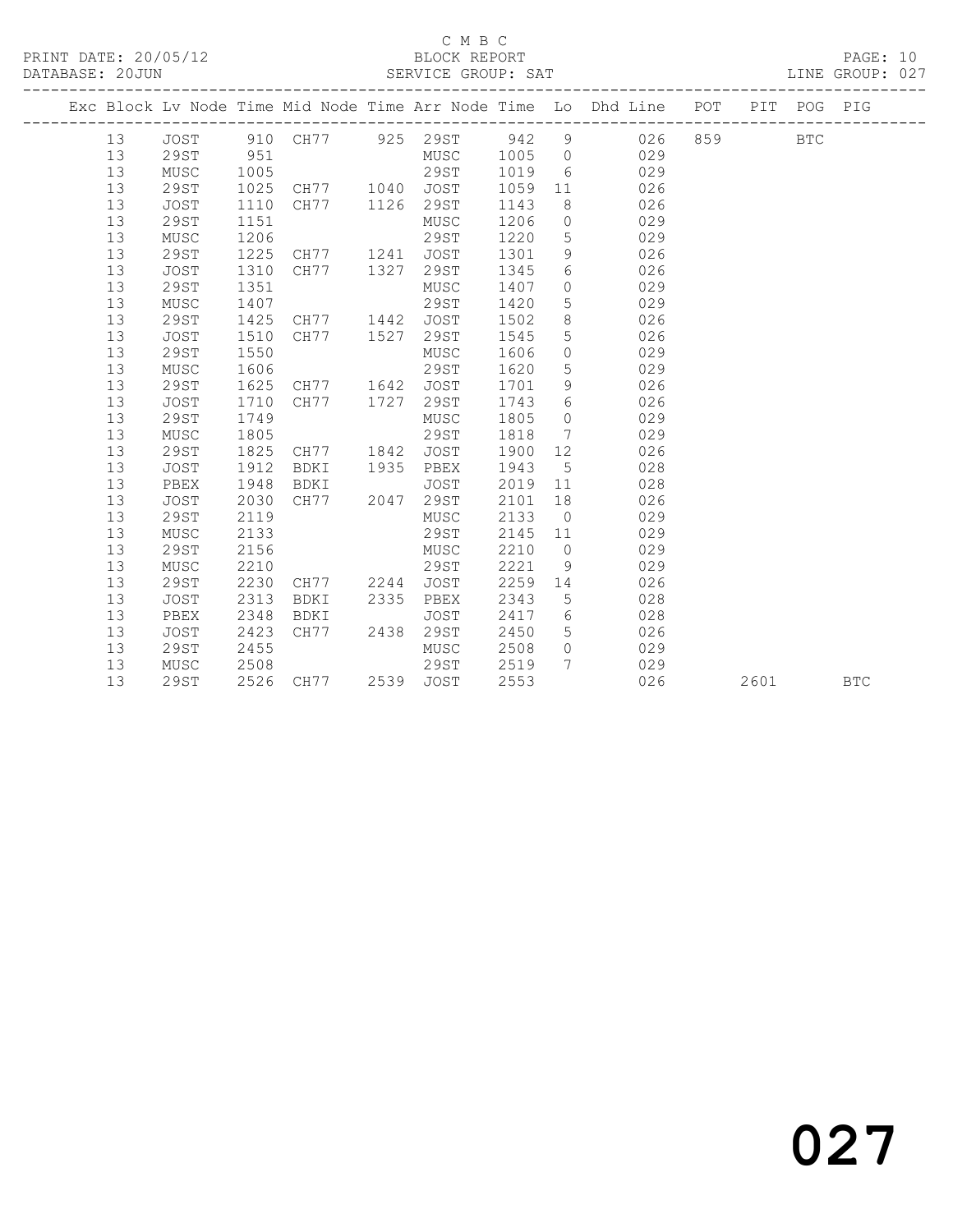|                                                                                        | PRINT DATE: 20/05/12                                      |                                 |                                                                                                                 |                                                                                                                                                                                                                | C M B C<br>BLOCK REPORT                                        |                                                                                                                    |                                                                                                                                                                                                                                                                                                                                                                                                                                                                                                                                                                                                                                                    |  | PAGE: 11 |                                                                                                                                                                                                                                                                                                           |
|----------------------------------------------------------------------------------------|-----------------------------------------------------------|---------------------------------|-----------------------------------------------------------------------------------------------------------------|----------------------------------------------------------------------------------------------------------------------------------------------------------------------------------------------------------------|----------------------------------------------------------------|--------------------------------------------------------------------------------------------------------------------|----------------------------------------------------------------------------------------------------------------------------------------------------------------------------------------------------------------------------------------------------------------------------------------------------------------------------------------------------------------------------------------------------------------------------------------------------------------------------------------------------------------------------------------------------------------------------------------------------------------------------------------------------|--|----------|-----------------------------------------------------------------------------------------------------------------------------------------------------------------------------------------------------------------------------------------------------------------------------------------------------------|
|                                                                                        |                                                           |                                 |                                                                                                                 |                                                                                                                                                                                                                |                                                                |                                                                                                                    |                                                                                                                                                                                                                                                                                                                                                                                                                                                                                                                                                                                                                                                    |  |          |                                                                                                                                                                                                                                                                                                           |
|                                                                                        |                                                           |                                 |                                                                                                                 |                                                                                                                                                                                                                |                                                                |                                                                                                                    |                                                                                                                                                                                                                                                                                                                                                                                                                                                                                                                                                                                                                                                    |  |          |                                                                                                                                                                                                                                                                                                           |
| 31<br>31<br>31<br>31<br>31<br>31<br>31<br>31<br>31                                     |                                                           | 1235                            | <b>BYCA</b><br><b>BYCA</b><br>BYCA<br><b>BYCA</b>                                                               |                                                                                                                                                                                                                |                                                                |                                                                                                                    |                                                                                                                                                                                                                                                                                                                                                                                                                                                                                                                                                                                                                                                    |  |          |                                                                                                                                                                                                                                                                                                           |
| 31<br>31<br>31<br>31<br>31<br>31<br>31<br>31<br>31<br>31<br>31<br>31<br>31<br>31<br>31 | ULP<br>GRVT<br>ULP<br>GRVT<br>GRVT<br>ULP<br>GRVT<br>ULP1 | 1510<br>2059                    | BYCA<br>BYCA<br><b>BYCA</b><br><b>BYCA</b><br><b>BYCA</b><br>BYCA<br><b>BYCA</b><br>BYCA<br><b>BYCA</b><br>BYCA |                                                                                                                                                                                                                |                                                                |                                                                                                                    |                                                                                                                                                                                                                                                                                                                                                                                                                                                                                                                                                                                                                                                    |  |          |                                                                                                                                                                                                                                                                                                           |
|                                                                                        | 31<br>31                                                  | DATABASE: 20JUN<br>GRVT<br>SERO | GRVT<br>ULP<br>GRVT<br>GRVT<br>ULP<br>ULP                                                                       | ULP 1011<br>GRVT 1056<br>ULP 1145 BYCA<br>1324<br>1419 BYCA<br>1603<br>1654 BYCA<br>1747 BYCA<br>1839<br>1925<br>2015<br>ULP 2141 BICA<br>GRVT 2229 BYCA<br>2311<br>GRVT 2351<br>ULP 2431<br>2518<br>2649 BYGR | 2111<br>2203<br>2240<br>2332<br>2402<br>2452<br>2603 GRBY 2622 | GRVT 923 BYCA 937 ULP 1001<br>1540 GRVT 1556<br>1619 ULP 1646<br>1722 GRVT 1738<br>2037 GRVT 2051<br>2529 ULP 2553 | ULP 729 BYCA 749 GRVT 758 7<br>GRVT 805 BYCA 817 ULP 839 6 099<br>ULP 845 BYCA 907 GRVT 918 5 099<br>10 099<br>1036 GRVT 1049 7 099<br>1110 ULP 1135 10 099<br>1212 GRVT 1227 8 099<br>1251 ULP 1318 6 099<br>1355 GRVT 1411 8 099<br>1435 ULP 1505 5 099<br>$\begin{array}{ccc} 7 & 0.99 \\ 8 & 0.99 \\ 9 & 0.99 \end{array}$<br>1802 ULP 1829 10 099<br>1904 GRVT 1920 5 099<br>1938 ULP 2004 11 099<br>2037 GRVT 2051 8 099<br>$5 \qquad \qquad 099$<br>ULP 2136 5 099<br>GRVT 2216 13 099<br>ULP 2304 7 099<br>GRVT 2345 6 099<br>ULP 2426 5 099<br>GRVT 2505 13 099<br>ULP 2553 9 1 099<br>2622 SERO 2633 16 N17<br>2656 ULP1 2716 N17<br>N17 |  |          | DATABASE: 20JUN<br>DATABASE: 20JUN SERVICE GROUP: SAT LINE GROUP: 099<br>Exc Block Lv Node Time Mid Node Time Arr Node Time Lo Dhd Line POT PIT POG PIG<br>131 LB-W 533 BYCA 547 ULP 606 8 099 530 BTC<br>31 ULP 614 BYCA 633 GRVT 642 11 099<br>31 GRVT 653 BYCA 703 ULP 722 7 099<br>2751<br><b>BTC</b> |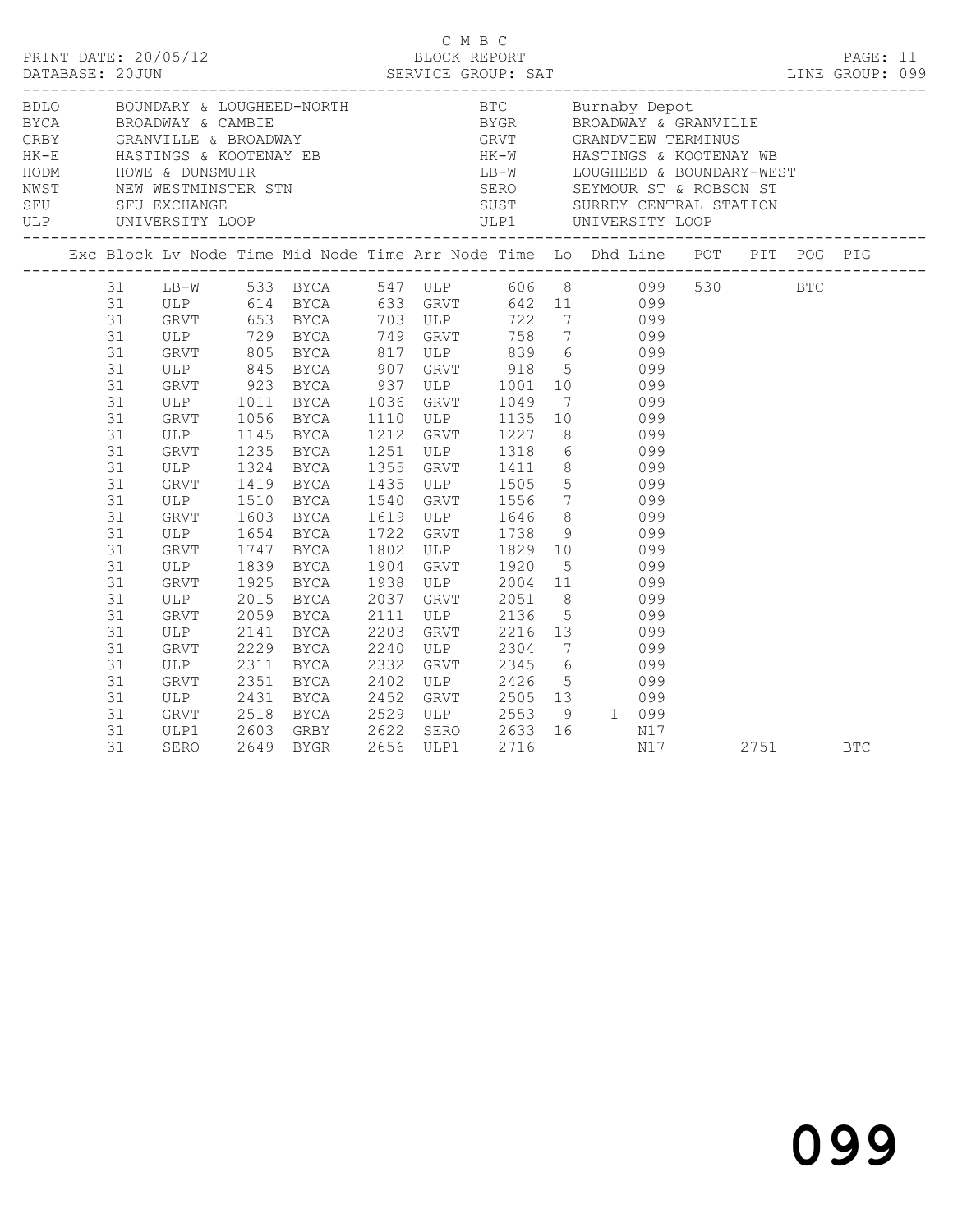## C M B C<br>BLOCK REPORT

PAGE: 12<br>LINE GROUP: 099

|          |             |              | Exc Block Lv Node Time Mid Node Time Arr Node Time Lo Dhd Line POT PIT POG PIG |              |             |                   |                 |           |            |          |            |            |
|----------|-------------|--------------|--------------------------------------------------------------------------------|--------------|-------------|-------------------|-----------------|-----------|------------|----------|------------|------------|
| 32       |             |              | LB-W 548 BYCA 602 ULP 621 8 099                                                |              |             |                   |                 |           |            | 545 BTC  |            |            |
| 32       |             |              | ULP 629 BYCA 648 GRVT                                                          |              |             |                   |                 | 657 6 099 |            |          |            |            |
| 32       | GRVT        | 703          | <b>BYCA</b>                                                                    |              | 714 ULP     | 734               | $6\overline{6}$ |           | 099        |          |            |            |
| 32       | ULP         | 740          | BYCA                                                                           | 800          | GRVT        | 809               | 8 <sup>8</sup>  |           | 099        |          |            |            |
| 32       | GRVT        | 817          | BYCA                                                                           | 829          | ULP         | 851               | 8 <sup>8</sup>  |           | 099        |          |            |            |
| 32       | ULP         | 859          | BYCA                                                                           | 921          | GRVT        | 932               | $\overline{7}$  |           | 099        |          |            |            |
| 32       | GRVT        | 939          | BYCA                                                                           | 953          | ULP         | 1017              | 10              |           | 099        |          |            |            |
| 32       | ULP         | 1027         | BYCA                                                                           | 1052         | GRVT        | 1105              | 8               |           | 099        |          |            |            |
| 32       | GRVT        | 1113         | BYCA                                                                           | 1128         | ULP         | 1154              | 8 <sup>8</sup>  |           | 099        |          |            |            |
| 32       | ULP         | 1202         | BYCA                                                                           | 1230         | GRVT        | 1246              | $5\overline{)}$ |           | 099        |          |            |            |
| 32       | GRVT        | 1251         | BYCA                                                                           | 1307         | ULP         | 1334              | $\overline{7}$  |           | 099        |          |            |            |
| 32       | ULP         | 1341         | BYCA                                                                           | 1412         | GRVT        | 1428              | $\overline{7}$  |           | 099        |          |            |            |
| 32       | GRVT        | 1435         | BYCA                                                                           | 1451         | ULP         | 1521              | $5\overline{)}$ |           | 099        |          |            |            |
| 32       | ULP         | 1526         | BYCA                                                                           | 1556         | GRVT        | 1612              | 8 <sup>8</sup>  |           | 099        |          |            |            |
| 32       | GRVT        | 1620         | BYCA                                                                           | 1636         | ULP         | 1703              | 8 <sup>8</sup>  |           | 099        |          |            |            |
| 32       | ULP         | 1711<br>1804 | BYCA                                                                           | 1739<br>1818 | GRVT        | 1755              | 9               |           | 099<br>099 |          |            |            |
| 32<br>32 | GRVT<br>ULP | 1856         | BYCA<br>BYCA                                                                   | 1921         | ULP<br>GRVT | 1845 11<br>1937 6 |                 |           | 099        |          |            |            |
| 32       | GRVT        | 1943         | BYCA                                                                           | 1956         | ULP         | 2022              | 11              |           | 099        |          |            |            |
| 32       | ULP         | 2033         | BYCA                                                                           | 2055         | GRVT        | 2109              | 10              |           | 099        |          |            |            |
| 32       | GRVT        | 2119         | BYCA                                                                           | 2131         | ULP         | 2156              | $5\overline{)}$ |           | 099        |          |            |            |
| 32       | ULP         | 2201         | BYCA                                                                           | 2223         | GRVT        | 2236 13           |                 |           | 099        |          |            |            |
| 32       | GRVT        | 2249         | BYCA                                                                           | 2300         | ULP         | 2324              | $\overline{7}$  |           | 099        |          |            |            |
| 32       | ULP         | 2331         | BYCA                                                                           | 2352         | GRVT        | 2405              | 13              |           | 099        |          |            |            |
| 32       | GRVT        | 2418         | BYCA                                                                           | 2429         | ULP         | 2453              | $\overline{7}$  |           | 099        |          |            |            |
| 32       | ULP         | 2500         | BYCA                                                                           | 2521         | GRVT        | 2534 16           |                 |           | 099        |          |            |            |
| 32       | GRVT        | 2550         | BYCA                                                                           | 2601         | ULP         | 2625              |                 | 7 1 099   |            |          |            |            |
| 32       | ULP1        | 2633         | GRBY                                                                           | 2652         | SERO        | 2703              | 6               |           | N17        |          |            |            |
| 32       | SERO        | 2709         | BYGR                                                                           | 2716         | ULP1        | 2736              | 9               |           | 24 N17     |          |            |            |
| 32       | HODM        | 2809         | NWST                                                                           | 2911         | SUST        | 2931              |                 |           | N19        | 3001 300 |            | <b>BTC</b> |
| 33       | LB-W        | 603          | BYCA                                                                           | 617          | ULP         | 636               | 8 <sup>8</sup>  |           | 099        | 600 000  | <b>BTC</b> |            |
| 33       | ULP         | 644          | BYCA                                                                           | 703          | GRVT        | 712               | 11              |           | 099        |          |            |            |
| 33       | GRVT        | 723          | BYCA                                                                           | 734          | ULP         | 754               | $6\overline{6}$ |           | 099        |          |            |            |
| 33       | ULP         | 800          | BYCA                                                                           | 822          | GRVT        | 833               | $\overline{7}$  |           | 099        |          |            |            |
| 33       | GRVT        | 840          | BYCA                                                                           | 852          | ULP         | 914               | 11              |           | 099        |          |            |            |
| 33       | ULP         | 925          | BYCA                                                                           | 948          | GRVT        | 1000              | $\overline{7}$  |           | 099        |          |            |            |
| 33       | GRVT        | 1007         | BYCA                                                                           |              | 1021 ULP    | 1046              | 9               |           | 099        |          |            |            |
| 33       | ULP         | 1055         | BYCA                                                                           |              | 1120 GRVT   | 1134 6            |                 |           | 099        |          |            |            |
| 33       |             |              | GRVT 1140 BYCA 1155 ULP 1221 8                                                 |              |             |                   |                 |           | 099        |          |            |            |
| 33       | ULP         | 1229         | BYCA                                                                           | 1257         | GRVT        | 1313              | 5               |           | 099        |          |            |            |
| 33       | GRVT        | 1318         | BYCA                                                                           | 1334         | ULP         | 1403              | 6               |           | 099        |          |            |            |
| 33       | ULP         | 1409         | BYCA                                                                           | 1440         | GRVT        | 1456              | 7               |           | 099        |          |            |            |
| 33       | GRVT        | 1503         | BYCA                                                                           | 1519         | ULP         | 1549              | 5               |           | 099        |          |            |            |
| 33       | ULP         | 1554         | BYCA                                                                           | 1624         | GRVT        | 1640              | 7               |           | 099        |          |            |            |
| 33       | <b>GRVT</b> | 1647         | BYCA                                                                           | 1703         | ULP         | 1730              | 8               |           | 099        |          |            |            |
| 33       | ULP         | 1738         | BYCA                                                                           | 1803         | <b>BDLO</b> | 1826              |                 |           | 099        | 1829     |            | <b>BTC</b> |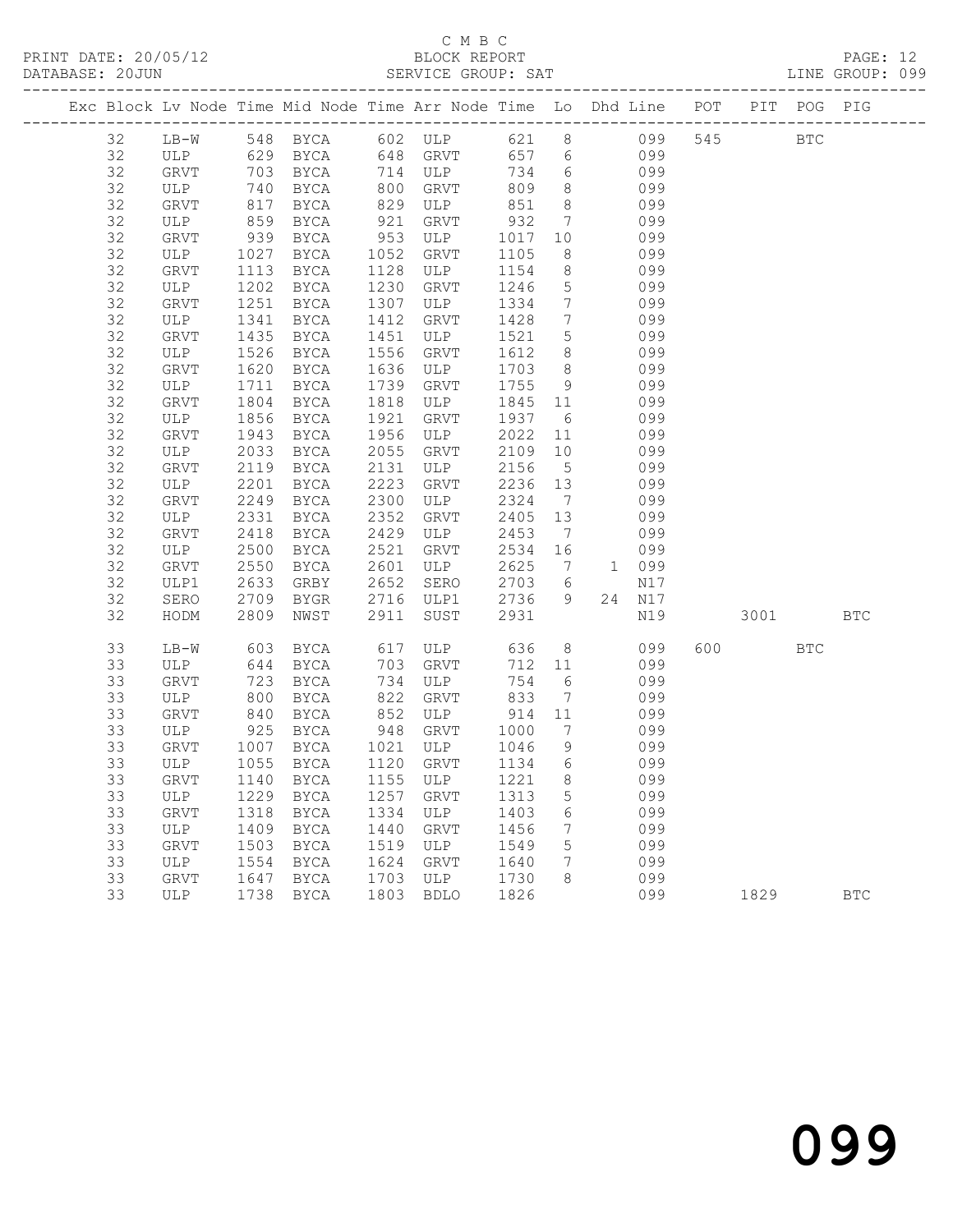| DATABASE: 20JUN |                                 |      |                                |      | SERVICE GROUP: SAT          |         |                                      | LINE GROUP: 099                                                                |        |         |            |  |
|-----------------|---------------------------------|------|--------------------------------|------|-----------------------------|---------|--------------------------------------|--------------------------------------------------------------------------------|--------|---------|------------|--|
|                 |                                 |      |                                |      |                             |         |                                      | Exc Block Lv Node Time Mid Node Time Arr Node Time Lo Dhd Line POT PIT POG PIG |        |         |            |  |
| 34              |                                 |      |                                |      |                             |         |                                      | LB-W 616 BYCA 630 ULP 649 6 099 613 BTC                                        |        |         |            |  |
| 34              |                                 |      |                                |      |                             |         |                                      | ULP 655 BYCA 715 GRVT 724 8 099                                                |        |         |            |  |
| 34              | GRVT 732<br>ULP 810<br>GRVT 851 |      |                                |      | BYCA 743 ULP 803 7          |         |                                      | 099                                                                            |        |         |            |  |
| 34              |                                 |      | BYCA                           |      | 832 GRVT 843<br>903 ULP 925 |         | 8 <sup>8</sup>                       | 099                                                                            |        |         |            |  |
| 34              |                                 |      | BYCA                           |      |                             |         |                                      | 12<br>099                                                                      |        |         |            |  |
| 34              | ULP                             | 937  | BYCA                           |      | 1002 GRVT                   | 1014    | 9                                    | 099                                                                            |        |         |            |  |
| 34              | GRVT                            | 1023 | BYCA                           |      | 1037 ULP                    | 1102    | 9                                    | 099                                                                            |        |         |            |  |
| 34              | ULP                             | 1111 | BYCA                           |      | 1138 GRVT                   | 1153    | 9                                    | 099                                                                            |        |         |            |  |
| 34              | GRVT                            | 1202 | <b>BYCA</b>                    | 1217 | ULP                         | 1244    | $7\overline{ }$                      | 099                                                                            |        |         |            |  |
| 34              | ULP                             | 1251 | BYCA                           | 1321 | GRVT                        | 1337    | 9                                    | 099                                                                            |        |         |            |  |
| 34              | GRVT                            | 1346 | BYCA                           | 1402 | ULP                         | 1431    |                                      | $6\overline{}$<br>099                                                          |        |         |            |  |
| 34              | ULP                             | 1437 | BYCA                           | 1508 | GRVT                        | 1524    | $\begin{matrix} 6 \\ 8 \end{matrix}$ | 099                                                                            |        |         |            |  |
| 34              | GRVT                            | 1530 | BYCA                           | 1546 | ULP                         | 1613    |                                      | 099                                                                            |        |         |            |  |
| 34              | ULP                             | 1621 | BYCA                           | 1650 | GRVT                        | 1706    |                                      | 9 099                                                                          |        |         |            |  |
| 34              | GRVT                            | 1715 | BYCA                           | 1730 | ULP                         | 1757 9  |                                      | 099                                                                            |        |         |            |  |
| 34              | ULP                             | 1806 | BYCA                           | 1831 | GRVT                        | 1847    | $\overline{7}$                       | 099                                                                            |        |         |            |  |
| 34              | GRVT                            | 1854 | BYCA                           | 1908 | ULP                         | 1935 11 |                                      | 099                                                                            |        |         |            |  |
| 34              | ULP                             | 1946 | BYCA                           | 2009 | GRVT                        | 2023    |                                      | $6\overline{6}$<br>099                                                         |        |         |            |  |
| 34              | GRVT                            | 2029 | BYCA                           | 2041 | ULP                         | 2106    | 9                                    | 099                                                                            |        |         |            |  |
| 34              | ULP                             | 2115 | BYCA                           | 2137 | GRVT                        | 2150    | 9                                    | 099                                                                            |        |         |            |  |
| 34              | GRVT                            | 2159 | BYCA                           | 2210 | ULP                         | 2234    | $7\overline{ }$                      | 099                                                                            |        |         |            |  |
| 34              | ULP                             | 2241 | BYCA                           | 2303 | GRVT                        |         |                                      | 2316 13 099                                                                    |        |         |            |  |
| 34              | GRVT                            | 2329 | BYCA 2340                      |      | ULP                         | 2404    |                                      | 7 099                                                                          |        |         |            |  |
| 34              | ULP                             | 2411 | BYCA                           | 2432 | BDLO                        | 2448    |                                      |                                                                                | 099 00 | 2451    | <b>BTC</b> |  |
| 35              | LB-W                            |      |                                |      | 629 BYCA 643 ULP            |         |                                      | 702 5<br>099                                                                   |        | 626 BTC |            |  |
| 35              | ULP                             | 707  |                                |      | BYCA 727 GRVT               | 736     | 5 <sup>5</sup>                       | 099                                                                            |        |         |            |  |
| 35              | GRVT                            | 741  | BYCA                           |      | 752 ULP                     | 812     | $7\overline{ }$                      | 099                                                                            |        |         |            |  |
| 35              | ULP                             | 819  | BYCA                           | 841  | GRVT                        | 852     | 9                                    | 099                                                                            |        |         |            |  |
| 35              | GRVT                            | 901  | BYCA                           | 915  | $ULP$ 939                   |         | 10                                   | 099                                                                            |        |         |            |  |
| 35              | ULP                             | 949  | BYCA                           | 1014 | GRVT                        | 1026    | 8 <sup>8</sup>                       | 099                                                                            |        |         |            |  |
| 35              | GRVT                            | 1034 | BYCA                           | 1048 | ULP                         | 1113    | 9                                    | 099                                                                            |        |         |            |  |
| 35              | ULP                             | 1122 | BYCA                           | 1149 | GRVT                        | 1204    | 9                                    | 099                                                                            |        |         |            |  |
| 35              | GRVT                            | 1213 | BYCA                           | 1228 | ULP                         | 1255    | $7\overline{ }$                      | 099                                                                            |        |         |            |  |
| 35              | ULP                             | 1302 | BYCA                           | 1333 | GRVT                        | 1349    | 8 <sup>8</sup>                       | 099                                                                            |        |         |            |  |
| 35              | GRVT                            | 1357 | BYCA                           | 1413 | ULP                         | 1443    | 5 <sup>5</sup>                       | 099                                                                            |        |         |            |  |
| 35              | ULP                             |      | 1448 BYCA<br>1541 BYCA<br>BYCA | 1519 | GRVT                        | 1535    | $6\overline{6}$                      | 099                                                                            |        |         |            |  |
| 35              | GRVT                            |      |                                |      | 1557 ULP                    | 1624 8  |                                      | 099                                                                            |        |         |            |  |
| 35              |                                 |      |                                |      |                             |         |                                      | ULP 1632 BYCA 1700 GRVT 1716 10 099                                            |        |         |            |  |
| 35              | GRVT                            |      | 1726 BYCA                      | 1741 | ULP                         | 1808    | $\overline{9}$                       | 099                                                                            |        |         |            |  |
| 35              | ULP                             | 1817 | BYCA                           | 1842 | GRVT                        | 1858    | $\overline{9}$                       | 099                                                                            |        |         |            |  |
| 35              | GRVT                            | 1907 | BYCA                           | 1920 | ULP                         | 1946    | 11                                   | 099                                                                            |        |         |            |  |
| 35              | ULP                             | 1957 | BYCA                           | 2020 | GRVT                        | 2034    | $5^{\circ}$                          | 099                                                                            |        |         |            |  |
| 35              | GRVT                            | 2039 | BYCA                           | 2051 | ULP                         | 2116    | $\overline{7}$                       | 099                                                                            |        |         |            |  |
| 35              | ULP                             | 2123 | BYCA                           | 2145 | GRVT                        | 2158    | 11                                   | 099                                                                            |        |         |            |  |
| 35              | <b>GRVT</b>                     | 2209 | BYCA                           | 2220 | ULP                         | 2244    | $\overline{7}$                       | 099                                                                            |        |         |            |  |
| 35              | ULP                             |      | 2251 BYCA                      | 2313 | <b>BDLO</b>                 | 2330    |                                      | 099                                                                            |        | 2333    | <b>BTC</b> |  |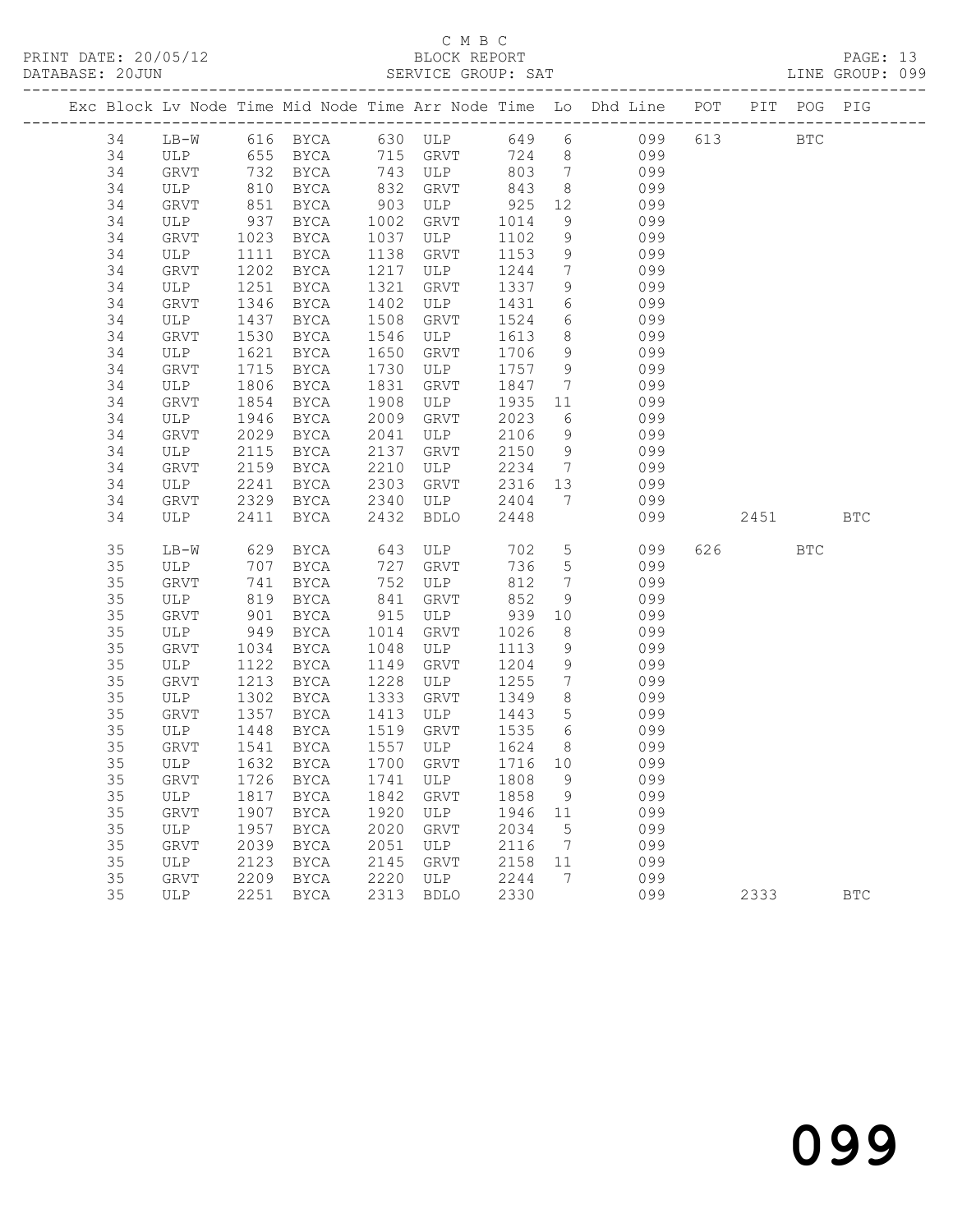### C M B C<br>BLOCK REPORT

PAGE: 14<br>LINE GROUP: 099

|    |             |            |                       |            |               |         |                              | Exc Block Lv Node Time Mid Node Time Arr Node Time Lo Dhd Line POT |          | PIT POG PIG  |            |
|----|-------------|------------|-----------------------|------------|---------------|---------|------------------------------|--------------------------------------------------------------------|----------|--------------|------------|
| 36 |             |            | LB-W 639 BYCA 653 ULP |            |               |         |                              | 712 6 099                                                          | 636 8    | $_{\rm BTC}$ |            |
| 36 | ULP 718     |            |                       |            | BYCA 738 GRVT |         |                              | 747 11 099                                                         |          |              |            |
| 36 | GRVT        | 758        | BYCA                  |            | 810 ULP       | 832     | $5\overline{)}$              | 099                                                                |          |              |            |
| 36 | ULP         | 837<br>917 | BYCA                  | 859<br>931 | GRVT          | 910     | $7\overline{ }$              | 099                                                                |          |              |            |
| 36 | GRVT        |            | BYCA                  |            | ULP           | 955     | 10                           | 099                                                                |          |              |            |
| 36 | ULP         | 1005       | BYCA                  | 1030       | GRVT          | 1043    | 8 <sup>8</sup>               | 099                                                                |          |              |            |
| 36 | GRVT        | 1051       | BYCA                  | 1105       | ULP           | 1130    | 9                            | 099                                                                |          |              |            |
| 36 | ULP         | 1139       | BYCA                  | 1206       | GRVT          | 1221    | 8 <sup>8</sup>               | 099                                                                |          |              |            |
| 36 | GRVT        | 1229       | BYCA                  | 1245       | ULP           | 1312    | $7\phantom{0}$               | 099                                                                |          |              |            |
| 36 | ULP         | 1319       | BYCA                  | 1350       | GRVT          | 1406    | $7\overline{ }$              | 099                                                                |          |              |            |
| 36 | GRVT        | 1413       | BYCA                  | 1429       | ULP           | 1459    | 5 <sup>5</sup>               | 099                                                                |          |              |            |
| 36 | ULP         | 1504       | BYCA                  | 1534       | GRVT          | 1550    | 8 <sup>8</sup>               | 099                                                                |          |              |            |
| 36 | GRVT        | 1558       | BYCA                  | 1614       | ULP           | 1641    | 8 <sup>8</sup>               | 099                                                                |          |              |            |
| 36 | ULP         | 1649       | BYCA                  | 1717       | GRVT          | 1733    | 9                            | 099                                                                |          |              |            |
| 36 | GRVT        | 1742       | BYCA                  | 1757       | ULP           | 1824    | 9                            | 099                                                                |          |              |            |
| 36 | ULP         | 1833       | BYCA                  | 1858       | GRVT          | 1914    | 5 <sup>5</sup>               | 099                                                                |          |              |            |
| 36 | GRVT        | 1919       | BYCA                  | 1932       | ULP           | 1958 11 |                              | 099                                                                |          |              |            |
| 36 | ULP         | 2009       | BYCA                  | 2031       | BDLO          | 2049    |                              | 099                                                                | 2052 200 |              | <b>BTC</b> |
| 37 | $LB-W$      | 707        | BYCA                  |            | 724 ULP       |         |                              | 744 6<br>099                                                       | 704      | <b>BTC</b>   |            |
| 37 | ULP         | 750        | BYCA                  | 810        | GRVT          | 819     | 10                           | 099                                                                |          |              |            |
| 37 | GRVT        | 829        | BYCA                  | 841        | ULP           | 903     | 10                           | 099                                                                |          |              |            |
| 37 | ULP         | 913        | BYCA                  | 936        | GRVT          | 948     | 8 <sup>8</sup>               | 099                                                                |          |              |            |
| 37 | GRVT        | 956        | BYCA                  | 1010       | ULP           | 1034    | 10                           | 099                                                                |          |              |            |
| 37 | ULP         | 1044       | BYCA                  | 1109       | GRVT          | 1123    | 6                            | 099                                                                |          |              |            |
| 37 | GRVT        | 1129       | BYCA                  | 1144       | ULP           | 1210    | 8 <sup>8</sup>               | 099                                                                |          |              |            |
| 37 | ULP         | 1218       | BYCA                  | 1246       | GRVT          | 1302    | 5 <sup>5</sup>               | 099                                                                |          |              |            |
| 37 | GRVT        | 1307       | BYCA                  | 1323       | ULP           | 1352    | $6\overline{6}$              | 099                                                                |          |              |            |
| 37 | ULP         | 1358       | BYCA                  | 1429       | GRVT          | 1445    | $7\phantom{.0}\phantom{.0}7$ | 099                                                                |          |              |            |
| 37 | <b>GRVT</b> | 1452       | BYCA                  | 1508       | ULP           | 1538    | $5\overline{)}$              | 099                                                                |          |              |            |
| 37 | ULP         | 1543       | BYCA                  | 1613       | GRVT          | 1629    | $\overline{7}$               | 099                                                                |          |              |            |
| 37 | GRVT        | 1636       | BYCA                  | 1652       | ULP           | 1719    | 8 <sup>8</sup>               | 099                                                                |          |              |            |
| 37 | ULP         | 1727       | BYCA                  | 1755       | GRVT          | 1811    | 9 <sup>°</sup>               | 099                                                                |          |              |            |
| 37 | GRVT        | 1820       | BYCA                  | 1834       | ULP           | 1901    |                              | 099<br>11 — 1                                                      |          |              |            |
| 37 | ULP         | 1912       | BYCA                  | 1937       | GRVT          | 1953    | 10                           | 099                                                                |          |              |            |
| 37 | GRVT        | 2003       | BYCA                  | 2016       | ULP           | 2042    | 9                            | 099                                                                |          |              |            |
| 37 | ULP         |            | 2051 BYCA             | 2113       | <b>BDLO</b>   | 2131    |                              | 099                                                                | 2134     |              | <b>BTC</b> |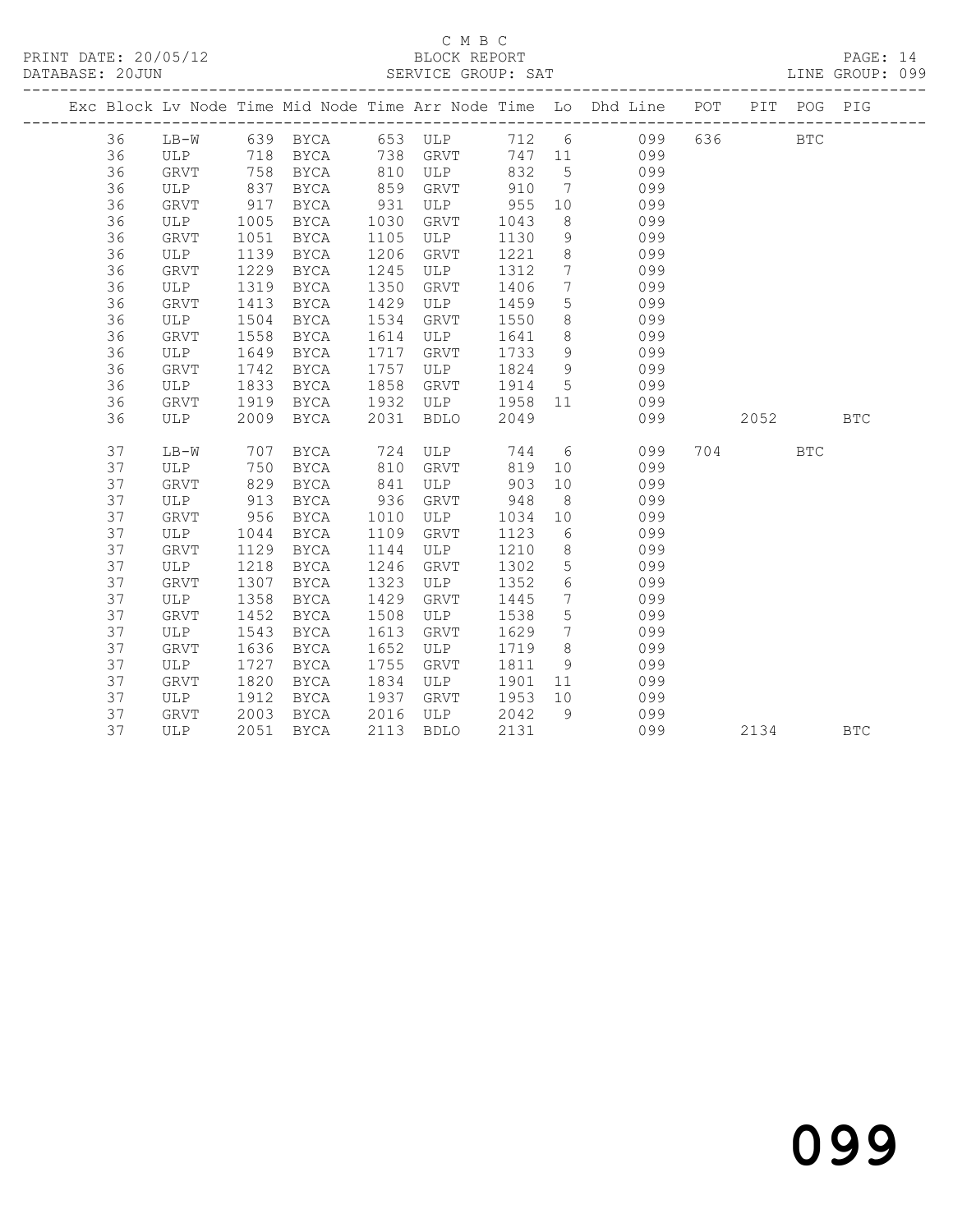#### C M B C<br>BLOCK REPORT SERVICE GROUP: SAT

|    |                       |                  |             |      |                     |         |                 | Exc Block Lv Node Time Mid Node Time Arr Node Time Lo Dhd Line POT PIT POG PIG |        |            |            |
|----|-----------------------|------------------|-------------|------|---------------------|---------|-----------------|--------------------------------------------------------------------------------|--------|------------|------------|
| 38 |                       |                  |             |      |                     |         |                 | LB-W 744 BYCA 801 ULP 821 7 099 741 BTC                                        |        |            |            |
| 38 |                       |                  |             |      |                     |         |                 | ULP 828 BYCA 850 GRVT 901 5 099                                                |        |            |            |
| 38 | GRVT                  |                  |             |      |                     |         |                 | 099                                                                            |        |            |            |
| 38 | ULP                   |                  |             |      |                     |         |                 | 099                                                                            |        |            |            |
| 38 | GRVT                  | 1040             | BYCA        |      | 1054 ULP            | 1119    | 9               | 099                                                                            |        |            |            |
| 38 | ULP                   | 1128<br>1218     | BYCA        | 1155 | GRVT                | 1210    | 8 <sup>8</sup>  | 099                                                                            |        |            |            |
| 38 | GRVT                  |                  | BYCA        | 1233 | ULP                 | 1300    | 8 <sup>8</sup>  | 099                                                                            |        |            |            |
| 38 | ULP                   | 1308             | BYCA        | 1339 | GRVT                | 1355    | $7\phantom{0}$  | 099                                                                            |        |            |            |
| 38 | GRVT                  | 1402             | BYCA        | 1418 | ULP                 | 1448    | $5\overline{)}$ | 099                                                                            |        |            |            |
| 38 | ULP                   | 1453             | BYCA        | 1524 | GRVT                | 1540    | $7\overline{ }$ | 099                                                                            |        |            |            |
| 38 | GRVT                  | $\frac{1}{1547}$ | BYCA        | 1603 | ULP                 | 1630    | 8 <sup>8</sup>  | 099                                                                            |        |            |            |
| 38 | ULP                   | 1638             | BYCA        | 1706 | GRVT                | 1722    | 9               | 099                                                                            |        |            |            |
| 38 | GRVT                  | 1731             | BYCA        | 1746 | ULP                 | 1813    | 9               | 099                                                                            |        |            |            |
| 38 | ULP                   | 1822             | BYCA        | 1847 | GRVT                | 1903 10 |                 | 099                                                                            |        |            |            |
| 38 | GRVT                  | 1913             | BYCA        | 1926 | ULP                 | 1952    | 11              | 099                                                                            |        |            |            |
| 38 | ULP                   | 2003             | BYCA        | 2025 | GRVT                | 2039    | 10              | 099                                                                            |        |            |            |
| 38 | GRVT                  | 2049             | BYCA        | 2101 | ULP                 | 2126    | $6\overline{6}$ | 099                                                                            |        |            |            |
| 38 | ULP                   | 2132             | BYCA        | 2154 | GRVT                | 2207    | 12              | 099                                                                            |        |            |            |
| 38 | ${\tt GRVT}$          | 2219             | BYCA        | 2230 | ULP                 | 2254    | $7\overline{ }$ | 099                                                                            |        |            |            |
| 38 | ULP                   | 2301             | BYCA        | 2322 | GRVT                | 2335    | 5 <sup>5</sup>  | 099                                                                            |        |            |            |
| 38 | GRVT                  | 2340             | BYCA        | 2351 | ULP                 | 2415    | 6               | 099                                                                            |        |            |            |
| 38 | ULP                   | 2421             | BYCA        | 2442 | GRVT 2455           |         | 8 <sup>8</sup>  | 099                                                                            |        |            |            |
| 38 | GRVT                  | 2503             | BYCA        | 2514 | ULP                 | 2538    | 5               | 099                                                                            |        |            |            |
| 38 | ULP                   | 2543             | BYCA 2604   |      | BDLO                | 2619    |                 | 099                                                                            | 2622   |            | <b>BTC</b> |
| 39 | LB-W                  | 805              | BYCA        | 823  | ULP 845             |         | $7\overline{ }$ | 099                                                                            | 802 30 | <b>BTC</b> |            |
| 39 | ULP                   | 852<br>934       | BYCA        |      | 914 GRVT<br>948 ULP | 925     | 9               | 099                                                                            |        |            |            |
| 39 | GRVT                  |                  | <b>BYCA</b> |      | ULP                 | 1012 10 |                 | 099                                                                            |        |            |            |
| 39 | ULP                   | 1022             | BYCA        | 1047 | GRVT                | 1100    | $7\overline{ }$ | 099                                                                            |        |            |            |
| 39 | GRVT                  | 1107             | BYCA        | 1122 | ULP                 | 1148    | 8 <sup>8</sup>  | 099                                                                            |        |            |            |
| 39 | ULP                   | 1156             | BYCA        | 1223 | GRVT                | 1238    | 8 <sup>8</sup>  | 099                                                                            |        |            |            |
| 39 | GRVT                  | 1246             | BYCA        | 1302 | ULP                 | 1329    | 6               | 099                                                                            |        |            |            |
| 39 | ULP                   | 1335             | BYCA        | 1406 | GRVT                | 1422    | 8 <sup>8</sup>  | 099                                                                            |        |            |            |
| 39 | GRVT                  | 1430             | BYCA        | 1446 | ULP                 | 1516    | $5\overline{)}$ | 099                                                                            |        |            |            |
| 39 | ULP                   | 1521             | BYCA        | 1551 | GRVT                | 1607    | $7\overline{ }$ | 099                                                                            |        |            |            |
| 39 | GRVT                  | 1614             | BYCA        | 1630 | ULP                 | 1657    | 8 <sup>8</sup>  | 099                                                                            |        |            |            |
| 39 | ULP                   | 1705             | BYCA        | 1733 | GRVT                | 1749    | 9               | 099                                                                            |        |            |            |
| 39 | GRVT                  | 1758             | BYCA        | 1812 | ULP                 | 1839 11 |                 | 099                                                                            |        |            |            |
| 39 | ULP                   | 1850             | BYCA        | 1915 | GRVT                | 1931    | 6               | 099                                                                            |        |            |            |
| 39 | GRVT 1937<br>ULP 2027 |                  | BYCA        |      | 1950 ULP            | 2016 11 |                 | 099                                                                            |        |            |            |
| 39 |                       |                  | 2027 BYCA   |      | 2049 BDLO           | 2107    |                 | 099                                                                            | 2110   |            | <b>BTC</b> |

099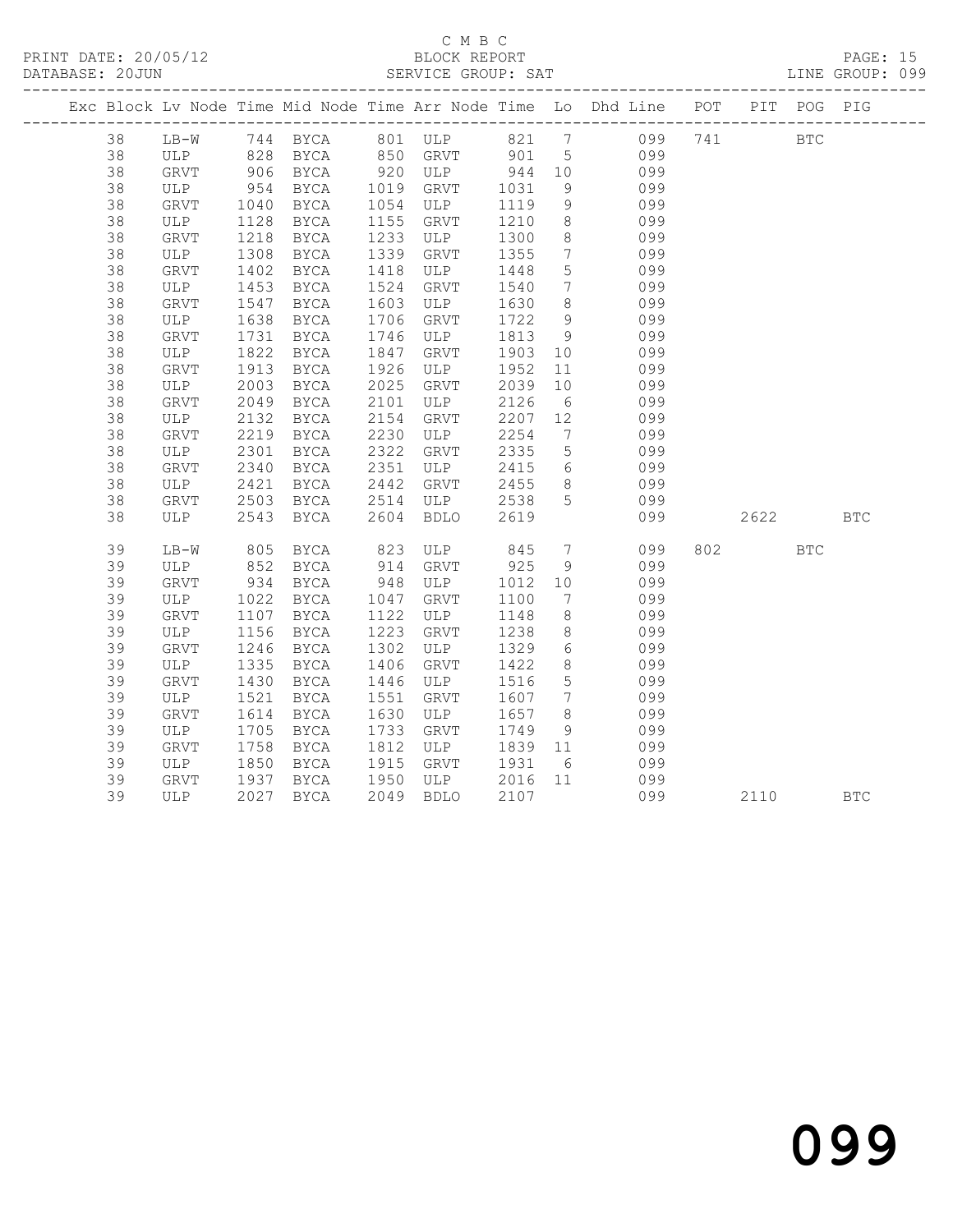|  | DATABASE: 20JUN |             |     |                                   |                    |              | SERVICE GROUP: SAT |              |                                    |                                                                                |        |          |            | LINE GROUP: 099 |  |
|--|-----------------|-------------|-----|-----------------------------------|--------------------|--------------|--------------------|--------------|------------------------------------|--------------------------------------------------------------------------------|--------|----------|------------|-----------------|--|
|  |                 |             |     |                                   |                    |              |                    |              |                                    | Exc Block Lv Node Time Mid Node Time Arr Node Time Lo Dhd Line POT PIT POG PIG |        |          |            |                 |  |
|  | 40              |             |     |                                   |                    |              |                    |              |                                    | LB-W 817 BYCA 835 ULP 857 9 099 814 BTC                                        |        |          |            |                 |  |
|  | 40              |             |     |                                   |                    |              |                    |              |                                    | ULP 906 BYCA 929 GRVT 941 9 099                                                |        |          |            |                 |  |
|  | 40              |             |     | GRVT 950<br>ULP 1038<br>GRVT 1124 |                    |              |                    |              |                                    | BYCA 1004 ULP 1028 10 099                                                      |        |          |            |                 |  |
|  | 40              |             |     |                                   | BYCA               |              | 1103 GRVT          | 1117         | $7\overline{ }$                    | 099                                                                            |        |          |            |                 |  |
|  | 40              | GRVT        |     | 1124                              | BYCA               |              | 1139 ULP           | 1205         | 8                                  | 099                                                                            |        |          |            |                 |  |
|  | 40              | ULP         |     | 1213                              | BYCA               |              | 1241 GRVT          | 1257         | 5 <sup>5</sup>                     | 099                                                                            |        |          |            |                 |  |
|  | 40              | GRVT        |     | 1302                              | BYCA               |              | 1318 ULP           | 1347         | 5 <sup>5</sup>                     | 099                                                                            |        |          |            |                 |  |
|  | 40<br>40        | ULP         |     | 1352<br>1446                      | BYCA               | 1423<br>1502 | GRVT<br>ULP        | 1439<br>1532 | $7\overline{ }$<br>$5\overline{)}$ | 099<br>099                                                                     |        |          |            |                 |  |
|  | 40              | GRVT<br>ULP |     | 1537                              | BYCA<br>BYCA       | 1607         | GRVT               | 1623         | 8 <sup>8</sup>                     | 099                                                                            |        |          |            |                 |  |
|  | 40              | GRVT        |     | 1631                              | BYCA               | 1647         | ULP                | 1714         | 8 <sup>8</sup>                     | 099                                                                            |        |          |            |                 |  |
|  | 40              | ULP         |     | 1722                              | BYCA               | 1750         | GRVT               | 1806         | 9                                  | 099                                                                            |        |          |            |                 |  |
|  | 40              | GRVT        |     | 1815                              | BYCA               | 1829         | ULP                | 1856 11      |                                    | 099                                                                            |        |          |            |                 |  |
|  | 40              | ULP         |     | 1907                              | BYCA               | 1932         | GRVT               | 1948         |                                    | 7 099                                                                          |        |          |            |                 |  |
|  | 40              | GRVT        |     | 1955                              | BYCA               | 2008         | ULP                | 2034         | 11                                 | 099                                                                            |        |          |            |                 |  |
|  | 40              | ULP         |     | 2045                              | BYCA               | 2107         | GRVT               | 2121 8       |                                    | 099                                                                            |        |          |            |                 |  |
|  | 40              | GRVT        |     | 2129                              | BYCA               | 2141         | ULP                | 2206         | 5 <sup>5</sup>                     | 099                                                                            |        |          |            |                 |  |
|  | 40              | ULP         |     | 2211                              | BYCA               | 2233         | GRVT               | 2246 13      |                                    | 099                                                                            |        |          |            |                 |  |
|  | 40              | GRVT        |     |                                   | 2259 BYCA 2310 ULP |              |                    |              |                                    | 2334 7 099                                                                     |        |          |            |                 |  |
|  | 40              | ULP         |     | 2341                              | BYCA 2402 BDLO     |              |                    | 2418         |                                    |                                                                                | 099 00 | 2421     |            | <b>BTC</b>      |  |
|  | 41              | $LB-W$      |     | 829                               | BYCA               |              | 847 ULP 909        |              |                                    | 10<br>099                                                                      |        | 826 32   | <b>BTC</b> |                 |  |
|  | 41              | ULP         |     |                                   | 919 BYCA           |              | 942 GRVT           | 954          | 7                                  | 099                                                                            |        |          |            |                 |  |
|  | 41              | GRVT        |     | 1001                              | BYCA               |              | 1015 ULP           | 1040         | 9                                  | 099                                                                            |        |          |            |                 |  |
|  | 41<br>41        | ULP         |     | 1049<br>1135                      | BYCA               | 1150         | 1114 GRVT          | 1128         | $7\overline{ }$<br>8 <sup>8</sup>  | 099                                                                            |        |          |            |                 |  |
|  | 41              | GRVT<br>ULP |     | 1224                              | BYCA<br>BYCA       | 1252         | ULP<br>GRVT        | 1216<br>1308 | 5 <sup>5</sup>                     | 099<br>099                                                                     |        |          |            |                 |  |
|  | 41              | GRVT        |     | 1313                              | BYCA               | 1329         | ULP                | 1358         | 6                                  | 099                                                                            |        |          |            |                 |  |
|  | 41              | ULP         |     | 1404                              | BYCA               | 1435         | GRVT               | 1451         | 6                                  | 099                                                                            |        |          |            |                 |  |
|  | 41              | GRVT        |     | 1457                              | BYCA               | 1513         | ULP                | 1543         | 5 <sup>5</sup>                     | 099                                                                            |        |          |            |                 |  |
|  | 41              | ULP         |     | 1548                              | <b>BYCA</b>        | 1618         | GRVT               | 1634         | 8 <sup>8</sup>                     | 099                                                                            |        |          |            |                 |  |
|  | 41              | GRVT        |     | 1642                              | BYCA               | 1658         | ULP                | 1725         | 8 <sup>8</sup>                     | 099                                                                            |        |          |            |                 |  |
|  | 41              | ULP         |     | 1733                              | BYCA               | 1758         | GRVT               | 1814 12      |                                    | 099                                                                            |        |          |            |                 |  |
|  | 41              | GRVT        |     |                                   | 1826 BYCA          | 1840         | ULP                | 1907         | 11                                 | 099                                                                            |        |          |            |                 |  |
|  | 41              |             | ULP |                                   | 1918 BYCA          | 1943         | <b>BDLO</b>        | 2002         |                                    |                                                                                | 099 00 | 2005 BTC |            |                 |  |
|  | 42              |             |     |                                   |                    |              |                    |              |                                    | LB-W 839 BYCA 857 ULP 919 12 099<br>ULP 931 BYCA 956 GRVT 1008 10 099          |        | 836 70   | BTC        |                 |  |
|  | 42              |             |     |                                   |                    |              |                    |              |                                    |                                                                                |        |          |            |                 |  |
|  |                 |             |     |                                   |                    |              |                    |              |                                    | 42 GRVT 1018 BYCA 1032 ULP 1057 9 099                                          |        |          |            |                 |  |
|  | 42              | ULP         |     | 1106                              | BYCA               | 1133         | GRVT               | 1148         | 9                                  | 099                                                                            |        |          |            |                 |  |
|  | 42              | GRVT        |     | 1157                              | BYCA               | 1212         | ULP                | 1239         | 7                                  | 099                                                                            |        |          |            |                 |  |
|  | 42<br>42        | ULP<br>GRVT |     | 1246<br>1340                      | BYCA<br>BYCA       | 1316<br>1356 | GRVT<br>ULP        | 1332<br>1425 | 8<br>6                             | 099<br>099                                                                     |        |          |            |                 |  |
|  | 42              | ULP         |     | 1431                              | BYCA               | 1502         | GRVT               | 1518         | 7                                  | 099                                                                            |        |          |            |                 |  |
|  | 42              | GRVT        |     | 1525                              | <b>BYCA</b>        | 1541         | ULP                | 1611         | 5                                  | 099                                                                            |        |          |            |                 |  |
|  | 42              | ULP         |     | 1616                              | BYCA               | 1645         | GRVT               | 1701         | 8                                  | 099                                                                            |        |          |            |                 |  |
|  | 42              | GRVT        |     | 1709                              | BYCA               | 1724         | ULP                | 1751         | 9                                  | 099                                                                            |        |          |            |                 |  |
|  | 42              | ULP         |     | 1800                              | BYCA               | 1825         | GRVT               | 1841         | $\overline{7}$                     | 099                                                                            |        |          |            |                 |  |
|  | 42              | GRVT        |     | 1848                              | BYCA               | 1902         | ULP                | 1929         | 12                                 | 099                                                                            |        |          |            |                 |  |
|  | 42              | ULP         |     | 1941                              | BYCA               | 2004         | <b>BDLO</b>        | 2023         |                                    | 099                                                                            |        | 2026     |            | $_{\rm BTC}$    |  |
|  |                 |             |     |                                   |                    |              |                    |              |                                    |                                                                                |        |          |            |                 |  |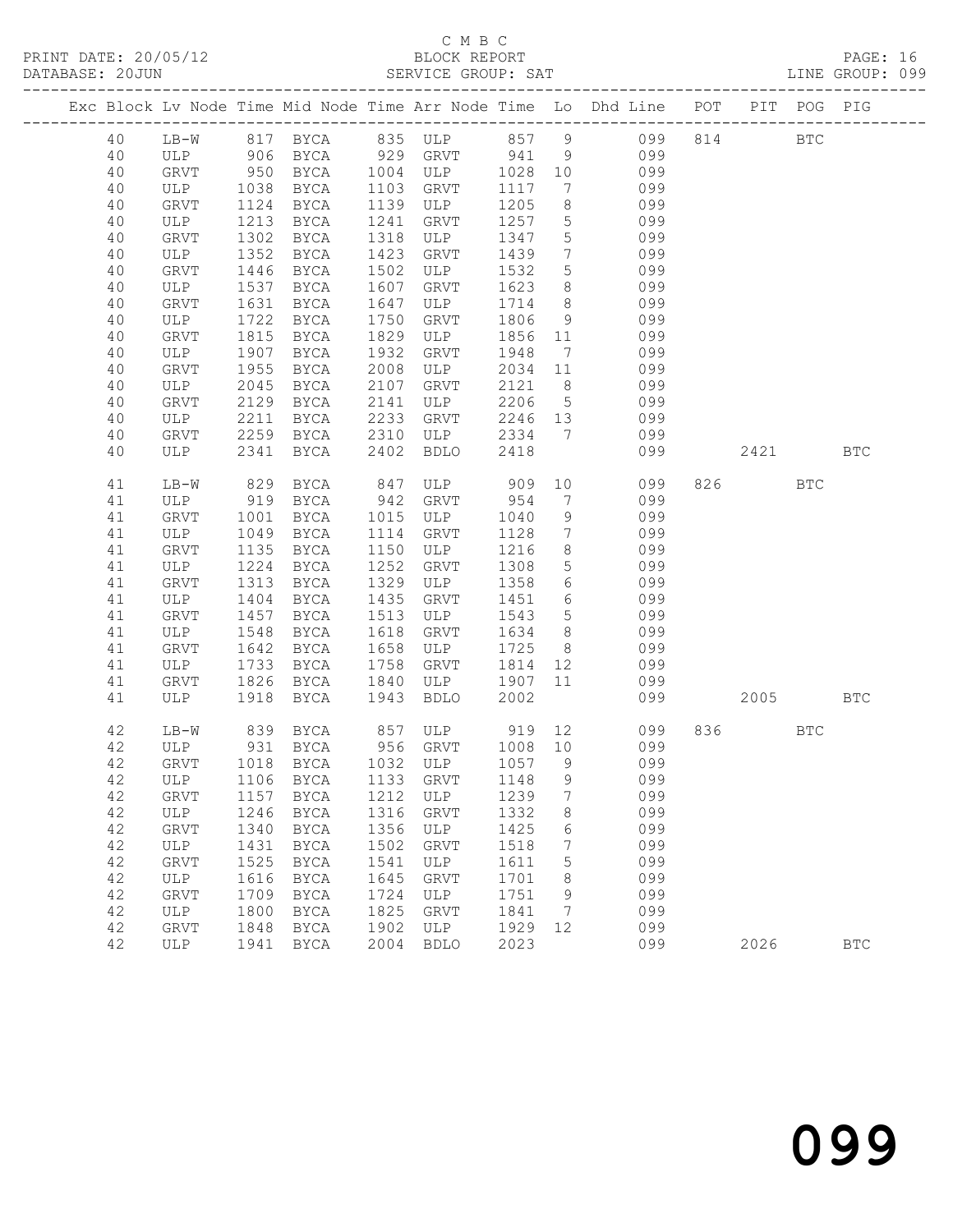#### C M B C<br>BLOCK REPORT SERVICE GROUP: SAT

|  |        |            |      |             |      | Exc Block Lv Node Time Mid Node Time Arr Node Time Lo Dhd Line POT PIT POG PIG |                 |                 |    |            |           |            |              |
|--|--------|------------|------|-------------|------|--------------------------------------------------------------------------------|-----------------|-----------------|----|------------|-----------|------------|--------------|
|  | 43     |            |      |             |      | LB-W 850 BYCA 908 ULP 930 13 099                                               |                 |                 |    |            | 847 BTC   |            |              |
|  | 43     | ULP        |      |             |      | 943 BYCA 1008 GRVT 1020 9                                                      |                 |                 |    | 099        |           |            |              |
|  | 43     | GRVT       |      | 1029 BYCA   |      | 1043 ULP                                                                       | 1108            | 9               |    | 099        |           |            |              |
|  | 43     | ULP        | 1117 | BYCA        | 1144 | GRVT                                                                           | 1159            | 8 <sup>8</sup>  |    | 099        |           |            |              |
|  | 43     | GRVT       | 1207 | BYCA        | 1222 | ULP                                                                            | 1249            | 8               |    | 099        |           |            |              |
|  | 43     | ULP        | 1257 | BYCA        | 1327 | GRVT                                                                           | 1343            | 8 <sup>1</sup>  |    | 099        |           |            |              |
|  | 43     | GRVT       | 1351 | BYCA        | 1407 | ULP                                                                            | 1436            | 6               |    | 099        |           |            |              |
|  | 43     | ULP        | 1442 | BYCA        | 1513 | GRVT                                                                           | 1529            | $7\overline{ }$ |    | 099        |           |            |              |
|  | 43     | GRVT       | 1536 | BYCA        | 1552 | ULP                                                                            | 1619            | 8               |    | 099        |           |            |              |
|  | 43     | ULP        | 1627 | BYCA        | 1656 | GRVT                                                                           | 1712            | 8 <sup>8</sup>  |    | 099        |           |            |              |
|  | 43     | GRVT       | 1720 | BYCA        | 1735 | ULP                                                                            | 1802            | 9               |    | 099        |           |            |              |
|  | 43     | ULP        | 1811 | BYCA        | 1836 | GRVT                                                                           | 1852            | 9               |    | 099        |           |            |              |
|  | 43     | GRVT       | 1901 | BYCA        | 1914 | ULP                                                                            | 1940            | 12              |    | 099        |           |            |              |
|  | 43     | ULP        | 1952 | BYCA        | 2015 | BDLO                                                                           | 2034            |                 |    | 099        | 2037      |            | <b>BTC</b>   |
|  | $4\,4$ | $LB-W$     | 907  | BYCA        | 926  | ULP                                                                            | 950             |                 | 10 | 099        | 904 — 100 | <b>BTC</b> |              |
|  | 44     | ULP        | 1000 | BYCA        | 1025 | GRVT                                                                           | 1038            | $7\overline{ }$ |    | 099        |           |            |              |
|  | 44     | GRVT       | 1045 | BYCA        | 1059 | ULP                                                                            | 1124            | 9               |    | 099        |           |            |              |
|  | 44     | ULP        | 1133 | BYCA        | 1200 | GRVT                                                                           | 1215            | 9               |    | 099        |           |            |              |
|  | 44     | GRVT       | 1224 | BYCA        | 1239 | ULP                                                                            | 1306            | $\overline{7}$  |    | 099        |           |            |              |
|  | 44     | ULP        | 1313 | BYCA        | 1344 | GRVT                                                                           | 1400            | 8 <sup>8</sup>  |    | 099        |           |            |              |
|  | 44     | GRVT       | 1408 | BYCA        | 1424 | ULP                                                                            | 1454            | 5 <sup>5</sup>  |    | 099        |           |            |              |
|  | 44     | ULP        | 1459 | BYCA        | 1530 | GRVT                                                                           | 1546            | $6\overline{6}$ |    | 099        |           |            |              |
|  | 44     | GRVT       | 1552 | BYCA        | 1608 | ULP                                                                            | 1635            | 8 <sup>8</sup>  |    | 099        |           |            |              |
|  | 44     | ULP        | 1643 | BYCA        | 1711 | GRVT                                                                           | 1727            | 9               |    | 099        |           |            |              |
|  | 44     | GRVT       | 1736 | BYCA        | 1751 | ULP                                                                            | 1818 10         |                 |    | 099        |           |            |              |
|  | 44     | ULP        | 1828 | BYCA        | 1853 | <b>BDLO</b>                                                                    | 1914            |                 |    | 099        | 1917      |            | <b>BTC</b>   |
|  | 45     | LB-W       | 923  | BYCA        |      | 942 ULP                                                                        | 1006            |                 | 10 | 099        | 920 000   | <b>BTC</b> |              |
|  | 45     | ULP        | 1016 | BYCA        | 1041 | GRVT                                                                           | 1054            | 8               |    | 099        |           |            |              |
|  | 45     | GRVT       | 1102 | BYCA        | 1117 | ULP                                                                            | 1143            | 8 <sup>8</sup>  |    | 099        |           |            |              |
|  | 45     | ULP        | 1151 | BYCA        | 1218 | GRVT                                                                           | 1233            | $7\overline{ }$ |    | 099        |           |            |              |
|  | 45     | GRVT       | 1240 | BYCA        | 1256 | ULP                                                                            | 1323            | $7\overline{ }$ |    | 099        |           |            |              |
|  | 45     | ULP        | 1330 | BYCA        | 1401 | GRVT                                                                           | 1417            | $7\phantom{0}$  |    | 099        |           |            |              |
|  | 45     | GRVT       | 1424 | BYCA        | 1440 | ULP                                                                            | 1510            | 5 <sup>5</sup>  |    | 099        |           |            |              |
|  | 45     | ULP        | 1515 | BYCA        | 1545 | GRVT                                                                           | 1601            | 8 <sup>8</sup>  |    | 099        |           |            |              |
|  | 45     | GRVT       | 1609 | BYCA        | 1625 | <b>ULP</b>                                                                     | 1652            | 8 <sup>8</sup>  |    | 099        |           |            |              |
|  | 45     | ULP        | 1700 | BYCA        | 1728 | GRVT                                                                           | 1744<br>1835 10 | 9               |    | 099        |           |            |              |
|  | 45     | GRVT       | 1753 | BYCA        |      | 1808 ULP                                                                       |                 |                 |    | 099        |           |            |              |
|  | 45     | GRVT       | 1931 | <b>BYCA</b> | 1944 | 45 ULP 1845 BYCA 1910 GRVT 1926 5<br>ULP                                       | 2010            | 11              |    | 099<br>099 |           |            |              |
|  | 45     | ULP        | 2021 | BYCA        | 2043 | GRVT                                                                           | 2057            | 12              |    | 099        |           |            |              |
|  | 45     | GRVT       | 2109 | <b>BYCA</b> | 2121 | ULP                                                                            | 2146            | 5               |    | 099        |           |            |              |
|  | 45     | ULP        | 2151 | <b>BYCA</b> | 2213 | GRVT                                                                           | 2226            | 13              |    | 099        |           |            |              |
|  | 45     | GRVT       | 2239 | <b>BYCA</b> | 2250 | ULP                                                                            | 2314            | 7               |    | 099        |           |            |              |
|  | 45     | <b>ULP</b> | 2321 | <b>BYCA</b> | 2342 | <b>GRVT</b>                                                                    | 2355            | 8               |    | 099        |           |            |              |
|  | 45     | GRVT       | 2403 | BYCA        | 2414 | ULP                                                                            | 2438            | 7               |    | 099        |           |            |              |
|  | 45     | ULP        | 2445 | <b>BYCA</b> | 2506 | GRVT                                                                           | 2519            | 14              |    | 099        |           |            |              |
|  | 45     | GRVT       | 2533 | <b>BYCA</b> | 2544 | ULP                                                                            | 2608            | - 6             |    | 099        |           |            |              |
|  | 45     | ULP        | 2614 | BYCA        | 2635 | GRVT                                                                           | 2648            | 21              | 20 | 099        |           |            |              |
|  | 45     | HODM       | 2729 |             |      | NWST                                                                           | 2831            |                 |    | N19        | 2851      |            | $_{\rm BTC}$ |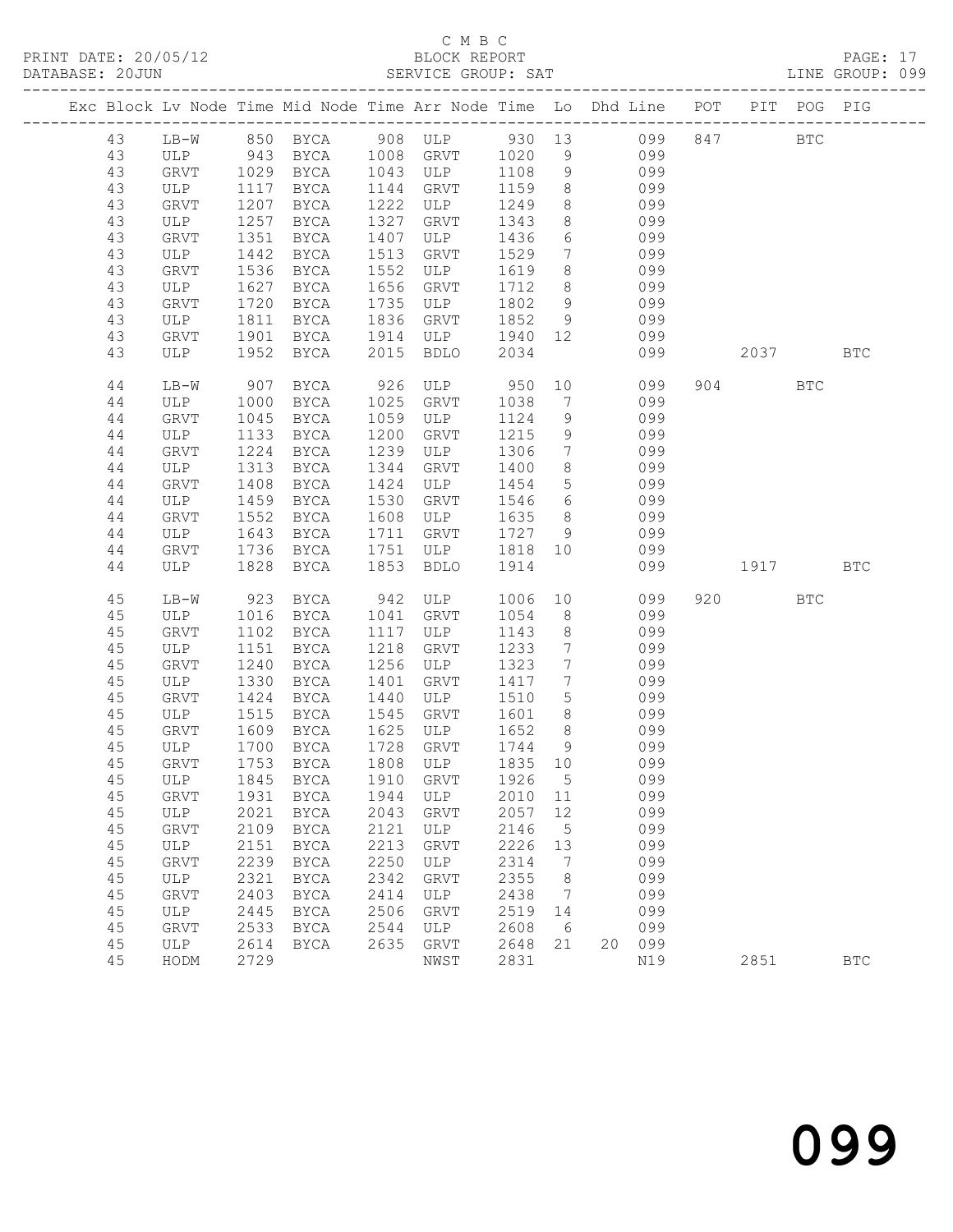### C M B C<br>BLOCK REPORT

PAGE: 18<br>LINE GROUP: 099

| Exc Block Lv Node Time Mid Node Time Arr Node Time Lo Dhd Line POT |              |              |                                   |              |              |              |                 |                                                                         |          |          | PIT POG PIG |            |
|--------------------------------------------------------------------|--------------|--------------|-----------------------------------|--------------|--------------|--------------|-----------------|-------------------------------------------------------------------------|----------|----------|-------------|------------|
| 46                                                                 |              |              |                                   |              |              |              |                 | LB-W 940 BYCA 959 ULP 1023 10 099<br>ULP 1033 BYCA 1058 GRVT 1112 6 099 |          | 937 BTC  |             |            |
| 46                                                                 |              |              |                                   |              |              |              |                 |                                                                         |          |          |             |            |
| 46                                                                 | GRVT         | 1118         | BYCA                              |              | 1133 ULP     | 1159         |                 | 8 099                                                                   |          |          |             |            |
| 46                                                                 | ULP          | 1207         | BYCA                              | 1235         | GRVT         | 1251         | $5\overline{)}$ | 099                                                                     |          |          |             |            |
| 46                                                                 | GRVT         | 1256         | BYCA                              | 1312         | ULP          | 1339         | $7\overline{ }$ | 099                                                                     |          |          |             |            |
| 46                                                                 | ULP          | 1346         | BYCA                              | 1417         | GRVT         | 1433         | 8               | 099                                                                     |          |          |             |            |
| 46                                                                 | GRVT         | 1441         | BYCA                              | 1457         | ULP          | 1527         | $5\overline{)}$ | 099                                                                     |          |          |             |            |
| 46                                                                 | ULP          | 1532         | BYCA                              | 1602         | GRVT         | 1618         | $7\overline{ }$ | 099                                                                     |          |          |             |            |
| 46                                                                 | GRVT         | 1625         | BYCA                              | 1641         | ULP          | 1708         | 8               | 099                                                                     |          |          |             |            |
| 46                                                                 | ULP          | 1716         | BYCA                              | 1744         | GRVT         | 1800         | 9               | 099                                                                     |          |          |             |            |
| 46                                                                 | GRVT         | 1809         | BYCA                              | 1823         | ULP          | 1850 11      |                 | 099                                                                     |          |          |             |            |
| 46                                                                 | ULP          | 1901         | BYCA                              | 1926         | GRVT         | 1942         | $\overline{7}$  | 099                                                                     |          |          |             |            |
| 46                                                                 | GRVT         | 1949         | BYCA                              | 2002         | ULP          | 2028 11      |                 | 099                                                                     |          |          |             |            |
| 46                                                                 | ULP          |              | 2039 BYCA                         | 2101         | BDLO         | 2119         |                 | 099                                                                     |          | 2122     |             | <b>BTC</b> |
|                                                                    |              |              |                                   |              |              |              |                 |                                                                         |          |          |             |            |
| 47                                                                 | LB-W         | 1007         | BYCA                              | 1026         | ULP          | 1051         | 9               |                                                                         | 099 1004 |          | <b>BTC</b>  |            |
| 47                                                                 | ULP          | 1100         | BYCA                              | 1127         | GRVT         | 1142         | 9               | 099                                                                     |          |          |             |            |
| 47                                                                 | GRVT         | 1151         | BYCA                              | 1206         | ULP          | 1232         | 8 <sup>8</sup>  | 099                                                                     |          |          |             |            |
| 47                                                                 | ULP          | 1240         | BYCA                              | 1310         | GRVT         | 1326         | 9               | 099                                                                     |          |          |             |            |
| 47                                                                 | GRVT         | 1335         | BYCA                              | 1351         | ULP          | 1420         | $6\overline{6}$ | 099                                                                     |          |          |             |            |
| 47                                                                 | ULP          | 1426         | BYCA                              | 1457         | GRVT         | 1513         | 6               | 099                                                                     |          |          |             |            |
| 47                                                                 | GRVT         | 1519         | BYCA                              | 1535         | ULP          | 1605         | 5 <sup>5</sup>  | 099                                                                     |          |          |             |            |
| 47                                                                 | ULP          | 1610         | BYCA                              | 1639         | GRVT         | 1655         | 9               | 099                                                                     |          |          |             |            |
| 47                                                                 | GRVT         | 1704         | BYCA                              | 1719         | ULP          | 1746         | 9               | 099                                                                     |          |          |             |            |
| 47                                                                 | ULP          | 1755         | BYCA                              | 1820         | GRVT         | 1836         | 6               | 099                                                                     |          |          |             |            |
| 47                                                                 | GRVT         | 1842         | BYCA                              | 1856         | ULP          | 1923         | 12              | 099                                                                     |          |          |             |            |
| 47                                                                 | ULP          | 1935         | BYCA                              | 1958         | GRVT         | 2012         | 8 <sup>8</sup>  | 099                                                                     |          |          |             |            |
| 47                                                                 | GRVT         | 2020         | BYCA                              | 2033         | ULP          | 2059         | $7\overline{ }$ | 099                                                                     |          |          |             |            |
| 47                                                                 | ULP          | 2106         | BYCA                              | 2128         | GRVT         | 2141         | 8 <sup>8</sup>  | 099                                                                     |          |          |             |            |
| 47                                                                 | GRVT         | 2149         | BYCA                              | 2201         | ULP          | 2226         | $5\overline{)}$ | 099                                                                     |          |          |             |            |
| 47                                                                 | ULP          | 2231         | BYCA                              | 2253         | GRVT         | 2306         | 13              | 099                                                                     |          |          |             |            |
| 47<br>47                                                           | GRVT<br>ULP  | 2319         | BYCA                              | 2330<br>2422 | ULP          | 2354<br>2435 | $\overline{7}$  | 099<br>099                                                              |          |          |             |            |
| 47                                                                 |              | 2401<br>2448 | BYCA                              | 2459         | GRVT<br>ULP  | 2523         | 13<br>9         | 1 099                                                                   |          |          |             |            |
| 47                                                                 | GRVT         | 2533         | BYCA                              | 2552         |              |              | 6               | N17                                                                     |          |          |             |            |
| 47                                                                 | ULP1<br>SERO |              | GRBY<br>2609 BYGR                 | 2616         | SERO<br>ULP1 | 2603<br>2636 |                 | N17                                                                     |          | 2711 BTC |             |            |
|                                                                    |              |              |                                   |              |              |              |                 |                                                                         |          |          |             |            |
| 51                                                                 | LB-W         | 1141         | BYCA                              |              | 1201 ULP     | 1227 8       |                 |                                                                         | 099 1138 |          | <b>BTC</b>  |            |
| 51                                                                 | ULP          |              | $1235$ BYCA                       |              | 1305 GRVT    | 1321 8       |                 | 099                                                                     |          |          |             |            |
|                                                                    |              |              | 51 GRVT 1329 BYCA 1345 ULP 1414 6 |              |              |              |                 | 099                                                                     |          |          |             |            |
| 51                                                                 | ULP          | 1420         | BYCA                              | 1451         | GRVT         | 1507         | 7               | 099                                                                     |          |          |             |            |
| 51                                                                 | GRVT         | 1514         | BYCA                              | 1530         | ULP          | 1600         | 5               | 099                                                                     |          |          |             |            |
| 51                                                                 | ULP          | 1605         | BYCA                              | 1634         | GRVT         | 1650         | 8               | 099                                                                     |          |          |             |            |
| 51                                                                 | GRVT         | 1658         | BYCA                              | 1713         | ULP          | 1740         | 9               | 099                                                                     |          |          |             |            |
| 51                                                                 | ULP          | 1749         | BYCA                              | 1814         | GRVT         | 1830         | 7               | 099                                                                     |          |          |             |            |
| 51                                                                 | <b>GRVT</b>  | 1837         | BYCA                              | 1851         | ULP          | 1918         | 11              | 099                                                                     |          |          |             |            |
| 51                                                                 | ULP          | 1929         | BYCA                              | 1954         | <b>BDLO</b>  | 2013         |                 | 099                                                                     |          | 2016     |             | <b>BTC</b> |
|                                                                    |              |              |                                   |              |              |              |                 |                                                                         |          |          |             |            |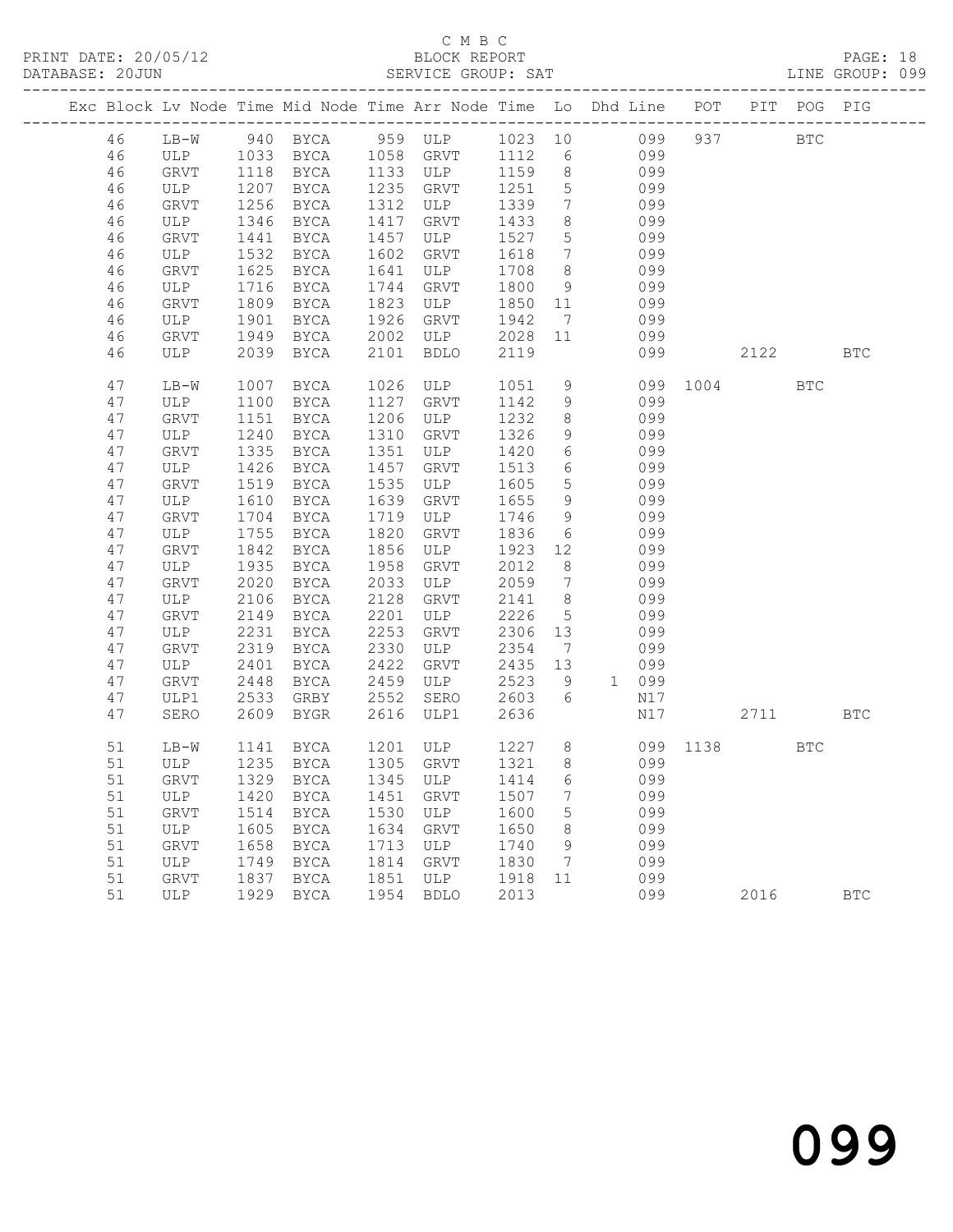PRINT DATE: 20/05/12 BLOCK REPORT<br>DATABASE: 20JUN BERVICE GROUP: SAT

## C M B C<br>BLOCK REPORT

PAGE: 19<br>LINE GROUP: 099

|    |      |      | Exc Block Lv Node Time Mid Node Time Arr Node Time Lo Dhd Line POT |      |            |      |                  |                |          | PIT  | POG PIG    |            |
|----|------|------|--------------------------------------------------------------------|------|------------|------|------------------|----------------|----------|------|------------|------------|
| 52 | LB-W | 1319 | <b>BYCA</b>                                                        | 1340 | ULP        | 1409 | 6                |                | 099 1316 |      | <b>BTC</b> |            |
| 52 | ULP  | 1415 | <b>BYCA</b>                                                        | 1446 | GRVT       | 1502 | $6 \overline{6}$ | 099            |          |      |            |            |
| 52 | GRVT | 1508 | <b>BYCA</b>                                                        | 1524 | ULP        | 1554 | 5                | 099            |          |      |            |            |
| 52 | ULP  | 1559 | <b>BYCA</b>                                                        | 1629 | GRVT       | 1645 | 8                | 099            |          |      |            |            |
| 52 | GRVT | 1653 | <b>BYCA</b>                                                        | 1709 | ULP        | 1736 | 8                | 099            |          |      |            |            |
| 52 | ULP  | 1744 | <b>BYCA</b>                                                        | 1809 | GRVT       | 1825 | 6                | 099            |          |      |            |            |
| 52 | GRVT | 1831 | <b>BYCA</b>                                                        | 1845 | ULP        | 1912 | 11               | 099            |          |      |            |            |
| 52 | ULP  | 1923 | <b>BYCA</b>                                                        | 1948 | GRVT       | 2004 | 7                | 099            |          |      |            |            |
| 52 | GRVT | 2011 | <b>BYCA</b>                                                        | 2024 | <b>ULP</b> | 2050 | 8                | 099            |          |      |            |            |
| 52 | ULP  | 2058 | <b>BYCA</b>                                                        | 2120 | GRVT       | 2134 | 5                | 099            |          |      |            |            |
| 52 | GRVT | 2139 | <b>BYCA</b>                                                        | 2151 | ULP        | 2216 | 5                | 099            |          |      |            |            |
| 52 | ULP  | 2221 | <b>BYCA</b>                                                        | 2243 | GRVT       | 2256 | 13               | 099            |          |      |            |            |
| 52 | GRVT | 2309 | BYCA                                                               | 2320 | ULP        | 2344 | 7                | 099            |          |      |            |            |
| 52 | ULP  | 2351 | <b>BYCA</b>                                                        | 2412 | GRVT       | 2425 | 8                | 099            |          |      |            |            |
| 52 | GRVT | 2433 | <b>BYCA</b>                                                        | 2444 | ULP        | 2508 | 7                | 099            |          |      |            |            |
| 52 | ULP  | 2515 | BYCA                                                               | 2536 | GRVT       | 2549 | 5 <sup>1</sup>   | $20 \,$<br>099 |          |      |            |            |
| 52 | HODM | 2614 | HK-E                                                               | 2638 | SFU        | 2700 | 5.               | N35            |          |      |            |            |
| 52 | SFU  | 2705 | HK-W                                                               | 2728 | HODM       | 2755 | 6                | N35            |          |      |            |            |
| 52 | HODM | 2801 |                                                                    |      | NWST       | 2903 |                  | N19            |          | 2923 |            | <b>BTC</b> |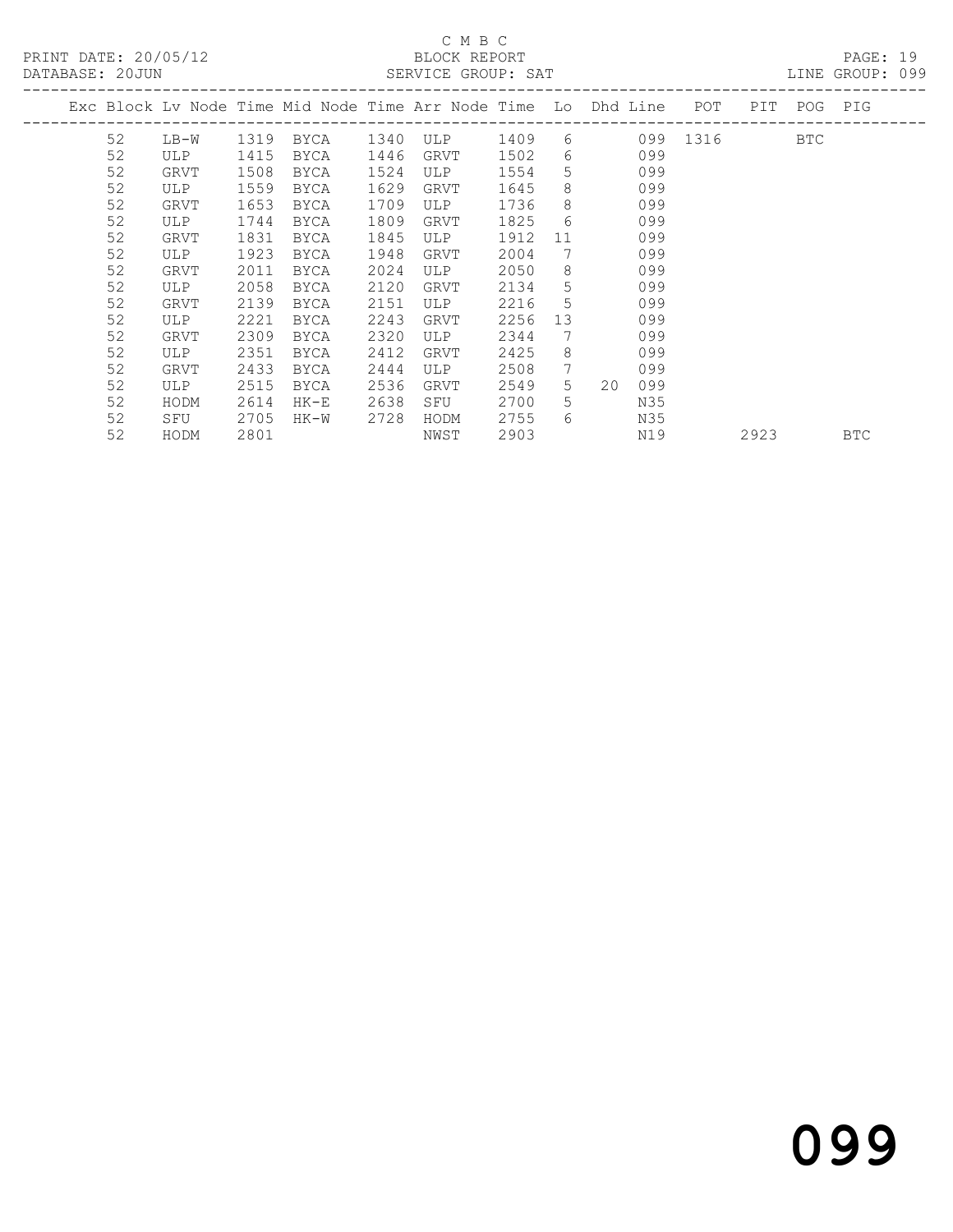|  |                                                                                                                                                                                                                                                                                                                                            | PRINT DATE: 20/05/12                                                                                 |                                                                                      |                                                                                                                                                                                                                    |                                                                                      | C M B C<br>BLOCK REPORT                                                              |                                                                                             |                                                       | LINE GROUP: 130                                                                                                                                                                                                                                                                                                                                                                                                                                                                                                                                        |                 | PAGE: 20   |  |
|--|--------------------------------------------------------------------------------------------------------------------------------------------------------------------------------------------------------------------------------------------------------------------------------------------------------------------------------------------|------------------------------------------------------------------------------------------------------|--------------------------------------------------------------------------------------|--------------------------------------------------------------------------------------------------------------------------------------------------------------------------------------------------------------------|--------------------------------------------------------------------------------------|--------------------------------------------------------------------------------------|---------------------------------------------------------------------------------------------|-------------------------------------------------------|--------------------------------------------------------------------------------------------------------------------------------------------------------------------------------------------------------------------------------------------------------------------------------------------------------------------------------------------------------------------------------------------------------------------------------------------------------------------------------------------------------------------------------------------------------|-----------------|------------|--|
|  |                                                                                                                                                                                                                                                                                                                                            | ULP1 UNIVERSITY LOOP                                                                                 |                                                                                      | BTC Burnaby Depot<br>BW06 BRENTWOOD STN BAY6<br>HAWL HASTINGS & WILLINGDON<br>KTLP KOOTENAY LOOP<br>NWST NEW WESTMINSTER STN<br>PBEX PHIBBS EXCHANGE<br>SERO SEYMOUR ST & ROBSON ST<br>SERO SEYMOUR ST & ROBSON ST |                                                                                      |                                                                                      |                                                                                             |                                                       | BW01 BRENTWOOD STN BAY1<br>BYGR         BROADWAY & GRANVILLE<br>HODM          HOWE & DUNSMUIR<br>MTST        METROTOWN STATION<br>PANA PANORAMA & NAUGHTON<br>PEWI PENDER & WILLINGDON<br>SUST SURREY CENTRAL STATION<br>WLHA WILLINGDON & HASTINGS S/B                                                                                                                                                                                                                                                                                                |                 |            |  |
|  |                                                                                                                                                                                                                                                                                                                                            |                                                                                                      |                                                                                      |                                                                                                                                                                                                                    |                                                                                      |                                                                                      |                                                                                             |                                                       | Exc Block Lv Node Time Mid Node Time Arr Node Time Lo Dhd Line POT PIT POG PIG                                                                                                                                                                                                                                                                                                                                                                                                                                                                         |                 |            |  |
|  | 1<br>$\mathbf{1}$<br>$\mathbf{1}$<br>$\mathbf{1}$<br>$\mathbf{1}$<br>$\mathbf{1}$<br>$\mathbf{1}$<br>$\mathbf{1}$<br>$\mathbf{1}$<br>$\mathbf{1}$<br>$\mathbf{1}$<br>$\mathbf{1}$<br>$\mathbf{1}$<br>$\mathbf{1}$<br>$\mathbf{1}$                                                                                                          | PBEX<br>MTST<br>PEWI<br>MTST<br>PBEX<br>MTST<br>PBEX<br>MTST<br>PBEX<br>PANA<br>PBEX<br>PANA         | 1517<br>1547                                                                         | 1617<br>1654                                                                                                                                                                                                       |                                                                                      |                                                                                      |                                                                                             |                                                       | 1 MTST 556 BW01 608 KTLP 617 12 130 539 BTC<br>1 KTLP 629 WLHA 636 MTST 655 17 130<br>MTST 712 BW01 726 KTLP 735 11 130<br>KTLP 746 WLHA 753 MTST 814 12 130<br>MTST 826 HAWL 845 PBEX 859 5 130<br>904 WHLA MTST 941 8 130<br>949 BW01 1004 PEWI 1009 14 130<br>1023 BW06 1030 MTST 1048 6 130<br>1054 HAWL 1115 PBEX 1131 5 130<br>1136 WHLA MTST 1215 9 130<br>1224 HAWL 1246 PBEX 1304 26 130<br>1330 WHLA MTST 1411 12 130<br>1423 HAWL 1445 PBEX 1503 14 130<br>PANA 1541 6 211<br>PBEX 1612 5 211<br>PANA 1641 13 211<br>PBEX 1712 212 1722 BTC |                 |            |  |
|  | $\mathbf{2}$<br>$\mathbf{2}$<br>$\mathbf{2}$<br>$\mathbf{2}$<br>$\mathbf{2}$<br>$\mathbf{2}$<br>$\mathbf{2}$<br>$\mathbf{2}$<br>$\overline{2}$<br>$2^{\circ}$<br>2<br>$\mathbf{2}$<br>$\overline{c}$<br>$\mathbf{2}$<br>$\mathbf{2}$<br>$\mathbf{2}$<br>$\overline{c}$<br>$\mathbf{2}$<br>$\mathbf{2}$<br>$\overline{c}$<br>$\overline{2}$ | MTST<br>KTLP<br>PEWI<br>MTST<br>PEWI<br>MTST<br>PEWI<br>MTST<br>PEWI<br>MTST<br>PEWI<br>MTST<br>PEWI | 1141<br>1218<br>1256<br>1332<br>1408<br>1445<br>1524<br>1558<br>1639<br>1716<br>1744 | 726 HAWL 744 PBEX<br>1027 WLHA 1034 MTST 1056 7<br>MTST 1103 BW01 1119 PEWI 1124 17<br>BW06<br>BW01<br>BW06<br>BW01<br>BW06<br>BW01<br>BW06<br>BW01<br>BW06<br>BW01<br>BW06                                        | 1148<br>1235<br>1303<br>1349<br>1415<br>1502<br>1531<br>1616<br>1646<br>1734<br>1751 | MTST<br>PEWI<br>MTST<br>PEWI<br>MTST<br>PEWI<br>MTST<br>PEWI<br>MTST<br>PEWI<br>MTST | 758<br>1207<br>1240<br>1322<br>1354<br>1435<br>1507<br>1551<br>1621<br>1707<br>1739<br>1811 | 11<br>16<br>10<br>14<br>10<br>17<br>7<br>18<br>9<br>5 | XTLP 545 WLHA 552 MTST 611 5 130<br>MTST 616 BW01 628 KTLP 637 10 130<br>KTLP 647 WLHA 654 MTST 713 13 130<br>5 130<br>PBEX 803 WHLA MTST 839 7 130<br>MTST 846 BW01 900 PEWI 905 5 130<br>PEWI 910 BW06 917 MTST 935 6 130<br>MTST 941 BW01 956 KTLP 1009 18 130<br>130<br>130<br>130<br>130<br>130<br>130<br>130<br>130<br>130<br>130<br>130<br>130<br>130                                                                                                                                                                                           | 539 BTC<br>1829 | <b>BTC</b> |  |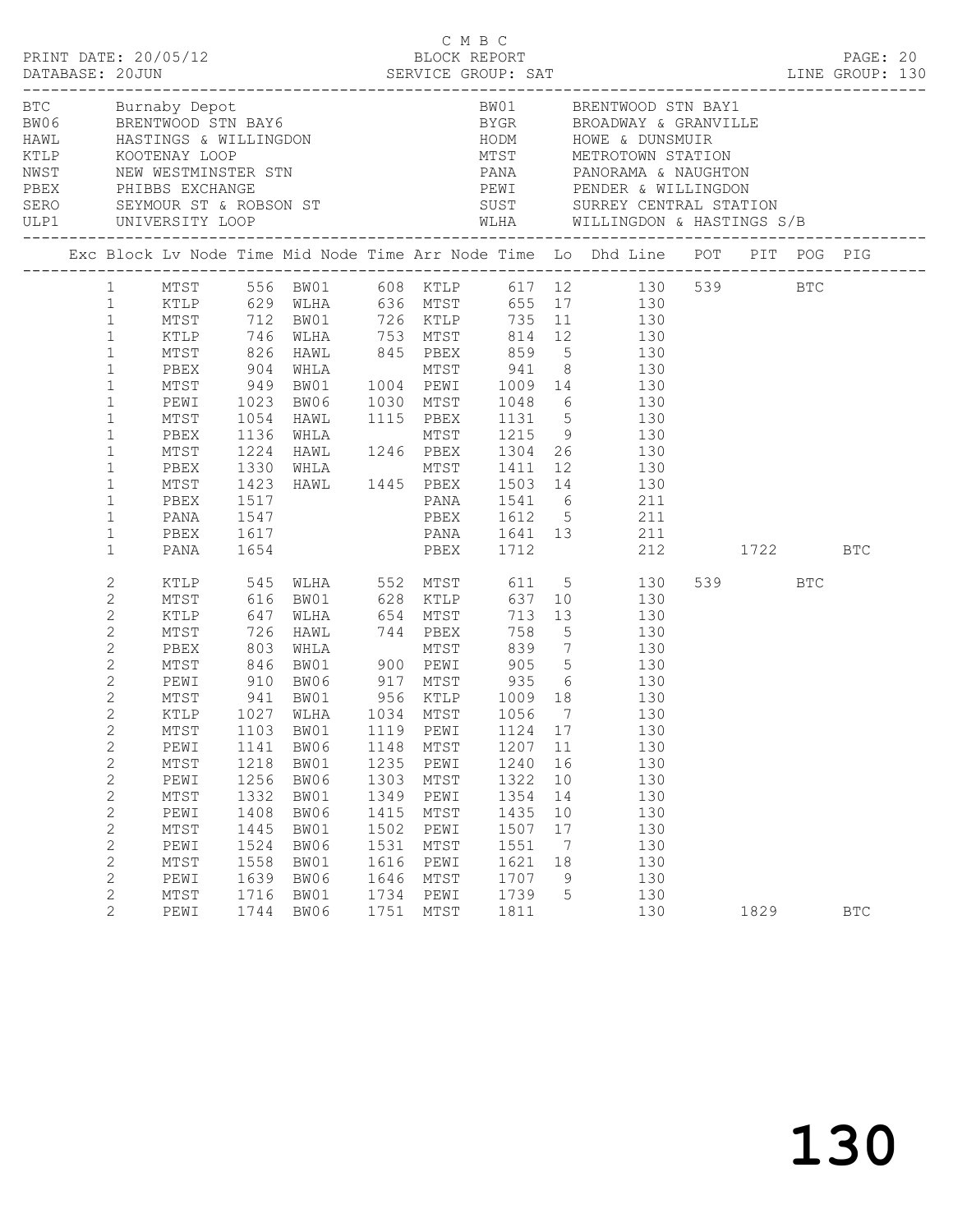## C M B C<br>BLOCK REPORT

PAGE: 21<br>LINE GROUP: 130

|                |                         |                                                                                                     | Exc Block Lv Node Time Mid Node Time Arr Node Time Lo Dhd Line POT |             |                 |             |                       |           |            |            | PIT POG    | PIG        |
|----------------|-------------------------|-----------------------------------------------------------------------------------------------------|--------------------------------------------------------------------|-------------|-----------------|-------------|-----------------------|-----------|------------|------------|------------|------------|
| $\mathcal{S}$  | KTLP                    |                                                                                                     | 605 WLHA 612 MTST                                                  |             |                 | 631 5       |                       |           | 130 559    | <b>BTC</b> |            |            |
| 3              | MTST                    | 636                                                                                                 | BW01                                                               |             | 648 KTLP        |             |                       | 657 5 130 |            |            |            |            |
| $\mathsf S$    | KTLP                    | 702                                                                                                 | WLHA                                                               |             | 709 MTST        | 728 14      |                       | 130       |            |            |            |            |
| $\mathsf 3$    | MTST                    | 742                                                                                                 | BW01                                                               |             | 756 KTLP        | 805         | 23                    | 130       |            |            |            |            |
| $\mathsf 3$    | KTLP                    | 828                                                                                                 | WLHA                                                               | 835         | MTST            |             | $\overline{7}$        |           | 130        |            |            |            |
| 3              | $\mathtt{MTST}$         | $\frac{6}{903}$                                                                                     | BW01                                                               | 917         | PEWI            | 856<br>922  | 18                    |           | 130        |            |            |            |
| $\mathsf 3$    | PEWI                    | 940<br>1012                                                                                         | BW06                                                               | 947         | MTST            | 1005        | $\overline{7}$        |           | 130        |            |            |            |
| $\mathsf S$    | $\mathtt{MTST}$         |                                                                                                     | BW01                                                               | 1027        | KTLP            | 1040        | 18                    |           | 130        |            |            |            |
| $\mathsf S$    | $\texttt{KTLP}$         | 1058                                                                                                | WLHA                                                               | 1105        | MTST            | 1127        | $\overline{7}$        |           | 130        |            |            |            |
| $\mathsf S$    | MTST                    | 1134                                                                                                | BW01                                                               | 1150        | PEWI            | 1155        | 16                    |           | 130        |            |            |            |
| $\mathsf S$    | PEWI                    | 1211                                                                                                | BW06                                                               | 1218        | MTST            | 1237        | 12                    |           | 130        |            |            |            |
| 3              | $\mathtt{MTST}$         | 1249                                                                                                | BW01                                                               | 1306        | PEWI            | 1311        | 13                    |           | 130        |            |            |            |
| $\mathsf 3$    | PEWI                    | 1324                                                                                                | BW06                                                               | 1331        | MTST            | 1351        | 11                    |           | 130        |            |            |            |
| $\mathsf 3$    | MTST                    | 1402                                                                                                | BW01                                                               | 1419        | PEWI            | 1424        | 14                    |           | 130        |            |            |            |
| $\mathsf 3$    | PEWI                    | 1438                                                                                                | BW06                                                               | 1445        | MTST            | 1505        | 8 <sup>8</sup>        | 130       |            |            |            |            |
| $\mathsf S$    | MTST                    | 1513                                                                                                | BW01                                                               | 1531        | PEWI            | 1536 18     |                       | 130       |            |            |            |            |
| $\mathsf S$    | PEWI                    | 1554                                                                                                | BW06                                                               | 1601        | MTST            | 1621        | 6                     | 130       |            |            |            |            |
| $\mathsf 3$    | MTST                    | 1627                                                                                                | BW01                                                               | 1645        | PEWI            | 1650        | $5^{\circ}$           | 130       |            |            |            |            |
| 3              | PEWI                    | 1655                                                                                                | BW06                                                               | 1702        | MTST            | 1723        | 8 <sup>8</sup>        | 130       |            |            |            |            |
| $\mathsf S$    | $\mathtt{MTST}$         | 1731                                                                                                | BW01                                                               | 1748        | KTLP            | 1759 5      |                       |           | 130        |            |            |            |
| 3              | KTLP                    | 1804                                                                                                | WLHA                                                               | 1812        | MTST            | 1834        |                       |           | 130        | 1852       |            | <b>BTC</b> |
|                |                         |                                                                                                     |                                                                    |             |                 |             |                       |           |            |            |            |            |
| $\sqrt{4}$     | MTST                    | 656                                                                                                 | BW01                                                               | 708         | KTLP            | 717         |                       | 13        | 130        | 639        | <b>BTC</b> |            |
| 4              | KTLP                    | 730<br>$\begin{array}{c} \n \begin{array}{c} 2 \\  812 \\  \hline\n 2\n \end{array} \n \end{array}$ | WLHA                                                               | 737<br>826  | MTST            | 758         | 14<br>19              |           | 130<br>130 |            |            |            |
| $\sqrt{4}$     | ${\tt MTST}$            | 856                                                                                                 | BW01                                                               | 903         | $\texttt{KTLP}$ | 837<br>925  |                       |           |            |            |            |            |
| 4              | $\texttt{KTLP}$         |                                                                                                     | WLHA                                                               |             | MTST            |             | 8 <sup>8</sup>        |           | 130        |            |            |            |
| $\sqrt{4}$     | $\mathtt{MTST}$         | 933<br>1010                                                                                         | BW01<br>BW06                                                       | 948<br>1017 | PEWI<br>MTST    | 953<br>1035 | 17<br>$5\phantom{.0}$ |           | 130<br>130 |            |            |            |
| 4<br>4         | PEWI<br>$\mathtt{MTST}$ | 1040                                                                                                | BW01                                                               | 1056        | KTLP            | 1109        | 17                    |           | 130        |            |            |            |
| $\sqrt{4}$     | KTLP                    | 1126                                                                                                | WLHA                                                               | 1135        | MTST            | 1157        | 11                    |           | 130        |            |            |            |
| 4              | $\mathtt{MTST}$         | 1208                                                                                                | BW01                                                               | 1225        | KTLP            | 1240        | 16                    |           | 130        |            |            |            |
| $\sqrt{4}$     | KTLP                    | 1256                                                                                                | WLHA                                                               | 1305        | MTST            | 1328        | 12                    |           | 130        |            |            |            |
| 4              | MTST                    | 1340                                                                                                | BW01                                                               | 1357        | KTLP            | 1412        | 11                    |           | 130        |            |            |            |
| 4              | KTLP                    | 1423                                                                                                | WLHA                                                               | 1432        | MTST            | 1456        | 9                     |           | 130        |            |            |            |
| 4              | MTST                    | 1505                                                                                                | BW01                                                               | 1523        | KTLP            | 1534        | 22                    |           | 130        |            |            |            |
| $\overline{4}$ | KTLP                    | 1556                                                                                                | WLHA                                                               | 1605        | MTST            | 1629        | $7\phantom{.0}\,$     |           | 130        |            |            |            |
| $\sqrt{4}$     | $\mathtt{MTST}$         | 1636                                                                                                | BW01                                                               | 1654        | KTLP            | 1705        | 27                    |           | 130        |            |            |            |
| 4              | KTLP                    | 1732                                                                                                | WLHA                                                               | 1740        | MTST            | 1804        | 8 <sup>8</sup>        |           | 130        |            |            |            |
| 4              | $\mathtt{MTST}$         | 1812                                                                                                | BW01                                                               | 1829        | KTLP            | 1840        | 8 <sup>8</sup>        |           | 130        |            |            |            |
| $\overline{4}$ | KTLP                    | 1848                                                                                                | WLHA                                                               | 1855        | MTST            | 1915        | 9                     |           | 130        |            |            |            |
| 4              | $\mathtt{MTST}$         | 1924                                                                                                | BW01                                                               | 1941        | KTLP            | 1952        | $\overline{7}$        |           | 130        |            |            |            |
| 4              | $\texttt{KTLP}$         | 1959                                                                                                | WLHA                                                               | 2006        | MTST            | 2026 10     |                       | 130       |            |            |            |            |
| $\overline{4}$ | MTST                    | 2036                                                                                                | BW01                                                               | 2051        | KTLP            | 2102        | 9                     | 130       |            |            |            |            |
| 4              | KTLP                    | 2111                                                                                                | WLHA                                                               | 2118        | MTST            | 2138        |                       |           | 130        | 2154       |            | <b>BTC</b> |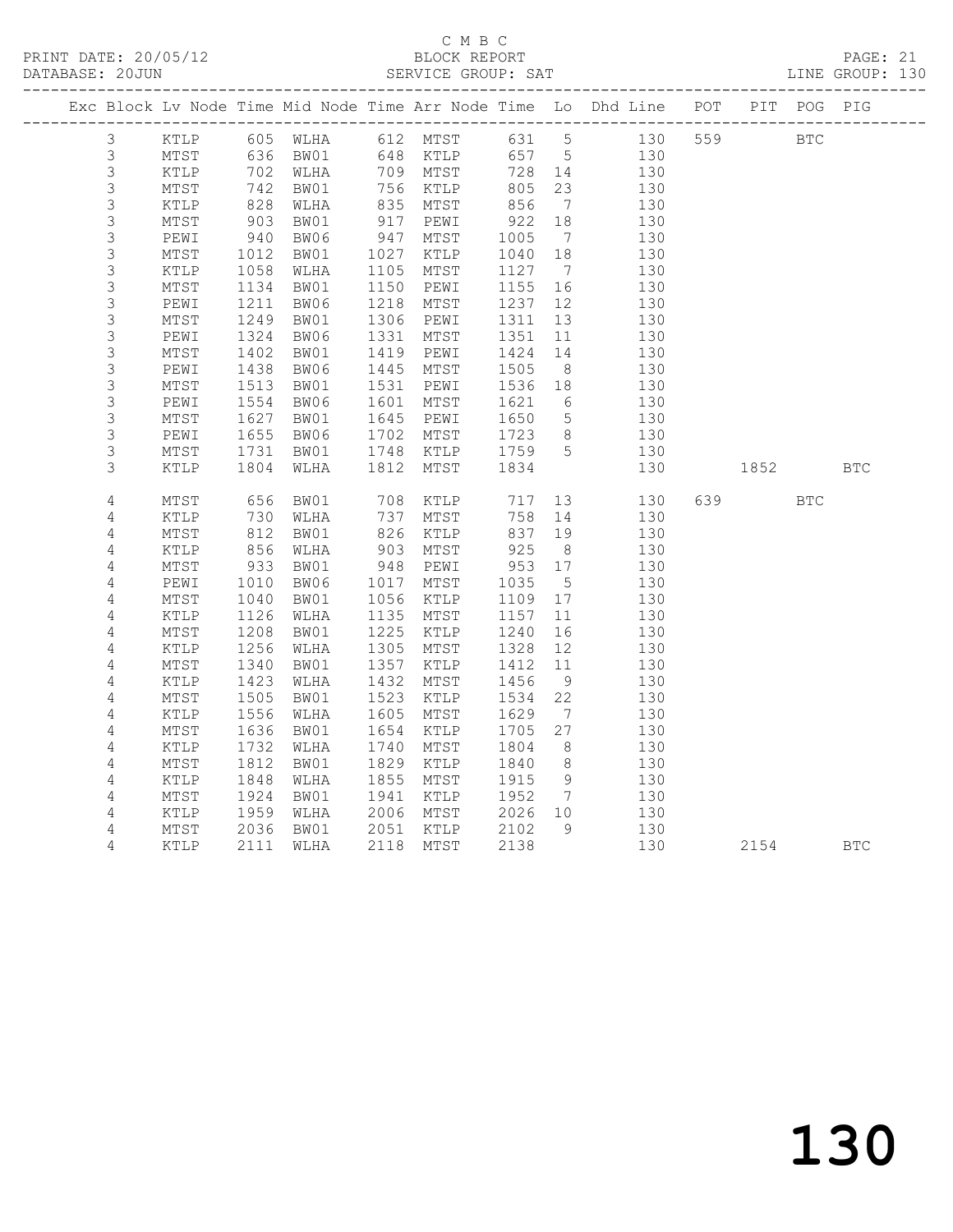#### C M B C<br>BLOCK REPORT

PAGE: 22<br>LINE GROUP: 130

| Exc Block Lv Node Time Mid Node Time Arr Node Time Lo Dhd Line POT |                 |            |                                  |      |                              |         |                 |     |     |          | PIT POG PIG  |            |
|--------------------------------------------------------------------|-----------------|------------|----------------------------------|------|------------------------------|---------|-----------------|-----|-----|----------|--------------|------------|
| 5                                                                  | KTLP            |            | 715 WLHA 722 MTST 743 13 130 709 |      |                              |         |                 |     |     |          | $_{\rm BTC}$ |            |
| 5                                                                  | MTST            |            | HAWL                             |      |                              |         |                 |     | 130 |          |              |            |
| 5                                                                  | PBEX            | 756<br>833 | WHLA                             |      | 814 PBEX 828 5<br>MTST 910 8 |         |                 |     | 130 |          |              |            |
| 5                                                                  | MTST            | 918        | BW01                             |      | 932 PEWI                     | 937 16  |                 | 130 |     |          |              |            |
| 5                                                                  | PEWI            | 953        | BW06                             | 1000 | MTST                         | 1018    | 6               |     | 130 |          |              |            |
| 5                                                                  | MTST            | 1024       | HAWL                             |      | 1044 PBEX                    | 1100    | $5\overline{)}$ |     | 130 |          |              |            |
| 5                                                                  | PBEX            | 1105       | WHLA                             |      | MTST                         | 1144    | $\overline{7}$  |     | 130 |          |              |            |
| 5                                                                  | MTST            | 1151       | HAWL                             |      | 1212 PBEX                    | 1228    | $5^{\circ}$     | 130 |     |          |              |            |
| $\mathsf S$                                                        | PBEX            | 1233       | WHLA                             |      | MTST                         | 1313    | 12              |     | 130 |          |              |            |
| 5                                                                  | MTST            | 1325       | HAWL                             |      | 1347 PBEX                    | 1405    | 25              |     | 130 |          |              |            |
| 5                                                                  | PBEX            | 1430       | WHLA                             |      | MTST                         | 1511    | 9               |     | 130 |          |              |            |
| $\mathsf S$                                                        | MTST            | 1520       | HAWL                             |      | 1543 PBEX                    | 1557 6  |                 |     | 130 |          |              |            |
| 5                                                                  | PBEX            | 1603       | WHLA                             |      | MTST                         | 1644    | 9               |     | 130 |          |              |            |
| 5                                                                  | MTST            | 1653       | HAWL                             |      | 1716 PBEX                    | 1730 15 |                 |     | 130 |          |              |            |
| $\mathsf S$                                                        | PBEX            | 1745       | WHLA                             |      | MTST                         | 1825    | 11              |     | 130 |          |              |            |
| $\mathsf S$                                                        | MTST            | 1836       | BW01                             |      | 1853 KTLP                    | 1904    | $\overline{7}$  |     | 130 |          |              |            |
| 5                                                                  | KTLP            | 1911       | WLHA                             | 1918 | MTST                         | 1938    | 10              |     | 130 |          |              |            |
| 5                                                                  | MTST            | 1948       | BW01                             | 2003 | KTLP                         | 2014    | 9               |     | 130 |          |              |            |
| 5                                                                  | KTLP            | 2023       | WLHA                             | 2030 | MTST                         | 2050 13 |                 |     | 130 |          |              |            |
| 5                                                                  | MTST            | 2103       | BW01                             | 2118 | KTLP                         | 2129    |                 |     | 130 | 2133 BTC |              |            |
| 6                                                                  | KTLP            | 801        | WLHA                             | 808  | MTST                         | 829     | 11              |     | 130 |          | <b>BTC</b>   |            |
| 6                                                                  | MTST            | 840        | BW01                             |      | 854 KTLP                     | 905     | 22              |     | 130 |          |              |            |
| 6                                                                  | KTLP            | 927        | WLHA                             | 934  | MTST                         | 956     | 6               |     | 130 |          |              |            |
| 6                                                                  | MTST            | 1002       | BW01                             | 1017 | PEWI                         | 1022    | 18              |     | 130 |          |              |            |
| 6                                                                  | PEWI            | 1040       | BW06                             | 1047 | MTST                         | 1105    | $\overline{7}$  |     | 130 |          |              |            |
| 6                                                                  | MTST            | 1112       | BW01                             | 1128 | KTLP                         | 1141    | 16              |     | 130 |          |              |            |
| 6                                                                  | KTLP            | 1157       | WLHA                             | 1206 | MTST                         | 1228    | 11              |     | 130 |          |              |            |
| 6                                                                  | MTST            | 1239       | BW01                             | 1256 | KTLP                         | 1311    | 12              |     | 130 |          |              |            |
| 6                                                                  | KTLP            | 1323       | WLHA                             | 1332 | MTST                         | 1356    | 13              |     | 130 |          |              |            |
| 6                                                                  | MTST            | 1409       | BW01                             | 1426 | KTLP                         | 1441    | 12              |     | 130 |          |              |            |
| 6                                                                  | KTLP            | 1453       | WLHA                             | 1502 | MTST                         | 1526    | 9               |     | 130 |          |              |            |
| 6                                                                  | MTST            | 1535       | BW01                             | 1553 | KTLP                         | 1604    | 20              |     | 130 |          |              |            |
| 6                                                                  | KTLP            | 1624       | WLHA                             | 1633 | MTST                         | 1658    | 10              |     | 130 |          |              |            |
| 6                                                                  | MTST            | 1708       | BW01                             | 1726 | KTLP                         | 1737    | 8 <sup>8</sup>  |     | 130 |          |              |            |
| 6                                                                  | KTLP            | 1745       | WLHA                             | 1753 | MTST                         | 1817    | $\overline{7}$  |     | 130 |          |              |            |
| 6                                                                  | MTST            | 1824       | HAWL                             | 1846 | PBEX                         | 1900    | 16              | 130 |     |          |              |            |
| 6                                                                  | PBEX            | 1916       | WHLA                             |      | MTST                         | 1950    | 10              |     | 130 |          |              |            |
| 6                                                                  | MTST            | 2000       | HAWL                             |      | 2020 PBEX                    | 2031    | 21              |     | 130 |          |              |            |
| 6                                                                  |                 |            | PBEX 2052 WHLA MTST 2126 11      |      |                              |         |                 |     | 130 |          |              |            |
| 6                                                                  | MTST            | 2137       | BW01                             | 2152 | KTLP                         | 2203    | 20              |     | 130 |          |              |            |
| 6                                                                  | KTLP            | 2223       | WLHA                             | 2230 | MTST                         | 2250    | 5               |     | 130 |          |              |            |
| 6                                                                  | $\mathtt{MTST}$ | 2255       | BW01                             | 2310 | KTLP                         | 2321    | 5               |     | 130 |          |              |            |
| 6                                                                  | KTLP            | 2326       | WLHA                             | 2333 | MTST                         | 2352    | 6               |     | 130 |          |              |            |
| 6                                                                  | MTST            | 2358       | BW01                             | 2413 | KTLP                         | 2424    | 5               |     | 130 |          |              |            |
| 6                                                                  | KTLP            | 2429       | WLHA                             | 2435 | MTST                         | 2452    | 8               |     | 130 |          |              |            |
| 6                                                                  | MTST            | 2500       | BW01                             | 2513 | KTLP                         | 2523    | 11              | 20  | 130 |          |              |            |
| 6                                                                  | HODM            | 2554       | NWST                             | 2656 | SUST                         | 2716    |                 |     | N19 | 2746     |              | <b>BTC</b> |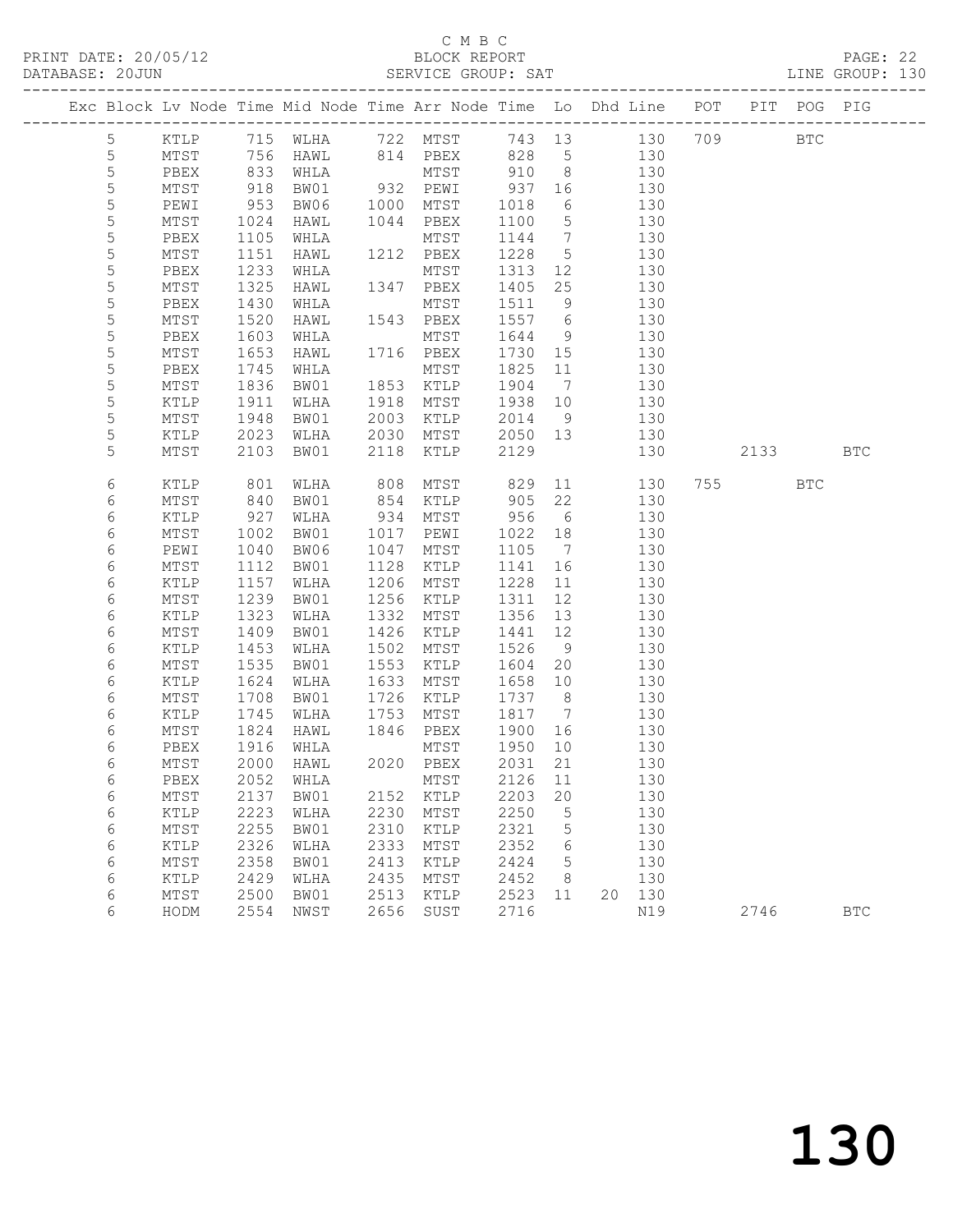PRINT DATE: 20/05/12 BLOCK REPORT<br>DATABASE: 20JUN BATABASE: 2010

#### C M B C<br>BLOCK REPORT

PAGE: 23<br>LINE GROUP: 130

|  |  |                 |      |      |                                            |      |                |         |                 | Exc Block Lv Node Time Mid Node Time Arr Node Time Lo Dhd Line POT PIT POG PIG |                                                      |            |            |
|--|--|-----------------|------|------|--------------------------------------------|------|----------------|---------|-----------------|--------------------------------------------------------------------------------|------------------------------------------------------|------------|------------|
|  |  | 7               | PEWI |      | 826 BW06       831   MTST        848     7 |      |                |         |                 | 130                                                                            | 819 — 10                                             | <b>BTC</b> |            |
|  |  | $7\phantom{.0}$ | MTST | 855  |                                            |      |                |         |                 |                                                                                |                                                      |            |            |
|  |  | $7\phantom{.}$  | PBEX | 934  |                                            |      |                |         |                 | HAWL 914 PBEX 928 6 130<br>WHLA MTST 1011 8 130                                |                                                      |            |            |
|  |  | $7\phantom{.0}$ | MTST | 1019 | BW01                                       |      | 1034 PEWI      | 1039 15 |                 | 130                                                                            |                                                      |            |            |
|  |  | $7\phantom{.}$  | PEWI | 1054 | BW06                                       |      | 1101 MTST      | 1119    | 8 <sup>8</sup>  | 130                                                                            |                                                      |            |            |
|  |  | $7\phantom{.0}$ | MTST | 1127 | HAWL                                       |      | 1148 PBEX      | 1204    | $\overline{0}$  | 130                                                                            |                                                      |            |            |
|  |  | 7               | PBEX | 1204 | WHLA                                       |      | MTST           | 1244    |                 | 130<br>10                                                                      |                                                      |            |            |
|  |  | 7               | MTST | 1254 | HAWL                                       |      | 1316 PBEX      | 1334    |                 | 130<br>27                                                                      |                                                      |            |            |
|  |  | 7               | PBEX | 1401 | WHLA                                       |      | MTST           | 1442    | 8 <sup>8</sup>  | 130                                                                            |                                                      |            |            |
|  |  | 7               | MTST | 1450 | HAWL                                       |      | 1512 PBEX      | 1530 5  |                 | 130                                                                            |                                                      |            |            |
|  |  | 7               | PBEX | 1535 | WHLA                                       |      | MTST           | 1616    |                 | $5\overline{}$<br>130                                                          |                                                      |            |            |
|  |  | $7\phantom{.0}$ | MTST | 1621 | HAWL                                       |      | 1644 PBEX 1658 |         |                 | 11 7<br>130                                                                    |                                                      |            |            |
|  |  | 7               | PBEX | 1709 | WHLA                                       |      | MTST           | 1749    |                 | 130                                                                            | 1805 - 1805 - 1806 - 1806 - 1806 - 1806 - 1806 - 181 |            | <b>BTC</b> |
|  |  |                 |      |      |                                            |      |                |         |                 |                                                                                |                                                      |            |            |
|  |  | 8               | PEWI | 838  | BW06                                       | 845  | MTST 903 7     |         |                 | 130                                                                            | 831 — 100                                            | <b>BTC</b> |            |
|  |  | 8               | MTST | 910  | BW01                                       |      | 924 KTLP 935   |         | 22              | 130                                                                            |                                                      |            |            |
|  |  | 8               | KTLP | 957  | WLHA                                       | 1004 | MTST           | 1026    | $6\overline{6}$ | 130                                                                            |                                                      |            |            |
|  |  | 8               | MTST | 1032 | BW01                                       | 1048 | PEWI           | 1053 17 |                 | 130                                                                            |                                                      |            |            |
|  |  | 8               | PEWI | 1110 | BW06                                       | 1117 | MTST           | 1136 5  |                 | 130                                                                            |                                                      |            |            |
|  |  | 8               | MTST | 1141 | BW01                                       | 1157 | KTLP           | 1210 16 |                 | 130                                                                            |                                                      |            |            |
|  |  | $\,8\,$         | KTLP | 1226 | WLHA                                       | 1235 | MTST           | 1258    | 11              | 130                                                                            |                                                      |            |            |
|  |  | $\,8\,$         | MTST | 1309 | BW01                                       | 1326 | KTLP           | 1341    | 12              | 130                                                                            |                                                      |            |            |
|  |  | $\,8\,$         | KTLP | 1353 | WLHA                                       | 1402 | MTST           | 1426    | 11              | 130                                                                            |                                                      |            |            |
|  |  | 8               | MTST | 1437 | BW01                                       | 1454 | KTLP           | 1509    | 14              | 130                                                                            |                                                      |            |            |
|  |  | $\,8\,$         | KTLP | 1523 | WLHA                                       | 1532 | MTST           | 1556    | 10              | 130                                                                            |                                                      |            |            |
|  |  | $\,8\,$         | MTST | 1606 | BW01                                       | 1624 | KTLP           | 1635    | 23              | 130                                                                            |                                                      |            |            |
|  |  | 8               | KTLP | 1658 | WLHA                                       | 1707 | MTST           | 1732    |                 | 7<br>130                                                                       |                                                      |            |            |
|  |  | $\,8\,$         | MTST | 1739 | HAWL                                       | 1801 | PBEX           | 1815 16 |                 | 130                                                                            |                                                      |            |            |
|  |  | 8               | PBEX | 1831 | WHLA                                       |      | MTST           | 1905    |                 | 130<br>7                                                                       |                                                      |            |            |
|  |  | 8               | MTST | 1912 | HAWL                                       |      | 1934 PBEX      | 1947 17 |                 | 130                                                                            |                                                      |            |            |
|  |  | 8               | PBEX | 2004 | WHLA                                       |      | MTST           | 2038    |                 | 10<br>130                                                                      |                                                      |            |            |
|  |  | 8               | MTST | 2048 | HAWL                                       |      | 2108 PBEX      | 2119    | 12              | 130                                                                            |                                                      |            |            |
|  |  | 8               | PBEX | 2131 | WHLA                                       |      | MTST           | 2205    |                 | 130                                                                            | 2221                                                 |            | <b>BTC</b> |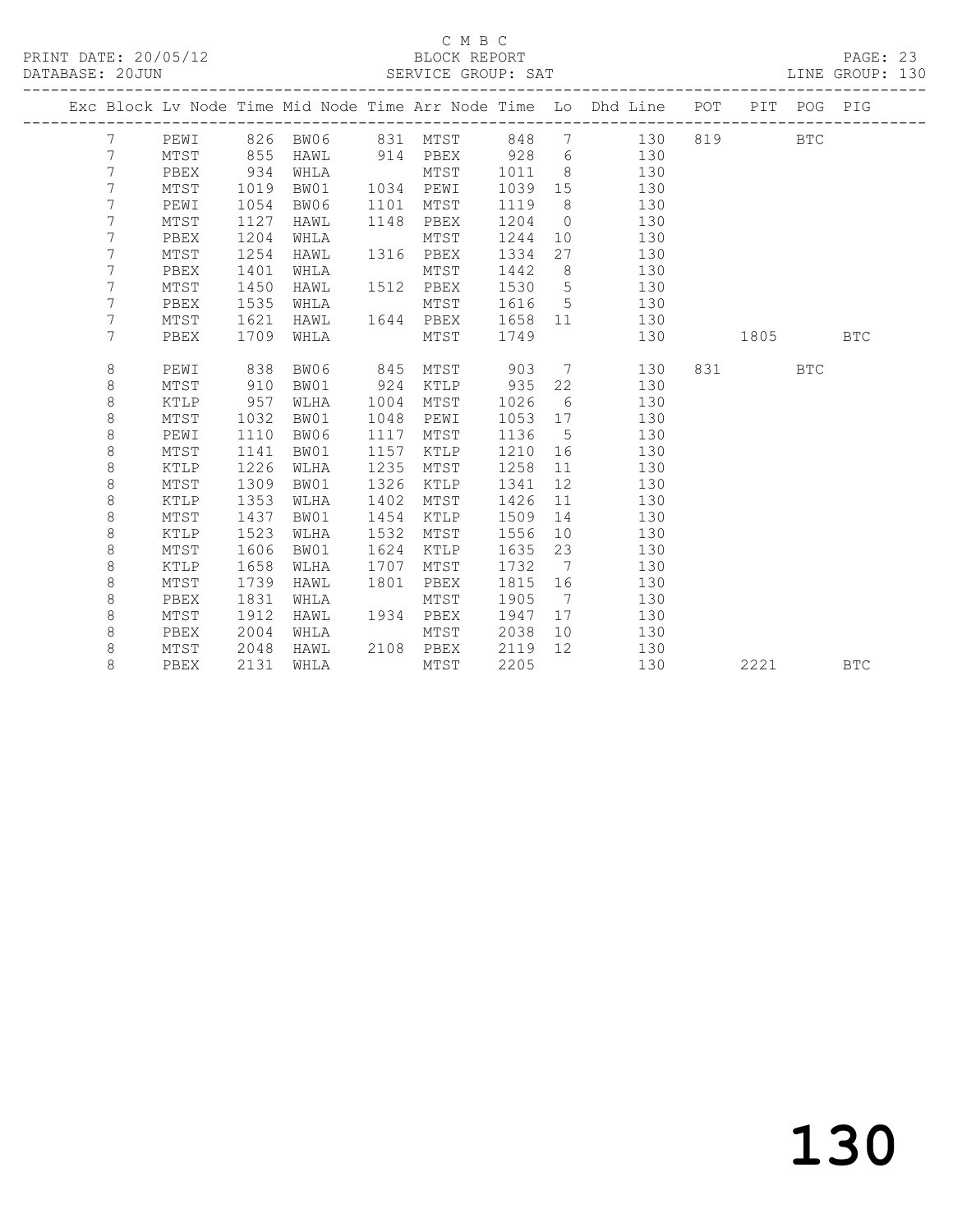#### C M B C

DATABASE: 20JUN SERVICE GROUP: SAT LINE GROUP: 130 ------------------------------------------------------------------------------------------------- Exc Block Lv Node Time Mid Node Time Arr Node Time Lo Dhd Line POT PIT POG PIG ------------------------------------------------------------------------------------------------- 9 PEWI 853 BW06 900 MTST 918 7 130 846 BTC 9 MTST 925 HAWL 944 PBEX 958 6 130 9 PBEX 1004 WHLA MTST 1041 6 130 9 MTST 1047 BW01 1103 PEWI 1108 17 130

| 9           | PEWI            | 1125 | BW06                | 1132 | MTST            | 1151    | 10              |    | 130 |      |      |              |            |
|-------------|-----------------|------|---------------------|------|-----------------|---------|-----------------|----|-----|------|------|--------------|------------|
| 9           | MTST            | 1201 | BW01                | 1218 | PEWI            | 1223    | 18              |    | 130 |      |      |              |            |
| 9           | PEWI            | 1241 | BW06                | 1248 | MTST            | 1307    | 12              |    | 130 |      |      |              |            |
| $\mathsf 9$ | MTST            | 1319 | BW01                | 1336 | PEWI            | 1341    | $12$            |    | 130 |      |      |              |            |
| $\mathsf 9$ | PEWI            | 1353 | BW06                | 1400 | MTST            | 1420    | 10              |    | 130 |      |      |              |            |
| $\mathsf 9$ | MTST            | 1430 | BW01                | 1447 | PEWI            | 1452    | 16              |    | 130 |      |      |              |            |
| 9           | PEWI            | 1508 | BW06                | 1515 | MTST            | 1535    | 8               |    | 130 |      |      |              |            |
| 9           | MTST            | 1543 | BW01                | 1601 | PEWI            | 1606    | 18              |    | 130 |      |      |              |            |
| $\mathsf 9$ | PEWI            | 1624 | BW06                | 1631 | $\mathtt{MTST}$ | 1652    | 9               |    | 130 |      |      |              |            |
| $\mathsf 9$ | MTST            | 1701 | BW01                | 1719 | PEWI            | 1724    | $\mathsf 5$     |    | 130 |      |      |              |            |
| $\mathsf 9$ | PEWI            | 1729 | BW06                | 1736 | MTST            | 1756    | $\overline{5}$  |    | 130 |      |      |              |            |
| 9           | $MTST$          | 1801 | HAWL                | 1823 | PBEX            | 1837    | 15              |    | 130 |      |      |              |            |
| $\mathsf 9$ | PBEX            | 1852 | WHLA                |      | $\mathtt{MTST}$ | 1926    | 10              |    | 130 |      |      |              |            |
| 9           | MTST            | 1936 | HAWL                | 1956 | PBEX            | 2007    | 21              |    | 130 |      |      |              |            |
| $\mathsf 9$ | PBEX            | 2028 | WHLA                |      | MTST            | 2102    | 17              |    | 130 |      |      |              |            |
| 9           | MTST            | 2119 | BW01                | 2134 | KTLP            | 2145    | 8               |    | 130 |      |      |              |            |
| $\mathsf 9$ | KTLP            | 2153 | WLHA                | 2200 | MTST            | 2220    | 5               |    | 130 |      |      |              |            |
| 9           | $MTST$          | 2225 | BW01                | 2240 | KTLP            | 2251    | $\mathsf S$     |    | 130 |      |      |              |            |
| $\mathsf 9$ | $\verb KTLP $   | 2256 | WLHA                | 2303 | MTST            | 2322    | 5               |    | 130 |      |      |              |            |
| $\mathsf 9$ | MTST            | 2327 | BW01                | 2342 | KTLP            | 2353    | 6               |    | 130 |      |      |              |            |
| $\mathsf 9$ | KTLP            | 2359 | WLHA                | 2405 | MTST            | 2422    | $7\phantom{.0}$ |    | 130 |      |      |              |            |
| 9           | MTST            | 2429 | BW01                | 2442 | KTLP            | 2452    | $7\phantom{.0}$ |    | 130 |      |      |              |            |
| $\mathsf 9$ | $\verb KTLP $   | 2459 | WLHA                | 2505 | MTST            | 2522    | 14              |    | 130 |      |      |              |            |
| $\mathsf 9$ | MTST            | 2536 | BW01                | 2549 | KTLP            | 2559    | 10              | 20 | 130 |      |      |              |            |
| 9           | SERO            | 2629 | <b>BYGR</b>         | 2636 | ULP1            | 2656    |                 |    | N17 |      | 2731 |              | <b>BTC</b> |
|             |                 |      |                     |      |                 |         |                 |    |     |      |      |              |            |
| 10          | PEWI            | 923  | BW06                | 930  | MTST            | 948     | 6               |    | 130 | 916  |      | <b>BTC</b>   |            |
| 10          | MTST            | 954  | HAWL                | 1014 | PBEX            | 1030    | 5               |    | 130 |      |      |              |            |
| 10          | PBEX            | 1035 | WHLA                |      | MTST            | 1112    | 8               |    | 130 |      |      |              |            |
| 10          | MTST            | 1120 | BW01                | 1136 | PEWI            | 1141    | 15              |    | 130 |      |      |              |            |
| 10          | PEWI            | 1156 | BW06                | 1203 | MTST            | 1222    | 10              |    | 130 |      |      |              |            |
| 10          | MTST            | 1232 | BW01                | 1249 | PEWI            | 1254    | 16              |    | 130 |      |      |              |            |
| 10          | PEWI            | 1310 | BW06                | 1317 | MTST            | 1337    | 12              |    | 130 |      |      |              |            |
| 10          | $\mathtt{MTST}$ | 1349 | BW01                | 1406 | PEWI            | 1411    | 13              |    | 130 |      |      |              |            |
| 10          | PEWI            | 1424 | BW06                | 1431 | MTST            | 1451    | 6               |    | 130 |      |      |              |            |
| 10          | MTST            | 1457 | BW01                | 1514 | PEWI            | 1519    | 19              |    | 130 |      |      |              |            |
| 10          | PEWI            | 1538 | BW06                | 1545 | MTST            | 1605    | 10              |    | 130 |      |      |              |            |
| 10          | MTST            | 1615 | BW01                | 1633 | HAWL            | 1638    |                 |    | 130 |      | 1645 |              | <b>BTC</b> |
|             |                 |      |                     |      |                 |         |                 |    |     |      |      |              |            |
| 11          | $\mathtt{MTST}$ | 1146 | BW01                | 1202 | PEWI            | 1207    | 19              |    | 130 | 1129 |      | $_{\rm BTC}$ |            |
| 11          | PEWI            | 1226 | BW06                | 1233 | MTST            | 1252    | 10              |    | 130 |      |      |              |            |
| 11          | MTST            | 1302 | BW01                | 1319 | PEWI            | 1324    | 14              |    | 130 |      |      |              |            |
| 11          | PEWI            |      | 1338 BW06 1345 MTST |      |                 | 1405 13 |                 |    | 130 |      |      |              |            |
| 11          | MTST            | 1418 | BW01                | 1435 | PEWI            | 1440    | 14              |    | 130 |      |      |              |            |
| 11          | PEWI            | 1454 | BW06                | 1501 | MTST            | 1521    | $7\phantom{.0}$ |    | 130 |      |      |              |            |
| 11          | MTST            | 1528 | BW01                | 1546 | PEWI            | 1551    | 19              |    | 130 |      |      |              |            |
| 11          | PEWI            | 1610 | BW06                | 1617 | MTST            | 1637    | 9               |    | 130 |      |      |              |            |
| 11          | $MTST$          | 1646 | BW01                | 1704 | PEWI            | 1709    | 6               |    | 130 |      |      |              |            |
| 11          | PEWI            | 1715 | BW06                | 1722 | MTST            | 1743    | 8               |    | 130 |      |      |              |            |
| 11          | $MTST$          | 1751 | BW01                | 1808 | KTLP            | 1819    | 5               |    | 130 |      |      |              |            |
| 11          | KTLP            | 1824 | WLHA                | 1832 | MTST            | 1854    | 6               |    | 130 |      |      |              |            |
| 11          | MTST            | 1900 | BW01                | 1917 | KTLP            | 1928    | 7               |    | 130 |      |      |              |            |
| 11          | KTLP            | 1935 | WLHA                | 1942 | MTST            | 2002    | 10              |    | 130 |      |      |              |            |
|             |                 |      |                     |      |                 |         |                 |    |     |      |      |              |            |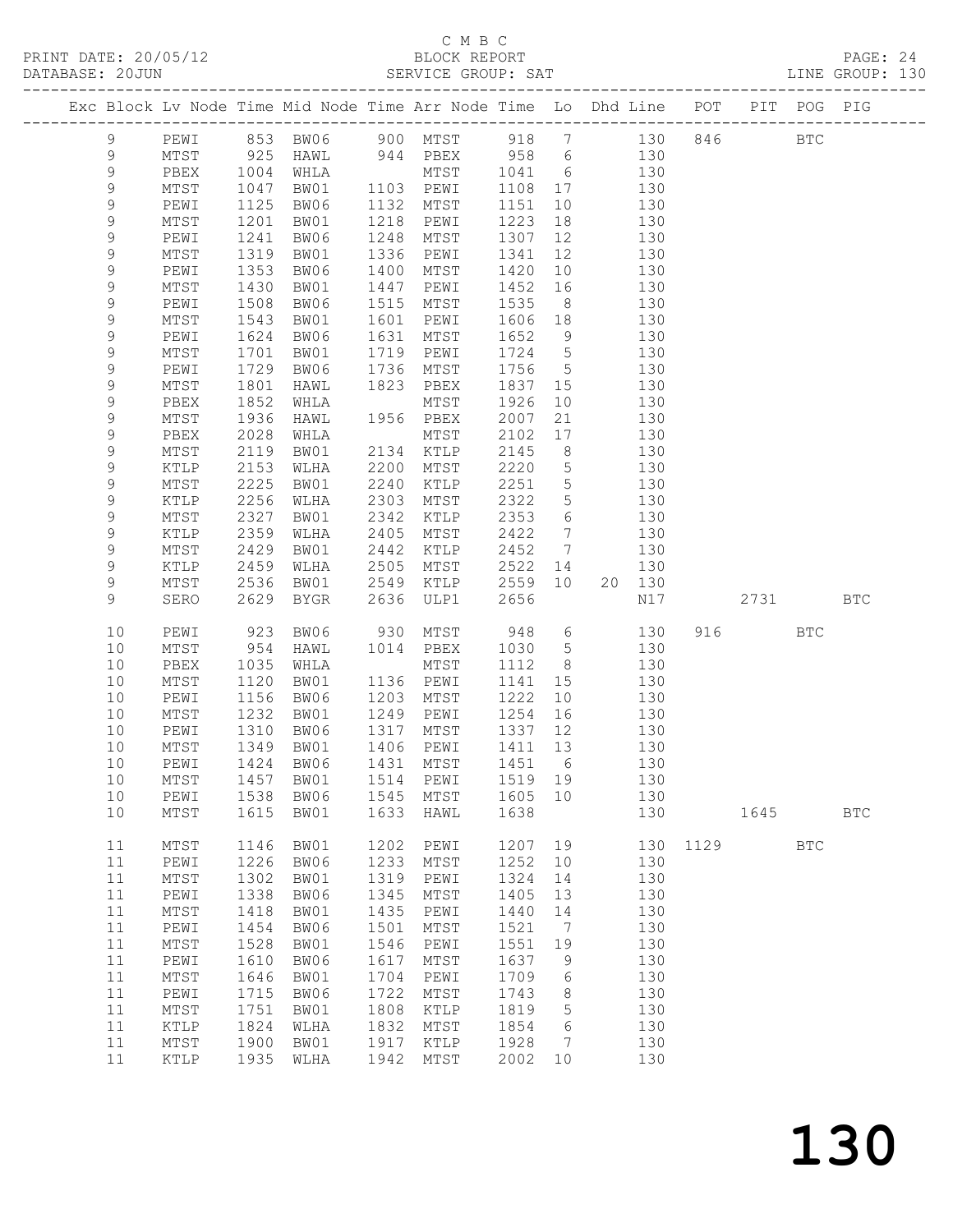|  | DATABASE: 20JUN | PRINT DATE: 20/05/12 |      |      |      | C M B C<br>BLOCK REPORT<br>SERVICE GROUP: SAT |      |    |                                                                    |          |             | PAGE: 25<br>LINE GROUP: 130 |  |
|--|-----------------|----------------------|------|------|------|-----------------------------------------------|------|----|--------------------------------------------------------------------|----------|-------------|-----------------------------|--|
|  |                 |                      |      |      |      |                                               |      |    | Exc Block Lv Node Time Mid Node Time Arr Node Time Lo Dhd Line POT |          | PIT POG PIG |                             |  |
|  | 11              | MTST                 | 2012 | BW01 | 2027 |                                               |      |    | KTLP 2038 9 130                                                    |          |             |                             |  |
|  | 11              | KTLP                 | 2047 | WLHA | 2054 | MTST                                          |      |    | 2114 130                                                           |          | 2130        | BTC                         |  |
|  | 12              | PBEX                 | 1303 | WHLA |      | MTST                                          | 1344 |    | 11                                                                 | 130 1251 | BTC         |                             |  |
|  | 12              | MTST                 | 1355 | HAWL | 1417 | PBEX                                          | 1435 | 25 | 130                                                                |          |             |                             |  |
|  | 12              | PBEX                 | 1500 | WHLA |      | MTST                                          | 1541 | 9  | 130                                                                |          |             |                             |  |
|  | 12              | MTST                 | 1550 | HAWL | 1613 | PBEX                                          | 1627 | 5  | 130                                                                |          |             |                             |  |
|  | 12              | PBEX                 | 1632 | WHLA |      | MTST                                          | 1714 | 9  | 130                                                                |          |             |                             |  |
|  | 12              | MTST                 | 1723 | HAWL |      | 1746 PBEX                                     | 1800 | 6  | 130                                                                |          |             |                             |  |
|  | 12              | PBEX                 | 1806 | WHLA |      | MTST                                          | 1843 | 5  | 130                                                                |          |             |                             |  |
|  | 12              | MTST                 | 1848 | HAWL | 1910 | PBEX                                          | 1923 | 17 | 130                                                                |          |             |                             |  |
|  | 12              | PBEX                 | 1940 | WHLA |      | MTST                                          | 2014 | 10 | 130                                                                |          |             |                             |  |
|  | 12              | MTST                 | 2024 | HAWL | 2044 | PBEX                                          | 2055 | 21 | 130                                                                |          |             |                             |  |
|  | 12              | PBEX                 | 2116 | WHLA |      | MTST                                          | 2150 | 6  | 130                                                                |          |             |                             |  |
|  | 12              | MTST                 | 2156 | BW01 | 2211 | KTLP                                          | 2222 |    | 130                                                                |          | 2226        | <b>BTC</b>                  |  |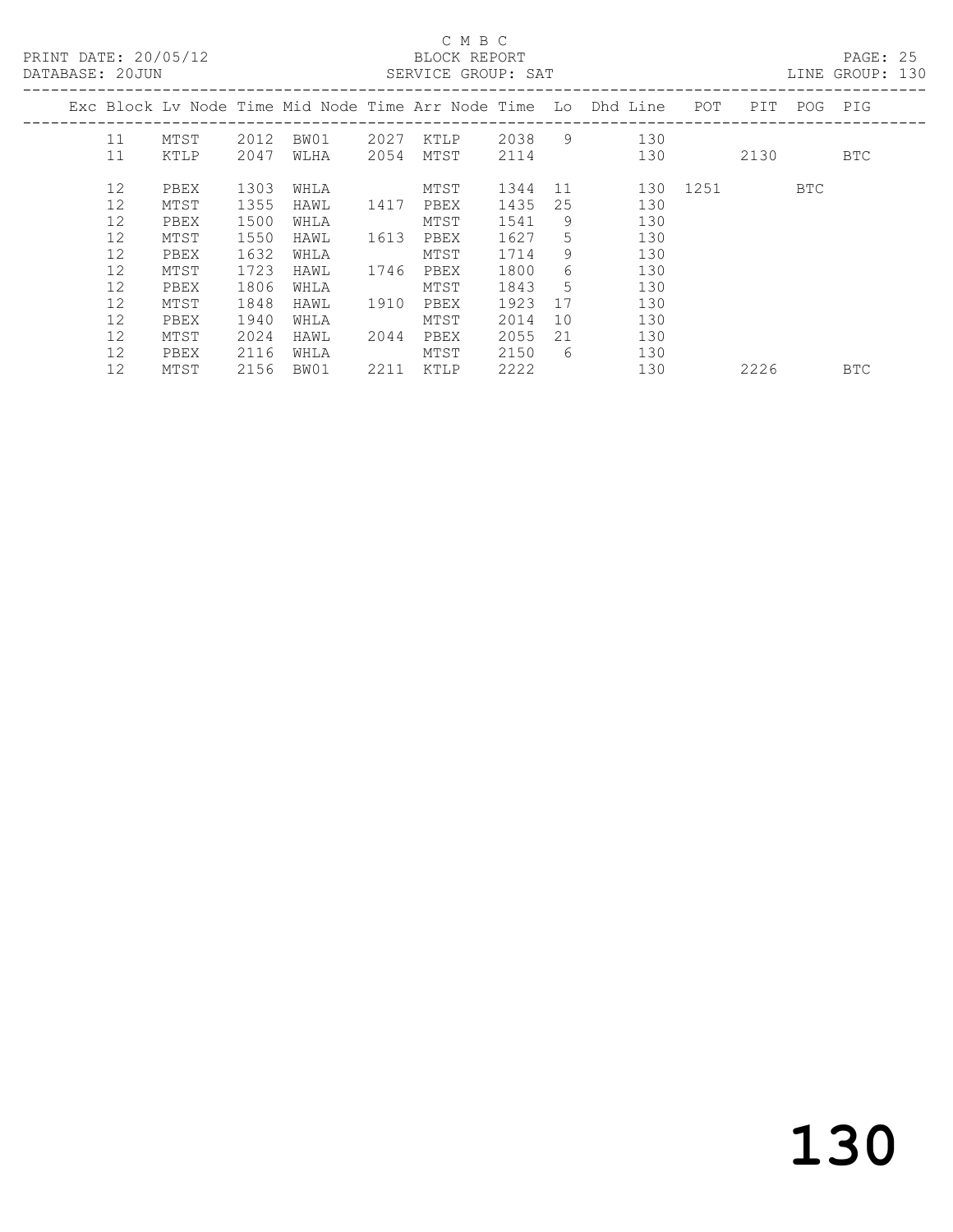| 31<br>31<br>31<br>31<br>31<br>31<br>31<br>31<br>31<br>31<br>31<br>31<br>31<br>31<br>31<br>31<br>31<br>31<br>31<br>31<br>31<br>31<br>31<br>31<br>31<br>31<br>31 | GMSK<br>LOQU<br>GMSK<br>LOQU<br>LVMT<br>LOQU<br>LOQU<br>LVMT<br>LOQU<br>PRRO<br>LOQU<br>GMSK<br>LOQU<br>$\ensuremath{\mathsf{UNDE}}$<br>LOQU<br>UNDE<br>LOQU<br>$\ensuremath{\mathsf{UNDE}}$<br>LOQU<br>$\ensuremath{\mathsf{UNDE}}$<br>LOQU<br>$\ensuremath{\mathsf{UNDE}}$<br>LOQU<br>UNDE<br>PBEX | 1535<br>1615<br>1705<br>1740<br>1817<br>1857<br>1931<br>2001<br>2033<br>2102<br>2133<br>2202<br>2233<br>2302<br>2334<br>2402<br>2435<br>2502<br>2542 | 29LO<br>LO15<br>LN15<br>LS15<br>CASB<br>CASB<br>15GB<br>GB15<br>15GB<br>GB15<br>15GB<br>GB15<br>15GB<br>GB15<br>15GB<br>GB15<br>15GB<br>GB15 | 1904                                                 | LOQU<br>LOQU<br>GMSK<br>LOQU<br>UNDE<br>LOQU<br>UNDE<br>LOQU<br>UNDE<br>LOQU<br>UNDE<br>LOQU<br>UNDE<br><b>UNDE</b><br>LOQU<br>BUB2 | 1600<br>1645<br>1733<br>1758<br>1842<br>1925<br>1956<br>2028<br>2057<br>2128<br>2157<br>2228<br>2257<br>2328<br>2357<br>2427<br>2457<br>2527<br>2608 | 20<br>$7\phantom{.0}$<br>19<br>15<br>6<br>$5\phantom{.0}$<br>5<br>$5\phantom{.0}$<br>$5\phantom{.0}$<br>$5\phantom{.0}$<br>$\overline{5}$<br>5<br>6<br>$5\phantom{.0}$<br>$8\,$<br>5<br>5<br>$7\phantom{.0}$ | 5 <sup>5</sup>     |                                                |                                                                                                                                                                                                                                                                                                                                                                                                                                                                                                                                                                                                                                                                                                                        |                      |                                             |                                                                                                                                                  |
|----------------------------------------------------------------------------------------------------------------------------------------------------------------|------------------------------------------------------------------------------------------------------------------------------------------------------------------------------------------------------------------------------------------------------------------------------------------------------|------------------------------------------------------------------------------------------------------------------------------------------------------|----------------------------------------------------------------------------------------------------------------------------------------------|------------------------------------------------------|-------------------------------------------------------------------------------------------------------------------------------------|------------------------------------------------------------------------------------------------------------------------------------------------------|--------------------------------------------------------------------------------------------------------------------------------------------------------------------------------------------------------------|--------------------|------------------------------------------------|------------------------------------------------------------------------------------------------------------------------------------------------------------------------------------------------------------------------------------------------------------------------------------------------------------------------------------------------------------------------------------------------------------------------------------------------------------------------------------------------------------------------------------------------------------------------------------------------------------------------------------------------------------------------------------------------------------------------|----------------------|---------------------------------------------|--------------------------------------------------------------------------------------------------------------------------------------------------|
| 31                                                                                                                                                             | HODM                                                                                                                                                                                                                                                                                                 |                                                                                                                                                      | LOQU                                                                                                                                         |                                                      |                                                                                                                                     | 2707                                                                                                                                                 |                                                                                                                                                                                                              |                    |                                                |                                                                                                                                                                                                                                                                                                                                                                                                                                                                                                                                                                                                                                                                                                                        |                      |                                             |                                                                                                                                                  |
|                                                                                                                                                                |                                                                                                                                                                                                                                                                                                      | UNDE<br>LOQU                                                                                                                                         |                                                                                                                                              | PRINT DATE: 20/05/12<br>15GB 15 & GRAND BLVD<br>2620 |                                                                                                                                     | 1551 LVMT<br>1714 PRRO<br>1750<br>1833<br>2014<br>2114<br>2214<br>2314<br>2414 LOQU<br>2514<br>2650 LVMT                                             | $C$ M B C                                                                                                                                                                                                    | BLOCK REPORT<br>15 | 31 UNDE 1459 GB15 1512 LOQU 1526 9<br>$\Omega$ | 31 UNDE 533 GB15 546 LOQU 559 6 228<br>31 UNDE 633 GB15 546 LOQU 559 6 228<br>31 UNDE 633 GB15 646 LOQU 659 6 228<br>31 UNDE 633 GB15 646 LOQU 659 6 228<br>31 LOQU 705 15GB UNDE 727 5 228<br>31 UNDE 732 GB15 745 LOQU 759 6 228<br>31 UNDE 73<br>959 CASB 1006 LOQU 1027 8 236<br>1035 CASB 1053 GMSK 1102 9<br>1111 CASB 1053 GMSK 1102 9<br>1111 CASB 1118 LOQU 1141 12 236<br>1153 15GB 10DE 1218 11 228<br>1229 GB15 1242 LOQU 1256 5 228<br>1301  29LO  1318  LVMT  1326  5  229<br>1331  LO15  LOQU  1400  23  229<br>1423  15GB  UNDE  1451  8  228<br>228<br>229<br>229<br>230<br>230<br>236<br>236<br>228<br>228<br>228<br>228<br>228<br>228<br>228<br>228<br>228<br>228<br>228<br>10 228<br>209<br>23 N24 | 15LO 15TH & LONSDALE | 31 EG15 517 LVMT 523 UNDE 528 5 228 459 BTC | PAGE: 26<br>DATABASE: 20JUN SERVICE GROUP: SAT LINE GROUP: 210<br>Exc Block Lv Node Time Mid Node Time Arr Node Time Lo Dhd Line POT PIT POG PIG |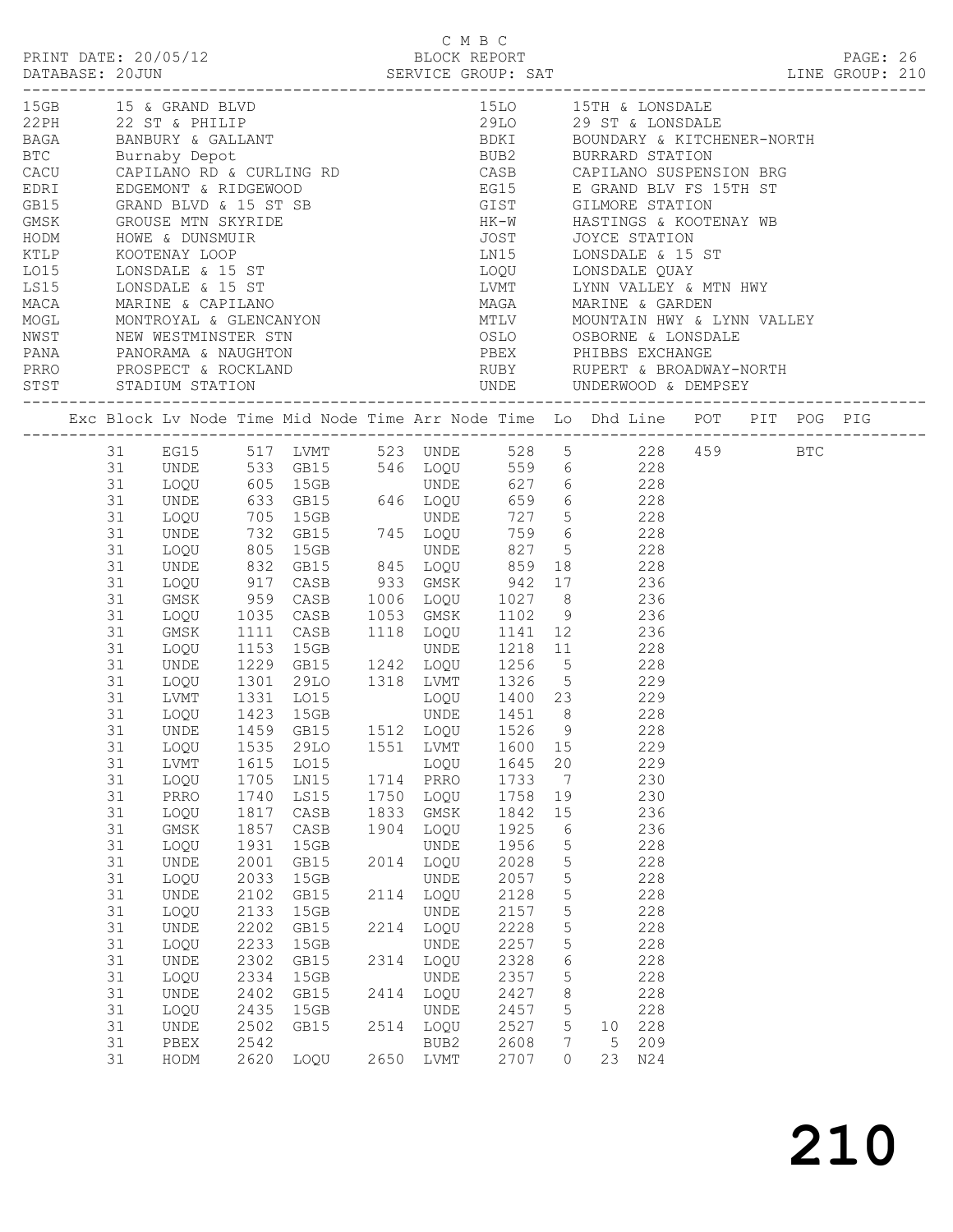#### C M B C<br>BLOCK REPORT

#### DATABASE: 20JUN SERVICE GROUP: SAT CONSTRUITS AND LINE GROUP: 210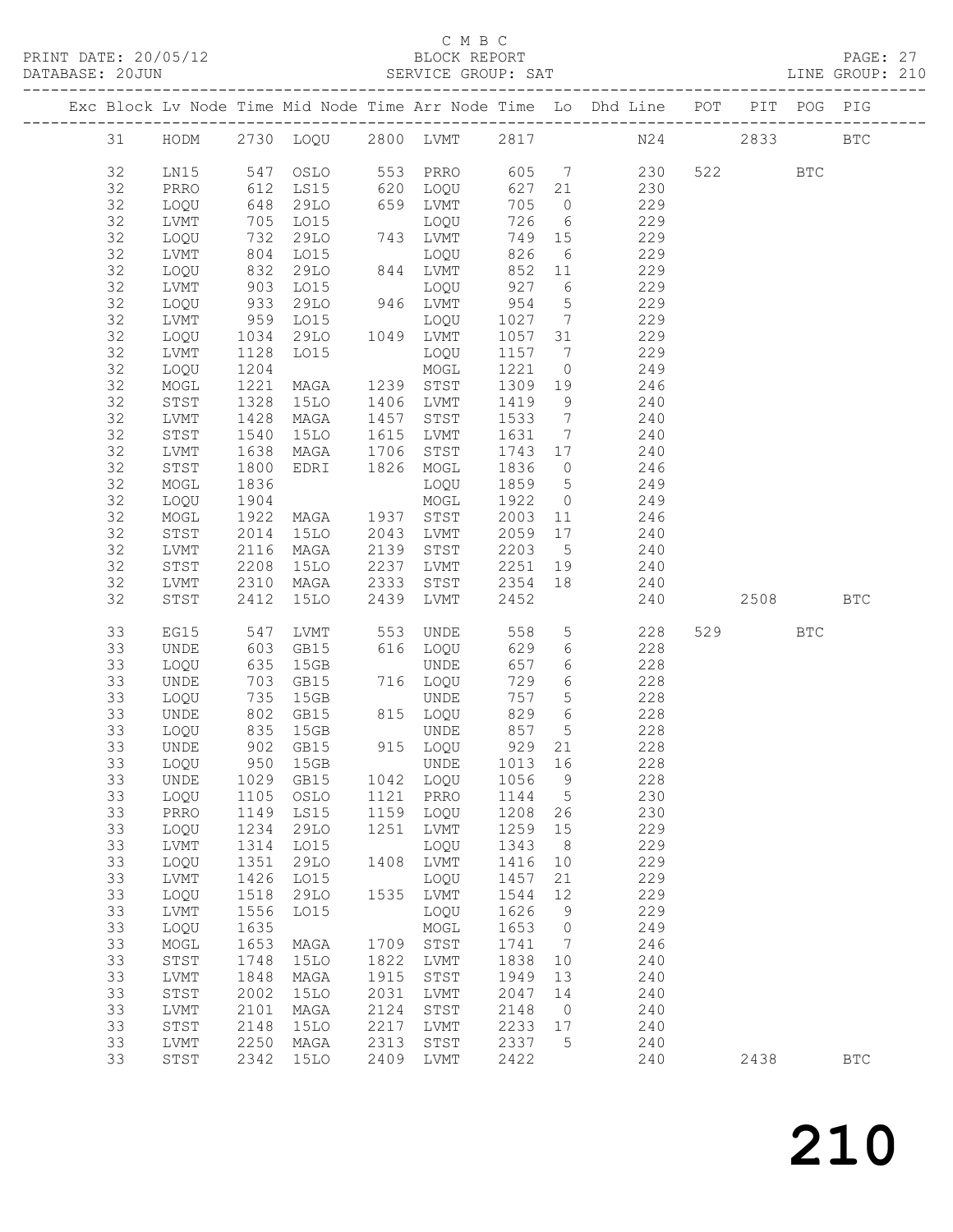## C M B C<br>BLOCK REPORT

PAGE: 28<br>LINE GROUP: 210

|    |                  |                      |               |      |                     |                   |                | Exc Block Lv Node Time Mid Node Time Arr Node Time Lo Dhd Line POT |          | PIT POG PIG |            |
|----|------------------|----------------------|---------------|------|---------------------|-------------------|----------------|--------------------------------------------------------------------|----------|-------------|------------|
| 34 |                  |                      |               |      |                     |                   |                | CACU 555 EDRI 601 MOGL 606 0 246 530                               |          | <b>BTC</b>  |            |
| 34 | MOGL             |                      |               |      |                     |                   |                |                                                                    |          |             |            |
| 34 | LOQU             |                      |               |      |                     |                   |                |                                                                    |          |             |            |
| 34 | GMSK             |                      |               |      |                     |                   |                |                                                                    |          |             |            |
| 34 | PBEX             | 747                  | LN15          |      | 800 GMSK            | 819               | 10             | 232                                                                |          |             |            |
| 34 | GMSK             | 829                  | CASB          |      | 836 LOQU 854        |                   | 8 <sup>8</sup> | 236                                                                |          |             |            |
| 34 | LOQU             | 902                  | CASB 918 GMSK |      |                     |                   |                | 236                                                                |          |             |            |
| 34 | GMSK             | $933$<br>$1017$      | LS15          |      | 954 PBEX            | $927$ 6<br>1010 7 |                | $\begin{array}{c} 232 \\ 212 \end{array}$                          |          |             |            |
| 34 | PBEX             |                      |               |      | PANA                | 1034 5            |                |                                                                    |          |             |            |
| 34 | PANA             | 1039                 | PBEX          |      | 1103 BUB2           | 1130 6            |                | 211                                                                |          |             |            |
| 34 | BUB2             | 1136                 | PBEX          |      | 1201 PANA           |                   |                | 1225 10 211                                                        |          |             |            |
| 34 | PANA             | 1235                 | PBEX          |      | 1301 BUB2           | 1331              | 10             | 211                                                                |          |             |            |
| 34 | BUB2             | 1341                 | PBEX          |      | 1407 UNDE           | 1430 16           |                | 210                                                                |          |             |            |
| 34 | UNDE             | 1446<br>1541         | PBEX          |      | 1506 BUB2           | 1536 5            |                | $\begin{array}{c} 210 \\ 210 \end{array}$                          |          |             |            |
| 34 | BUB <sub>2</sub> |                      | PBEX          |      | 1607 UNDE           | $1630$ 17         |                |                                                                    |          |             |            |
| 34 | UNDE             | 1647                 | PBEX          |      | 1706 BUB2           | 1736 5            |                | 210                                                                |          |             |            |
| 34 | BUB2             | 1741                 | PBEX          |      | 1807 UNDE 1830 17   |                   |                | 210                                                                |          |             |            |
| 34 | UNDE             | 1847                 |               |      | PBEX 1906 BUB2 1933 |                   |                | 210                                                                | 1953 BTC |             |            |
| 35 | PBEX             | 547                  |               |      |                     |                   |                |                                                                    | 535 7    | <b>BTC</b>  |            |
| 35 | UNDE             | 628                  |               |      |                     |                   |                | MTLV 556 UNDE 605 23 210<br>PBEX 646 BUB2 710 15 210               |          |             |            |
| 35 | BUB2             | 725                  | PBEX          |      | 747 UNDE            |                   |                | 806 21<br>210                                                      |          |             |            |
| 35 | UNDE             | 827                  | PBEX          |      | 846 BUB2            | 911               |                | 12 210                                                             |          |             |            |
| 35 | BUB2             | 923                  | PBEX          |      | 947 UNDE            | 1009 18           |                | 210                                                                |          |             |            |
| 35 | UNDE             |                      | PBEX          |      | 1046 BUB2           | 1115 7            |                | 210                                                                |          |             |            |
| 35 | BUB2             | 1027<br>1122<br>1226 | PBEX          |      | 1147 UNDE           | 1212 14           |                |                                                                    |          |             |            |
| 35 | UNDE             |                      | PBEX          |      | 1246 BUB2           | 1317 5            |                | $\begin{array}{c} 210 \\ 210 \end{array}$                          |          |             |            |
| 35 | BUB2             | 1322                 | PBEX          |      | 1347 UNDE           | 1412 14           |                | 210                                                                |          |             |            |
| 35 | UNDE             | 1426                 | PBEX          |      | 1446 BUB2           | 1516 5            |                | 210                                                                |          |             |            |
| 35 | BUB2             | 1521                 | PBEX          | 1547 | UNDE                | 1610 17           |                | 210                                                                |          |             |            |
| 35 | UNDE             |                      | PBEX          |      | 1646 BUB2           | 1716 5            |                | 210                                                                |          |             |            |
| 35 | BUB2             | 1627<br>1721         | PBEX          | 1747 | UNDE                | 1810 17           |                | 210                                                                |          |             |            |
| 35 | UNDE             | 1827                 | PBEX          |      | 1846 BUB2           | 1914 11           |                | 210                                                                |          |             |            |
| 35 | BUB2             | 1925                 | PBEX          | 1950 | UNDE                | 2010 17           |                | 210                                                                |          |             |            |
| 35 | UNDE             | 2027                 | PBEX          |      | 2044 BUB2           | 2113 6            |                | 209                                                                |          |             |            |
| 35 | BUB2             | 2119                 | PBEX          |      | 2143 UNDE           | 2207 20           |                | 209                                                                |          |             |            |
| 35 | UNDE             | 2227                 | PBEX          |      | 2244 BUB2           | 2314 6            |                | 209                                                                |          |             |            |
| 35 | BUB2             | 2320                 | PBEX          |      | 2343 UNDE           | 2407              |                | 209                                                                | 2434     |             | <b>BTC</b> |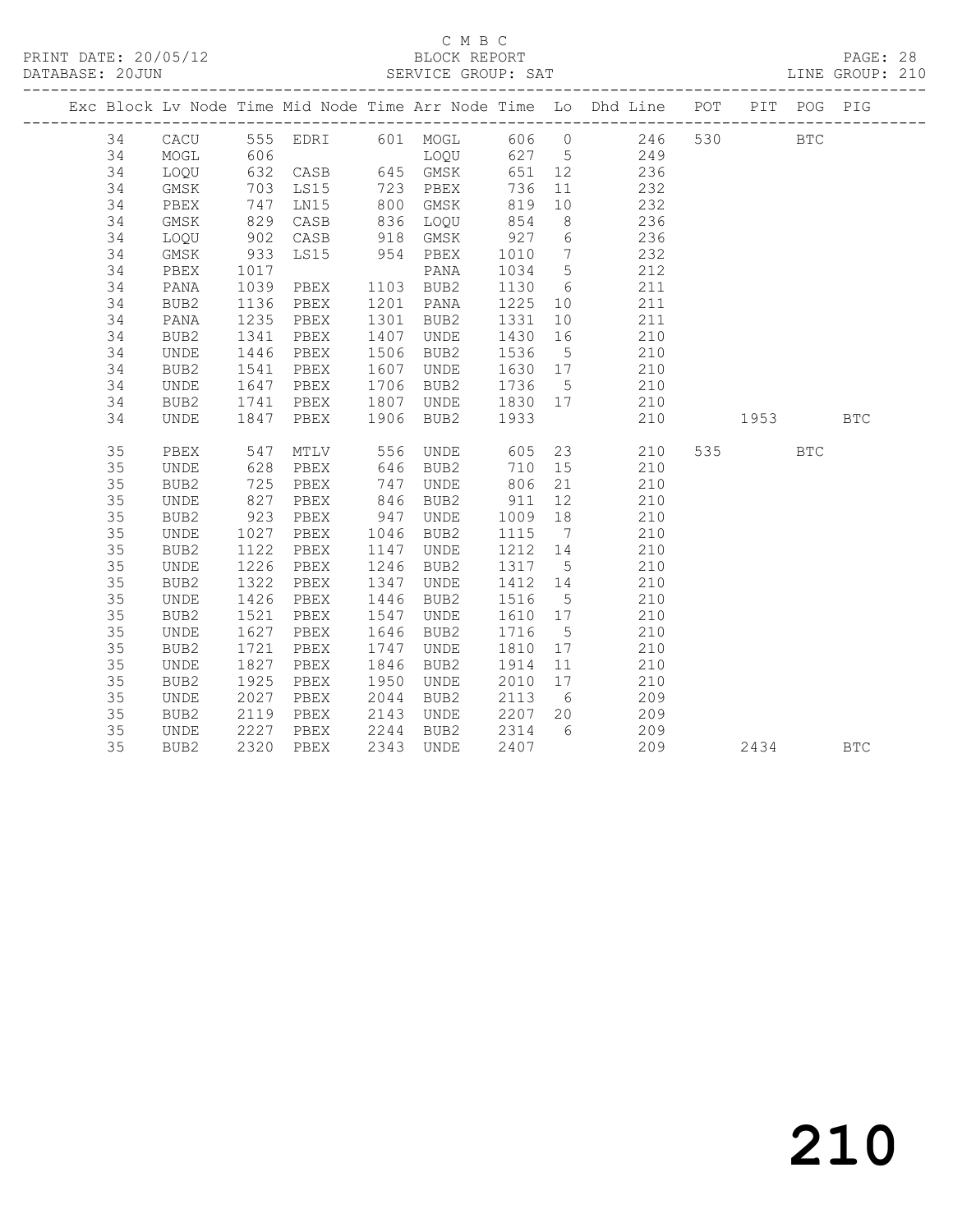#### C M B C<br>BLOCK REPORT

PAGE: 29<br>LINE GROUP: 210

|  |          |                     |              | Exc Block Lv Node Time Mid Node Time Arr Node Time Lo Dhd Line POT                               |              |                        |                |                 |                                                                                     |                  |     |      | PIT POG PIG |              |
|--|----------|---------------------|--------------|--------------------------------------------------------------------------------------------------|--------------|------------------------|----------------|-----------------|-------------------------------------------------------------------------------------|------------------|-----|------|-------------|--------------|
|  | 36       | LOQU 602            |              |                                                                                                  |              | MOGL 616 0 249         |                |                 |                                                                                     |                  | 540 |      | <b>BTC</b>  |              |
|  | 36       |                     |              | MOGL 616 MAGA 631 STST 654 11 246<br>STST 705 EDRI 728 MOGL 735 0 246<br>MOGL 735 LOQU 757 5 249 |              |                        |                |                 |                                                                                     |                  |     |      |             |              |
|  | 36       |                     |              |                                                                                                  |              |                        |                |                 |                                                                                     |                  |     |      |             |              |
|  | 36       |                     |              |                                                                                                  |              |                        |                |                 |                                                                                     |                  |     |      |             |              |
|  | 36       | LOQU                | 802          |                                                                                                  |              | MOGL                   | 816            |                 | $0$ 249                                                                             |                  |     |      |             |              |
|  | 36       | MOGL                | 816<br>906   | MAGA 831 STST<br>EDRI 929 MOGL                                                                   |              |                        | 856<br>936     |                 | $10$ $246$                                                                          |                  |     |      |             |              |
|  | 36       | STST                |              |                                                                                                  |              |                        |                | $\overline{0}$  |                                                                                     | 246              |     |      |             |              |
|  | 36       | MOGL                | 936          |                                                                                                  |              | LOQU                   | 958            |                 | 6 249                                                                               |                  |     |      |             |              |
|  | 36       | LOQU                | 1004         | MOGL<br>MAGA 1036 STST                                                                           |              |                        | 1020 0 249     |                 |                                                                                     |                  |     |      |             |              |
|  | 36       | MOGL                | 1020<br>1110 |                                                                                                  |              |                        | 1103 7         |                 |                                                                                     | 246              |     |      |             |              |
|  | 36       | STST                |              | 15LO 1147 LVMT                                                                                   |              |                        | 1200 14        |                 |                                                                                     | 240              |     |      |             |              |
|  | 36       | LVMT                | 1214         | MAGA 1243 STST                                                                                   |              |                        | 1317           |                 | 11 240                                                                              |                  |     |      |             |              |
|  | 36       | STST                | 1328         | EDRI 1355 MOGL                                                                                   |              |                        | 1404           |                 | $0 \qquad \qquad 246$                                                               |                  |     |      |             |              |
|  | 36       | MOGL                | 1404         |                                                                                                  |              | LOQU                   | 1429           |                 | 6 249                                                                               |                  |     |      |             |              |
|  | 36       | LOQU                | 1435<br>1453 |                                                                                                  |              | MOGL                   | 1453           |                 | $\begin{array}{ccc} 0 & \phantom{000} & 249 \\ 7 & \phantom{000} & 246 \end{array}$ |                  |     |      |             |              |
|  | 36       | MOGL                |              | MAGA                                                                                             |              | 1511 STST<br>1625 LVMT | 1543           |                 |                                                                                     |                  |     |      |             |              |
|  | 36<br>36 | STST<br>LVMT        | 1550<br>1648 | 15LO<br>MAGA                                                                                     |              | 1716 STST              | 1641 7<br>1753 | 8 <sup>8</sup>  | 240                                                                                 |                  |     |      |             |              |
|  | 36       | STST                |              | 15LO                                                                                             |              | 1833 LVMT              | 1849 12        |                 |                                                                                     | 240<br>240       |     |      |             |              |
|  | 36       | LVMT                | 1801<br>1901 | MAGA                                                                                             | 1926         | STST                   | 1957           |                 | $\frac{212}{8}$ 240                                                                 |                  |     |      |             |              |
|  | 36       | STST                | 2005         | EDRI 2029                                                                                        |              | MOGL                   | 2036           |                 | $0 \t 246$                                                                          |                  |     |      |             |              |
|  | 36       | MOGL                | 2036         |                                                                                                  |              | LOQU                   | 2058           | 5 <sub>5</sub>  | 249                                                                                 |                  |     |      |             |              |
|  | 36       | LOQU                | 2103         |                                                                                                  |              | MOGL                   | 2120           | $\overline{0}$  |                                                                                     |                  |     |      |             |              |
|  | 36       | MOGL                | 2120         | MAGA 2135 STST                                                                                   |              |                        | 2158           | 7               |                                                                                     | 249<br>246       |     |      |             |              |
|  | 36       | STST                | 2205         | EDRI 2229 MOGL                                                                                   |              |                        | 2236           | $\overline{0}$  | 246                                                                                 |                  |     |      |             |              |
|  | 36       | MOGL                | 2236         |                                                                                                  |              | LOQU                   | 2258           | 5 <sup>5</sup>  | 249                                                                                 |                  |     |      |             |              |
|  | 36       | LOQU                | 2303         | MOGL<br>MAGA 2335 STST                                                                           |              |                        | 2320           | $\circ$         |                                                                                     | $\frac{13}{249}$ |     |      |             |              |
|  | 36       | MOGL                | 2320         |                                                                                                  |              |                        | 2358           | 8 <sup>8</sup>  |                                                                                     | 246              |     |      |             |              |
|  | 36       | STST                | 2406         | EDRI 2429 MOGL                                                                                   |              |                        | 2436           | $\overline{0}$  | 246                                                                                 |                  |     |      |             |              |
|  | 36       | MOGL                | 2436         |                                                                                                  |              | LOQU                   | 2458           | $5\overline{)}$ | 249                                                                                 |                  |     |      |             |              |
|  | 36       | LOQU                | 2503<br>2518 |                                                                                                  |              | MOGL                   | 2518           | $\overline{0}$  |                                                                                     | 249              |     |      |             |              |
|  | 36       | MOGL                |              | EDRI 2527 MACA                                                                                   |              |                        | 2533           | 5 <sup>5</sup>  |                                                                                     | 10 246           |     |      |             |              |
|  | 36       | LOQU                | 2548         |                                                                                                  |              | MOGL                   | 2603           |                 | $0 \qquad \qquad 249$                                                               |                  |     |      |             |              |
|  | 36       | MOGL                | 2603         |                                                                                                  |              | MAGA                   | 2618           |                 |                                                                                     | 246              |     | 2643 |             | <b>BTC</b>   |
|  | 37       | LN15                |              |                                                                                                  |              |                        |                |                 |                                                                                     |                  |     | 547  | BTC         |              |
|  | 37       | PRRO                |              | 642 LS15 650 LOQU 657 5 230                                                                      |              |                        |                |                 |                                                                                     |                  |     |      |             |              |
|  | 37       | LOQU                |              | 702 29LO                                                                                         |              | 713 LVMT               | 719 16         |                 | 229                                                                                 |                  |     |      |             |              |
|  | 37       | LVMT                |              | 735 LO15                                                                                         |              | LOQU                   | 756 6          |                 |                                                                                     | 229              |     |      |             |              |
|  |          |                     |              | 37 LOQU 802 29LO                                                                                 |              | 813 LVMT               | 821 13         |                 |                                                                                     | 229              |     |      |             |              |
|  | 37       | LVMT                | 834          | LO15                                                                                             |              | LOQU                   | 856            | 14              |                                                                                     | 229              |     |      |             |              |
|  | 37       | LOQU                | 910          | 15GB                                                                                             |              | <b>UNDE</b>            | 933            | 26              |                                                                                     | 228              |     |      |             |              |
|  | 37<br>37 | <b>UNDE</b><br>LOQU | 959<br>1036  | GB15<br>OSLO                                                                                     | 1012<br>1052 | LOQU<br>PRRO           | 1026<br>1115   | 10              |                                                                                     | 228<br>230       |     |      |             |              |
|  | 37       | PRRO                | 1121         | LS15                                                                                             | 1131         | LOQU                   | 1140           | 6<br>7          |                                                                                     | 230              |     |      |             |              |
|  | 37       | LOQU                | 1147         | $\mathtt{CASB}$                                                                                  | 1207         | GMSK                   | 1216           | 10              |                                                                                     | 236              |     |      |             |              |
|  | 37       | GMSK                | 1226         | CASB                                                                                             | 1233         | LOQU                   | 1256           | 6               |                                                                                     | 236              |     |      |             |              |
|  | 37       | LOQU                | 1302         | CASB                                                                                             | 1322         | GMSK                   | 1331           | 10              |                                                                                     | 236              |     |      |             |              |
|  | 37       | GMSK                | 1341         | CASB                                                                                             | 1348         | LOQU                   | 1412           | 23              |                                                                                     | 236              |     |      |             |              |
|  | 37       | LOQU                | 1435         | LN15                                                                                             | 1445         | PRRO                   | 1503           | 12              |                                                                                     | 230              |     |      |             |              |
|  | 37       | PRRO                | 1515         | LS15                                                                                             | 1525         | LOQU                   | 1536           | 11              |                                                                                     | 230              |     |      |             |              |
|  | 37       | LOQU                | 1547         | CASB                                                                                             | 1604         | GMSK                   | 1613           | 11              |                                                                                     | 236              |     |      |             |              |
|  | 37       | $\rm{GMSK}$         | 1624         | CASB                                                                                             | 1631         | LOQU                   | 1655           | $7\phantom{.0}$ |                                                                                     | 236              |     |      |             |              |
|  | 37       | LOQU                | 1702         | CASB                                                                                             | 1719         | $\rm{GMSK}$            | 1728           | 11              |                                                                                     | 236              |     |      |             |              |
|  | 37       | GMSK                | 1739         | CASB                                                                                             | 1746         | LOQU                   | 1809           |                 |                                                                                     | 236              |     | 1829 |             | $_{\rm BTC}$ |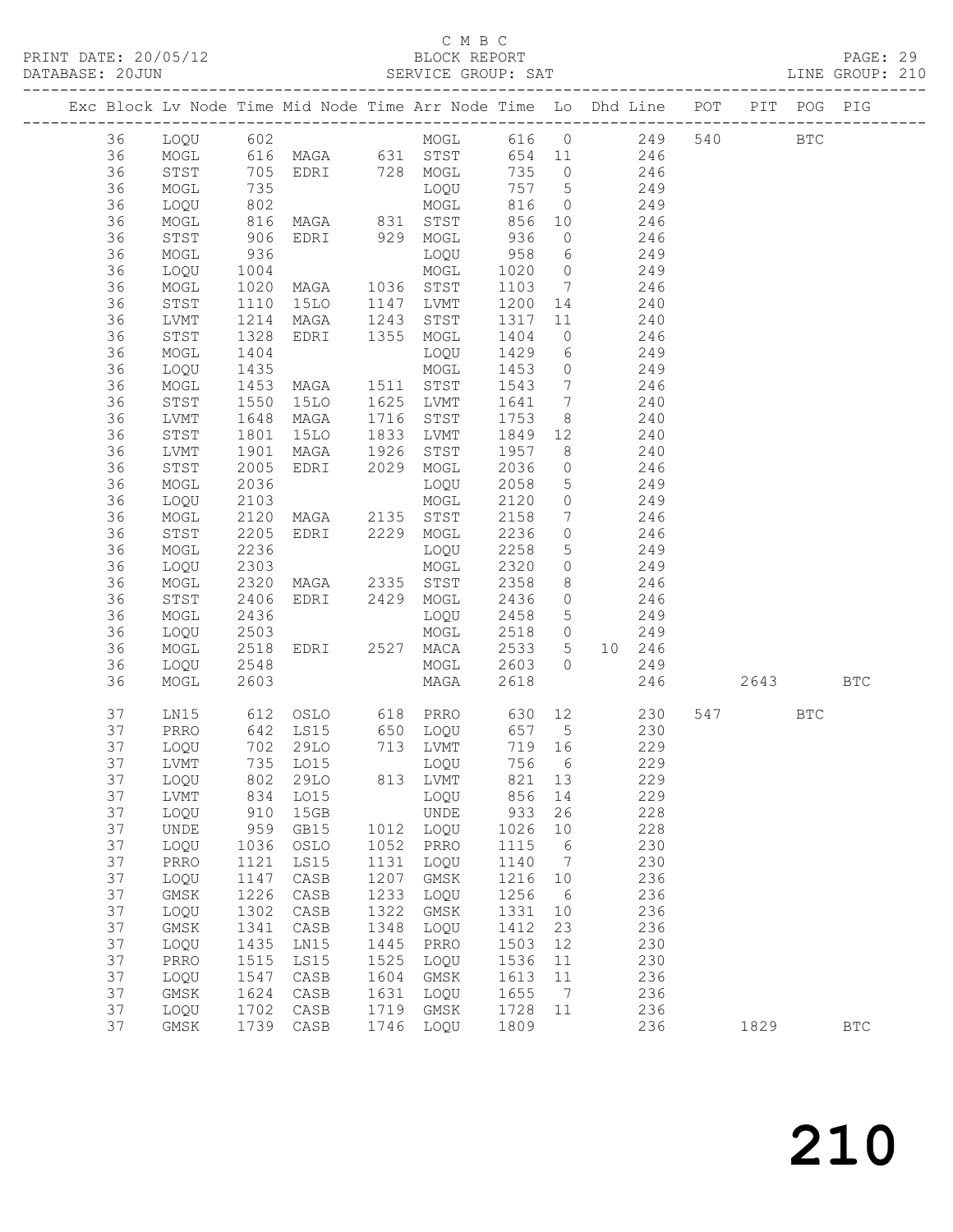## C M B C<br>BLOCK REPORT

PAGE: 30<br>LINE GROUP: 210

|    |             |                                            |                                                             |                            |                      |                              | Exc Block Lv Node Time Mid Node Time Arr Node Time Lo Dhd Line POT PIT POG PIG |         |            |            |
|----|-------------|--------------------------------------------|-------------------------------------------------------------|----------------------------|----------------------|------------------------------|--------------------------------------------------------------------------------|---------|------------|------------|
| 38 | BAGA        | 621                                        |                                                             |                            |                      |                              | PBEX 641 7 211 550 BTC                                                         |         |            |            |
| 38 | PBEX        |                                            | 648 MTLV       657  UNDE<br>728    PBEX         746    BUB2 |                            | 706 22<br>810 14     |                              | 210                                                                            |         |            |            |
| 38 | UNDE        |                                            |                                                             |                            |                      |                              | 210                                                                            |         |            |            |
| 38 | BUB2        |                                            | 824 PBEX                                                    | 847 UNDE                   | 907<br>$307$<br>1013 | 20                           | 210                                                                            |         |            |            |
| 38 | UNDE        | $\begin{array}{c} 927 \\ 1023 \end{array}$ | PBEX                                                        | 946 BUB2<br>1047 UNDE      |                      | 10                           | 210                                                                            |         |            |            |
| 38 | BUB2        |                                            | PBEX                                                        |                            | 1109 18              |                              | 210                                                                            |         |            |            |
| 38 | UNDE        |                                            | PBEX                                                        | 1146 BUB2                  | 1215                 | $7\overline{ }$              | 210                                                                            |         |            |            |
| 38 | BUB2        | 1127<br>1222<br>1325                       | PBEX                                                        | 1247 UNDE                  | 1312 13              |                              | 210                                                                            |         |            |            |
| 38 | <b>UNDE</b> |                                            | PBEX                                                        | 1345 BUB2                  | 1416                 | $5\overline{)}$              | 210                                                                            |         |            |            |
| 38 | BUB2        | 1421                                       | PBEX                                                        | 1447 UNDE                  | 1510 16              |                              | 210                                                                            |         |            |            |
| 38 | UNDE        | 1526                                       | PBEX                                                        | 1546 BUB2                  | 1616                 | $5\overline{)}$              | 210                                                                            |         |            |            |
| 38 | BUB2        | 1621                                       | PBEX                                                        | 1647 UNDE                  | 1710 17              |                              | 210                                                                            |         |            |            |
| 38 | UNDE        | 1727<br>1824                               | PBEX                                                        | 1746 BUB2                  | 1816                 | 8 <sup>8</sup>               | 210                                                                            |         |            |            |
| 38 | BUB2        |                                            | PBEX                                                        | 1850 UNDE                  | 1913 13              |                              | 210                                                                            |         |            |            |
| 38 | UNDE        | 1926                                       | PBEX                                                        | 1944 BUB2                  | 2013                 | 6                            | 209                                                                            |         |            |            |
| 38 | BUB2        | 2019<br>2127                               | PBEX                                                        | 2043 UNDE<br>2144 BUB2     | 2107 20              |                              | 209                                                                            |         |            |            |
| 38 | UNDE        |                                            | PBEX                                                        |                            | 2214 5               |                              | 209                                                                            |         |            |            |
| 38 | BUB2        |                                            | 2219 PBEX                                                   | 2243 UNDE                  | 2307 20              |                              | 209                                                                            |         |            |            |
| 38 | <b>UNDE</b> | 2327                                       | PBEX                                                        | 2344 BUB2                  | 2412                 |                              | 209                                                                            | 2432    |            | <b>BTC</b> |
| 39 | LOQU        | 617                                        | OSLO                                                        | 629 PRRO 653               |                      | 5 <sup>5</sup>               | 230                                                                            | 555 000 | <b>BTC</b> |            |
| 39 | PRRO        |                                            |                                                             |                            | 714 21               |                              | 230                                                                            |         |            |            |
| 39 | LOQU        |                                            | 658 LS15<br>735 OSLO                                        | 707    LOQU<br>748    PRRO | 812                  | 16                           | 230                                                                            |         |            |            |
| 39 | PRRO        |                                            | LS15                                                        | 837 LOQU                   | 844                  | 18                           | 230                                                                            |         |            |            |
| 39 | LOQU        |                                            | 29LO                                                        |                            | 922                  | 8 <sup>8</sup>               | 229                                                                            |         |            |            |
| 39 | LVMT        | $828$<br>$902$<br>$930$                    | LO15                                                        | 914 LVMT<br>LOQU           | 957 6                |                              | 229                                                                            |         |            |            |
| 39 | LOQU        |                                            | 29LO                                                        | 1016 LVMT                  | 1024                 | $5\overline{)}$              | 229                                                                            |         |            |            |
| 39 | LVMT        |                                            | L015                                                        | LOQU                       | 1057 8               |                              | 229                                                                            |         |            |            |
| 39 | LOQU        | 1003<br>1029<br>1105                       | 29LO                                                        | 1120 LVMT                  | 1128 30              |                              | 229                                                                            |         |            |            |
| 39 | LVMT        |                                            | LO15                                                        | LOQU                       | 1227                 | 26                           | 229                                                                            |         |            |            |
| 39 | LOQU        | 1158<br>1253                               | 15GB                                                        | UNDE                       | 1319 10              |                              | 228                                                                            |         |            |            |
| 39 | <b>UNDE</b> | 1329                                       | GB15 1342 LOQU                                              |                            | 1356                 | 9                            | 228                                                                            |         |            |            |
| 39 | LOQU        |                                            |                                                             | MOGL                       | 1423                 | $\overline{0}$               | 249                                                                            |         |            |            |
| 39 | MOGL        | 1405<br>1423                               | MAGA                                                        | 1441 STST                  | 1513                 | $\overline{7}$               | 246                                                                            |         |            |            |
| 39 | STST        | 1520                                       | 15LO 1555 LVMT                                              |                            | 1611                 | $7\phantom{.0}\phantom{.0}7$ | 240                                                                            |         |            |            |
| 39 | LVMT        |                                            | MAGA                                                        | 1646 STST                  | 1723                 | $\overline{7}$               | 240                                                                            |         |            |            |
| 39 | STST        |                                            | EDRI 1756 MOGL                                              |                            | 1806                 | $\overline{0}$               | $\frac{1}{246}$                                                                |         |            |            |
| 39 | MOGL        | 16.<br>1730<br>1906<br>1806                |                                                             | LOQU                       | 1829                 | $7\overline{ }$              | 249                                                                            |         |            |            |
| 39 | LOQU        | 1836                                       |                                                             | MOGL                       | 1854                 | $\overline{0}$               | 249                                                                            |         |            |            |
| 39 | MOGL        | 1854                                       |                                                             |                            | 1937 13              |                              | 246                                                                            |         |            |            |
| 39 | STST        |                                            |                                                             | 15LO 2019 LVMT 2035 12     |                      |                              | 240                                                                            |         |            |            |
| 39 | LVMT        |                                            | 1950 15LO 2019 LVMT 2035<br>2047 MAGA 2110 STST 2134        |                            |                      |                              | 240                                                                            | 2158    |            | <b>BTC</b> |
|    |             |                                            |                                                             |                            |                      |                              |                                                                                |         |            |            |

210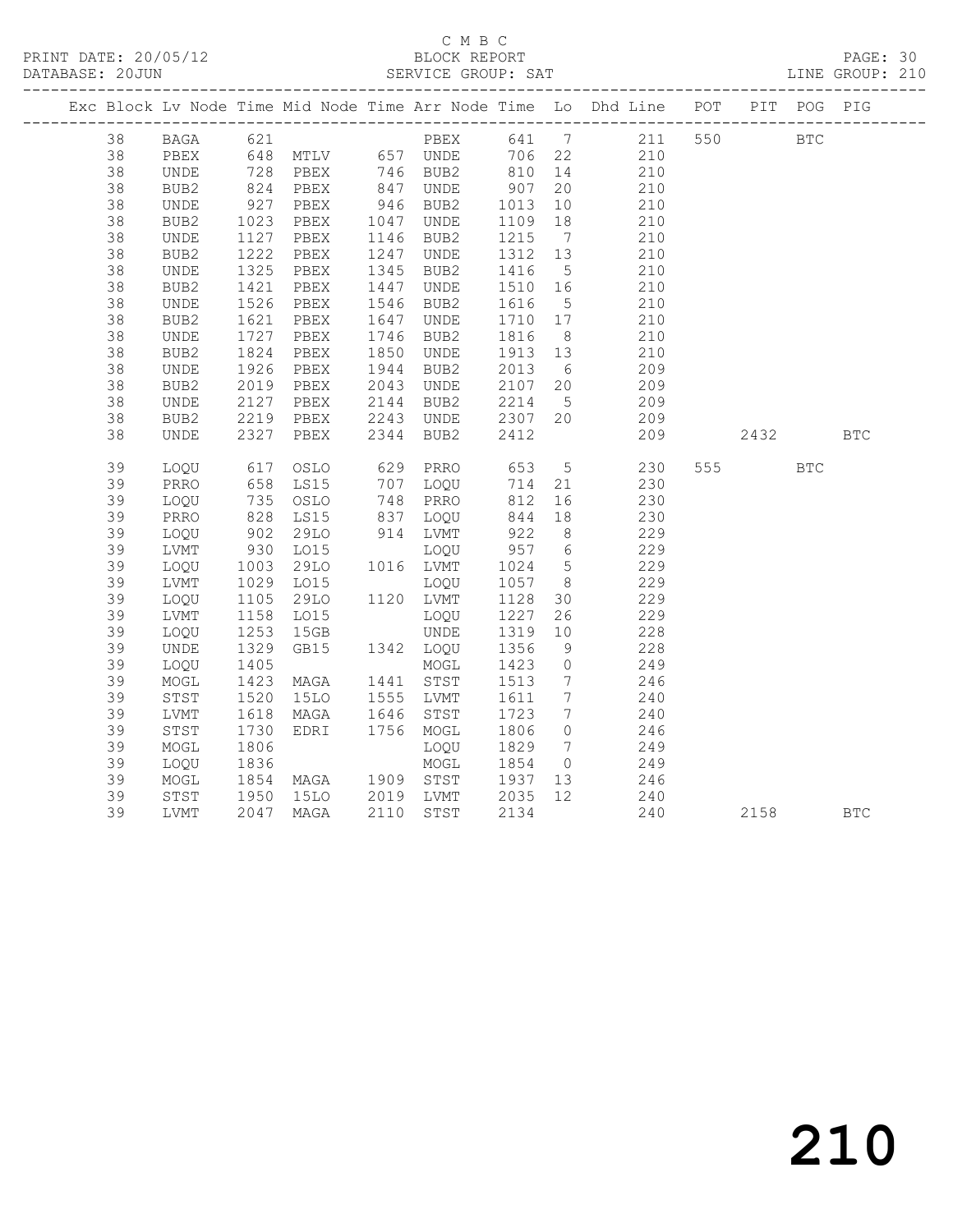## C M B C<br>BLOCK REPORT

PAGE: 31<br>LINE GROUP: 210

|          |                   |              |               |            |                     |              |                      | Exc Block Lv Node Time Mid Node Time Arr Node Time Lo Dhd Line POT |     |      | PIT POG PIG  |              |
|----------|-------------------|--------------|---------------|------------|---------------------|--------------|----------------------|--------------------------------------------------------------------|-----|------|--------------|--------------|
| 40       | GMSK              |              | 630 CASB      |            | 637 LOQU            | 653 9        |                      | 236                                                                | 600 |      | $_{\rm BTC}$ |              |
| 40       | LOQU              | 702          |               |            | 22PH                | 712          | $\overline{0}$       | 236                                                                |     |      |              |              |
| 40       | 22PH              | 712          |               |            | LOQU                | 725          | $\overline{7}$       | 236                                                                |     |      |              |              |
| 40       | LOQU              | 732          | CASB 745 GMSK |            |                     | 753          | 10                   | 236                                                                |     |      |              |              |
| 40       | GMSK              | 803          | LS15          | 823        | PBEX                | 836          | 11                   | 232                                                                |     |      |              |              |
| 40       | PBEX              | 847          | LN15          | 900        | GMSK                | 919          | 10                   | 232                                                                |     |      |              |              |
| 40       | GMSK              | 929          | CASB          | 936        | LOQU                | 957          | 8 <sup>8</sup>       | 236                                                                |     |      |              |              |
| 40       | LOQU              | 1005         | CASB          | 1023       | GMSK                | 1032         | 11                   | 236                                                                |     |      |              |              |
| 40       | GMSK              | 1043         | CASB<br>15GB  | 1050       | LOQU                | 1113         | 10                   | 236<br>228                                                         |     |      |              |              |
| 40<br>40 | LOQU<br>UNDE      | 1123<br>1159 | GB15          |            | UNDE<br>1212 LOQU   | 1148<br>1226 | 11<br>8 <sup>8</sup> | 228                                                                |     |      |              |              |
| 40       | LOQU              | 1234         | LN15          | 1244       | PRRO                | 1302         | 14                   | 230                                                                |     |      |              |              |
| 40       | PRRO              | 1316         | LS15          | 1328       | LOQU                | 1339         | 8 <sup>8</sup>       | 230                                                                |     |      |              |              |
| 40       | LOQU              | 1347         | CASB          | 1407       | GMSK                | 1416         | 10                   | 236                                                                |     |      |              |              |
| 40       | GMSK              | 1426         | CASB          | 1433       | LOQU                | 1457         | $\overline{7}$       | 236                                                                |     |      |              |              |
| 40       | LOQU              | 1504         | CASB          | 1524       | GMSK                | 1533         | 6                    | 236                                                                |     |      |              |              |
| 40       | GMSK              | 1539         | CASB          | 1546       | LOQU                | 1610         | 25                   | 236                                                                |     |      |              |              |
| 40       | LOQU              | 1635         | LN15          | 1644       | PRRO                | 1703         | 8 <sup>8</sup>       | 230                                                                |     |      |              |              |
| 40       | PRRO              | 1711         | LS15          | 1721       | LOQU                | 1729         | 18                   | 230                                                                |     |      |              |              |
| 40       | LOQU              | 1747         | CASB          | 1803       | GMSK                | 1812         | 16                   | 236                                                                |     |      |              |              |
| 40       | GMSK              | 1828         | CASB          | 1835       | LOQU                | 1856         | 8 <sup>8</sup>       | 236                                                                |     |      |              |              |
| 40       | LOQU              | 1904         | 15GB          |            | UNDE                | 1929         |                      | 228                                                                |     | 1956 |              | $_{\rm BTC}$ |
| 41       | CACU              | 625          | EDRI          |            | 631 MOGL            | 636          | $\overline{0}$       | 246                                                                | 600 |      | <b>BTC</b>   |              |
| 41       | MOGL              | 636          |               |            | LOQU                | 657          | $5\phantom{.0}$      | 249                                                                |     |      |              |              |
| 41       | LOQU              | 702          |               |            | MOGL                | 716          | $\circ$              | 249                                                                |     |      |              |              |
| 41       | MOGL              | 716          | MAGA          | 731        | STST                | 755          | 9                    | 246                                                                |     |      |              |              |
| 41<br>41 | STST<br>LVMT      | 804<br>857   | 15LO<br>MAGA  | 832<br>925 | LVMT<br>STST        | 845<br>951   | 12<br>10             | 240<br>240                                                         |     |      |              |              |
| 41       | STST              | 1001         | <b>15LO</b>   | 1034       | LVMT                | 1047         | 6                    | 240                                                                |     |      |              |              |
| 41       | LVMT              | 1053         | MAGA          | 1121       | STST                | 1148         | 11                   | 240                                                                |     |      |              |              |
| 41       | STST              | 1159         | EDRI          | 1225       | MOGL                | 1234         | $\circ$              | 246                                                                |     |      |              |              |
| 41       | MOGL              | 1234         |               |            | LOQU                | 1259         | 6                    | 249                                                                |     |      |              |              |
| 41       | LOQU              | 1305         |               |            | MOGL                | 1323         | $\circ$              | 249                                                                |     |      |              |              |
| 41       | MOGL              | 1323         | MAGA          | 1341       | STST                | 1413         | 5                    | 246                                                                |     |      |              |              |
| 41       | STST              | 1418         | 15LO          | 1456       | LVMT                | 1509         | 9                    | 240                                                                |     |      |              |              |
| 41       | LVMT              | 1518         | MAGA          | 1547       | STST                | 1624         | 6                    | 240                                                                |     |      |              |              |
| 41       | STST              | 1630         | EDRI          | 1657       | MOGL                | 1707         | $\circ$              | 246                                                                |     |      |              |              |
| 41       | MOGL              | 1707         |               |            | LOQU                | 1731         | 6                    | 249                                                                |     |      |              |              |
| 41<br>41 | LOQU 1737<br>MOGL | 1754         | MAGA          | 1810       | MOGL 1754 0<br>STST | 1841         |                      | 249<br>246                                                         |     | 1905 |              | $_{\rm BTC}$ |
|          |                   |              |               |            |                     |              |                      |                                                                    |     |      |              |              |
| 42       | PBEX              | 616          |               |            | BAGA                | 635          | 21                   | 211<br>1                                                           | 604 |      | <b>BTC</b>   |              |
| 42       | PANA              | 657          |               |            | PBEX                | 712          | - 6                  | 212                                                                |     |      |              |              |
| 42       | ${\tt PBEX}$      | 718          |               |            | BAGA                | 737          | $17$                 | 211                                                                |     |      |              |              |
| 42       | $_{\rm BAGA}$     | 754          |               |            | PBEX                | 815          | 5                    | 211                                                                |     |      |              |              |
| 42<br>42 | PBEX<br>PANA      | 820<br>907   | PBEX          | 931        | PANA<br>BUB2        | 840<br>957   | 27<br>11             | 211<br>211                                                         |     |      |              |              |
| 42       | BUB2              | 1008         | PBEX          | 1031       | PANA                | 1055         | 11                   | 211                                                                |     |      |              |              |
| 42       | PANA              | 1106         | PBEX          | 1131       | BUB2                | 1158         | 7                    | 211                                                                |     |      |              |              |
| 42       | BUB2              | 1205         | PBEX          | 1231       | PANA                | 1255         | 10                   | 211                                                                |     |      |              |              |
| 42       | PANA              | 1305         | PBEX          | 1331       | BUB2                | 1401         | 5                    | 211                                                                |     |      |              |              |
| 42       | BUB2              | 1406         | PBEX          | 1432       | PANA                | 1457         | $\,8\,$              | 211                                                                |     |      |              |              |
| 42       | PANA              | 1505         | PBEX          | 1530       | BUB2                | 1600         | 6                    | 211                                                                |     |      |              |              |
| 42       | BUB2              | 1606         | PBEX          | 1631       | BAGA                | 1656         | 20                   | 211                                                                |     |      |              |              |
| 42       | <b>BAGA</b>       | 1716         |               |            | PBEX                | 1739         | -8                   | 211                                                                |     |      |              |              |
| 42       | PBEX              | 1747         |               |            | PANA                | 1805         | 19                   | 212                                                                |     |      |              |              |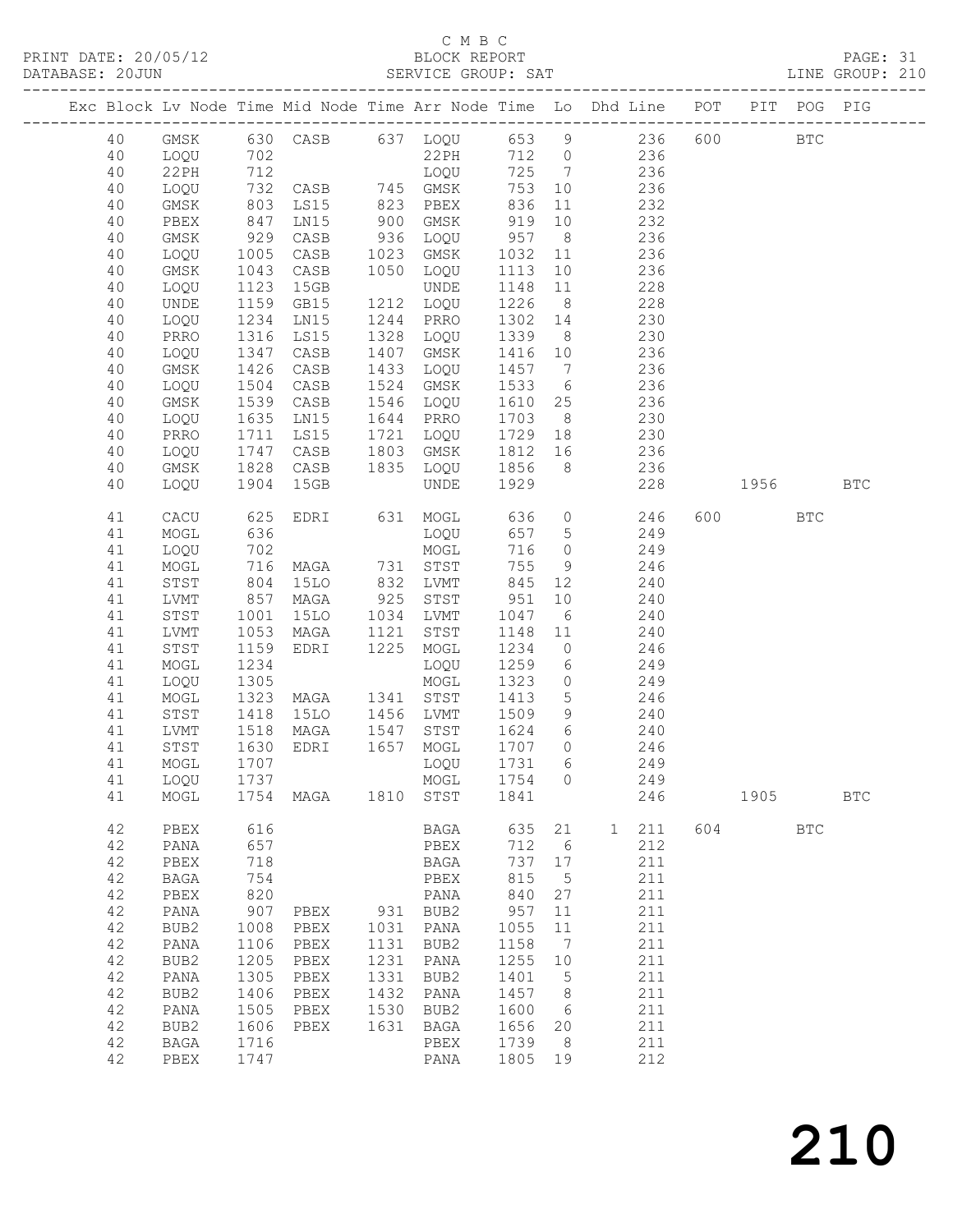#### C M B C<br>BLOCK REPORT

PAGE: 32<br>LINE GROUP: 210

|  |          |                     |              | Exc Block Lv Node Time Mid Node Time Arr Node Time Lo Dhd Line POT |              |               |              |                              |            |         | PIT POG PIG |            |
|--|----------|---------------------|--------------|--------------------------------------------------------------------|--------------|---------------|--------------|------------------------------|------------|---------|-------------|------------|
|  | 42       | PANA                | 1824         |                                                                    |              | PBEX 1842 212 |              |                              |            | 1852    |             | <b>BTC</b> |
|  | 43       | PBEX                | 617          |                                                                    |              | BUB2          | 639          |                              | 210        | 605 000 | <b>BTC</b>  |            |
|  | 43       | BUB <sub>2</sub>    | 655          | PBEX                                                               |              | 717 UNDE      | 736          | 21                           | 210        |         |             |            |
|  | 43       | <b>UNDE</b>         | 757          | PBEX                                                               | 816          | BUB2          | 841          | 13                           | 210        |         |             |            |
|  | 43       | BUB2                | 854          | PBEX                                                               | 917          | <b>UNDE</b>   | 937          | 20                           | 210        |         |             |            |
|  | 43       | UNDE                | 957          | PBEX                                                               | 1016         | BUB2          | 1043         | 10                           | 210        |         |             |            |
|  | 43       | BUB <sub>2</sub>    | 1053         | PBEX                                                               | 1117         | <b>UNDE</b>   | 1139         | 17                           | 210        |         |             |            |
|  | 43       | <b>UNDE</b>         | 1156         | PBEX                                                               | 1216         | BUB2          | 1247         | $5^{\circ}$                  | 210        |         |             |            |
|  | 43       | BUB <sub>2</sub>    | 1252         | PBEX                                                               | 1317         | <b>UNDE</b>   | 1342         | 24                           | 210        |         |             |            |
|  | 43       | <b>UNDE</b>         | 1406         | PBEX                                                               | 1426         | BUB2          | 1456         | 5                            | 210        |         |             |            |
|  | 43       | BUB2                | 1501         | PBEX                                                               | 1527         | <b>UNDE</b>   | 1550         | 17                           | 210        |         |             |            |
|  | 43       | <b>UNDE</b>         | 1607         | PBEX                                                               | 1626         | BUB2          | 1656         | $5^{\circ}$                  | 210        |         |             |            |
|  | 43       | BUB2                | 1701         | PBEX                                                               | 1727         | <b>UNDE</b>   | 1750         | 17                           | 210        |         |             |            |
|  | 43       | <b>UNDE</b>         | 1807         | PBEX                                                               | 1826         | BUB2          | 1856         |                              | 210        | 1916    |             | <b>BTC</b> |
|  |          |                     |              |                                                                    |              |               |              |                              |            |         |             |            |
|  | 44       | PBEX                | 617          | MTLV                                                               | 626          | <b>UNDE</b>   | 635          | 23                           | 210        | 605 60  | <b>BTC</b>  |            |
|  | 44       | <b>UNDE</b>         | 658          | PBEX                                                               | 716          | BUB2          | 740          | 15                           | 210        |         |             |            |
|  | 44       | BUB2                | 755          | PBEX                                                               | 817          | <b>UNDE</b>   | 836          | 21                           | 210        |         |             |            |
|  | 44       | <b>UNDE</b>         | 857          | PBEX                                                               | 916          | BUB2          | 942          | 11                           | 210        |         |             |            |
|  | 44       | BUB2                | 953          | PBEX                                                               | 1017         | <b>UNDE</b>   | 1039         | 18                           | 210        |         |             |            |
|  | 44       | <b>UNDE</b>         | 1057         | PBEX                                                               | 1116         | BUB2          | 1145         | $\overline{7}$               | 210        |         |             |            |
|  | 44       | BUB <sub>2</sub>    | 1152         | PBEX                                                               | 1217         | <b>UNDE</b>   | 1242         | 14                           | 210        |         |             |            |
|  | 44       | <b>UNDE</b>         | 1256         | PBEX                                                               | 1316         | BUB2          | 1347         | 14                           | 210        |         |             |            |
|  | 44       | BUB <sub>2</sub>    | 1401         | PBEX                                                               | 1427         | <b>UNDE</b>   | 1450         | 16                           | 210        |         |             |            |
|  | 44       | <b>UNDE</b>         | 1506         | PBEX                                                               | 1526         | BUB2          | 1556         | $5\overline{)}$              | 210        |         |             |            |
|  | 44       | BUB2                | 1601<br>1707 | PBEX                                                               | 1627<br>1726 | <b>UNDE</b>   | 1650<br>1756 | 17                           | 210        |         |             |            |
|  | 44<br>44 | <b>UNDE</b>         | 1801         | PBEX                                                               | 1827         | BUB2          | 1850         | 5                            | 210<br>210 |         |             |            |
|  | 44       | BUB2<br><b>UNDE</b> | 1907         | PBEX<br>PBEX                                                       | 1926         | UNDE<br>BUB2  | 1953         | 17<br>$\overline{7}$         | 210        |         |             |            |
|  | 44       | BUB <sub>2</sub>    | 2000         | PBEX                                                               | 2025         | <b>UNDE</b>   | 2045         | 12 <sup>°</sup>              | 210        |         |             |            |
|  | 44       | <b>UNDE</b>         | 2057         | PBEX                                                               | 2114         | BUB2          | 2144         | 5                            | 209        |         |             |            |
|  | 44       | BUB2                | 2149         | PBEX                                                               | 2213         | <b>UNDE</b>   | 2237         | 20                           | 209        |         |             |            |
|  | 44       | <b>UNDE</b>         | 2257         | PBEX                                                               | 2314         | BUB2          | 2343         | $7\phantom{.0}\phantom{.0}7$ | 209        |         |             |            |
|  | 44       | BUB2                | 2350         | PBEX                                                               | 2413         | <b>UNDE</b>   | 2437         | 5                            | 209        |         |             |            |
|  | 44       | UNDE                | 2442         |                                                                    |              | PBEX          | 2459         | $5^{\circ}$                  | 20 209     |         |             |            |
|  | 44       | HODM                |              | 2524 LOQU 2554 LVMT                                                |              |               | 2611         |                              | N24        | 2627    |             | <b>BTC</b> |
|  |          |                     |              |                                                                    |              |               |              |                              |            |         |             |            |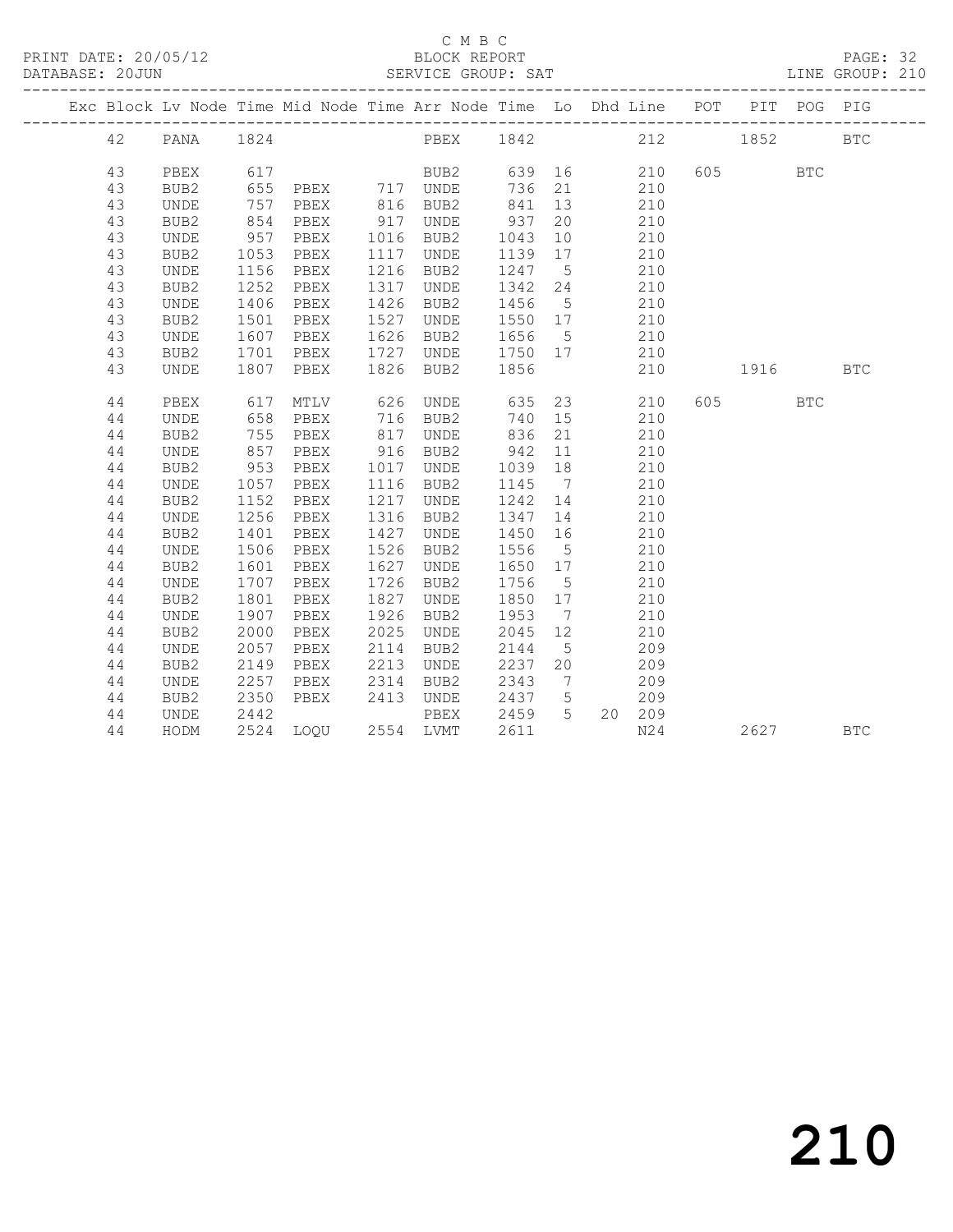#### C M B C<br>BLOCK REPORT

PAGE: 33<br>LINE GROUP: 210

|  |    |          |      |                |      |                      |        |                 | Exc Block Lv Node Time Mid Node Time Arr Node Time Lo Dhd Line POT PIT POG PIG |           |        |            |            |
|--|----|----------|------|----------------|------|----------------------|--------|-----------------|--------------------------------------------------------------------------------|-----------|--------|------------|------------|
|  |    |          |      |                |      |                      |        |                 |                                                                                |           |        |            |            |
|  | 45 | PBEX 617 |      |                |      |                      |        |                 | PANA 632 18 1 212                                                              | 605 - 100 |        | <b>BTC</b> |            |
|  | 45 | BAGA     | 651  |                |      | <b>EXECUTE:</b> PBEX |        |                 | 711 6<br>211                                                                   |           |        |            |            |
|  | 45 | PBEX     | 717  |                |      | PANA                 | 732    | 22              | 212                                                                            |           |        |            |            |
|  | 45 | PANA     | 754  |                |      | PBEX                 | 812    |                 | $5\overline{}$<br>212                                                          |           |        |            |            |
|  | 45 | PBEX     | 817  |                |      | PANA                 | 834    |                 | 19<br>212                                                                      |           |        |            |            |
|  | 45 | PANA     | 853  |                |      | PBEX 911             |        | $5\overline{)}$ | 212                                                                            |           |        |            |            |
|  | 45 | PBEX     | 916  |                |      | PANA                 | 933    | $5^{\circ}$     | 212                                                                            |           |        |            |            |
|  | 45 | PANA     | 938  | PBEX           | 1002 | BUB2                 | 1029   | $7\overline{ }$ | 211                                                                            |           |        |            |            |
|  | 45 | BUB2     | 1036 | PBEX           | 1101 | PANA                 | 1125   | 10              | 211                                                                            |           |        |            |            |
|  | 45 | PANA     | 1135 | PBEX           | 1201 | BUB2                 | 1229   |                 | $6 \qquad \qquad$<br>211                                                       |           |        |            |            |
|  | 45 | BUB2     | 1235 | PBEX           | 1301 | PANA                 | 1326   | 9               | 211                                                                            |           |        |            |            |
|  | 45 | PANA     | 1335 | PBEX           | 1401 | BUB2                 | 1431 5 |                 | 211                                                                            |           |        |            |            |
|  | 45 | BUB2     | 1436 | PBEX           | 1502 | PANA                 | 1527   | 9               | 211                                                                            |           |        |            |            |
|  | 45 | PANA     | 1536 | PBEX           | 1601 | BUB2                 | 1630   | 6               | 211                                                                            |           |        |            |            |
|  | 45 | BUB2     | 1636 | PBEX 1701      |      | BAGA                 | 1726   | 17              | 211                                                                            |           |        |            |            |
|  | 45 | BAGA     | 1743 |                |      | PBEX                 | 1806   |                 | 211                                                                            |           |        |            |            |
|  | 45 | PBEX     | 1818 |                |      | BAGA                 | 1843   |                 | $5\overline{)}$<br>211                                                         |           |        |            |            |
|  | 45 | BAGA     | 1848 |                |      | PBEX                 | 1911 7 |                 | 211                                                                            |           |        |            |            |
|  | 45 | PBEX     | 1918 | LN15 1932 GMSK |      |                      | 1953   | 11              | 232                                                                            |           |        |            |            |
|  | 45 | GMSK     | 2004 | LS15 2025      |      | PBEX                 | 2040   | 8 <sup>8</sup>  | 232                                                                            |           |        |            |            |
|  | 45 | PBEX     | 2048 |                |      | PANA                 | 2105   |                 | 212<br>13                                                                      |           |        |            |            |
|  | 45 | PANA     | 2118 |                |      | PBEX                 | 2141   | $\overline{7}$  | 211                                                                            |           |        |            |            |
|  | 45 | PBEX     | 2148 | LN15 2202 GMSK |      |                      | 2223   | $\overline{7}$  | 232                                                                            |           |        |            |            |
|  | 45 | GMSK     | 2230 | CASB           | 2237 | LOQU                 | 2257 5 |                 | 236                                                                            |           |        |            |            |
|  | 45 | LOOU     | 2302 | CASB           | 2318 | GMSK                 | 2327   | 5 <sup>5</sup>  | 236                                                                            |           |        |            |            |
|  | 45 | GMSK     | 2332 | CASB           | 2339 | LOQU                 | 2359   | 5               | 236                                                                            |           |        |            |            |
|  | 45 | LOQU     | 2404 | 15GB           |      | UNDE                 | 2426   | $6\degree$      | 228                                                                            |           |        |            |            |
|  | 45 | UNDE     | 2432 | GB15           |      | 2444 LOQU            | 2457   |                 | 228<br>10                                                                      |           |        |            |            |
|  | 45 | LOOU     | 2507 | 15GB           |      | UNDE                 | 2529   |                 | 228                                                                            |           | 2556 7 |            | <b>BTC</b> |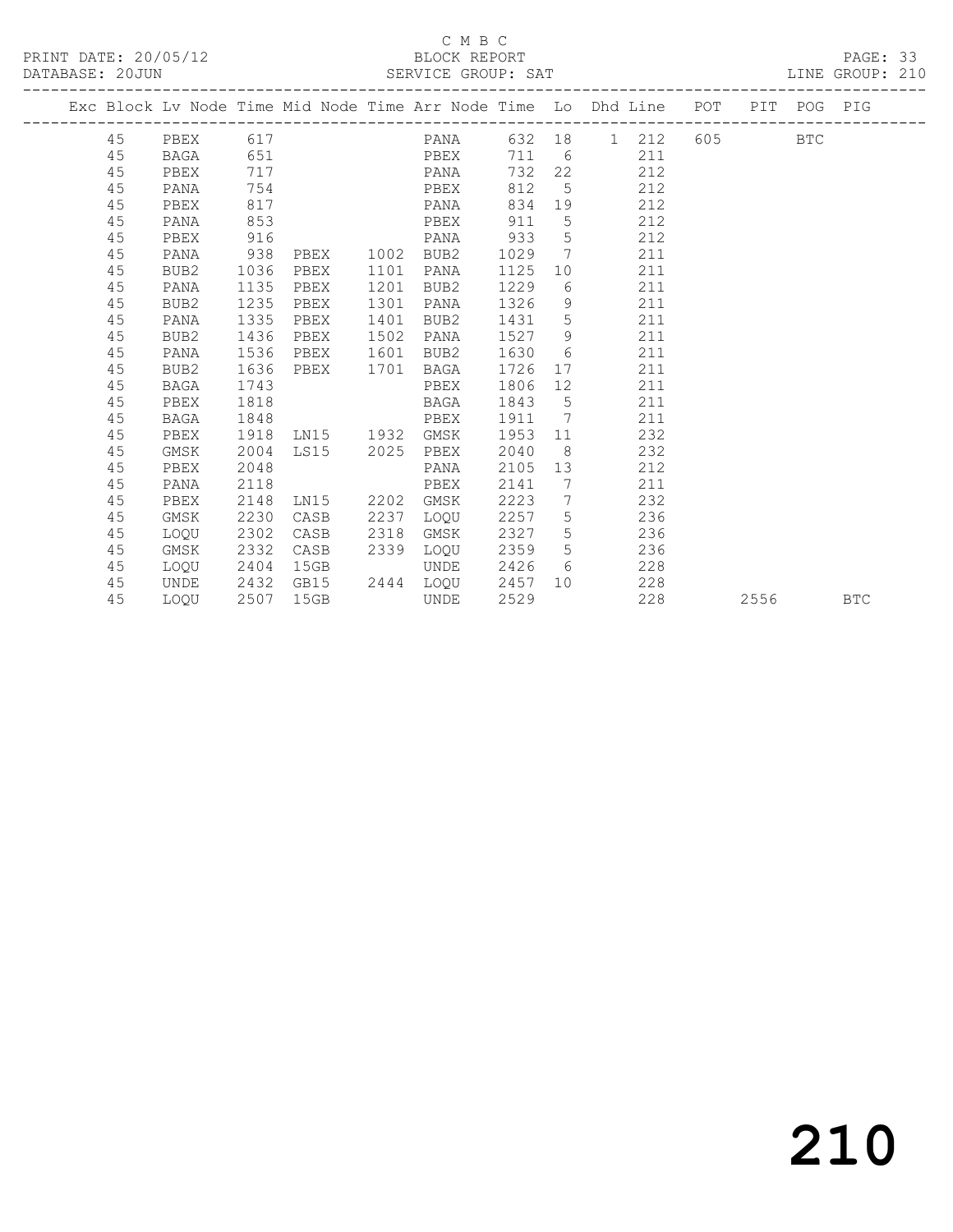#### C M B C

PRINT DATE: 20/05/12 BLOCK REPORT PAGE: 34 DATABASE: 20JUN SERVICE GROUP: SAT ------------------------------------------------------------------------------------------------- Exc Block Lv Node Time Mid Node Time Arr Node Time Lo Dhd Line POT PIT POG PIG ------------------------------------------------------------------------------------------------- 46 LOQU 632 MOGL 646 0 249 610 BTC 46 MOGL 646 MAGA 701 STST 724 11 246 46 STST 735 EDRI 758 MOGL 805 0 246 46 MOGL 805 LOQU 827 5 249 46 LOQU 832 MOGL 847 0 249 46 MOGL 847 MAGA 902 STST 925 9 246 46 STST 934 EDRI 958 MOGL 1006 0 246 46 MOGL 1006 LOQU 1028 6 249 46 LOQU 1034 MOGL 1050 0 249 46 MOGL 1050 MAGA 1106 STST 1134 12 246 46 STST 1146 15LO 1224 LVMT 1237 10 240 46 LVMT 1247 MAGA 1316 STST 1350 10 240 46 STST 1400 EDRI 1427 MOGL 1436 0 246 46 MOGL 1436 LOQU 1501 22 249 46 LOQU 1523 15GB UNDE 1552 7 228 46 UNDE 1559 GB15 1612 LOQU 1626 9 228 46 LOQU 1635 29LO 1651 LVMT 1700 16 229 46 LVMT 1716 LO15 LOQU 1743 12 229 46 LOQU 1755 29LO 1811 LVMT 1820 14 229 46 LVMT 1834 LO15 LOQU 1857 21 229 46 LOQU 1918 29LO 1933 LVMT 1940 11 229 46 LVMT 1951 LO15 LOQU 2013 17 229 46 LOQU 2030 CASB 2046 GMSK 2055 5 236 46 GMSK 2100 CASB 2107 LOQU 2127 8 236 46 LOQU 2135 LN15 2143 PRRO 2200 7 230 46 PRRO 2207 LS15 2215 LOQU 2222 13 230 46 LOQU 2235 LN15 2242 PRRO 2259 8 230 46 PRRO 2307 LS15 2315 LOQU 2322 13 230 46 LOQU 2335 LN15 2342 PRRO 2359 8 230 46 PRRO 2407 LS15 2415 LOQU 2422 13 230 46 LOQU 2435 LN15 2442 PRRO 2459 8 230 46 PRRO 2507 LS15 2515 LOQU 2522 16 230 46 LOQU 2538 15GB UNDE 2600 228 2627 BTC 47 CACU 655 EDRI 701 MOGL 706 0 246 630 BTC

| 46 | <b>LOQU</b> | 2538 | 15GB |      | UNDE        | 2600 |                | 228 | 2627 | BTC        |
|----|-------------|------|------|------|-------------|------|----------------|-----|------|------------|
| 47 | CACU        | 655  | EDRI | 701  | MOGL        | 706  | 0              | 246 | 630  | <b>BTC</b> |
| 47 | MOGL        | 706  |      |      | <b>LOOU</b> | 727  | 5              | 249 |      |            |
| 47 | LOQU        | 732  |      |      | MOGL        | 746  | $\circ$        | 249 |      |            |
| 47 | MOGL        | 746  | MAGA | 801  | STST        | 825  | 10             | 246 |      |            |
| 47 | STST        | 835  | EDRI | 858  | MOGL        | 905  | 0              | 246 |      |            |
| 47 | MOGL        | 905  |      |      | LOQU        | 927  | 5              | 249 |      |            |
| 47 | LOQU        | 932  |      |      | MOGL        | 948  | 0              | 249 |      |            |
| 47 | MOGL        | 948  | MAGA | 1003 | STST        | 1029 | 5              | 246 |      |            |
| 47 | STST        | 1034 | EDRI | 1058 | MOGL        | 1107 | 0              | 246 |      |            |
| 47 | MOGL        | 1107 |      |      | LOQU        | 1130 | 6              | 249 |      |            |
| 47 | LOQU        | 1136 |      |      | MOGL        | 1153 | 0              | 249 |      |            |
| 47 | MOGL        | 1153 | MAGA | 1209 | STST        | 1239 | 8              | 246 |      |            |
| 47 | STST        | 1247 | 15LO | 1325 | LVMT        | 1338 | 17             | 240 |      |            |
| 47 | LVMT        | 1355 | LO15 |      | LOQU        | 1426 | 21             | 229 |      |            |
| 47 | LOQU        | 1447 | CASB | 1507 | GMSK        | 1516 | 8              | 236 |      |            |
| 47 | GMSK        | 1524 | CASB | 1531 | LOQU        | 1555 | 10             | 236 |      |            |
| 47 | LOQU        | 1605 |      |      | MOGL        | 1623 | $\overline{0}$ | 249 |      |            |
| 47 | MOGL        | 1623 | MAGA | 1639 | STST        | 1711 | 14             | 246 |      |            |
| 47 | STST        | 1725 | 15LO | 1759 | LVMT        | 1815 |                | 240 | 1833 | <b>BTC</b> |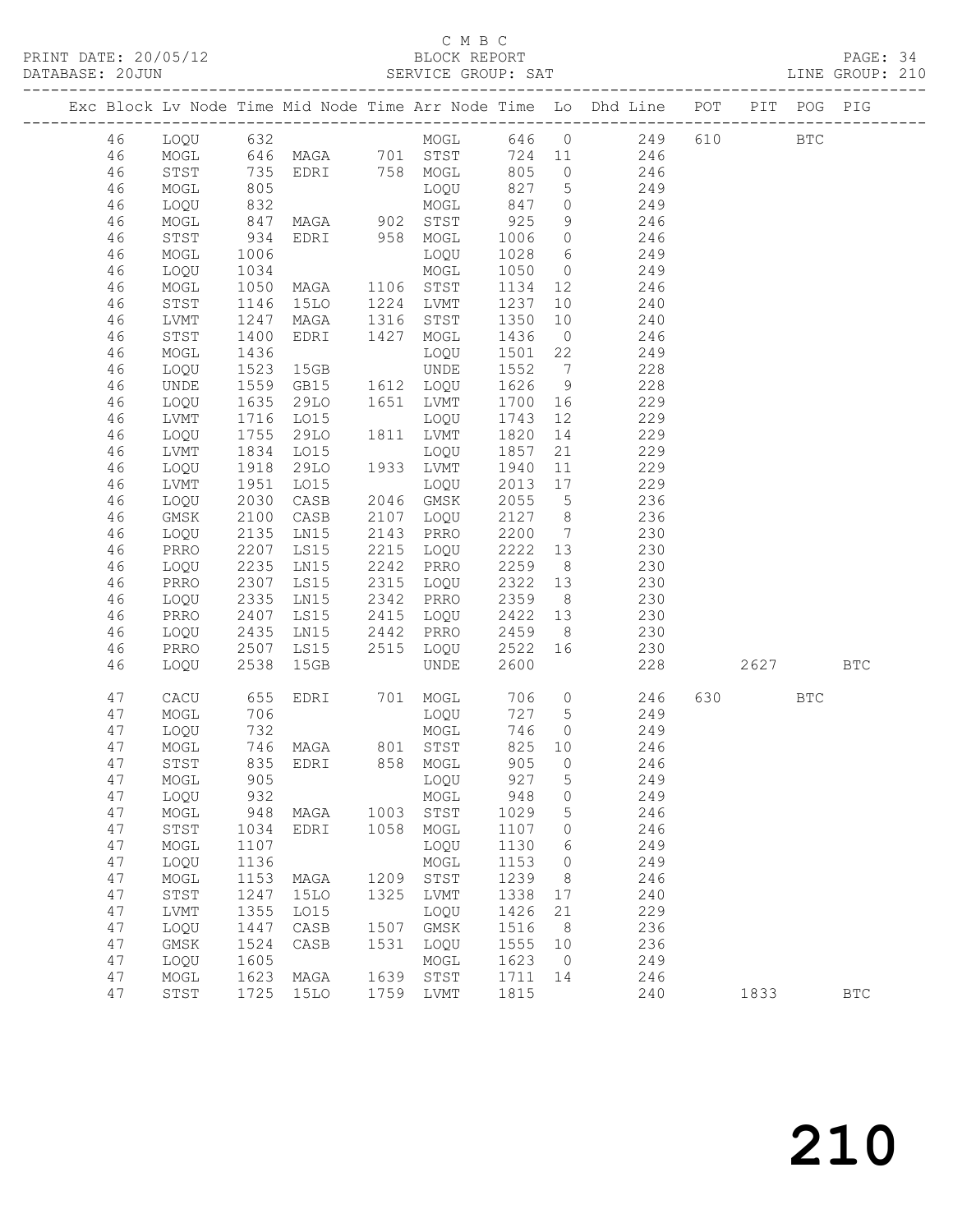| PRINT DATE: 20/05/12<br>BLOCK REPORT | PAGE: |  |  |
|--------------------------------------|-------|--|--|
|--------------------------------------|-------|--|--|

|    |             |      |                                     |      |                                                                                                                                                                                                                                                                                               |      | C M B C<br>PRINT DATE: 20/05/12<br>DATABASE: 20JUN SERVICE GROUP: SAT LINE GROUP: 210                                               |  |      |            |  |
|----|-------------|------|-------------------------------------|------|-----------------------------------------------------------------------------------------------------------------------------------------------------------------------------------------------------------------------------------------------------------------------------------------------|------|-------------------------------------------------------------------------------------------------------------------------------------|--|------|------------|--|
|    |             |      |                                     |      |                                                                                                                                                                                                                                                                                               |      | Exc Block Lv Node Time Mid Node Time Arr Node Time Lo Dhd Line POT PIT POG PIG                                                      |  |      |            |  |
| 48 |             |      |                                     |      |                                                                                                                                                                                                                                                                                               |      | PBEX 647 LN15 700 GMSK 719 11 232 635 BTC                                                                                           |  |      |            |  |
| 48 | GMSK        |      |                                     |      |                                                                                                                                                                                                                                                                                               |      | 730 CASB 737 LOQU 755 7 236                                                                                                         |  |      |            |  |
| 48 | LOQU        |      |                                     |      |                                                                                                                                                                                                                                                                                               |      |                                                                                                                                     |  |      |            |  |
| 48 | 22PH        |      |                                     |      |                                                                                                                                                                                                                                                                                               |      | 802 22PH 812 0 236<br>812 LOQU 827 5 236<br>832 CASB 846 GMSK 855 8 236                                                             |  |      |            |  |
| 48 | LOQU        |      |                                     |      |                                                                                                                                                                                                                                                                                               |      |                                                                                                                                     |  |      |            |  |
| 48 | GMSK        |      |                                     |      |                                                                                                                                                                                                                                                                                               |      | 903 LS15 924 PBEX 940 8 232                                                                                                         |  |      |            |  |
| 48 | PBEX        |      |                                     |      |                                                                                                                                                                                                                                                                                               |      |                                                                                                                                     |  |      |            |  |
| 48 | PANA        |      |                                     |      | 948<br>948<br>1024<br>1047 LN15<br>1101 GMSK<br>1124 6<br>1130 LS15<br>1153 PBEX<br>1210 7<br>1217<br>PANA<br>1235 19<br>1254<br>PBEX<br>1130 LS15<br>PBEX<br>1210 7<br>PBEX<br>1210 7<br>PANA<br>1235<br>235<br>PBEX<br>1210 7<br>PANA<br>1235<br>PBEX<br>1210 7<br>PANA<br>1235<br>PBEX<br> |      | PANA 1010 14 211<br>PBEX 1042 5 212<br>GMSK 1124 6 232<br>PBEX 1210 7 232<br>PANA 1235 19 212<br>PBEX 1312 5 212<br>PBEX 1312 5 212 |  |      |            |  |
| 48 | PBEX        |      |                                     |      |                                                                                                                                                                                                                                                                                               |      |                                                                                                                                     |  |      |            |  |
| 48 | GMSK        |      |                                     |      |                                                                                                                                                                                                                                                                                               |      |                                                                                                                                     |  |      |            |  |
| 48 | PBEX        |      |                                     |      |                                                                                                                                                                                                                                                                                               |      |                                                                                                                                     |  |      |            |  |
| 48 | PANA        |      |                                     |      |                                                                                                                                                                                                                                                                                               |      |                                                                                                                                     |  |      |            |  |
| 48 | PBEX        |      | 1317 LN15 1332 GMSK                 |      |                                                                                                                                                                                                                                                                                               |      | $1355 \t 5 \t 232$                                                                                                                  |  |      |            |  |
| 48 | GMSK        | 1400 | LS15 1423 PBEX                      |      |                                                                                                                                                                                                                                                                                               | 1440 | 7 232                                                                                                                               |  |      |            |  |
| 48 | PBEX        | 1447 |                                     |      | PANA                                                                                                                                                                                                                                                                                          | 1505 | 19 212                                                                                                                              |  |      |            |  |
| 48 | PANA        | 1524 |                                     |      | PBEX                                                                                                                                                                                                                                                                                          | 1542 | 5 212                                                                                                                               |  |      |            |  |
| 48 | PBEX        |      | 1547 LN15 1602 GMSK                 |      |                                                                                                                                                                                                                                                                                               |      | 1625 5 232                                                                                                                          |  |      |            |  |
| 48 | GMSK        |      | 1630 LS15 1653 PBEX                 |      |                                                                                                                                                                                                                                                                                               |      | 1710 7 232                                                                                                                          |  |      |            |  |
| 48 | PBEX        | 1717 |                                     |      | PANA                                                                                                                                                                                                                                                                                          |      | 1735 19 212                                                                                                                         |  |      |            |  |
| 48 | PANA        | 1754 |                                     |      | PBEX                                                                                                                                                                                                                                                                                          |      | 1812 6 212                                                                                                                          |  |      |            |  |
| 48 | PBEX        |      | 1818 LN15 1833 GMSK                 |      |                                                                                                                                                                                                                                                                                               |      | 1856 8 232                                                                                                                          |  |      |            |  |
| 48 | GMSK        | 1904 |                                     |      | LS15 1925 PBEX 1941 6 232                                                                                                                                                                                                                                                                     |      |                                                                                                                                     |  |      |            |  |
| 48 | PBEX        | 1947 |                                     |      | PANA                                                                                                                                                                                                                                                                                          |      | 2004 13 1 212                                                                                                                       |  |      |            |  |
| 48 | BAGA        | 2018 |                                     |      | PBEX                                                                                                                                                                                                                                                                                          | 2041 | 7 211                                                                                                                               |  |      |            |  |
| 48 | PBEX        | 2048 | LN15 2102 GMSK                      |      |                                                                                                                                                                                                                                                                                               | 2123 | 7 232                                                                                                                               |  |      |            |  |
| 48 | GMSK        | 2130 | CASB                                |      | 2137 LOQU                                                                                                                                                                                                                                                                                     |      | 2157 5 236                                                                                                                          |  |      |            |  |
| 48 | LOOU        | 2202 | CASB                                | 2218 | GMSK                                                                                                                                                                                                                                                                                          |      | 2227 9 236                                                                                                                          |  |      |            |  |
| 48 | GMSK        | 2236 | LS15                                |      | 2255 PBEX                                                                                                                                                                                                                                                                                     |      | 2306 12 232                                                                                                                         |  |      |            |  |
| 48 | PBEX        | 2318 | BDKI                                |      | JOST                                                                                                                                                                                                                                                                                          |      | 2347 8 028                                                                                                                          |  |      |            |  |
| 48 | JOST        |      | 2355 RUBY<br>2422 RUBY<br>2457 GIST |      |                                                                                                                                                                                                                                                                                               |      | 2405 KTLP 2416 6 027<br>2430 JOST 2439 18 027<br>2514 HK-W 2522 028                                                                 |  |      |            |  |
| 48 | KTLP        |      |                                     |      |                                                                                                                                                                                                                                                                                               |      |                                                                                                                                     |  |      |            |  |
| 48 | <b>JOST</b> |      |                                     |      |                                                                                                                                                                                                                                                                                               |      |                                                                                                                                     |  | 2526 | <b>BTC</b> |  |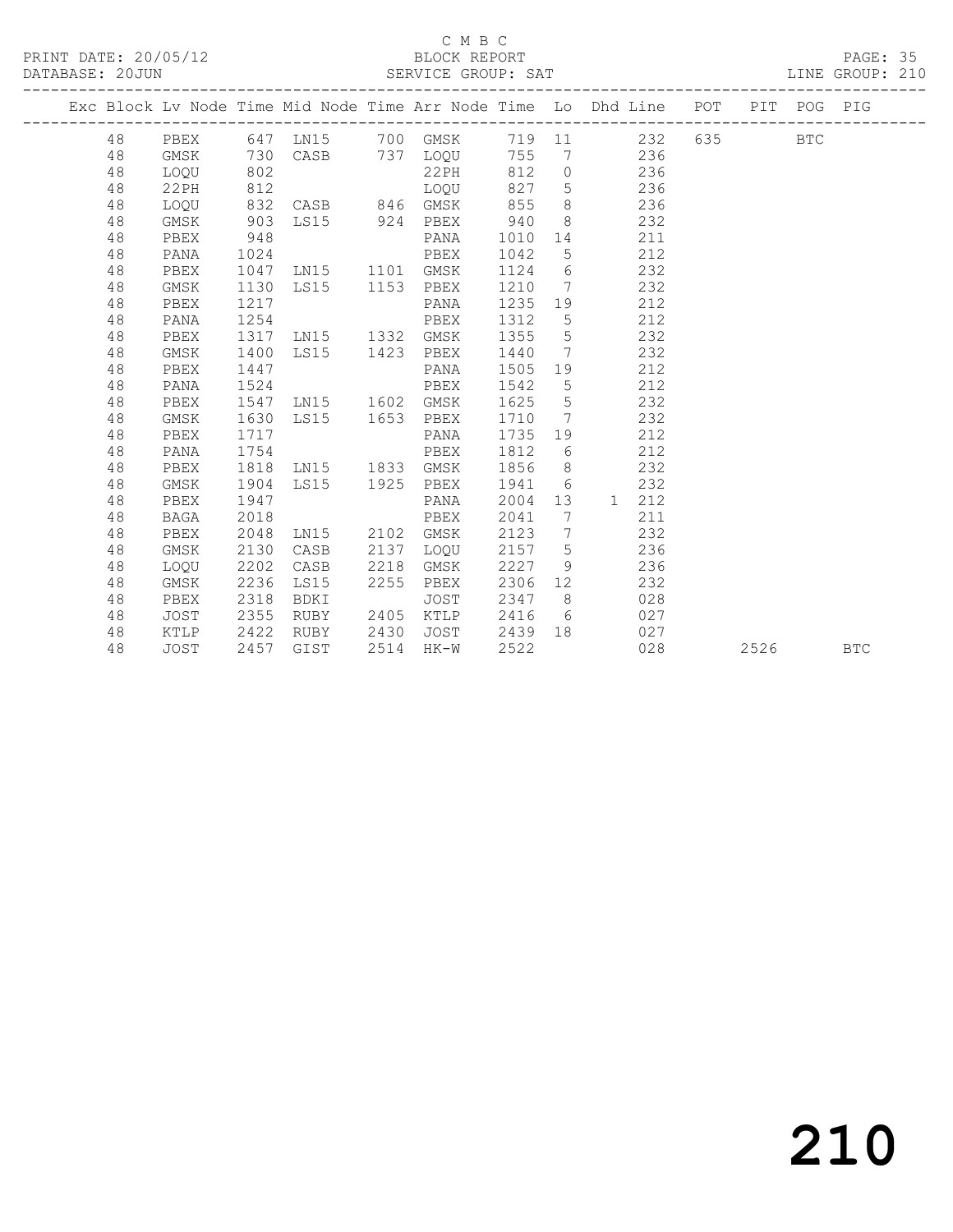| DATABASE: 20JUN |          |                              |              |                                  |              |                      |                   |                                  | SERVICE GROUP: SAT LINE GROUP: 210                                             |         |              |  |
|-----------------|----------|------------------------------|--------------|----------------------------------|--------------|----------------------|-------------------|----------------------------------|--------------------------------------------------------------------------------|---------|--------------|--|
|                 |          |                              |              |                                  |              |                      |                   |                                  | Exc Block Lv Node Time Mid Node Time Arr Node Time Lo Dhd Line POT PIT POG PIG |         |              |  |
|                 | 49       |                              |              |                                  |              |                      |                   |                                  | LOQU 705 OSLO 718 PRRO 742 16 230 643 BTC                                      |         |              |  |
|                 | 49       | PRRO                         |              |                                  |              |                      |                   |                                  | 758 LS15 807 LOQU 814 21 230                                                   |         |              |  |
|                 | 49       | LOQU                         |              |                                  |              |                      |                   |                                  |                                                                                |         |              |  |
|                 | 49       | PRRO                         |              |                                  |              |                      |                   |                                  |                                                                                |         |              |  |
|                 | 49       | LOQU                         |              |                                  |              |                      |                   |                                  | 236                                                                            |         |              |  |
|                 | 49       | GMSK                         | 1029         | CASB                             |              | 1036 LOQU            | 1058              | $\overline{7}$                   | 236                                                                            |         |              |  |
|                 | 49       | LOQU                         | 1105         | CASB                             |              | 1125 GMSK            | 1134              | $7\overline{ }$                  | 236                                                                            |         |              |  |
|                 | 49       | GMSK                         | 1141         | CASB                             |              | 1148 LOQU            | 1211              | 12                               | 236                                                                            |         |              |  |
|                 | 49       | LOQU                         | 1223         | 15GB                             |              | UNDE                 | 1249              | 10                               | 228                                                                            |         |              |  |
|                 | 49       | UNDE                         | 1259         | GB15                             |              | 1312 LOQU            | 1326              | 9                                | 228                                                                            |         |              |  |
|                 | 49       | LOQU                         | 1335         | 29LO                             |              | 1352 LVMT            | 1400 15           |                                  | 229                                                                            |         |              |  |
|                 | 49       | LVMT                         |              | L015                             |              | LOQU                 | 1446              | $\overline{7}$                   | 229                                                                            |         |              |  |
|                 | 49       | LOQU                         | 1415<br>1453 | 29LO                             |              | 1510 LVMT            | 1519              | 8 <sup>8</sup>                   | 229                                                                            |         |              |  |
|                 | 49       | LVMT                         | 1527         | LO15                             |              | LOQU                 | 1557              | 21                               | 229                                                                            |         |              |  |
|                 | 49       | LOQU                         | 1618         | 29LO                             |              | 1634 LVMT            | 1643              | 16                               | 229                                                                            |         |              |  |
|                 | 49       | LVMT                         | 1659<br>1735 | L015                             |              | LOQU                 | 1726              | 9                                | 229                                                                            |         |              |  |
|                 | 49       | LOQU                         |              | 29LO                             |              | 1751 LVMT            | 1800              | 17                               | 229                                                                            |         |              |  |
|                 | 49       | LVMT                         | 1817         | LO15                             |              | LOQU                 | 1840              | 15                               | 229                                                                            |         |              |  |
|                 | 49       | LOQU                         | 1855         | 29LO                             |              | 1910 LVMT            | 1919              | 16                               | 229                                                                            |         |              |  |
|                 | 49       | LVMT                         | 1935         | L015                             |              | LOQU                 | 1957              | 9                                | 229                                                                            |         |              |  |
|                 | 49       | LOQU                         | 2006         | 29LO                             |              | 2021 LVMT            | 2028              | $7\overline{ }$                  | 229                                                                            |         |              |  |
|                 | 49       | LVMT                         | 2035         | LO15                             |              | LOQU                 | 2057              | $6\overline{6}$                  | 229                                                                            |         |              |  |
|                 | 49<br>49 | LOQU                         | 2103<br>2132 | 15GB<br>GB15                     |              | UNDE<br>2144 LOQU    | 2127<br>2158      | 5 <sup>5</sup><br>5 <sup>5</sup> | 228<br>228                                                                     |         |              |  |
|                 | 49       | UNDE<br>LOQU                 | 2203         | 15GB                             |              | UNDE                 | 2227              | 5 <sup>5</sup>                   | 228                                                                            |         |              |  |
|                 | 49       | UNDE                         | 2232         | GB15                             |              | 2244 LOQU            | 2258              | $6\overline{6}$                  | 228                                                                            |         |              |  |
|                 | 49       | LOQU                         | 2304         | 15GB                             |              | UNDE                 | 2327              | $5\overline{)}$                  | 228                                                                            |         |              |  |
|                 | 49       | UNDE                         | 2332         | GB15                             |              | 2344 LOQU            | 2358              | 6                                | 228                                                                            |         |              |  |
|                 | 49       | LOQU                         |              | 29LO                             |              | 2419 LVMT            | 2426 10           |                                  | 229                                                                            |         |              |  |
|                 | 49       | LVMT                         | 2404<br>2436 | LO15                             |              | LOQU                 | 2457 5            |                                  | 229                                                                            |         |              |  |
|                 | 49       | LOQU                         | 2502         | 29LO                             |              | 2517 LVMT            | 2524 13           |                                  | 23 229                                                                         |         |              |  |
|                 | 49       | HODM                         | 2600         | LOQU                             | 2630         | LVMT                 | 2647              |                                  | N24                                                                            | 2703    | <b>BTC</b>   |  |
|                 | 50       | PBEX                         | 707          | LNI5                             |              | 720 CASB             | 733               | $7\overline{ }$                  | 232                                                                            | 655 BTC |              |  |
|                 | 50       | CASB                         | 740          | LS15                             |              | 757 PBEX             | 810               | $7\overline{ }$                  | 232                                                                            |         |              |  |
|                 | 50       | PBEX                         |              | 817 LN15<br>859 CASB<br>932 CASB |              | 830 GMSK             | 849               | 10                               | 232                                                                            |         |              |  |
|                 | 50       | GMSK                         |              |                                  |              | 906 LOQU<br>948 GMSK | 927  5<br>957  17 | 5 <sup>5</sup>                   | 236                                                                            |         |              |  |
|                 | 50       | LOQU                         |              |                                  |              | 948 GMSK             |                   |                                  | 236                                                                            |         |              |  |
|                 | 50       |                              |              |                                  |              |                      |                   |                                  | GMSK 1014 CASB 1021 LOQU 1043 7 236                                            |         |              |  |
|                 | 50       | LOQU                         | 1050         | CASB                             | 1108         | GMSK                 | 1117              | $\overline{9}$                   | 236                                                                            |         |              |  |
|                 | 50       | GMSK                         | 1126         | CASB                             | 1133         | LOQU                 | 1156              | $6\overline{6}$                  | 236                                                                            |         |              |  |
|                 | 50       | LOQU                         | 1202         | CASB                             | 1222         | GMSK                 | 1231              | 10                               | 236                                                                            |         |              |  |
|                 | 50       | GMSK                         | 1241         | CASB                             | 1248         | LOQU                 | 1311              | 24                               | 236                                                                            |         |              |  |
|                 | 50<br>50 | LOQU<br>PRRO                 | 1335<br>1414 | LN15<br>LS15                     | 1345<br>1426 | PRRO<br>LOQU         | 1403<br>1437      | 11<br>28                         | 230<br>230                                                                     |         |              |  |
|                 | 50       | LOQU                         | 1505         | LN15                             | 1515         | PRRO                 | 1533              | 12                               | 230                                                                            |         |              |  |
|                 | 50       | PRRO                         | 1545         | LS15                             | 1555         | LOQU                 | 1606              | 17                               | 230                                                                            |         |              |  |
|                 | 50       | LOQU                         | 1623         | 15GB                             |              | UNDE                 | 1652              | $\overline{7}$                   | 228                                                                            |         |              |  |
|                 | 50       | UNDE                         | 1659         | GB15                             | 1712         | LOQU                 | 1726              | 27                               | 228                                                                            |         |              |  |
|                 | 50       | LOQU                         | 1753         | 15GB                             |              | UNDE                 | 1820              | 11                               | 228                                                                            |         |              |  |
|                 | 50       | $\ensuremath{\mathsf{UNDE}}$ | 1831         | GB15                             | 1844         | LOQU                 | 1858              | $7\phantom{.0}$                  | 228                                                                            |         |              |  |
|                 | 50       | LOQU                         | 1905         | LN15                             | 1913         | PRRO                 | 1931              | 7                                | 230                                                                            |         |              |  |
|                 | 50       | PRRO                         | 1938         | LS15                             | 1947         | LOQU                 | 1954              | 9                                | 230                                                                            |         |              |  |
|                 | 50       | LOQU                         | 2003         | 15GB                             |              | UNDE                 | 2027              | 5                                | 228                                                                            |         |              |  |
|                 | 50       | UNDE                         | 2032         | GB15                             |              | 2045 LOQU            | 2059              |                                  | 228                                                                            | 2119    | $_{\rm BTC}$ |  |
|                 |          |                              |              |                                  |              |                      |                   |                                  |                                                                                |         |              |  |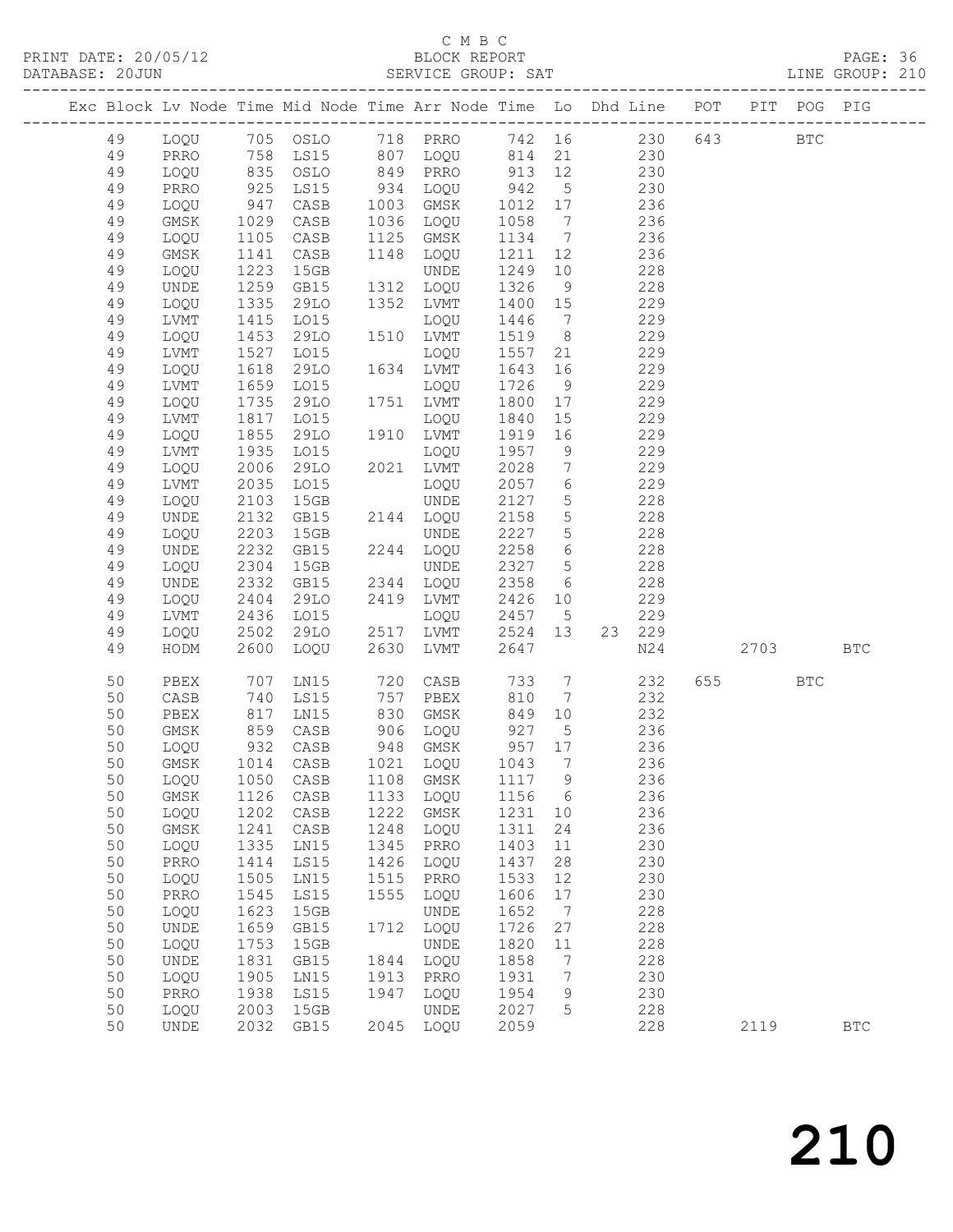| DATABASE: 20JUN |          |              |              |                                               |              |                                                          |                      |                 | SERVICE GROUP: SAT AND LINE GROUP: 210                                                           |          |         |            |
|-----------------|----------|--------------|--------------|-----------------------------------------------|--------------|----------------------------------------------------------|----------------------|-----------------|--------------------------------------------------------------------------------------------------|----------|---------|------------|
|                 |          |              |              |                                               |              |                                                          |                      |                 | Exc Block Lv Node Time Mid Node Time Arr Node Time Lo Dhd Line POT PIT POG PIG                   |          |         |            |
|                 | 51       |              |              |                                               |              |                                                          |                      |                 | PRRO 728 LS15 737 LOQU 744 20 230 708 BTC                                                        |          |         |            |
|                 | 51       |              |              |                                               |              |                                                          |                      |                 | LOQU 804 OSLO 818 PRRO 842 16 230                                                                |          |         |            |
|                 | 51       | PRRO         |              |                                               |              |                                                          |                      |                 | 858 LS15 907 LOQU 914 21 230<br>935 OSLO 949 PRRO 1013 10 230<br>1023 LS15 1032 LOQU 1040 13 230 |          |         |            |
|                 | 51       | LOQU         |              |                                               |              |                                                          |                      |                 |                                                                                                  |          |         |            |
|                 | 51       | PRRO         |              |                                               |              |                                                          |                      |                 |                                                                                                  |          |         |            |
|                 | 51       | LOQU         | 1053         | 15GB                                          |              | UNDE                                                     | 1118 11              |                 | 228                                                                                              |          |         |            |
|                 | 51       | UNDE         |              | 1129 GB15 1142 LOQU                           |              |                                                          | 1156 6               |                 | 228                                                                                              |          |         |            |
|                 | 51       | LOQU         | 1202<br>1254 | 29LO 1219 LVMT                                |              |                                                          | 1227 27              |                 | 229                                                                                              |          |         |            |
|                 | 51       | LVMT         |              | LO15                                          |              | LOQU                                                     |                      |                 | $1323$ 30 229                                                                                    |          |         |            |
|                 | 51       | LOQU         | 1353         | 15GB                                          |              | UNDE                                                     |                      |                 | 1421 8 228                                                                                       |          |         |            |
|                 | 51       | UNDE         | 1429         | GB15 1442 LOQU                                |              |                                                          |                      |                 | 1456 9 228                                                                                       |          |         |            |
|                 | 51       | LOQU         | 1505<br>1524 |                                               |              | MOGL                                                     |                      |                 | 1524 0 249<br>1614 6 246                                                                         |          |         |            |
|                 | 51       | MOGL         |              | MAGA                                          |              | 1542 STST                                                |                      |                 |                                                                                                  |          |         |            |
|                 | 51       | STST         | 1620         |                                               |              |                                                          |                      |                 | 15LO 1655 LVMT 1711 7 240                                                                        |          |         |            |
|                 | 51       | LVMT         | 1718         |                                               |              |                                                          |                      |                 | MAGA 1746 STST 1823 14 240                                                                       |          |         |            |
|                 | 51       | STST         | 1837         | 15LO                                          |              | 1908 LVMT                                                | 1924                 |                 | 240 1942                                                                                         |          |         | <b>BTC</b> |
|                 | 52       | GMSK         | 833          |                                               |              | LS15 853 PBEX 906 12                                     |                      |                 | 232                                                                                              |          | 803 BTC |            |
|                 | 52       | PBEX         | 918          |                                               |              |                                                          |                      |                 | PANA 938 16 211                                                                                  |          |         |            |
|                 | 52       | PANA         | 954<br>1017  |                                               |              | PBEX 1012 5<br>LN15 1031 GMSK 1054 6                     |                      |                 | 212                                                                                              |          |         |            |
|                 | 52       | PBEX         |              |                                               |              |                                                          |                      |                 | 232                                                                                              |          |         |            |
|                 | 52       | GMSK         | 1100         |                                               |              |                                                          |                      |                 | LS15 1123 PBEX 1140 7 232                                                                        |          |         |            |
|                 | 52       | PBEX         |              | 1147 PANA<br>1224 PBEX<br>1247 LN15 1302 GMSK |              | PANA                                                     | 1204 20              |                 | 212                                                                                              |          |         |            |
|                 | 52       | PANA         |              |                                               |              |                                                          | 1242 5               |                 | 212                                                                                              |          |         |            |
|                 | 52       | PBEX         |              |                                               |              |                                                          | 1325 5               |                 | 232                                                                                              |          |         |            |
|                 | 52       | GMSK         | 1330         | LS15 1353 PBEX                                |              |                                                          |                      |                 | 1410 7 232                                                                                       |          |         |            |
|                 | 52       | PBEX         | 1417         |                                               |              | PANA 1435 19                                             |                      |                 | 212                                                                                              |          |         |            |
|                 | 52       | PANA         | 1454         |                                               |              | PBEX                                                     | 1512 5               |                 | 212                                                                                              |          |         |            |
|                 | 52       | PBEX         |              |                                               |              | 1517 LN15 1532 GMSK 1555 5<br>1600 LS15 1623 PBEX 1640 7 |                      |                 | 232<br>232                                                                                       |          |         |            |
|                 | 52       | GMSK         |              |                                               |              |                                                          |                      |                 |                                                                                                  |          |         |            |
|                 | 52<br>52 | PBEX<br>PANA | 1647<br>1724 |                                               |              | PBEX                                                     | 1742                 |                 | PANA 1705 19 212                                                                                 | 212 1752 |         | <b>BTC</b> |
|                 |          |              |              |                                               |              |                                                          |                      |                 |                                                                                                  |          |         |            |
|                 | 53       | LOQU         |              |                                               |              | 905 OSLO 919 PRRO 943 13                                 |                      |                 | 230<br>956 LS15 1005 LOQU 1013 7 230                                                             |          | 843 BTC |            |
|                 | 53       | PRRO         |              |                                               |              |                                                          |                      |                 |                                                                                                  |          |         |            |
|                 | 53       | LOQU<br>GMSK |              | 1020 CASB<br>1056 CASB<br>1132 CASB           |              | CASB 1038 GMSK 1047 9                                    |                      |                 | 236                                                                                              |          |         |            |
|                 | 53<br>53 |              |              | CASB                                          |              | 1152 GMSK                                                | $\overline{1201}$ 10 |                 | 1103 LOQU 1126 6 236<br>1152 GMSK 1201 10 236                                                    |          |         |            |
|                 |          | LOQU         |              |                                               |              |                                                          |                      |                 | 236                                                                                              |          |         |            |
|                 |          |              |              |                                               |              |                                                          |                      |                 | 53 GMSK 1211 CASB 1218 LOQU 1241 24 236<br>230                                                   |          |         |            |
|                 | 53<br>53 | LOQU<br>PRRO | 1305<br>1345 | LN15<br>LS15                                  | 1315<br>1357 | PRRO<br>LOQU                                             | 1333<br>1408         | 12<br>9         | 230                                                                                              |          |         |            |
|                 | 53       | LOQU         | 1417         | CASB                                          | 1437         | GMSK                                                     | 1446                 | 8               | 236                                                                                              |          |         |            |
|                 | 53       | GMSK         | 1454         | CASB                                          | 1501         | LOQU                                                     | 1525                 | $\overline{7}$  | 236                                                                                              |          |         |            |
|                 | 53       | LOQU         | 1532         | CASB                                          | 1549         | GMSK                                                     | 1558                 | 11              | 236                                                                                              |          |         |            |
|                 | 53       | $\rm{GMSK}$  | 1609         | CASB                                          | 1616         | LOQU                                                     | 1640                 | 13              | 236                                                                                              |          |         |            |
|                 | 53       | LOQU         | 1653         | 29LO                                          | 1709         | LVMT                                                     | 1718                 | 15              | 229                                                                                              |          |         |            |
|                 | 53       | LVMT         | 1733         | LO15                                          |              | LOQU                                                     | 1757                 | 21              | 229                                                                                              |          |         |            |
|                 | 53       | LOQU         | 1818         | 29LO                                          | 1833         | LVMT                                                     | 1842                 | $\overline{9}$  | 229                                                                                              |          |         |            |
|                 | 53       | LVMT         | 1851         | LO15                                          |              | LOQU                                                     | 1913                 | 17              | 229                                                                                              |          |         |            |
|                 | 53       | LOQU         | 1930         | CASB                                          | 1946         | GMSK                                                     | 1955                 | 5               | 236                                                                                              |          |         |            |
|                 | 53       | $\rm{GMSK}$  | 2000         | CASB                                          | 2007         | LOQU                                                     | 2027                 | 8               | 236                                                                                              |          |         |            |
|                 | 53       | LOQU         | 2035         | LN15                                          | 2043         | PRRO                                                     | 2100                 | $7\phantom{.0}$ | 230                                                                                              |          |         |            |
|                 | 53       | PRRO         | 2107         | LS15                                          | 2116         | LOQU                                                     | 2123                 | $7\phantom{.0}$ | 230                                                                                              |          |         |            |
|                 | 53       | LOQU         | 2130         | CASB                                          | 2146         | GMSK                                                     | 2155                 | 5               | 236                                                                                              |          |         |            |
|                 | 53       | GMSK         | 2200         | CASB                                          | 2207         | LOQU                                                     | 2227                 |                 | 236                                                                                              |          | 2247    | <b>BTC</b> |
|                 |          |              |              |                                               |              |                                                          |                      |                 |                                                                                                  |          |         |            |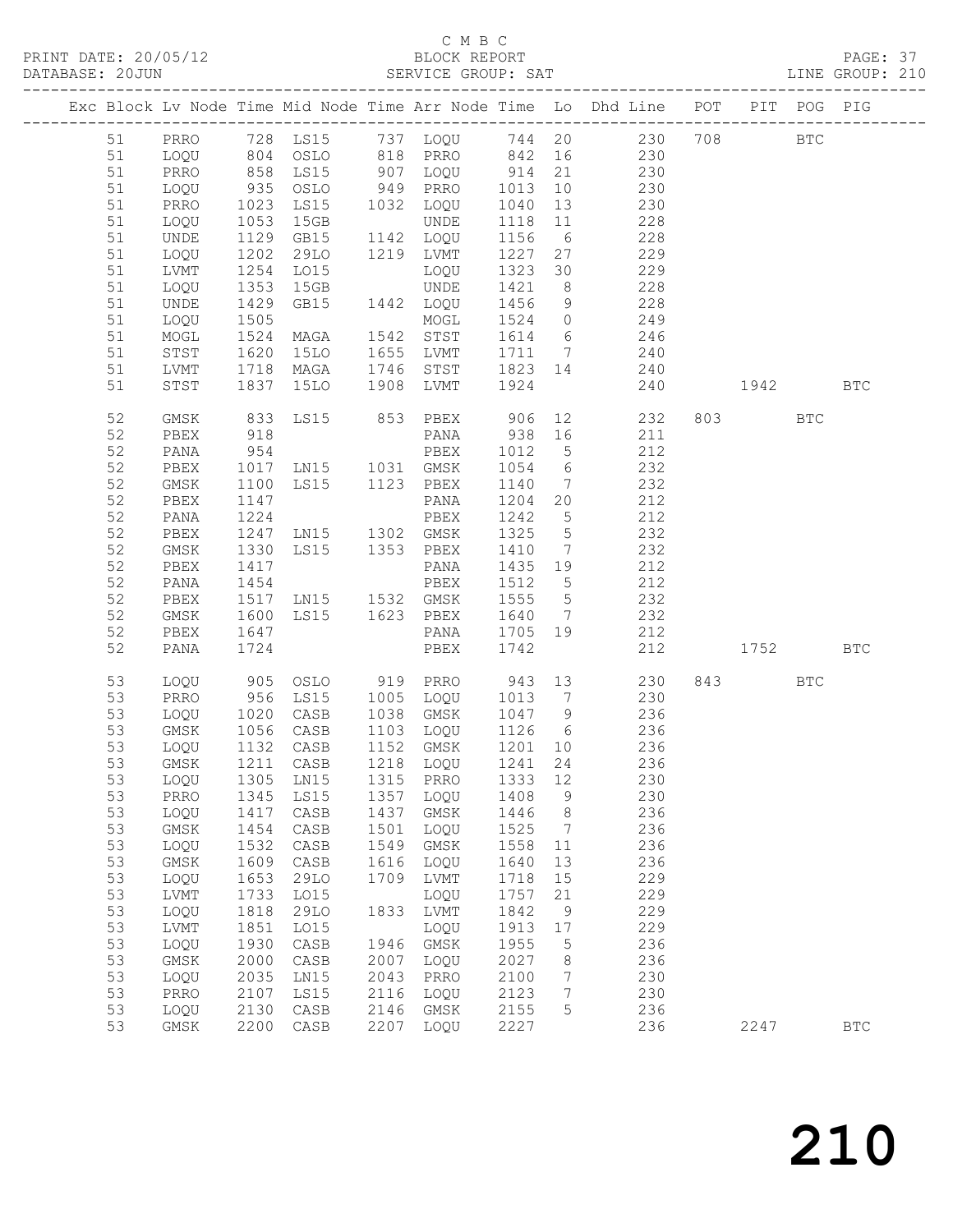| DATABASE: 20JUN |    |                   |              |                                          |      |                     |         |                 | SERVICE GROUP: SAT                                                                                  |     |         |            | LINE GROUP: 210      |  |
|-----------------|----|-------------------|--------------|------------------------------------------|------|---------------------|---------|-----------------|-----------------------------------------------------------------------------------------------------|-----|---------|------------|----------------------|--|
|                 |    | ----------------- |              |                                          |      |                     |         |                 | Exc Block Lv Node Time Mid Node Time Arr Node Time Lo Dhd Line POT PIT POG PIG                      |     |         |            |                      |  |
|                 | 54 | UNDE              |              |                                          |      |                     |         |                 | 929 GB15 942 LOQU 956 10 228 859 BTC                                                                |     |         |            |                      |  |
|                 | 54 | LOQU              |              |                                          |      |                     |         |                 | 1006 OSLO 1022 PRRO 1045 6 230                                                                      |     |         |            |                      |  |
|                 | 54 | PRRO              |              |                                          |      |                     |         |                 | 1051 LS15 1101 LOQU 1110 7 230<br>1117 CASB 1137 GMSK 1146 10 236<br>1156 CASB 1203 LOQU 1226 6 236 |     |         |            |                      |  |
|                 | 54 | LOQU              |              |                                          |      |                     |         |                 |                                                                                                     |     |         |            |                      |  |
|                 | 54 | GMSK              |              |                                          |      |                     |         |                 |                                                                                                     |     |         |            |                      |  |
|                 | 54 | LOQU              | 1232         | CASB                                     |      | 1252 GMSK           |         |                 | 1301 10 236                                                                                         |     |         |            |                      |  |
|                 | 54 | GMSK              | 1311         | CASB                                     |      | 1318 LOQU           | 1342    | 23              | 236                                                                                                 |     |         |            |                      |  |
|                 | 54 | LOQU              |              | LNI5                                     |      |                     |         |                 |                                                                                                     |     |         |            |                      |  |
|                 | 54 | PRRO              | 1405<br>1445 | LS15                                     |      |                     |         |                 | 1415 PRRO 1433 12 230<br>1455 LOQU 1506 11 230                                                      |     |         |            |                      |  |
|                 | 54 | LOQU              | 1517         | CASB                                     |      | 1537 GMSK           |         |                 | 1546 8 236                                                                                          |     |         |            |                      |  |
|                 | 54 | GMSK              | 1554         | CASB                                     |      | 1601 LOQU           |         |                 | 1625 7 236                                                                                          |     |         |            |                      |  |
|                 | 54 | LOQU              |              | CASB                                     |      | 1649 GMSK           |         |                 |                                                                                                     |     |         |            |                      |  |
|                 | 54 | GMSK              | 1632<br>1709 | CASB                                     |      | $1716$ LOQU $1739$  |         |                 | 1658 11 236<br>1739 26 236                                                                          |     |         |            |                      |  |
|                 | 54 | LOQU              | 1805         | LNI5                                     |      | 1813 PRRO 1832      |         | $7\overline{ }$ | 230                                                                                                 |     |         |            |                      |  |
|                 | 54 | PRRO              | 1839         | LS15                                     |      | 1848 LOQU 1856      |         | $7\overline{)}$ | 230                                                                                                 |     |         |            |                      |  |
|                 | 54 | LOQU              |              |                                          |      |                     |         |                 |                                                                                                     |     |         |            |                      |  |
|                 | 54 | GMSK              | 1903<br>1934 | CASB 1919 GMSK<br>LS15 1955 PBEX<br>BAGA |      |                     |         |                 | 1928 6 236<br>2011 7 232                                                                            |     |         |            |                      |  |
|                 | 54 | PBEX              | 2018         |                                          |      |                     |         |                 | BAGA 2043 7 1 211                                                                                   |     |         |            |                      |  |
|                 | 54 | PANA              | 2051         |                                          |      | PBEX                | 2107    |                 | 11<br>212                                                                                           |     |         |            |                      |  |
|                 | 54 | PBEX              | 2118         |                                          |      |                     |         |                 |                                                                                                     |     |         |            |                      |  |
|                 | 54 | GMSK              |              |                                          |      |                     |         |                 | 2118 LN15 2132 GMSK 2153 13 232<br>2206 LS15 2225 PBEX 2236 232<br>232                              |     | 2246    |            | <b>BTC</b>           |  |
|                 | 55 | PBEX              |              |                                          |      |                     |         |                 | 917 LN15 930 GMSK 951 9 232                                                                         |     | 905 700 | <b>BTC</b> |                      |  |
|                 | 55 | GMSK              | 1000         | LS15 1023 PBEX                           |      |                     | 1039    | 8 <sup>1</sup>  | 232                                                                                                 |     |         |            |                      |  |
|                 | 55 | PBEX              | 1047         |                                          |      | PANA                | 1104    | 20              | 212                                                                                                 |     |         |            |                      |  |
|                 | 55 | PANA              | 1124         |                                          |      | PBEX                | 1142 5  |                 | 212                                                                                                 |     |         |            |                      |  |
|                 | 55 | PBEX              |              | 1147 LN15 1202 GMSK                      |      |                     | 1225    | $5\overline{)}$ | 232                                                                                                 |     |         |            |                      |  |
|                 | 55 | GMSK              | 1230         | LS15 1253 PBEX                           |      |                     | 1310    | $7\overline{ }$ | 232                                                                                                 |     |         |            |                      |  |
|                 | 55 | PBEX              | 1317         |                                          |      | PANA                | 1335 19 |                 | 212                                                                                                 |     |         |            |                      |  |
|                 | 55 | PANA              | 1354         |                                          |      | PBEX                | 1412 5  |                 | 212                                                                                                 |     |         |            |                      |  |
|                 | 55 | PBEX              | 1417         | LN15 1432 GMSK                           |      |                     | 1455    | 5 <sup>5</sup>  | 232                                                                                                 |     |         |            |                      |  |
|                 | 55 | GMSK              | 1500         | LS15 1523 PBEX                           |      |                     | 1540    |                 | 7 232                                                                                               |     |         |            |                      |  |
|                 | 55 | PBEX              | 1547         |                                          |      | PANA                | 1605 19 |                 | 212                                                                                                 |     |         |            |                      |  |
|                 | 55 | PANA              | 1624         |                                          |      | PBEX                | 1642 5  |                 | 212                                                                                                 |     |         |            |                      |  |
|                 | 55 | PBEX              |              | 1647 LN15 1702 GMSK 1725 5               |      |                     |         |                 | 232                                                                                                 |     |         |            |                      |  |
|                 | 55 | GMSK              | 1730         |                                          |      | LS15 1753 PBEX 1810 |         | $\overline{7}$  | 232                                                                                                 |     |         |            |                      |  |
|                 | 55 | PBEX              | 1817<br>1854 |                                          |      | PANA                | 1834 20 |                 | 212                                                                                                 |     |         |            |                      |  |
|                 | 55 | PANA              |              |                                          |      | PBEX 1912           |         |                 | 212                                                                                                 |     | 1922    |            | BTC                  |  |
|                 | 56 | GMSK              | 944          | CASB                                     | 951  | LOQU                | 1012    | 11              | 236                                                                                                 | 914 |         | BTC        |                      |  |
|                 | 56 | LOQU              | 1023         | 15GB                                     |      | UNDE                | 1048    | $11\,$          | 228                                                                                                 |     |         |            |                      |  |
|                 | 56 | UNDE              | 1059         | GB15                                     | 1112 | LOQU                | 1126    | 7               | 228                                                                                                 |     |         |            |                      |  |
|                 | 56 | LOQU              | 1133         | OSLO                                     | 1149 | PRRO                | 1212    | 5               | 230                                                                                                 |     |         |            |                      |  |
|                 | 56 | PRRO              | 1217         | LS15                                     | 1229 | LOQU                | 1240    | 7               | 230                                                                                                 |     |         |            |                      |  |
|                 | 56 | LOQU              | 1247         | CASB                                     | 1307 | $\rm{GMSK}$         | 1316    | 10              | 236                                                                                                 |     |         |            |                      |  |
|                 | 56 | GMSK              | 1326         | $\mathtt{CASE}$                          | 1333 | LOQU                | 1357    | 5               | 236                                                                                                 |     |         |            |                      |  |
|                 | 56 | LOQU              | 1402         | $\mathtt{CASE}$                          | 1422 | GMSK                | 1431    | 8               | 236                                                                                                 |     |         |            |                      |  |
|                 | 56 | GMSK              | 1439         | CASB                                     | 1446 | LOQU                | 1510    | 25              | 236                                                                                                 |     |         |            |                      |  |
|                 | 56 | LOQU              | 1535         | LN15                                     | 1544 | PRRO                | 1602    | 15              | 230                                                                                                 |     |         |            |                      |  |
|                 | 56 | PRRO              | 1617         | LS15                                     | 1627 | LOQU                | 1638    | 15              | 230                                                                                                 |     |         |            |                      |  |
|                 | 56 | LOQU              | 1653         | 15GB                                     |      | <b>UNDE</b>         | 1722    | 7               | 228                                                                                                 |     |         |            |                      |  |
|                 | 56 | UNDE              | 1729         | GB15                                     | 1742 | LOQU                | 1756    | 27              | 228                                                                                                 |     |         |            |                      |  |
|                 | 56 | LOQU              | 1823         | 15GB                                     |      | UNDE                | 1848    | 13              | 228                                                                                                 |     |         |            |                      |  |
|                 | 56 | UNDE              | 1901         | GB15                                     | 1914 | LOQU                | 1928    |                 | 228                                                                                                 |     | 1948    |            | $\operatorname{BTC}$ |  |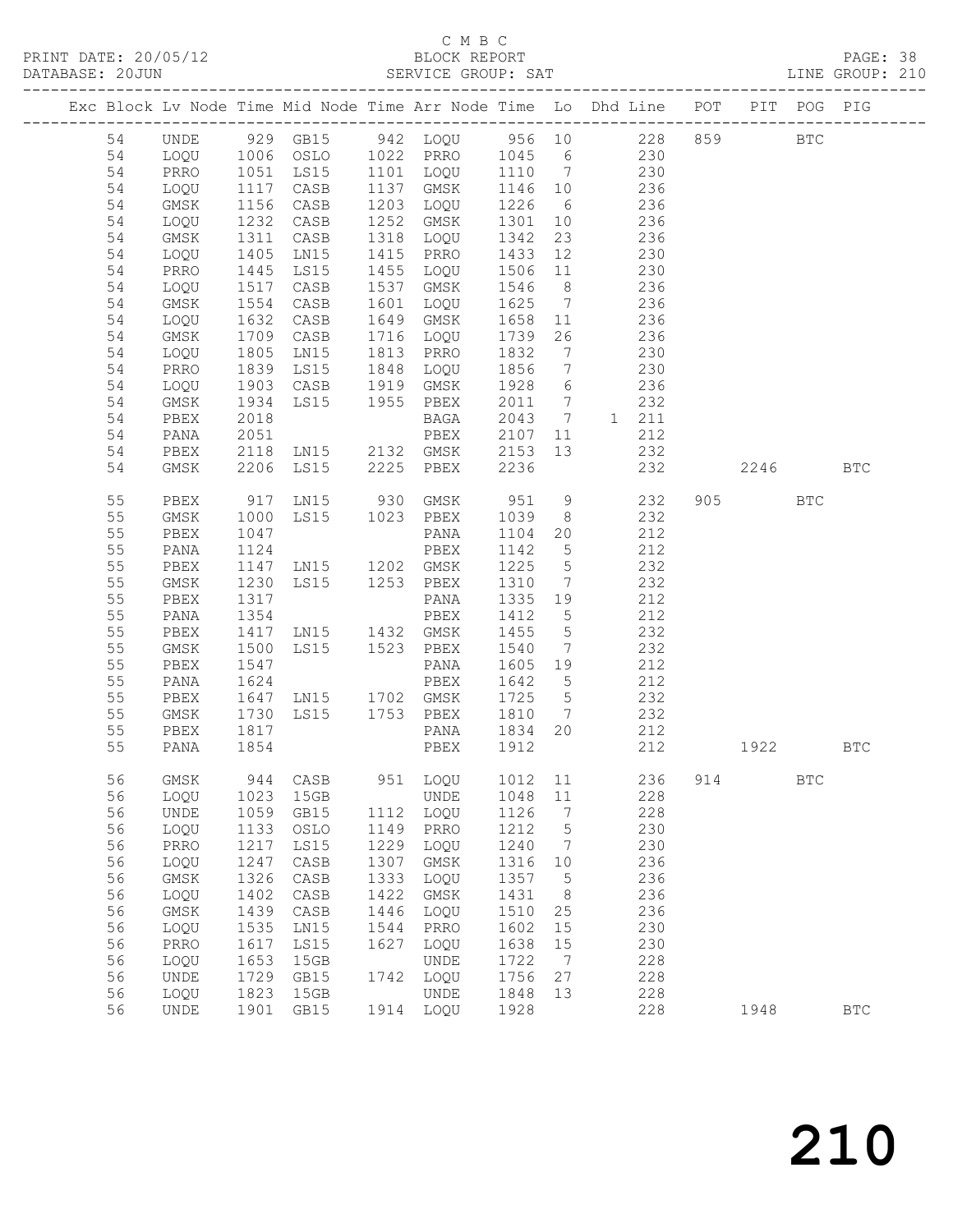#### C M B C<br>BLOCK REPORT

PAGE: 39<br>LINE GROUP: 210

|  | 57       | PBEX         | 947          |                                            |                                                                                        |                  |                 | 212 935 BTC                               |      |            |            |
|--|----------|--------------|--------------|--------------------------------------------|----------------------------------------------------------------------------------------|------------------|-----------------|-------------------------------------------|------|------------|------------|
|  | 57       | PANA         |              |                                            |                                                                                        |                  |                 |                                           |      |            |            |
|  | 57       | BUB2         |              |                                            |                                                                                        |                  |                 | $\begin{array}{c} 211 \\ 211 \end{array}$ |      |            |            |
|  | 57       | PANA         |              |                                            |                                                                                        |                  |                 | 211                                       |      |            |            |
|  | 57       | BUB2         |              |                                            |                                                                                        |                  |                 | 211                                       |      |            |            |
|  | 57       | PANA         |              |                                            | 1204 PBEX 1231 BUB2 1300 5<br>1305 PBEX 1331 PANA 1356 8<br>1404 PBEX 1430 BUB2 1500 5 |                  |                 | 211                                       |      |            |            |
|  | 57       | BUB2         |              | PBEX                                       | 1531 PANA                                                                              | 1556 10          |                 | 211                                       |      |            |            |
|  | 57       | PANA         | 1505<br>1606 | PBEX                                       | 1631 BUB2                                                                              | 1700             | 8 <sup>8</sup>  | 211                                       |      |            |            |
|  | 57       | BUB2         | 1708         | PBEX                                       | 1731 BAGA                                                                              | 1757 15          |                 | 211                                       |      |            |            |
|  | 57       | BAGA         | 1708<br>1812 |                                            | PBEX                                                                                   | 1835 12          |                 | 211                                       |      |            |            |
|  | 57       | PBEX         | 1847         | LN15 1902 GMSK<br>CASB 1937 LOQU           |                                                                                        | 1925             | $5\overline{)}$ | 232                                       |      |            |            |
|  | 57       | GMSK         | 1930         |                                            |                                                                                        | 1958             | $6\overline{6}$ | 236                                       |      |            |            |
|  | 57       | LOQU         |              |                                            |                                                                                        | 2029             | $5\overline{)}$ | 236                                       |      |            |            |
|  | 57       | GMSK         |              | 2004 CASB 2020 GMSK<br>2034 LS15 2054 PBEX | PBEX 2109<br>PANA 2143                                                                 |                  | 9               | 232                                       |      |            |            |
|  | 57       | PBEX         | 2118         |                                            |                                                                                        |                  | 8 <sup>8</sup>  | 211                                       |      |            |            |
|  | 57       | PANA         | 2151         |                                            | PBEX                                                                                   | 2207             |                 | 212                                       | 2217 |            | BTC        |
|  | 58       | PBEX         |              |                                            |                                                                                        |                  |                 | 232                                       |      | <b>BTC</b> |            |
|  | 58       | GMSK         |              | 947 LN15 1001 GMSK<br>1030 LS15 1053 PBEX  |                                                                                        | 1024 6<br>1109 8 |                 | 232                                       |      |            |            |
|  | 58       | PBEX         |              | 1117 LN15 1131 GMSK                        |                                                                                        | 1154             | 6               | 232                                       |      |            |            |
|  | 58       | GMSK         | 1200         | LS15                                       | 1223 PBEX                                                                              | 1240             | $\overline{7}$  | 232                                       |      |            |            |
|  | 58       | PBEX         | 1247         |                                            | PANA                                                                                   | 1305 19          |                 | 212                                       |      |            |            |
|  | 58       | PANA         | 1324         |                                            |                                                                                        | 1342<br>1425     | $5^{\circ}$     | 212                                       |      |            |            |
|  | 58       | PBEX         |              |                                            |                                                                                        |                  | $5\overline{)}$ | 232                                       |      |            |            |
|  | 58       | $\rm{GMSK}$  | 1430         | LS15 1453 PBEX                             |                                                                                        | 1510             | $\overline{7}$  | 232                                       |      |            |            |
|  | 58       | PBEX         | 1517         |                                            | PANA                                                                                   | 1535 19          |                 | 212                                       |      |            |            |
|  | 58       | PANA         | 1554         |                                            | PBEX                                                                                   | 1612             | $5^{\circ}$     | 212                                       |      |            |            |
|  | 58       | PBEX         | 1617         | LN15 1632 GMSK<br>LS15 1723 PBEX           |                                                                                        | 1655 5<br>1740 7 |                 | 232                                       |      |            |            |
|  | 58       | GMSK         | 1700         |                                            |                                                                                        |                  |                 | 232                                       |      |            |            |
|  | 58       | PBEX         | 1747<br>1833 | LNI5                                       | 1802 GMSK<br>1854 PBEX                                                                 | 1825<br>1910     | 8 <sup>8</sup>  | 232                                       |      |            |            |
|  | 58       | GMSK         |              | LS15                                       |                                                                                        |                  | 8 <sup>1</sup>  | 232                                       |      |            |            |
|  | 58<br>58 | PBEX         | 1918<br>1954 |                                            | BAGA<br>PBEX                                                                           | 1943 10<br>2012  | 6               | 1 211<br>212                              |      |            |            |
|  |          | PANA         |              | 2018 LN15 2032 GMSK                        |                                                                                        | $2053$ 13        |                 |                                           |      |            |            |
|  | 58<br>58 | PBEX<br>GMSK | 2106         | LS15 2126 PBEX                             |                                                                                        | 2141             | $\overline{7}$  | 232<br>232                                |      |            |            |
|  | 58       | PBEX         | 2148         |                                            | PANA                                                                                   | 2205 13          |                 | 212                                       |      |            |            |
|  | 58       | PANA         | 2218         |                                            | PBEX                                                                                   | 2241             | $\overline{7}$  | 211                                       |      |            |            |
|  | 58       | PBEX         | 2248         |                                            | PANA                                                                                   | 2305 13          |                 | 212                                       |      |            |            |
|  | 58       | PANA         | 2318         |                                            | PBEX                                                                                   | 2341             | $\overline{7}$  | 211                                       |      |            |            |
|  | 58       | PBEX         | 2348         |                                            | PANA                                                                                   | 2405 14          |                 | 212                                       |      |            |            |
|  | 58       | PANA         | 2419         |                                            | PBEX                                                                                   | 2441 13          |                 | 10 211                                    |      |            |            |
|  | 58       | LOQU         |              |                                            |                                                                                        |                  |                 | N24                                       |      |            |            |
|  | 58       | HODM         |              |                                            |                                                                                        |                  |                 | 23 N24                                    |      |            |            |
|  | 58       | HODM         |              |                                            | 2700 LOQU 2730 LVMT 2747                                                               |                  |                 | N24                                       | 2803 |            | <b>BTC</b> |
|  |          |              |              |                                            |                                                                                        |                  |                 |                                           |      |            |            |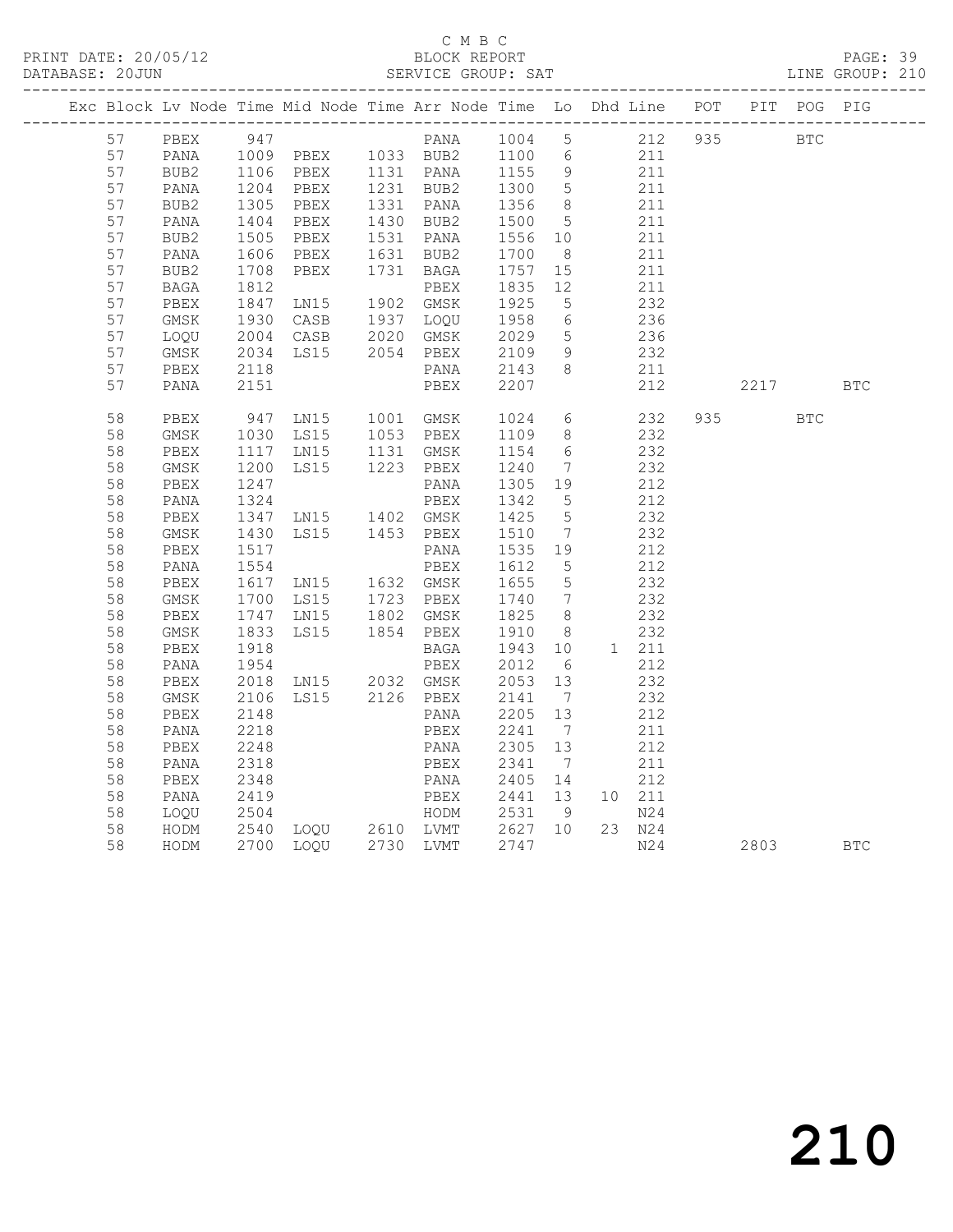| DATABASE: 20JUN |          |              |                  |                                                                                                |      |                                                       |              |                      |                                           |            |          |     | LINE GROUP: 210 |  |
|-----------------|----------|--------------|------------------|------------------------------------------------------------------------------------------------|------|-------------------------------------------------------|--------------|----------------------|-------------------------------------------|------------|----------|-----|-----------------|--|
|                 |          |              |                  | Exc Block Lv Node Time Mid Node Time Arr Node Time Lo Dhd Line POT PIT POG PIG                 |      |                                                       |              |                      |                                           |            |          |     |                 |  |
|                 | 59       |              |                  | PBEX 1018  PANA 1040 14  211 1006  BTC                                                         |      |                                                       |              |                      |                                           |            |          |     |                 |  |
|                 | 59       | PANA         |                  | 1054   PBEX   1112   5   212                                                                   |      |                                                       |              |                      |                                           |            |          |     |                 |  |
|                 | 59       | PBEX         |                  |                                                                                                |      |                                                       |              |                      |                                           |            |          |     |                 |  |
|                 | 59       | PANA         |                  |                                                                                                |      |                                                       |              |                      |                                           |            |          |     |                 |  |
|                 | 59       | PBEX         |                  |                                                                                                |      |                                                       |              |                      |                                           |            |          |     |                 |  |
|                 | 59       | GMSK         | 1300             |                                                                                                |      | LS15 1323 PBEX 1340 7 232                             |              |                      |                                           |            |          |     |                 |  |
|                 | 59       | PBEX         | 1347             |                                                                                                |      | PANA                                                  |              |                      | 1405 19 212                               |            |          |     |                 |  |
|                 | 59       | PANA         |                  |                                                                                                |      |                                                       |              |                      | 212                                       |            |          |     |                 |  |
|                 | 59       | PBEX         |                  |                                                                                                |      |                                                       |              |                      | 232                                       |            |          |     |                 |  |
|                 | 59       | GMSK         | 1530             |                                                                                                |      | LS15 1553 PBEX 1610 7 232                             |              |                      |                                           |            |          |     |                 |  |
|                 | 59       | PBEX         | 1617             |                                                                                                |      | PANA                                                  |              |                      | 1635 12 1 212                             |            |          |     |                 |  |
|                 | 59       | BAGA         |                  |                                                                                                |      |                                                       |              |                      | 211                                       |            |          |     |                 |  |
|                 | 59       | PBEX         |                  |                                                                                                |      |                                                       |              |                      | 232                                       |            |          |     |                 |  |
|                 | 59       | GMSK         | 1803             |                                                                                                |      | LS15 1825 PBEX 1842 5 232                             |              |                      |                                           |            |          |     |                 |  |
|                 | 59       | PBEX         | 1847             |                                                                                                |      | PANA 1904 13 1 212                                    |              |                      |                                           |            |          |     |                 |  |
|                 | 59       | BAGA         |                  | PANA 1904 13<br>PBEX 1941 7<br>LN15 2002 GMSK 2023 7                                           |      |                                                       |              |                      |                                           | 211        |          |     |                 |  |
|                 | 59       | PBEX         | 1918<br>1948     |                                                                                                |      |                                                       |              |                      | 232                                       |            |          |     |                 |  |
|                 | 59       | GMSK         | 2030             |                                                                                                |      | CASB 2037 LOQU 2057 5                                 |              |                      | 236                                       |            |          |     |                 |  |
|                 | 59       | LOQU         | 2102             |                                                                                                |      | CASB 2118 GMSK                                        | 2127 9       |                      | 236                                       |            |          |     |                 |  |
|                 | 59       | GMSK         | 2136<br>2218     |                                                                                                |      | LS15 2156 PBEX 2211 7                                 |              |                      |                                           |            |          |     |                 |  |
|                 | 59       | PBEX         | 2218             |                                                                                                |      | PANA                                                  | 2243 8       |                      | $\begin{array}{c} 232 \\ 211 \end{array}$ |            |          |     |                 |  |
|                 | 59       | PANA         | 2251             |                                                                                                |      | PBEX                                                  |              |                      | 2307 11 212                               |            |          |     |                 |  |
|                 | 59       | PBEX         | 2318             |                                                                                                |      | PANA                                                  | 2343         |                      | 8 211                                     |            |          |     |                 |  |
|                 | 59       | PANA         | 2351             |                                                                                                |      | PBEX 2407 11 212                                      |              |                      |                                           |            |          |     |                 |  |
|                 | 59       | PBEX         | 2418             |                                                                                                |      | PANA                                                  | 2443 9       |                      | 211                                       |            |          |     |                 |  |
|                 | 59       | PANA         | $\frac{-}{2452}$ |                                                                                                |      | PBEX 2514 7 211                                       |              |                      |                                           |            |          |     |                 |  |
|                 | 59       | PBEX         | 2521             |                                                                                                |      | PANA 2546 5 211                                       |              |                      |                                           |            |          |     |                 |  |
|                 | 59       | PANA         | 2551             |                                                                                                |      | <b>PBEX</b>                                           | 2610         |                      |                                           | 211        | 2620 BTC |     |                 |  |
|                 | 60       | STST         |                  | 1103 EDRI 1127 MOGL 1136 0                                                                     |      |                                                       |              |                      |                                           |            | 246 1039 | BTC |                 |  |
|                 | 60       | MOGL         | 1136             |                                                                                                |      | LOQU 1159 18 249                                      |              |                      |                                           |            |          |     |                 |  |
|                 | 60       | LOQU         | 1217             | CASB 1237 GMSK                                                                                 |      |                                                       | 1246 10      |                      | 236                                       |            |          |     |                 |  |
|                 | 60       | GMSK         |                  | 1256 CASB<br>1332 CASB<br>CASB 1303 LOQU                                                       |      | 1303  LOQU     1326    6<br>1352   GMSK     1401   10 |              |                      | 236                                       |            |          |     |                 |  |
|                 | 60       | LOQU         |                  |                                                                                                |      |                                                       |              |                      | 236                                       |            |          |     |                 |  |
|                 | 60       | GMSK         | 1411             |                                                                                                |      | CASB 1418 LOQU 1442 11 236                            |              |                      |                                           |            |          |     |                 |  |
|                 | 60       | LOQU         |                  |                                                                                                |      |                                                       |              |                      |                                           |            |          |     |                 |  |
|                 | 60       | UNDE         |                  | 1453 15GB UNDE 1521 8 228<br>1529 GB15 1542 LOQU 1556 9 228<br>1605 LN15 1614 PRRO 1633 14 230 |      |                                                       |              |                      |                                           |            |          |     |                 |  |
|                 | 60       | LOQU         |                  |                                                                                                |      |                                                       |              |                      |                                           |            |          |     |                 |  |
|                 |          |              |                  | 60 PRRO 1647 LS15 1657 LOQU 1708 10 230                                                        |      |                                                       |              |                      |                                           |            |          |     |                 |  |
|                 | 60       | LOQU         | 1718             | 29LO                                                                                           |      | 1734 LVMT                                             | 1743         | $\overline{7}$       |                                           | 229        |          |     |                 |  |
|                 | 60       | LVMT         | 1750             | L015                                                                                           |      | LOQU                                                  | 1813         | 22                   |                                           | 229        |          |     |                 |  |
|                 | 60       | LOQU         | 1835             | 29LO                                                                                           |      | 1850 LVMT                                             | 1859         | 19                   |                                           | 229        |          |     |                 |  |
|                 | 60       | LVMT         | 1918             | L015                                                                                           |      | LOQU                                                  | 1940         | 10                   |                                           | 229        |          |     |                 |  |
|                 | 60       | LOQU         | 1950             | 29LO                                                                                           | 2005 | LVMT                                                  | 2012         | 6                    |                                           | 229        |          |     |                 |  |
|                 | 60       | LVMT         | 2018             | L015                                                                                           |      | LOQU                                                  | 2040         | 24                   |                                           | 229        |          |     |                 |  |
|                 | 60       | LOQU         | 2104             | 29LO                                                                                           |      | 2119 LVMT                                             | 2126         | 9                    |                                           | 229        |          |     |                 |  |
|                 | 60       | LVMT         | 2135             | LO15                                                                                           |      | LOQU                                                  | 2157         | $\overline{7}$       |                                           | 229        |          |     |                 |  |
|                 | 60       | LOQU         | 2204             | 29LO                                                                                           | 2219 | LVMT                                                  | 2226         | 10                   |                                           | 229        |          |     |                 |  |
|                 | 60<br>60 | LVMT<br>LOQU | 2236<br>2304     | LO15<br>29LO                                                                                   | 2319 | LOQU<br>LVMT                                          | 2257<br>2326 | 7<br>$7\phantom{.0}$ |                                           | 229<br>229 |          |     |                 |  |
|                 | 60       | ${\rm LVMT}$ | 2333             | LO15                                                                                           |      | LOQU                                                  | 2354         | 8                    |                                           | 229        |          |     |                 |  |
|                 | 60       | LOQU         | 2402             | CASB                                                                                           | 2418 | GMSK                                                  | 2427         | 5                    |                                           | 236        |          |     |                 |  |
|                 | 60       | GMSK         | 2432             | CASB                                                                                           | 2439 | LOQU                                                  | 2457         |                      |                                           | 236        | 2517     |     | <b>BTC</b>      |  |
|                 |          |              |                  |                                                                                                |      |                                                       |              |                      |                                           |            |          |     |                 |  |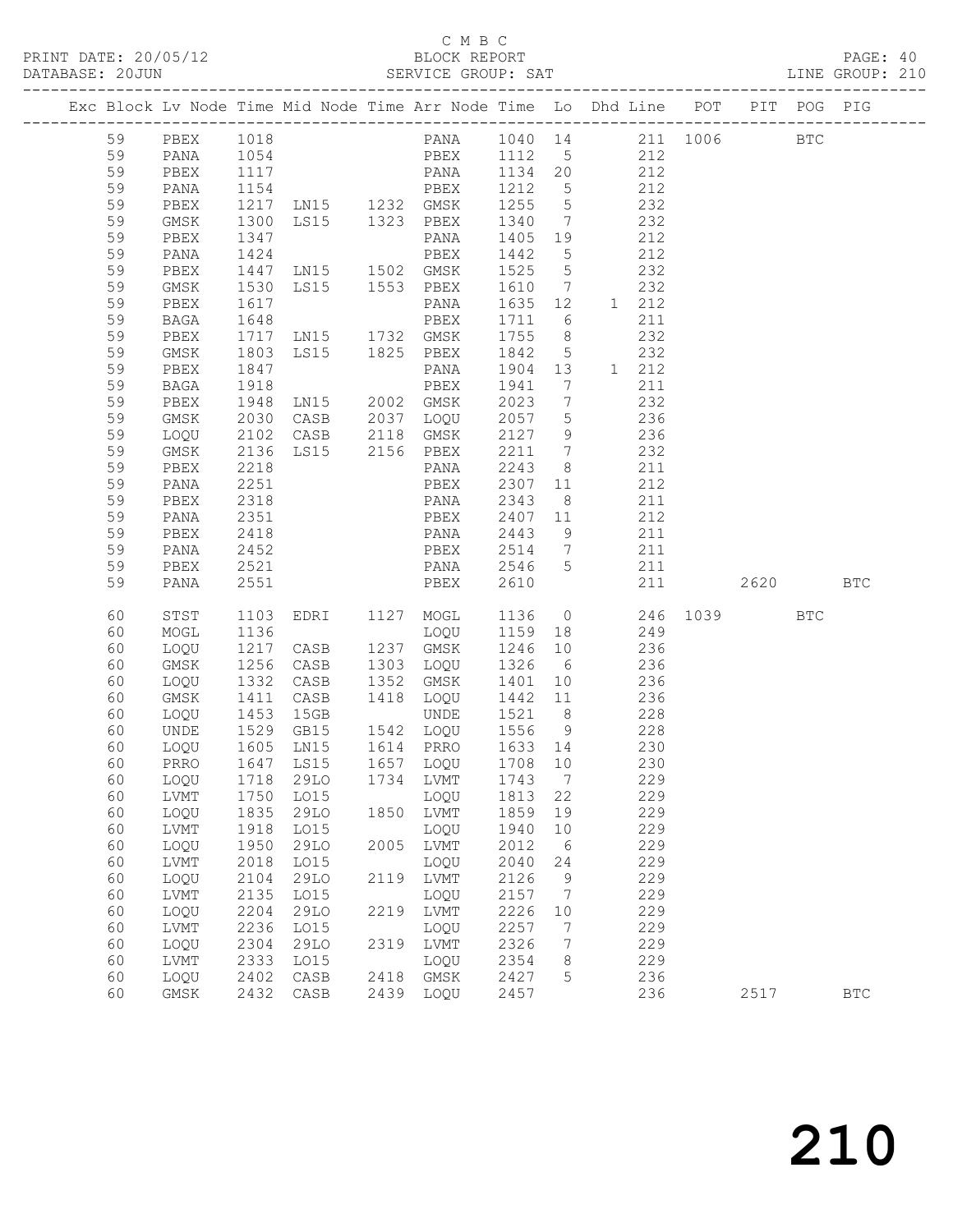PRINT DATE: 20/05/12 BLOCK REPORT<br>DATABASE: 20JUN BATABASE: 2010

#### C M B C<br>BLOCK REPORT

PAGE: 41<br>LINE GROUP: 210

|  |          |              |                      |                                  |      |                             |              |                 | Exc Block Lv Node Time Mid Node Time Arr Node Time Lo Dhd Line POT PIT POG PIG |      |              |            |
|--|----------|--------------|----------------------|----------------------------------|------|-----------------------------|--------------|-----------------|--------------------------------------------------------------------------------|------|--------------|------------|
|  | 61       | LVMT         |                      |                                  |      |                             |              |                 | 1058 LO15 LOQU 1127 7 229 1040                                                 |      | $_{\rm BTC}$ |            |
|  | 61       | LOQU         |                      |                                  |      |                             |              |                 | 1134 29LO 1149 LVMT 1157 31 229                                                |      |              |            |
|  | 61       | LVMT         |                      | LO15                             |      |                             |              |                 | 229                                                                            |      |              |            |
|  | 61       | LOQU         | 1228<br>1323         | 15GB                             |      | LOQU 1257 26<br>UNDE 1351 8 |              |                 | 228                                                                            |      |              |            |
|  | 61       | UNDE         | 1359                 | GB15                             |      | 1412 LOQU 1426 9            |              |                 | 228                                                                            |      |              |            |
|  | 61       | LOQU         | 1435                 | 29LO                             |      | 1452 LVMT                   | 1501 14      |                 | 229                                                                            |      |              |            |
|  | 61       | LVMT         |                      | LO15                             |      | LOQU                        | 1545         | 17              | 229                                                                            |      |              |            |
|  | 61       | LOQU         | 1515<br>1602<br>1602 | CASB                             |      | 1619 GMSK                   | 1628         | 11              | 236                                                                            |      |              |            |
|  | 61       | GMSK         | 1639                 | CASB                             |      | 1646 LOQU                   | 1710         | 25              | 236                                                                            |      |              |            |
|  | 61       | LOQU         | 1735                 | LN15                             |      | 1743 PRRO                   |              |                 | 1802 6 230                                                                     |      |              |            |
|  | 61       | PRRO         | 1808                 | LS15                             |      | 1818 LOQU                   |              |                 | 1826 12 230                                                                    |      |              |            |
|  | 61       | LOQU         | 1838                 | CASB                             |      | 1854 GMSK                   | 1903         |                 | 236                                                                            | 1933 |              | <b>BTC</b> |
|  |          |              |                      |                                  |      |                             |              |                 |                                                                                |      |              |            |
|  | 62       | <b>LVMT</b>  | 1117                 | MAGA                             |      | 1146 STST                   |              |                 | 1216 13 240 1059                                                               |      | <b>BTC</b>   |            |
|  | 62       | STST         | 1229                 | EDRI 1255 MOGL                   |      |                             | 1304         |                 | $0$ 246                                                                        |      |              |            |
|  | 62       | MOGL         | 1304                 |                                  |      | LOQU                        | 1329         | 6               | 249                                                                            |      |              |            |
|  | 62       | LOQU         | 1335                 |                                  |      | MOGL                        | 1353         | $\overline{0}$  | $\frac{1}{249}$                                                                |      |              |            |
|  | 62       | MOGL         | 1353                 | MAGA 1411 STST                   |      |                             | 1443         | $7\overline{ }$ | 246                                                                            |      |              |            |
|  | 62       | STST         | 1450                 | 15LO                             |      | 1528 LVMT                   | 1541         | $7\phantom{.0}$ | 240                                                                            |      |              |            |
|  | 62       | LVMT         | 1548                 | MAGA                             |      | 1616 STST                   | 1653         | $7\overline{ }$ | 240                                                                            |      |              |            |
|  | 62       | STST         | 1700                 | EDRI 1726 MOGL                   |      |                             | 1736         | $\circ$         | 246                                                                            |      |              |            |
|  | 62       | MOGL         | 1736                 |                                  |      | LOQU                        | 1759         | 5 <sup>5</sup>  | 249                                                                            |      |              |            |
|  | 62       | LOQU         | 1804                 |                                  |      | MOGL                        | 1822         | $\circ$         | 249                                                                            |      |              |            |
|  | 62       | MOGL         | 1822                 | MAGA 1838 STST                   |      |                             | 1909         | 5 <sup>5</sup>  | $\begin{array}{c} 15 \\ 246 \end{array}$                                       |      |              |            |
|  | 62       | STST         | 1914                 | 15LO                             |      | 1944 LVMT                   | 2000         | 8               | 240                                                                            |      |              |            |
|  | 62       | LVMT         | 2008                 | MAGA                             | 2032 | STST                        | 2100         | $5\overline{)}$ | 240                                                                            |      |              |            |
|  | 62       | STST         | 2105                 | EDRI 2129                        |      | MOGL                        | 2136         | $\circ$         | 246                                                                            |      |              |            |
|  | 62       | MOGL         | 2136                 |                                  |      | LOQU                        | 2158         | 5 <sup>5</sup>  | 249                                                                            |      |              |            |
|  | 62       | LOQU         | 2203                 |                                  |      | MOGL                        | 2220         | $\overline{O}$  | 249                                                                            |      |              |            |
|  | 62       | MOGL         | 2220                 | MAGA 2235 STST                   |      |                             | 2258         |                 | $7 \qquad \qquad 246$                                                          |      |              |            |
|  | 62       | STST         | 2305                 | EDRI 2329                        |      | MOGL                        | 2336         |                 | $0 \qquad \qquad 246$                                                          |      |              |            |
|  | 62       | MOGL         | 2336                 |                                  |      | LOQU                        | 2358         | 5 <sup>5</sup>  | 249                                                                            |      |              |            |
|  | 62       | LOQU         | 2403                 |                                  |      | MOGL                        | 2418         | $\Omega$        | 249                                                                            |      |              |            |
|  | 62       | MOGL         | 2418                 |                                  |      | MAGA                        | 2433         |                 | 246                                                                            | 2458 |              | <b>BTC</b> |
|  | 63       | LVMT         | 1152                 | MAGA 1221 STST<br>EDRI 1325 MOGL |      |                             |              |                 | 1254 5 240 1134                                                                |      | <b>BTC</b>   |            |
|  | 63       | STST         | 1259                 |                                  |      |                             | 1334         | $\overline{0}$  | 246                                                                            |      |              |            |
|  | 63       | MOGL         | 1334                 |                                  |      | LOQU 1359 19                |              |                 | 249                                                                            |      |              |            |
|  | 63       | LOQU         |                      | 1418  29LO  1435  LVMT           |      |                             | 1443 13      |                 | 229                                                                            |      |              |            |
|  | 63       | LVMT         | 1456                 | LO15                             |      | LOQU                        | 1526 27      |                 | 229                                                                            |      |              |            |
|  | 63       | LOQU         | 1553                 | 15GB                             |      | UNDE                        | 1622         | 7               | 228                                                                            |      |              |            |
|  | 63       | UNDE         | 1629                 | GB15                             | 1642 | LOQU                        | 1656         | 27              | 228                                                                            |      |              |            |
|  | 63       | LOQU         | 1723                 | 15GB                             |      | <b>UNDE</b>                 | 1752         | 7               | 228                                                                            |      |              |            |
|  | 63       | UNDE         | 1759                 | GB15                             | 1812 | LOQU                        | 1826         | 9               | 228                                                                            |      |              |            |
|  | 63       | LOQU         | 1835                 | LN15                             | 1843 | PRRO                        | 1902         | 8               | 230                                                                            |      |              |            |
|  | 63       | PRRO         | 1910                 | LS15                             | 1919 | LOQU                        | 1926         | 9               | 230                                                                            |      |              |            |
|  | 63       | LOQU         | 1935                 | LN15                             | 1943 | PRRO                        | 2001         | 6               | 230                                                                            |      |              |            |
|  | 63       | PRRO         | 2007                 | LS15                             | 2016 | LOQU                        | 2023         | 11              | 230                                                                            |      |              |            |
|  | 63       | LOQU         | 2034                 | <b>29LO</b>                      | 2049 | LVMT                        | 2056         | 9               | 229                                                                            |      |              |            |
|  | 63       | LVMT         | 2105                 | L015                             |      | LOQU                        | 2127         | 7               | 229                                                                            |      |              |            |
|  | 63       | LOQU         | 2134                 | <b>29LO</b>                      | 2149 | <b>LVMT</b>                 | 2156         | 9               | 229                                                                            |      |              |            |
|  | 63<br>63 | LVMT         | 2205                 | L015                             |      | LOQU                        | 2227         | 7               | 229<br>229                                                                     |      |              |            |
|  | 63       | LOQU         | 2234<br>2306         | <b>29LO</b><br>L015              | 2249 | LVMT                        | 2256<br>2327 | $10$<br>7       | 229                                                                            |      |              |            |
|  | 63       | LVMT<br>LOQU | 2334                 | <b>29LO</b>                      | 2349 | LOQU<br>LVMT                | 2356         | $10$            | 229                                                                            |      |              |            |
|  | 63       | LVMT         | 2406                 | L015                             |      | LOQU                        | 2427         | 9               | 229                                                                            |      |              |            |
|  | 63       | LOQU         | 2436                 | 29LO                             | 2451 | LVMT                        | 2458         | 8               | 229                                                                            |      |              |            |
|  |          |              |                      |                                  |      |                             |              |                 |                                                                                |      |              |            |

# 210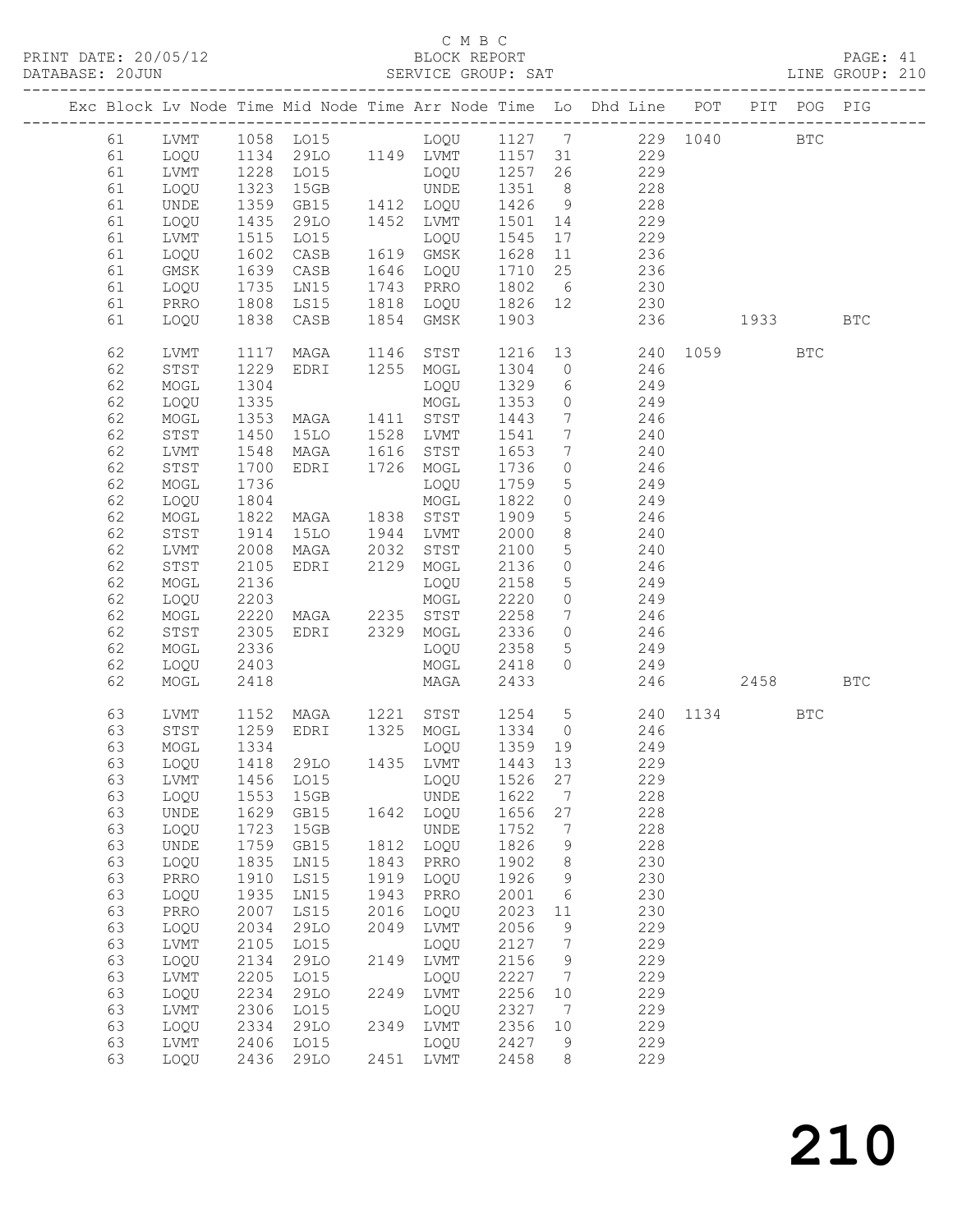#### C M B C<br>BLOCK REPORT

PAGE: 42<br>LINE GROUP: 210

|          |              |              | Exc Block Lv Node Time Mid Node Time Arr Node Time Lo Dhd Line POT |      |                        |                                                                                                                                                                                                  |                     |     |                 |                     |          | PIT POG PIG |              |
|----------|--------------|--------------|--------------------------------------------------------------------|------|------------------------|--------------------------------------------------------------------------------------------------------------------------------------------------------------------------------------------------|---------------------|-----|-----------------|---------------------|----------|-------------|--------------|
| 63       |              |              |                                                                    |      |                        |                                                                                                                                                                                                  |                     |     |                 |                     |          |             |              |
| 63       |              |              |                                                                    |      |                        |                                                                                                                                                                                                  |                     |     |                 | 229                 | 2616     |             | <b>BTC</b>   |
|          |              |              |                                                                    |      |                        |                                                                                                                                                                                                  |                     |     |                 |                     |          |             |              |
| 64       | LOQU         | 1203         | OSLO                                                               |      | 1219 PRRO              |                                                                                                                                                                                                  |                     |     |                 | 1242 5 230 1141 BTC |          |             |              |
| 64       | PRRO         | 1247         | LS15                                                               |      | 1259 LOQU              | $\begin{array}{cccc} 1 & 1 & 1 & 1 \\ 1 & 3 & 1 & 0 \\ 1 & 3 & 4 & 6 \\ 1 & 0 & 1 & 0 \end{array}$ $\qquad \qquad \begin{array}{c} 2 & 3 & 0 \\ 2 & 3 & 6 \\ 2 & 3 & 6 \\ 2 & 1 & 0 \end{array}$ |                     |     |                 |                     |          |             |              |
| 64       | LOQU         | 1317         | CASB                                                               |      | 1337 GMSK              |                                                                                                                                                                                                  |                     |     |                 |                     |          |             |              |
| 64       | GMSK         | 1356         | CASB                                                               |      | 1403 LOQU              | 1427 5                                                                                                                                                                                           |                     | 236 |                 |                     |          |             |              |
| 64       | LOQU         | 1432         | CASB                                                               |      | 1452 GMSK              | 1501                                                                                                                                                                                             | 8 <sup>8</sup>      | 236 |                 |                     |          |             |              |
| 64       | GMSK         | 1509         | CASB                                                               |      | 1516 LOQU              | 1540 13                                                                                                                                                                                          |                     | 236 |                 |                     |          |             |              |
| 64       | LOQU         | 1553         | 29LO                                                               |      | 1609 LVMT              | 1618                                                                                                                                                                                             | 9                   |     | 229             |                     |          |             |              |
| 64       | LVMT         | 1627         | LO15                                                               |      | LOQU                   | 1657                                                                                                                                                                                             | 20                  | 229 |                 |                     |          |             |              |
| 64       | LOQU         | 1717         | CASB                                                               |      | 1733 GMSK              | 1742                                                                                                                                                                                             | 12                  | 236 |                 |                     |          |             |              |
| 64       | GMSK         | 1754         | CASB                                                               |      | 1801 LOQU              | 1824                                                                                                                                                                                             | 16                  |     | 236             |                     |          |             |              |
| 64       | LOQU         | 1840         | 15GB                                                               |      | UNDE                   | 1905 23                                                                                                                                                                                          |                     |     | 228             |                     |          |             |              |
| 64       | UNDE         | 1928         | GB15                                                               |      | 1941 LOQU              | 1955 10                                                                                                                                                                                          |                     |     | $\frac{2}{228}$ |                     |          |             |              |
| 64       | LOQU         | 2005         | LN15                                                               |      | 2013 PRRO              | 2031                                                                                                                                                                                             | 6                   | 230 |                 |                     |          |             |              |
| 64       | PRRO         | 2037         | LS15                                                               |      | 2046 LOQU              | 2053 12                                                                                                                                                                                          |                     | 230 |                 |                     |          |             |              |
| 64       | LOQU         | 2105<br>2137 | LN15                                                               |      | 2113 PRRO<br>2146 LOQU | 2130 7                                                                                                                                                                                           |                     |     | 230<br>230      |                     |          |             |              |
| 64       | PRRO         |              | <b>LS15</b>                                                        |      |                        | 2153 12                                                                                                                                                                                          |                     |     |                 |                     |          |             |              |
| 64       | LOQU         | 2205         | LNI5                                                               |      | 2213 PRRO              | 2230                                                                                                                                                                                             |                     |     |                 | 230                 | 2250 BTC |             |              |
|          |              |              |                                                                    |      |                        |                                                                                                                                                                                                  |                     |     |                 |                     |          |             |              |
| 71       | BUB2         | 1335         | PBEX                                                               |      | 1401 PANA              | 1426                                                                                                                                                                                             |                     |     |                 | 9 211 1312 BTC      |          |             |              |
| 71       | PANA         | 1435         | PBEX                                                               |      | 1500 BUB2              | 1532                                                                                                                                                                                             | $5\overline{)}$     | 211 | 211             |                     |          |             |              |
| 71       | BUB2         | 1537         | PBEX                                                               |      | 1603 PANA              | 1628                                                                                                                                                                                             | 8 <sup>8</sup>      |     |                 |                     |          |             |              |
| 71       | PANA         | 1636         | PBEX 1701 BUB2                                                     |      | 1801 BAGA              | 1730<br>1827                                                                                                                                                                                     | 8 <sup>8</sup><br>6 | 211 |                 |                     |          |             |              |
| 71<br>71 | BUB2<br>BAGA | 1738<br>1833 | PBEX                                                               |      |                        | 1856                                                                                                                                                                                             |                     |     | 211             | 211 1906            |          |             | <b>BTC</b>   |
|          |              |              |                                                                    |      | PBEX                   |                                                                                                                                                                                                  |                     |     |                 |                     |          |             |              |
| 72       | UNDE         | 1346         | PBEX 1406 BUB2                                                     |      |                        |                                                                                                                                                                                                  |                     |     |                 | 1436 5 210 1316 BTC |          |             |              |
| 72       | BUB2         | 1441         | PBEX                                                               |      | 1507 UNDE              | 1530 17                                                                                                                                                                                          |                     |     | 210             |                     |          |             |              |
| 72       | UNDE         | 1547         | PBEX                                                               |      | 1606 BUB2              | 1636                                                                                                                                                                                             | $5\overline{)}$     |     | 210             |                     |          |             |              |
| 72       | BUB2         | 1641         | PBEX                                                               | 1707 | UNDE                   | 1730                                                                                                                                                                                             | 17                  | 210 |                 |                     |          |             |              |
| 72       | UNDE         | 1747         | PBEX                                                               |      | 1806 BUB2              | 1836                                                                                                                                                                                             | 18                  | 210 |                 |                     |          |             |              |
| 72       | BUB2         | 1854         | PBEX                                                               | 1920 | UNDE                   | 1940                                                                                                                                                                                             | 17                  |     | 210             |                     |          |             |              |
| 72       | UNDE         | 1957         | PBEX                                                               |      | 2014 BUB2              | 2043                                                                                                                                                                                             | 6 <sup>6</sup>      |     | 209             |                     |          |             |              |
| 72       | BUB2         | 2049         | PBEX                                                               | 2113 | UNDE                   | 2137                                                                                                                                                                                             | 20                  | 209 |                 |                     |          |             |              |
| 72       | UNDE         | 2157         | PBEX                                                               |      | 2214 BUB2              | 2244                                                                                                                                                                                             | 6                   | 209 |                 |                     |          |             |              |
| 72       | BUB2         | 2250         | PBEX                                                               |      | 2313 UNDE              | 2337 20                                                                                                                                                                                          |                     |     | 209             |                     |          |             |              |
| 72       | UNDE         | 2357         | PBEX                                                               |      | 2414 BUB2              | 2441                                                                                                                                                                                             | $\overline{9}$      |     | 209             |                     |          |             |              |
|          |              |              | 72 BUB2 2450 PBEX 2513 UNDE 2537                                   |      |                        |                                                                                                                                                                                                  | 5 <sup>5</sup>      |     | 209             |                     |          |             |              |
| 72       | UNDE         | 2542         |                                                                    |      | PBEX                   | 2556 13                                                                                                                                                                                          |                     |     | 20 209          |                     |          |             |              |
| 72       | HODM         | 2629         |                                                                    |      | NWST                   | 2731                                                                                                                                                                                             |                     |     | N19             |                     | 2751     |             | <b>BTC</b>   |
|          |              |              |                                                                    |      |                        |                                                                                                                                                                                                  |                     |     |                 |                     |          |             |              |
| 73       | LVMT         | 1348         | MAGA                                                               | 1417 | STST                   | 1453                                                                                                                                                                                             | 5                   |     | 240             | 1330                |          | <b>BTC</b>  |              |
| 73       | STST         | 1458         | EDRI                                                               | 1525 | MOGL                   | 1535                                                                                                                                                                                             | $\overline{0}$      |     | 246             |                     |          |             |              |
| 73       | MOGL         | 1535         |                                                                    |      | LOQU                   | 1559                                                                                                                                                                                             | 18                  |     | 249             |                     |          |             |              |
| 73       | LOQU         | 1617         | CASB                                                               | 1634 | GMSK                   | 1643                                                                                                                                                                                             | 11                  |     | 236             |                     |          |             |              |
| 73       | GMSK         | 1654         | CASB                                                               | 1701 | LOQU                   | 1725                                                                                                                                                                                             | $\overline{7}$      |     | 236             |                     |          |             |              |
| 73       | LOQU         | 1732         | CASB                                                               | 1748 | GMSK                   | 1757                                                                                                                                                                                             | 14                  |     | 236             |                     |          |             |              |
| 73       | GMSK         | 1811         | CASB                                                               | 1818 | LOQU                   | 1839                                                                                                                                                                                             |                     |     | 236             |                     | 1859     |             | $_{\rm BTC}$ |

210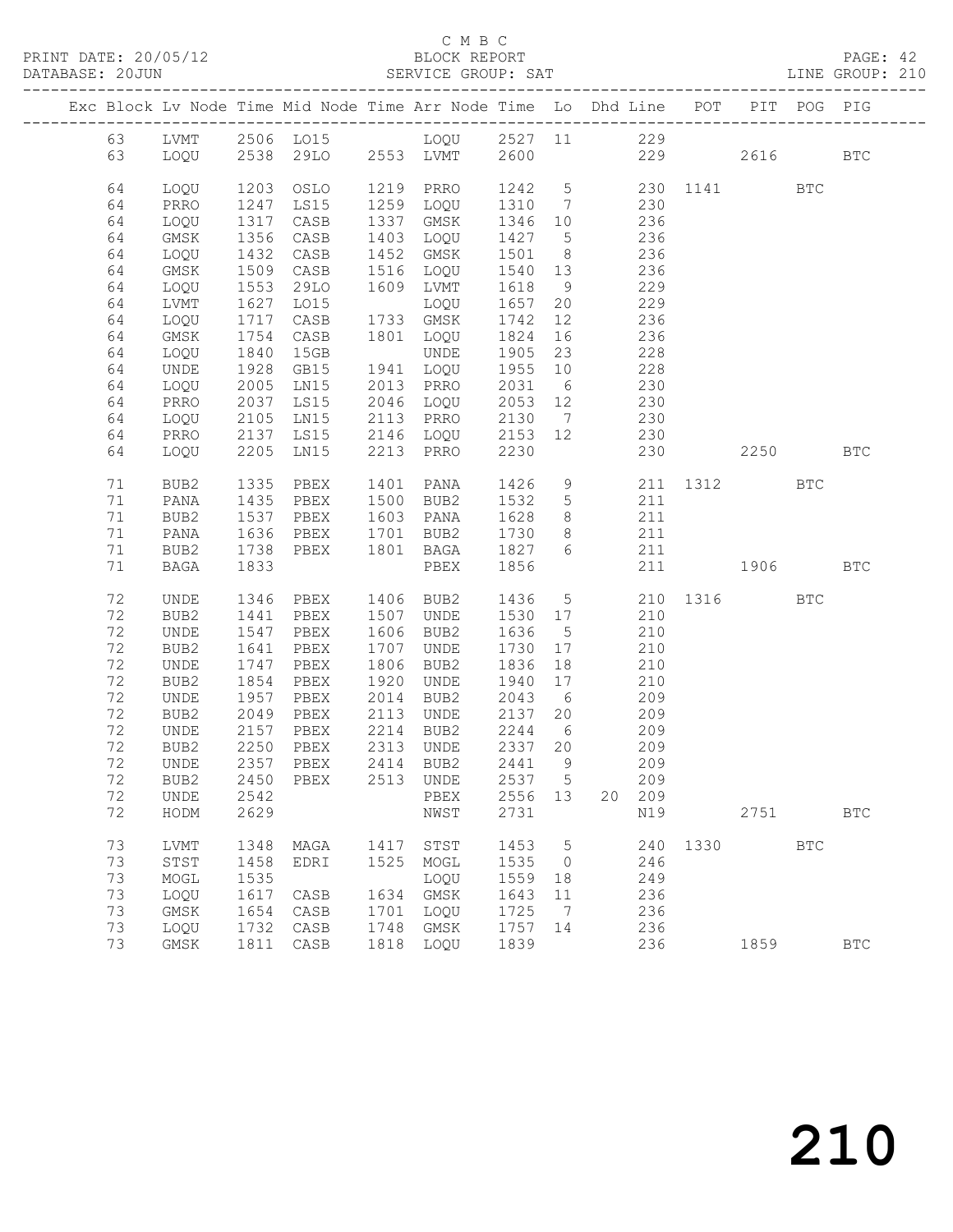|  |                                                                                                                                                                                                                                                                                                                                                                                                                                                                                                                                         |                                                                                                                                                                                                                                                                                             |                                                                                                                                                           |                                                                                                                                                                                                                                                  |                                                                              |                                                                                                                      |                                                                                                    |                                                                         | 1510 15TH & LONSDALE 2910 29 ST & LONSDALE BTC Burnaby Depot CASB CAPILANO SUSPENSION BRG DUCA DUNSMUIR & CAMBIE CASE CAPILANO SUSPENSION BRG CAPILANO SUSPENSION BRG CAPILANO SUSPENSION BRG CAPILANO SUSPENSION BRG CAPILANO                                                                                                                                                                                                                                                                                                                                                                                                                                                                                                                                                                            |         |            |  |
|--|-----------------------------------------------------------------------------------------------------------------------------------------------------------------------------------------------------------------------------------------------------------------------------------------------------------------------------------------------------------------------------------------------------------------------------------------------------------------------------------------------------------------------------------------|---------------------------------------------------------------------------------------------------------------------------------------------------------------------------------------------------------------------------------------------------------------------------------------------|-----------------------------------------------------------------------------------------------------------------------------------------------------------|--------------------------------------------------------------------------------------------------------------------------------------------------------------------------------------------------------------------------------------------------|------------------------------------------------------------------------------|----------------------------------------------------------------------------------------------------------------------|----------------------------------------------------------------------------------------------------|-------------------------------------------------------------------------|-----------------------------------------------------------------------------------------------------------------------------------------------------------------------------------------------------------------------------------------------------------------------------------------------------------------------------------------------------------------------------------------------------------------------------------------------------------------------------------------------------------------------------------------------------------------------------------------------------------------------------------------------------------------------------------------------------------------------------------------------------------------------------------------------------------|---------|------------|--|
|  |                                                                                                                                                                                                                                                                                                                                                                                                                                                                                                                                         |                                                                                                                                                                                                                                                                                             |                                                                                                                                                           |                                                                                                                                                                                                                                                  |                                                                              |                                                                                                                      |                                                                                                    |                                                                         | Exc Block Lv Node Time Mid Node Time Arr Node Time Lo Dhd Line POT PIT POG PIG                                                                                                                                                                                                                                                                                                                                                                                                                                                                                                                                                                                                                                                                                                                            |         |            |  |
|  | $1 \quad$<br>1<br>$\mathbf{1}$<br>$\mathbf{1}$<br>$\mathbf{1}$<br>$\mathbf{1}$<br>$\mathbf{1}$<br>$\mathbf{1}$<br>$\mathbf{1}$<br>$\mathbf{1}$<br>$\mathbf{1}$<br>$\mathbf{1}$<br>$\mathbf{1}$<br>$\mathbf{1}$<br>$\mathbf{1}$<br>$\mathbf{1}$<br>2<br>$\mathbf{2}$<br>$\mathbf{2}$<br>$\mathbf{2}$<br>$\sqrt{2}$<br>2<br>$\mathbf{2}$<br>$\mathbf{2}$<br>$\overline{c}$<br>$\mathbf{2}$<br>$\mathbf{2}$<br>$\mathbf{2}$<br>$\mathbf{2}$<br>$\mathbf{2}$<br>2<br>$\mathbf{2}$<br>$\mathbf{2}$<br>$\mathbf{2}$<br>2<br>$\mathbf{2}$<br>2 | HBAY<br>DUCA<br>HBAY<br>DUCA<br>HBAY<br>DUCA<br>HBAY<br>DUCA<br>HBAY<br>DUCA<br>HBAY<br>DUCA 525 PKRN<br>HBAY 618 PKRS<br>DUCA<br>HBAY<br>DUCA<br>HBAY<br>DUCA<br>HBAY<br>DUCA<br>HBAY<br>HBAY<br>DUCA<br>HBAY<br><b>DUCA</b><br>HBAY<br>DUCA<br>HBAY<br><b>DUCA</b><br>HBAY<br><b>DUCA</b> | 1103<br>1155<br>1243<br>1335<br>1423<br>803<br>855<br>943<br>1035<br>1123<br>1443<br>1535<br>1623<br>1715<br>1803<br>1855<br>1943<br>2025<br>2120<br>2201 | DUCA 655 PKRN 711 HBAY<br>743 PKRS<br>PKRS<br>PKRN<br>PKRS<br>PKRN<br>PKRS<br>715 PKRN<br>PKRS<br>PKRN<br>PKRS<br>PKRN<br>PKRS<br>1215 PKRN<br>1303 PKRS<br>PKRN<br>PKRS<br>PKRN<br>PKRS<br>PKRN<br>PKRS<br>PKRN<br>PKRS<br>PKRN<br>PKRS<br>PKRN | 1503<br>1553<br>1643<br>1733<br>1823<br>1911<br>2003<br>2041<br>2140<br>2217 | 731 HBAY<br><b>DUCA</b><br>HBAY<br><b>DUCA</b><br>HBAY<br><b>DUCA</b><br>HBAY<br><b>DUCA</b><br>HBAY<br>DUCA<br>HBAY | 823 DUCA 839 16<br>1519 16<br>1614<br>1659<br>1751<br>1839<br>1930<br>2019<br>2100<br>2156<br>2236 | 9<br>16<br>12<br>16<br>13<br>$6\overline{6}$<br>20<br>$5^{\circ}$<br>24 | DUCA 455 PKRN 511 HBAY 532 16 257 431 BTC<br>HBAY 548 PKRS 608 DUCA 624 31 257<br>732 11 257<br>803 DUCA 819 16 257<br>DUCA 835 PKRN 851 HBAY 912 11 257<br>HBAY 923 PKRS 943 DUCA 959 16 257<br>1015 PKRN 1031 HBAY 1052 11 257<br>1123 DUCA 1139 16 257<br>1213 HBAY 1231 12 257<br>1303 DUCA 1319 16 257<br>1353 HBAY 1414 9 257<br>1443 DUCA 1459 16 257<br>1515 PKRN 1533 HBAY 1554 9 257<br>1603 PKRS 1623 DUCA 1639 16 257<br>1655 PKRN 1713 HBAY 1734 9 257<br>1743 PKRS 1803 DUCA 1819 257 1840 BTC<br>PKRN 541 HBAY 602 16 257<br>PKRS 638 DUCA 654 21 257<br>752 11 257<br>257<br>1051 HBAY 1112 11 257<br>1143 DUCA 1159 16 257<br>1233 HBAY 1254 9 257<br>1323 DUCA 1339 16 257<br>DUCA 1355 PKRN 1413 HBAY 1434 9 257<br>257<br>257<br>257<br>257<br>257<br>257<br>257<br>257<br>257<br>257 | 501 BTC |            |  |
|  | $\overline{2}$                                                                                                                                                                                                                                                                                                                                                                                                                                                                                                                          | HBAY                                                                                                                                                                                                                                                                                        | 2300                                                                                                                                                      | PKRS                                                                                                                                                                                                                                             | 2320                                                                         | DUCA                                                                                                                 | 2336                                                                                               |                                                                         | 257                                                                                                                                                                                                                                                                                                                                                                                                                                                                                                                                                                                                                                                                                                                                                                                                       | 2357    | <b>BTC</b> |  |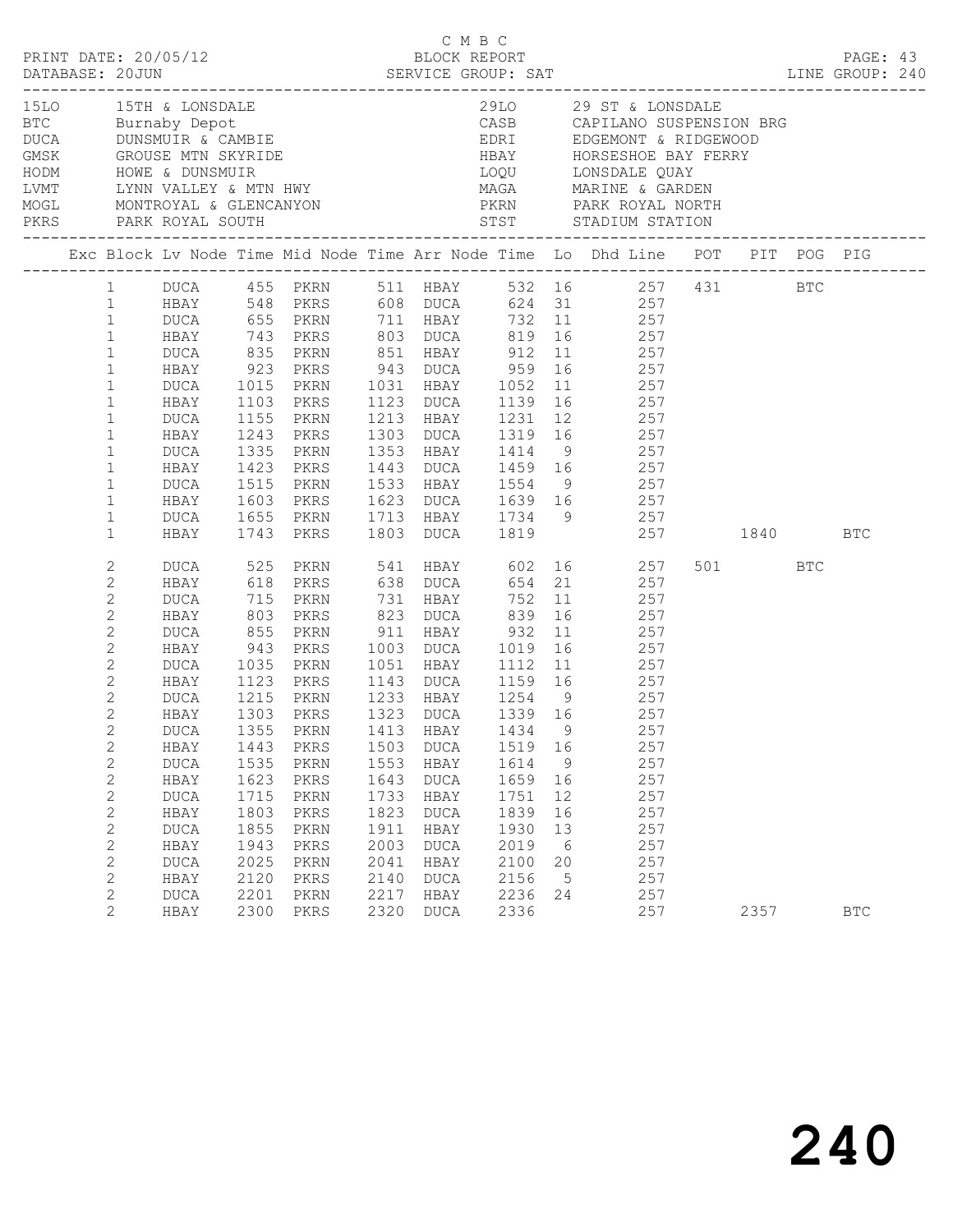## C M B C<br>BLOCK REPORT

PAGE: 44<br>LINE GROUP: 240

|  |                           |                     |              |              |              |                                  |              |                 | Exc Block Lv Node Time Mid Node Time Arr Node Time Lo Dhd Line POT |         | PIT POG PIG  |              |
|--|---------------------------|---------------------|--------------|--------------|--------------|----------------------------------|--------------|-----------------|--------------------------------------------------------------------|---------|--------------|--------------|
|  |                           |                     |              |              |              |                                  |              |                 |                                                                    |         |              |              |
|  | 3<br>$\mathsf 3$          | DUCA<br>HBAY        |              | 555 PKRN     |              | 611 HBAY<br>708 DUCA             | 724 11       |                 | 632 16 257<br>257                                                  | 531     | $_{\rm BTC}$ |              |
|  | $\mathsf 3$               | <b>DUCA</b>         | 648<br>735   | PKRS<br>PKRN |              | 751 HBAY                         | 812          | 11              | 257                                                                |         |              |              |
|  | 3                         | HBAY                | 823          | PKRS         | 843          | DUCA                             | 859          | 16              | 257                                                                |         |              |              |
|  | 3                         | <b>DUCA</b>         | 915          | PKRN         | 931          | HBAY                             | 952          | 11              | 257                                                                |         |              |              |
|  | $\mathsf 3$               | HBAY                | 1003         | PKRS         | 1023         | DUCA                             | 1039         | 16              | 257                                                                |         |              |              |
|  | $\mathsf 3$               | <b>DUCA</b>         | 1055         | PKRN         | 1113         | HBAY                             | 1134         | 9               | 257                                                                |         |              |              |
|  | $\ensuremath{\mathsf{3}}$ | HBAY                | 1143         | PKRS         | 1203         | DUCA                             | 1219 16      |                 | 257                                                                |         |              |              |
|  | $\mathsf 3$               | <b>DUCA</b>         | 1235         | PKRN         | 1253         | HBAY                             | 1314         | 9               | 257                                                                |         |              |              |
|  | $\mathsf 3$               | HBAY                | 1323         | PKRS         | 1343         | DUCA                             | 1359         | 16              | 257                                                                |         |              |              |
|  | $\ensuremath{\mathsf{3}}$ | <b>DUCA</b>         | 1415         | PKRN         | 1433         | HBAY                             | 1454         | 9               | 257                                                                |         |              |              |
|  | 3                         | HBAY                | 1503         | PKRS         | 1523         | DUCA                             | 1539 16      |                 | 257                                                                |         |              |              |
|  | 3                         | <b>DUCA</b>         | 1555         | PKRN         | 1613         | HBAY                             | 1634         | 9               | 257                                                                |         |              |              |
|  | 3                         | HBAY                | 1643         | PKRS         | 1703         | DUCA                             | 1719 16      |                 | 257                                                                |         |              |              |
|  | $\mathsf 3$               | <b>DUCA</b>         | 1735         | PKRN         | 1753         | HBAY                             | 1811 12      |                 | 257                                                                |         |              |              |
|  | 3                         | HBAY                | 1823         | PKRS         | 1843         | DUCA                             | 1859         |                 | 257                                                                | 1920    |              | <b>BTC</b>   |
|  | 4                         | <b>DUCA</b>         | 625          | PKRN         | 641          | HBAY                             | 702          | 16              | 257                                                                | 601 000 | <b>BTC</b>   |              |
|  | 4                         | HBAY                | 718<br>815   | PKRS         | 738          | DUCA                             | 754          | 21              | 257                                                                |         |              |              |
|  | 4<br>4                    | <b>DUCA</b><br>HBAY | 903          | PKRN<br>PKRS | 831<br>923   | HBAY<br>DUCA                     | 852<br>939   | 11<br>16        | 257<br>257                                                         |         |              |              |
|  | 4                         | <b>DUCA</b>         | 955          | PKRN         | 1011         | HBAY                             | 1032         | 11              | 257                                                                |         |              |              |
|  | $\overline{4}$            | HBAY                | 1043         | PKRS         | 1103         | DUCA                             | 1119         | 16              | 257                                                                |         |              |              |
|  | 4                         | <b>DUCA</b>         | 1135         | PKRN         | 1153         | HBAY                             | 1211         | 12              | 257                                                                |         |              |              |
|  | 4                         | HBAY                | 1223         | PKRS         | 1243         | DUCA                             | 1259         | 16              | 257                                                                |         |              |              |
|  | 4                         | <b>DUCA</b>         | 1315         | PKRN         | 1333         | HBAY                             | 1354         | 9               | 257                                                                |         |              |              |
|  | $\overline{4}$            | HBAY                | 1403         | PKRS         | 1423         | DUCA                             | 1439         | 16              | 257                                                                |         |              |              |
|  | 4                         | <b>DUCA</b>         | 1455         | PKRN         | 1513         | HBAY                             | 1534         | 9               | 257                                                                |         |              |              |
|  | 4                         | HBAY                | 1543         | PKRS         | 1603         | DUCA                             | 1619 16      |                 | 257                                                                |         |              |              |
|  | 4                         | <b>DUCA</b>         | 1635         | PKRN         | 1653         | HBAY                             | 1714         | 9               | 257                                                                |         |              |              |
|  | 4                         | HBAY                | 1723         | PKRS         | 1743         | DUCA                             | 1759         | 26              | 257                                                                |         |              |              |
|  | 4                         | <b>DUCA</b>         | 1825         | PKRN         | 1843         | HBAY                             | 1901         | 12              | 257                                                                |         |              |              |
|  | 4                         | HBAY                | 1913         | PKRS         | 1933         | DUCA                             | 1949         | $6\overline{6}$ | 257                                                                |         |              |              |
|  | 4                         | DUCA                | 1955         | PKRN         | 2011         | HBAY                             | 2030 13      |                 | 257                                                                |         |              |              |
|  | 4                         | HBAY                | 2043         | PKRS         | 2103         | DUCA                             | 2119         |                 | 257                                                                | 2140    |              | <b>BTC</b>   |
|  | $\mathsf S$               | <b>DUCA</b>         | 755          | PKRN         |              | 811 HBAY                         | 832 11       |                 | 257                                                                |         | BTC          |              |
|  | 5                         | HBAY                | 843          | PKRS         |              | 903 DUCA                         | 919 16       |                 | 257                                                                |         |              |              |
|  | 5                         | DUCA                | 935          | PKRN         |              | 951 HBAY                         | 1012 11      |                 | 257                                                                |         |              |              |
|  | 5                         |                     |              |              |              | HBAY 1023 PKRS 1043 DUCA 1059 16 |              |                 | 257                                                                |         |              |              |
|  | 5<br>5                    | <b>DUCA</b><br>HBAY | 1115<br>1203 | PKRN<br>PKRS | 1133<br>1223 | HBAY<br>DUCA                     | 1151<br>1239 | 12<br>16        | 257<br>257                                                         |         |              |              |
|  | 5                         | <b>DUCA</b>         | 1255         | PKRN         | 1313         | HBAY                             | 1334         | 9               | 257                                                                |         |              |              |
|  | 5                         | HBAY                | 1343         | PKRS         | 1403         | <b>DUCA</b>                      | 1419         | 16              | 257                                                                |         |              |              |
|  | 5                         | <b>DUCA</b>         | 1435         | PKRN         | 1453         | HBAY                             | 1514         | 9               | 257                                                                |         |              |              |
|  | 5                         | HBAY                | 1523         | PKRS         | 1543         | DUCA                             | 1559         | 16              | 257                                                                |         |              |              |
|  | 5                         | <b>DUCA</b>         | 1615         | PKRN         | 1633         | HBAY                             | 1654         | 9               | 257                                                                |         |              |              |
|  | $\mathsf S$               | HBAY                | 1703         | PKRS         | 1723         | <b>DUCA</b>                      | 1739         | 16              | 257                                                                |         |              |              |
|  | 5                         | <b>DUCA</b>         | 1755         | PKRN         | 1813         | HBAY                             | 1831         | 12              | 257                                                                |         |              |              |
|  | 5                         | HBAY                | 1843         | PKRS         | 1903         | <b>DUCA</b>                      | 1919         | 6               | 257                                                                |         |              |              |
|  | 5                         | <b>DUCA</b>         | 1925         | PKRN         | 1941         | HBAY                             | 2000         | 13              | 257                                                                |         |              |              |
|  | 5                         | HBAY                | 2013         | PKRS         | 2033         | <b>DUCA</b>                      | 2049         | 6               | 257                                                                |         |              |              |
|  | 5                         | <b>DUCA</b>         | 2055         | PKRN         | 2111         | HBAY                             | 2130         | 30              | 257                                                                |         |              |              |
|  | 5                         | HBAY                | 2200         | PKRS         | 2220         | <b>DUCA</b>                      | 2236         |                 | 257                                                                | 2257    |              | $_{\rm BTC}$ |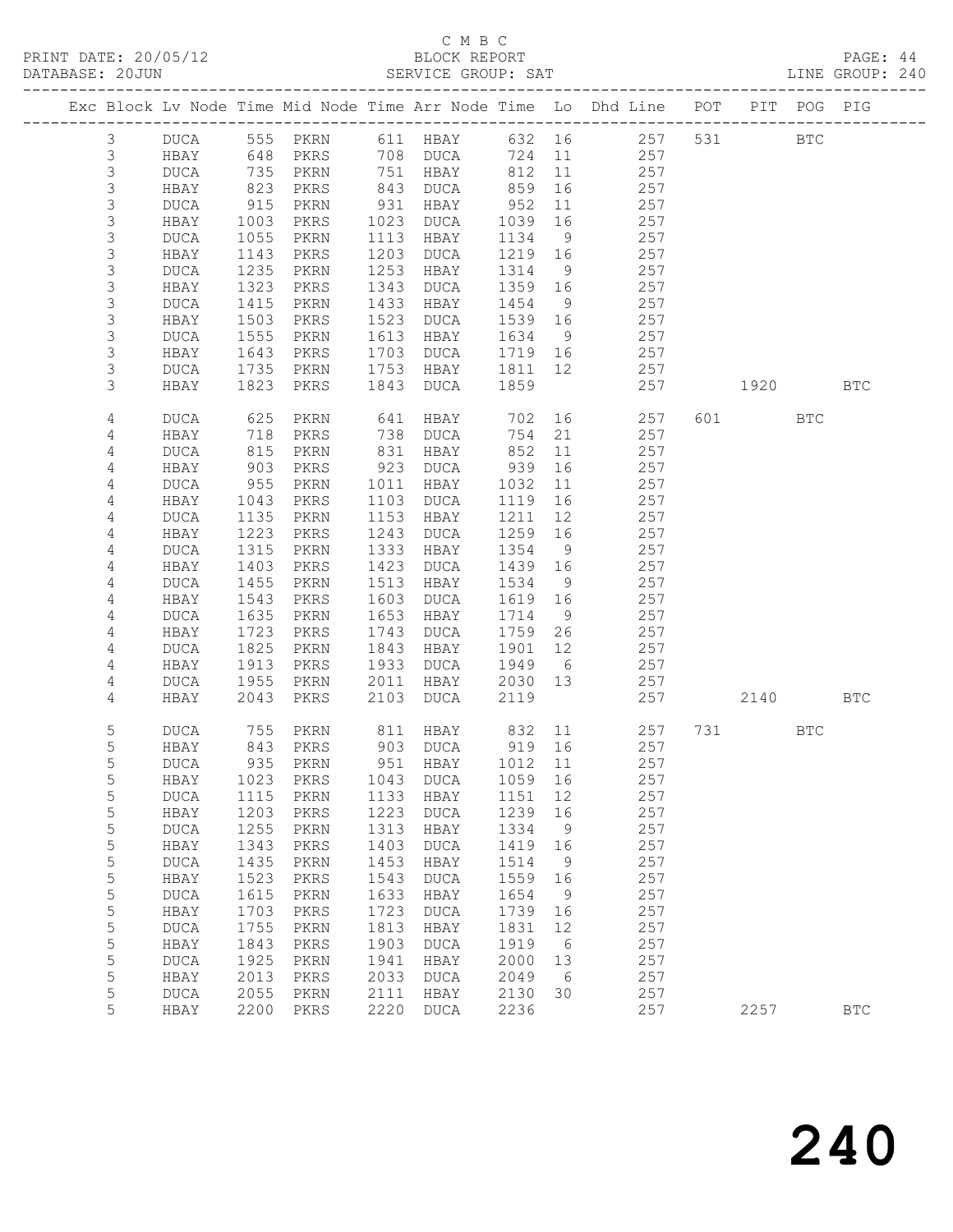#### C M B C<br>BLOCK REPORT

PAGE: 45<br>LINE GROUP: 240

|          |              |              |                                            |      |                                  |              |                               | Exc Block Lv Node Time Mid Node Time Arr Node Time Lo Dhd Line POT PIT POG PIG |                        |            |            |
|----------|--------------|--------------|--------------------------------------------|------|----------------------------------|--------------|-------------------------------|--------------------------------------------------------------------------------|------------------------|------------|------------|
| 11       |              |              |                                            |      |                                  |              |                               | STST 1308 15LO 1346 LVMT 1359 9 240 1244 BTC                                   |                        |            |            |
| 11       | LVMT         | 1408         |                                            |      |                                  |              |                               | MAGA 1437 STST 1513 17 240                                                     |                        |            |            |
| 11       | STST         | 1530         |                                            |      | 15LO 1605 LVMT 1621              |              | $\overline{7}$                | 240                                                                            |                        |            |            |
| 11       | LVMT         | 1628         | MAGA                                       |      | 1656 STST                        | 1733 7       |                               | 240                                                                            |                        |            |            |
| 11       | STST         | 1740         | 15LO                                       |      | 1814 LVMT                        | 1830         | $5^{\circ}$                   | 240                                                                            |                        |            |            |
| 11       | LVMT         | 1835         | MAGA                                       | 1902 | STST                             | 1936         |                               | 240                                                                            | 2000 00                |            | <b>BTC</b> |
| 12       | LVMT         | 1328         | MAGA                                       | 1357 | STST                             | 1433 5       |                               | 240 1310                                                                       |                        | <b>BTC</b> |            |
| 12       | STST         | 1438         | 15LO                                       |      | 1516 LVMT                        | 1529 9       |                               | 240                                                                            |                        |            |            |
| 12       | LVMT         | 1538         | MAGA                                       |      | 1607 STST                        | 1644 16      |                               | $\frac{210}{240}$                                                              |                        |            |            |
| 12       | STST         | 1700         | 15LO                                       |      | 1734 LVMT                        |              |                               | 1750 10 240                                                                    |                        |            |            |
| 12       | LVMT         | 1800         | MAGA                                       | 1828 | STST                             | 1905         | 21                            | 240                                                                            |                        |            |            |
| 12       | STST         |              | 1926 15LO 1956 LVMT<br>2021 MAGA 2045 STST |      |                                  | 2012         | 9                             | 240                                                                            |                        |            |            |
| 12       | LVMT         |              |                                            |      |                                  | 2113         |                               | 240                                                                            | 2137                   |            | <b>BTC</b> |
| 61       | LOQU         | 515          |                                            |      | LVMT                             | 530          | $\circ$                       | N24                                                                            | 453 and $\overline{a}$ | <b>BTC</b> |            |
| 61       | LVMT         |              |                                            |      |                                  | 620          | $\overline{7}$                | N24                                                                            |                        |            |            |
| 61       | STST         |              |                                            |      |                                  | 704          | $7\phantom{.0}$               | 240                                                                            |                        |            |            |
| 61       | LVMT         | 711          | MAGA 736 STST                              |      |                                  | 756          | 9                             | 240                                                                            |                        |            |            |
| 61       | STST         | 805          | EDRI 828 MOGL                              |      |                                  | 835          | $\circ$                       | 246                                                                            |                        |            |            |
| 61       | MOGL         | 835<br>902   |                                            |      | LOQU                             | 857          | $5\overline{)}$               | 249                                                                            |                        |            |            |
| 61       | LOQU         | 918          | MAGA 933 STST                              |      | MOGL                             | 918          | $\circ$                       | 249<br>246                                                                     |                        |            |            |
| 61       | MOGL         |              |                                            |      |                                  | 956          | 8                             |                                                                                |                        |            |            |
| 61       | STST         | 1004         | EDRI 1028 MOGL                             |      |                                  | 1036         | $\overline{0}$                | 246                                                                            |                        |            |            |
| 61       | MOGL         | 1036         |                                            |      | LOQU                             | 1059         | $5\overline{)}$               | 249                                                                            |                        |            |            |
| 61       | LOQU         | 1104         | MAGA 1136 STST                             |      | MOGL                             | 1120<br>1205 | $\overline{0}$                | 249<br>246                                                                     |                        |            |            |
| 61<br>61 | MOGL         | 1120<br>1210 |                                            |      | 15LO 1248 LVMT 1301              |              | $5^{\circ}$<br>$\overline{7}$ | 240                                                                            |                        |            |            |
| 61       | STST<br>LVMT | 1308         | MAGA                                       | 1337 | STST                             | 1413 15      |                               | 240                                                                            |                        |            |            |
| 61       | STST         | 1428         | 15LO                                       |      | 1506 LVMT                        | 1519         | 9                             | 240                                                                            |                        |            |            |
| 61       | LVMT         | 1528         | MAGA                                       | 1557 | STST                             | 1634 6       |                               | $240$                                                                          |                        |            |            |
| 61       | STST         | 1640         | 15LO                                       |      | 1715 LVMT                        | 1731 7       |                               | 240                                                                            |                        |            |            |
| 61       | LVMT         | 1738         | MAGA                                       |      | 1806 STST                        | 1843 18      |                               | 240                                                                            |                        |            |            |
| 61       | STST         | 1901         | 15LO                                       |      | 1931 LVMT                        | 1947 8       |                               | $240$                                                                          |                        |            |            |
| 61       | LVMT         | 1955         | MAGA                                       | 2019 | STST                             | 2047         |                               | 240                                                                            | 2111 BTC               |            |            |
| 62       | LVMT         |              | 554 MAGA                                   | 619  |                                  |              |                               | STST 639 7 240                                                                 | 536 7                  | <b>BTC</b> |            |
| 62       | STST         |              |                                            |      |                                  | 723 19       |                               | 240                                                                            |                        |            |            |
| 62       | LVMT         |              | 646 15LO<br>742 MAGA                       |      | 710 LVMT<br>807 STST<br>807 STST | 827 5        |                               | 240                                                                            |                        |            |            |
| 62       | STST         |              | 832 15LO                                   |      | 903 LVMT                         |              |                               | 916 11<br>240                                                                  |                        |            |            |
| 62       | LVMT         | 927          | MAGA                                       | 955  | STST                             | 1022         | $\overline{7}$                | 240                                                                            |                        |            |            |
| 62       | STST         | 1029         | 15LO                                       | 1103 | LVMT                             | 1116 13      |                               | 240                                                                            |                        |            |            |
| 62       | LVMT         | 1129         | MAGA                                       | 1158 | STST                             | 1228         | $\overline{7}$                | 240                                                                            |                        |            |            |
| 62       | STST         | 1235         | 15LO                                       | 1313 | LVMT                             | 1326         | 12                            | 240                                                                            |                        |            |            |
| 62       | LVMT         | 1338         | MAGA                                       | 1407 | STST                             | 1443         | 17                            | 240                                                                            |                        |            |            |
| 62       | STST         | 1500         | 15LO                                       | 1535 | LVMT                             | 1551         | $\overline{7}$                | 240                                                                            |                        |            |            |
| 62       | LVMT         | 1558         | MAGA                                       | 1626 | STST                             | 1703         | $\overline{7}$                | 240                                                                            |                        |            |            |
| 62       | STST         | 1710         | 15LO                                       | 1744 | LVMT                             | 1800         | 10                            | 240                                                                            |                        |            |            |
| 62       | LVMT         | 1810         | MAGA                                       | 1838 | STST                             | 1915         |                               | 240                                                                            | 1939                   |            | <b>BTC</b> |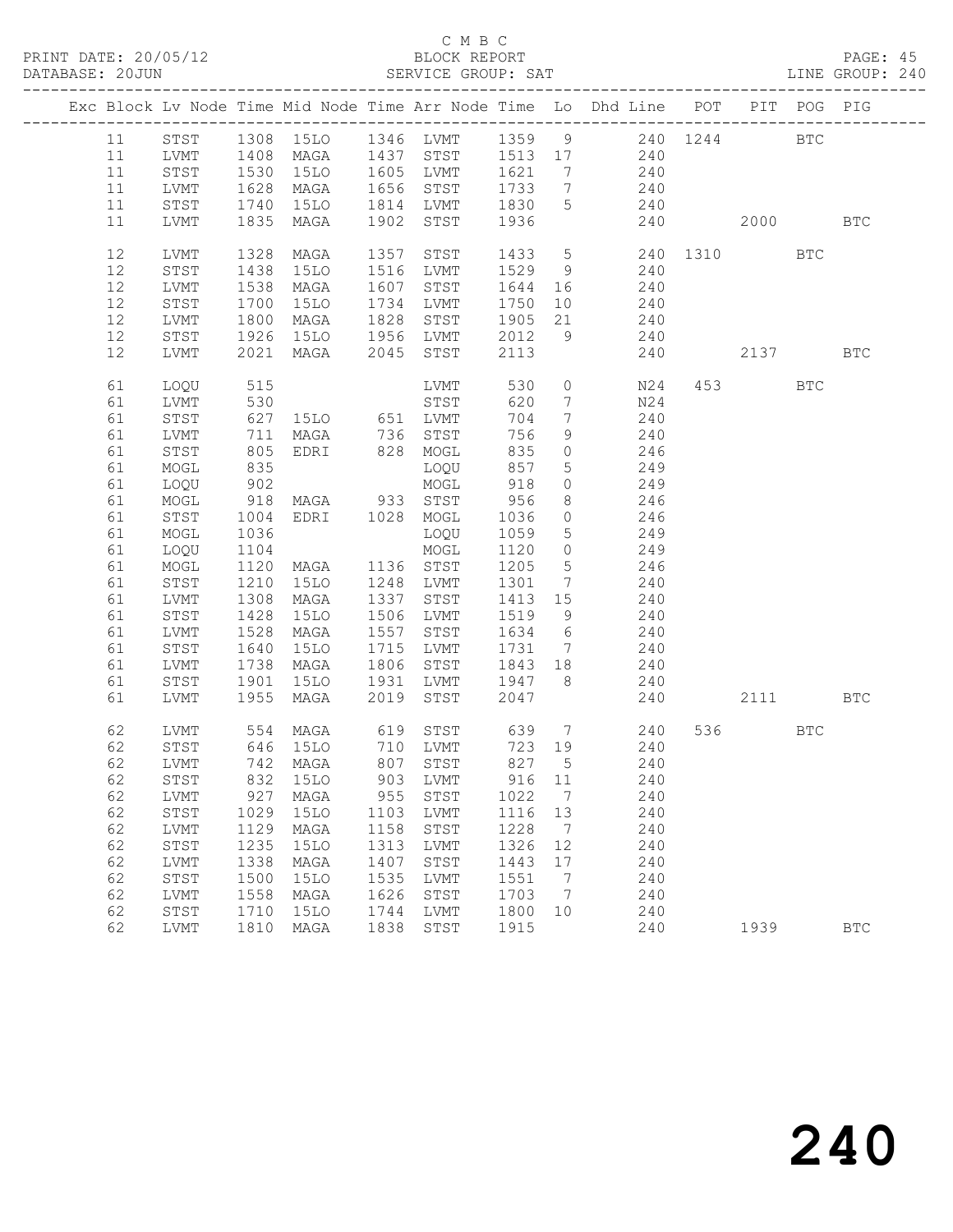| DATABASE: 20JUN |    |              |                       |                                          |      | SERVICE GROUP: SAT                                            |         |                 |                                                                                |     |         |            | LINE GROUP: 240 |  |
|-----------------|----|--------------|-----------------------|------------------------------------------|------|---------------------------------------------------------------|---------|-----------------|--------------------------------------------------------------------------------|-----|---------|------------|-----------------|--|
|                 |    |              |                       |                                          |      |                                                               |         |                 | Exc Block Lv Node Time Mid Node Time Arr Node Time Lo Dhd Line POT PIT POG PIG |     |         |            |                 |  |
|                 | 63 |              |                       |                                          |      |                                                               |         |                 | STST 608 15LO 632 LVMT 645 9 240 544 BTC                                       |     |         |            |                 |  |
|                 | 63 | LVMT         |                       |                                          |      |                                                               |         |                 | 654 MAGA 719 STST 739 10 240                                                   |     |         |            |                 |  |
|                 | 63 | STST         |                       | 749 15LO<br>842 MAGA<br>936 15LO         |      | 15LO 815 LVMT 828<br>MAGA 910 STST 930<br>15LO 1009 LVMT 1022 |         |                 | 14 240                                                                         |     |         |            |                 |  |
|                 | 63 | LVMT         |                       |                                          |      |                                                               |         | $6\overline{6}$ | 240                                                                            |     |         |            |                 |  |
|                 | 63 | STST         |                       |                                          |      |                                                               |         |                 | $\begin{array}{ccc}\n 5 & 240 \\  5 & 240\n\end{array}$                        |     |         |            |                 |  |
|                 | 63 | LVMT         | 1027                  | MAGA 1055 STST                           |      |                                                               | 1122    |                 | 8 240                                                                          |     |         |            |                 |  |
|                 | 63 | STST         | 1130                  | EDRI 1156 MOGL                           |      |                                                               | 1205    | $\overline{0}$  | 246                                                                            |     |         |            |                 |  |
|                 | 63 | MOGL         | 1205                  |                                          |      | LOQU                                                          | 1229    | 5 <sup>5</sup>  | 249                                                                            |     |         |            |                 |  |
|                 | 63 | LOQU         | 1234                  |                                          |      |                                                               | 1253    |                 | $\overline{0}$<br>249                                                          |     |         |            |                 |  |
|                 | 63 | MOGL         | 1253                  | LOQU<br>MOGL<br>MAGA 1311 STST           |      |                                                               | 1343    | 5 <sup>5</sup>  | 246                                                                            |     |         |            |                 |  |
|                 | 63 | STST         | 1348                  | 15LO 1426 LVMT                           |      |                                                               | 1439    | 9               | 240                                                                            |     |         |            |                 |  |
|                 | 63 | LVMT         |                       | MAGA 1517 STST                           |      |                                                               |         |                 |                                                                                |     |         |            |                 |  |
|                 | 63 | STST         | $14 - 1600$<br>$-637$ | EDRI 1627 MOGL                           |      |                                                               |         |                 | 1554 6 240<br>1637 0 246                                                       |     |         |            |                 |  |
|                 | 63 | MOGL         | 1637                  |                                          |      | LOQU                                                          |         |                 | 1701 6 249                                                                     |     |         |            |                 |  |
|                 | 63 | LOQU         | 1707                  |                                          |      |                                                               | 1724    |                 | $0$ 249                                                                        |     |         |            |                 |  |
|                 | 63 | MOGL         |                       | MOGL<br>MAGA 1740 STST<br>15LO 1857 LVMT |      |                                                               | 1812 13 |                 | 246                                                                            |     |         |            |                 |  |
|                 | 63 | STST         | 1724<br>1825          |                                          |      |                                                               | 1913 14 |                 | 240                                                                            |     |         |            |                 |  |
|                 | 63 | LVMT         | 1927                  | MAGA                                     | 1952 | STST                                                          | 2023 13 |                 | 240                                                                            |     |         |            |                 |  |
|                 | 63 | STST         | 2036                  | 15LO                                     |      | 2105 LVMT                                                     | 2121    | 10              | 240                                                                            |     |         |            |                 |  |
|                 | 63 | LVMT         | 2131                  | MAGA                                     |      | 2154 STST                                                     | 2218 10 |                 | 240                                                                            |     |         |            |                 |  |
|                 | 63 | STST         | 2228                  | 15LO                                     |      | 2257 LVMT                                                     | 2311    |                 | 240                                                                            |     | 2327    |            | <b>BTC</b>      |  |
|                 |    |              |                       |                                          |      |                                                               |         |                 |                                                                                |     |         |            |                 |  |
|                 | 64 | LVMT         | 614                   | MAGA                                     | 639  | STST                                                          | 659     |                 | 7 240                                                                          |     | 556 700 | <b>BTC</b> |                 |  |
|                 | 64 | STST         |                       | 15LO                                     | 732  | LVMT                                                          | 745     | 12              | 240                                                                            |     |         |            |                 |  |
|                 | 64 | LVMT         | 706<br>757<br>847     | MAGA                                     | 822  | STST                                                          | 842     | 5 <sup>5</sup>  | 240                                                                            |     |         |            |                 |  |
|                 | 64 | STST         |                       | 15LO                                     |      | 919 LVMT                                                      | 932 10  |                 | 240                                                                            |     |         |            |                 |  |
|                 | 64 | LVMT         | 942                   | MAGA                                     | 1010 | STST                                                          | 1037    | $7\overline{ }$ | 240                                                                            |     |         |            |                 |  |
|                 | 64 | STST         | 1044                  | 15LO                                     | 1121 | LVMT                                                          | 1134    | $7\overline{ }$ | 240                                                                            |     |         |            |                 |  |
|                 | 64 | LVMT         | 1141                  | MAGA                                     |      | 1210 STST                                                     | 1243 15 |                 |                                                                                |     |         |            |                 |  |
|                 | 64 | STST         | 1258                  | 15LO                                     |      | 1336 LVMT                                                     | 1349    | 9               | $240$<br>$240$                                                                 |     |         |            |                 |  |
|                 | 64 | LVMT         | 1358                  | MAGA                                     | 1427 | STST                                                          | 1503    | $7\overline{ }$ | 240                                                                            |     |         |            |                 |  |
|                 | 64 | STST         | 1510                  | 15LO                                     | 1545 | LVMT                                                          | 1601 7  |                 | 240                                                                            |     |         |            |                 |  |
|                 | 64 | LVMT         | 1608                  | MAGA                                     | 1636 | STST                                                          | 1713 7  |                 | 240                                                                            |     |         |            |                 |  |
|                 | 64 | STST         | 1720                  | 15LO                                     | 1754 | LVMT                                                          | 1810    | 12              | 240                                                                            |     |         |            |                 |  |
|                 | 64 | LVMT         | 1822                  | MAGA                                     | 1850 | STST                                                          | 1927    | 11              | 240                                                                            |     |         |            |                 |  |
|                 | 64 | STST         | 1938                  | 15LO                                     |      | 2007 LVMT                                                     | 2023    | 11              | 240                                                                            |     |         |            |                 |  |
|                 | 64 | LVMT         |                       | MAGA                                     |      | 2057 STST                                                     | 2121 7  |                 |                                                                                |     |         |            |                 |  |
|                 | 64 | STST         | 2034<br>2128          | 15LO                                     |      | $2157$ LVMT                                                   | 2213 17 |                 | $240$<br>$240$                                                                 |     |         |            |                 |  |
|                 |    |              |                       |                                          |      |                                                               |         |                 | 64 LVMT 2230 MAGA 2253 STST 2317 240                                           |     | 2341    |            | BTC             |  |
|                 |    |              |                       |                                          |      |                                                               |         |                 |                                                                                |     |         |            |                 |  |
|                 | 65 | LVMT         | 634                   | MAGA                                     | 659  | STST                                                          | 719     | 5               | 240                                                                            | 616 |         | <b>BTC</b> |                 |  |
|                 | 65 | ${\tt STST}$ | 724                   | <b>15LO</b>                              | 750  | LVMT                                                          | 803     | 9               | 240                                                                            |     |         |            |                 |  |
|                 | 65 | LVMT         | 812                   | MAGA                                     | 837  | STST                                                          | 857     | 5               | 240                                                                            |     |         |            |                 |  |
|                 | 65 | ${\tt STST}$ | 902                   | 15LO                                     | 934  | LVMT                                                          | 947     | 10              | 240                                                                            |     |         |            |                 |  |
|                 | 65 | ${\rm LVMT}$ | 957                   | MAGA                                     | 1025 | STST                                                          | 1052    | 6               | 240                                                                            |     |         |            |                 |  |
|                 | 65 | STST         | 1058                  | 15LO                                     | 1135 | LVMT                                                          | 1148    | 15              | 240                                                                            |     |         |            |                 |  |
|                 | 65 | ${\rm LVMT}$ | 1203                  | MAGA                                     | 1232 | STST                                                          | 1306    | 12              | 240                                                                            |     |         |            |                 |  |
|                 | 65 | STST         | 1318                  | 15LO                                     | 1356 | LVMT                                                          | 1409    | 9               | 240                                                                            |     |         |            |                 |  |
|                 | 65 | ${\rm LVMT}$ | 1418                  | MAGA                                     | 1447 | STST                                                          | 1523    | 6               | 240                                                                            |     |         |            |                 |  |
|                 | 65 | STST         | 1529                  | EDRI                                     | 1556 | MOGL                                                          | 1606    | $\overline{0}$  | 246                                                                            |     |         |            |                 |  |
|                 | 65 | $\sf{MOGL}$  | 1606                  |                                          |      | LOQU                                                          | 1630    | 17              | 249                                                                            |     |         |            |                 |  |
|                 | 65 | LOQU         | 1647                  | CASB                                     | 1704 | GMSK                                                          | 1713    | 11              | 236                                                                            |     |         |            |                 |  |
|                 | 65 | GMSK         | 1724                  | CASB                                     | 1731 | LOQU                                                          | 1754    | 8               | 236                                                                            |     |         |            |                 |  |
|                 | 65 | LOQU         | 1802                  | CASB                                     | 1818 | GMSK                                                          | 1827    |                 | 236                                                                            |     | 1857    |            | <b>BTC</b>      |  |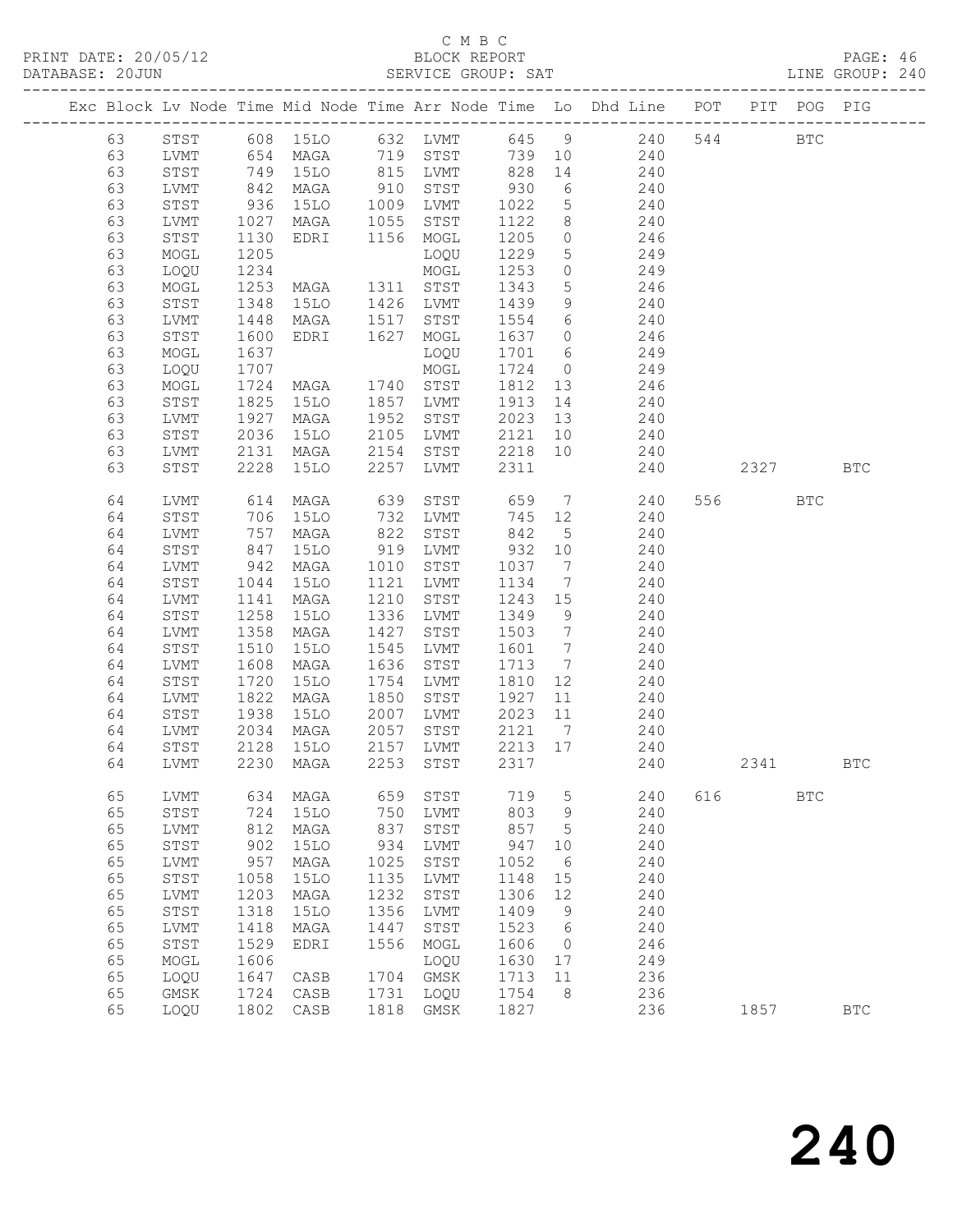PRINT DATE: 20/05/12 BLOCK REPORT<br>DATABASE: 20JUN BATABASE: 2010

#### C M B C<br>BLOCK REPORT

PAGE: 47<br>LINE GROUP: 240

|    |              |      |             |      |              |         |                 | Exc Block Lv Node Time Mid Node Time Arr Node Time Lo Dhd Line POT |     |      | PIT POG PIG |            |
|----|--------------|------|-------------|------|--------------|---------|-----------------|--------------------------------------------------------------------|-----|------|-------------|------------|
| 66 | LVMT         |      | 727 MAGA    |      | 752 STST     | 812 5   |                 | 240                                                                | 709 |      | <b>BTC</b>  |            |
| 66 | STST         | 817  | 15LO        |      | 845 LVMT     | 858 14  |                 | 240                                                                |     |      |             |            |
| 66 | LVMT         | 912  | MAGA        | 940  | STST         | 1007    | $\overline{7}$  | 240                                                                |     |      |             |            |
| 66 | STST         | 1014 | 15LO        |      | 1047 LVMT    | 1100    | $5\overline{)}$ | 240                                                                |     |      |             |            |
| 66 | LVMT         | 1105 | MAGA        | 1134 | STST         | 1204 15 |                 | 240                                                                |     |      |             |            |
| 66 | STST         | 1219 | 15LO        | 1257 | LVMT         | 1310    | 8 <sup>8</sup>  | 240                                                                |     |      |             |            |
| 66 | LVMT         | 1318 | MAGA        | 1347 | STST         | 1423    | $5^{\circ}$     | 240                                                                |     |      |             |            |
| 66 | STST         | 1428 | EDRI        | 1455 | MOGL         | 1504    | $\overline{0}$  | 246                                                                |     |      |             |            |
| 66 | $\sf{MOGL}$  | 1504 |             |      | LOQU         | 1529    | 6               | 249                                                                |     |      |             |            |
| 66 | LOQU         | 1535 |             |      | MOGL         | 1554    | $\overline{0}$  | 249                                                                |     |      |             |            |
| 66 | MOGL         | 1554 | MAGA        | 1610 | STST         | 1642    | 8 <sup>8</sup>  | 246                                                                |     |      |             |            |
| 66 | ${\tt STST}$ | 1650 | 15LO        | 1724 | LVMT         | 1740    | 9               | 240                                                                |     |      |             |            |
| 66 | LVMT         | 1749 | MAGA        | 1817 | STST         | 1854 10 |                 | 240                                                                |     |      |             |            |
| 66 | STST         | 1904 | EDRI        | 1928 | MOGL         | 1935    | $\overline{0}$  | 246                                                                |     |      |             |            |
| 66 | MOGL         | 1935 |             |      | LOQU         | 1957    | 6               | 249                                                                |     |      |             |            |
| 66 | LOQU         | 2003 |             |      | MOGL         | 2020    | $\overline{0}$  | 249                                                                |     |      |             |            |
| 66 | $\sf{MOGL}$  | 2020 | MAGA        |      | 2035 STST    | 2058    | 10              | 246                                                                |     |      |             |            |
| 66 | ${\tt STST}$ | 2108 | 15LO        |      | 2137 LVMT    | 2153    | 17              | 240                                                                |     |      |             |            |
| 66 | LVMT         | 2210 | MAGA        | 2233 | STST         | 2257    | 15              | 240                                                                |     |      |             |            |
| 66 | STST         | 2312 | <b>15LO</b> | 2339 | LVMT         | 2352    | 18              | 240                                                                |     |      |             |            |
| 66 | LVMT         | 2410 | MAGA        | 2433 | STST         | 2454    | $5^{\circ}$     | 5 240                                                              |     |      |             |            |
| 66 | HODM         | 2504 | LOQU        | 2534 | LVMT         | 2551    | $5\overline{)}$ | N24                                                                |     |      |             |            |
| 66 | LVMT         | 2556 | LOQU        |      | HODM         | 2637    | 5               | N24                                                                |     |      |             |            |
| 66 | HODM         | 2642 | LOQU        | 2712 | LVMT         | 2729    |                 | N24                                                                |     | 2745 |             | <b>BTC</b> |
| 67 | STST         | 735  | 15LO        | 801  | LVMT         | 814     | 13              | 240                                                                | 711 |      | <b>BTC</b>  |            |
| 67 | LVMT         | 827  | MAGA        | 855  | STST         | 915     | $5\overline{)}$ | 240                                                                |     |      |             |            |
| 67 | STST         | 920  | <b>15LO</b> | 952  | LVMT         | 1005    | $\overline{7}$  | 240                                                                |     |      |             |            |
| 67 | LVMT         | 1012 | MAGA        | 1040 | STST         | 1107    | 15              | 240                                                                |     |      |             |            |
| 67 | STST         | 1122 | <b>15LO</b> | 1159 | LVMT         | 1212    | 13              | 240                                                                |     |      |             |            |
| 67 | LVMT         | 1225 | MAGA        | 1254 | STST         | 1328    | 10              | 240                                                                |     |      |             |            |
| 67 | STST         | 1338 | <b>15LO</b> | 1416 | LVMT         | 1429    | 9               | 240                                                                |     |      |             |            |
| 67 | LVMT         | 1438 | MAGA        | 1507 | STST         | 1544    | 16              | 240                                                                |     |      |             |            |
| 67 | STST         | 1600 | <b>15LO</b> | 1635 | LVMT         | 1651    | $\overline{7}$  | 240                                                                |     |      |             |            |
| 67 | LVMT         | 1658 | MAGA        | 1726 | STST         | 1803    | 10              | 240                                                                |     |      |             |            |
| 67 | STST         | 1813 | 15LO        | 1845 | LVMT         | 1901    | 13              | 240                                                                |     |      |             |            |
| 67 | LVMT         | 1914 | MAGA        | 1939 | STST         | 2010    | 15              | 240                                                                |     |      |             |            |
| 67 | STST         | 2025 | 15LO        | 2054 | LVMT         | 2110    |                 | 240                                                                |     | 2126 |             | <b>BTC</b> |
| 68 | STST         | 947  | <b>15LO</b> | 1020 | LVMT         | 1033    | 8               | 240                                                                | 923 |      | <b>BTC</b>  |            |
| 68 | LVMT         | 1041 | MAGA        | 1109 | STST         | 1136    | 22              | 240                                                                |     |      |             |            |
| 68 | STST         | 1158 | <b>15LO</b> | 1236 | LVMT         | 1249    | 9               | 240                                                                |     |      |             |            |
| 68 | LVMT         | 1258 | MAGA        | 1327 | STST         | 1401    | 8               | 240                                                                |     |      |             |            |
| 68 | STST         | 1409 | <b>15LO</b> | 1447 | LVMT         | 1500    | 8               | 240                                                                |     |      |             |            |
| 68 | LVMT         | 1508 | MAGA        | 1537 | STST         | 1614    | 16              | 240                                                                |     |      |             |            |
| 68 | STST         | 1630 | <b>15LO</b> | 1705 | LVMT         | 1721    | 7               | 240                                                                |     |      |             |            |
| 68 | LVMT         | 1728 | MAGA        | 1756 | STST         | 1833    | 16              | 240                                                                |     |      |             |            |
| 68 | ${\tt STST}$ | 1849 | <b>15LO</b> | 1920 | <b>LVMT</b>  | 1936    | 5               | 240                                                                |     |      |             |            |
| 68 | LVMT         | 1941 | MAGA        | 2005 | STST         | 2033    | 18              | 240                                                                |     |      |             |            |
| 68 | ${\tt STST}$ | 2051 | <b>15LO</b> | 2120 | LVMT         | 2136    | 14              | 240                                                                |     |      |             |            |
| 68 | LVMT         | 2150 | MAGA        | 2213 | ${\tt STST}$ | 2237    | 12              | 240                                                                |     |      |             |            |
| 68 | STST         | 2249 | <b>15LO</b> | 2318 | LVMT         | 2332    | 8               | 240                                                                |     |      |             |            |
| 68 | LVMT         | 2340 | MAGA        | 2403 | ${\tt STST}$ | 2424    | 18              | 240                                                                |     |      |             |            |

68 STST 2442 15LO 2509 LVMT 2522 240 2538 BTC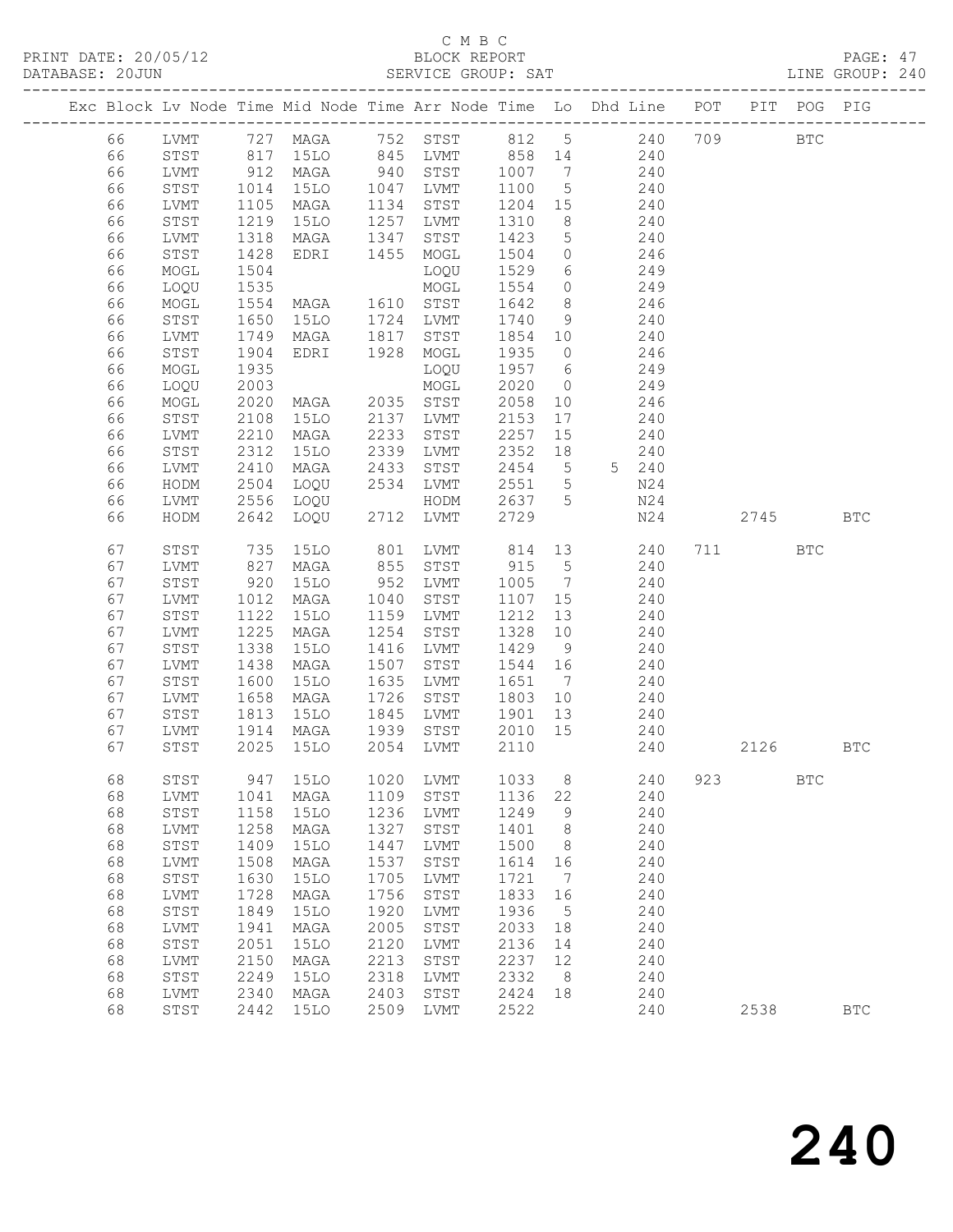PRINT DATE: 20/05/12 BLOCK REPORT<br>DATABASE: 20JUN BERVICE GROUP: SAT

### C M B C<br>BLOCK REPORT

PAGE: 48<br>LINE GROUP: 240

| DAIADAJE. ZUUUN |    |             |      |      |      | DENVICE GRUUF. DAI |      |          |                                                                     |          |      |     | ATNA GUOQI. ZIV |
|-----------------|----|-------------|------|------|------|--------------------|------|----------|---------------------------------------------------------------------|----------|------|-----|-----------------|
|                 |    |             |      |      |      |                    |      |          | Exc Block Lv Node Time Mid Node Time Arr Node Time  Lo  Dhd Line  . | POT      | PIT  | POG | PIG             |
|                 | 69 | STST        | 1134 | 15LO | 1212 | LVMT               | 1225 | 11       |                                                                     | 240 1110 |      | BTC |                 |
|                 | 69 | LVMT        | 1236 | MAGA | 1305 | STST               | 1339 | 19       | 240                                                                 |          |      |     |                 |
|                 | 69 | STST        | 1358 | 15LO | 1436 | LVMT               | 1449 | 9.       | 240                                                                 |          |      |     |                 |
|                 | 69 | LVMT        | 1458 | MAGA | 1527 | STST               | 1604 | 6        | 240                                                                 |          |      |     |                 |
|                 | 69 | STST        | 1610 | 15LO | 1645 | LVMT               | 1701 |          | 240                                                                 |          |      |     |                 |
|                 | 69 | LVMT        | 1708 | MAGA | 1736 | STST               | 1813 | 20       | 240                                                                 |          |      |     |                 |
|                 | 69 | STST        | 1833 | EDRI | 1858 | MOGL               | 1907 | $\Omega$ | 246                                                                 |          |      |     |                 |
|                 | 69 | MOGL        | 1907 |      |      | LOOU               | 1929 | 6        | 249                                                                 |          |      |     |                 |
|                 | 69 | <b>LOOU</b> | 1935 | 29LO | 1950 | LVMT               | 1957 |          | 229                                                                 |          | 2015 |     | BTC.            |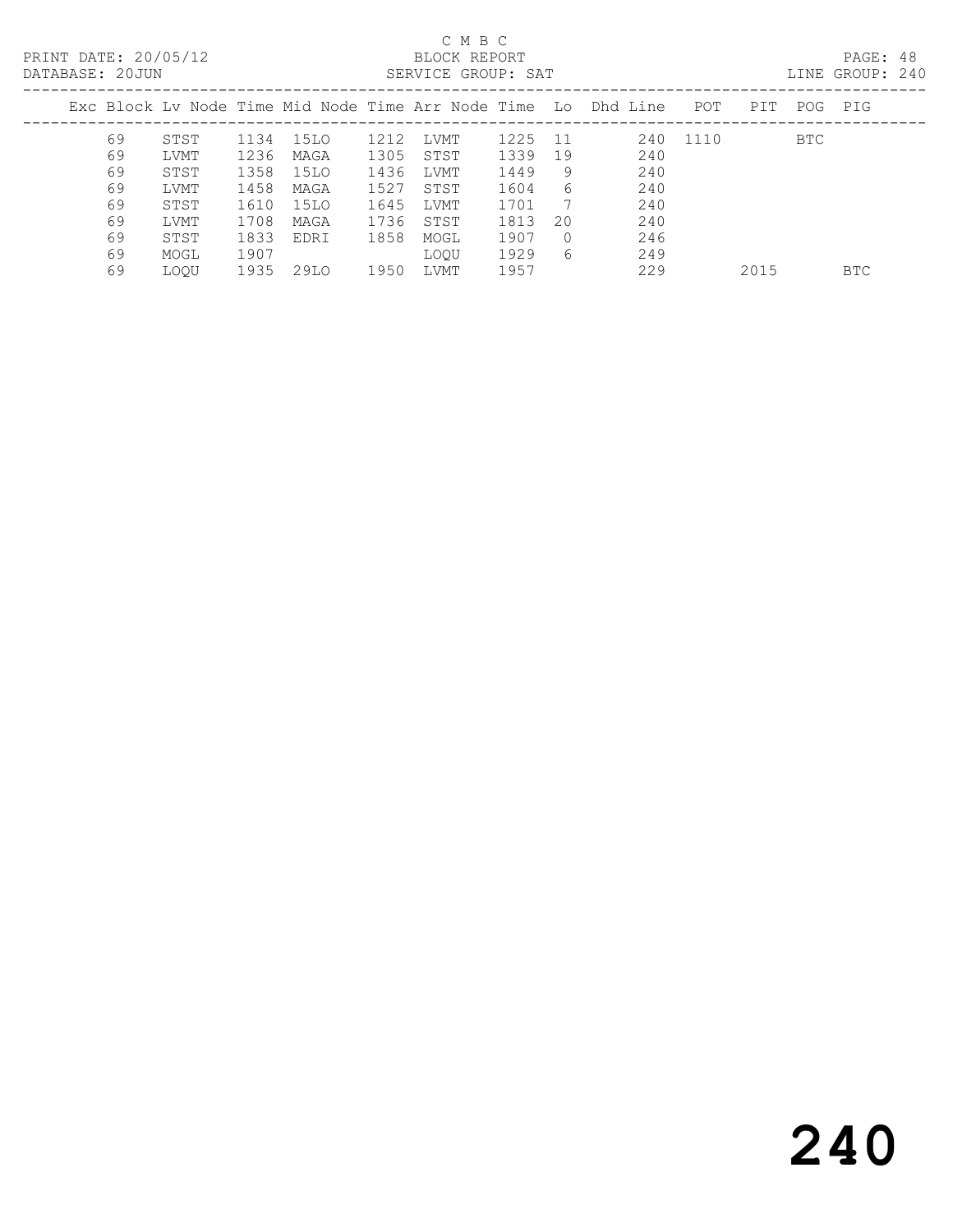| PRINT DATE: 20/05/12<br>DATABASE: 20JUN |                                                                                                                                                          | -20/05/12<br>0jun<br>---------------------                                                                                                                                                                   | C M B C<br>BLOCK REPORT                                                                                                                                                                                |                                                  | C M B C                                                                                                                          |  |                                                                                                                     | SERVICE GROUP: SAT<br>---------------------------------             |                                                                                                                                                                                                                                                                                                                                                         |          |             | PAGE: 49<br>LINE GROUP: 802 |            |  |
|-----------------------------------------|----------------------------------------------------------------------------------------------------------------------------------------------------------|--------------------------------------------------------------------------------------------------------------------------------------------------------------------------------------------------------------|--------------------------------------------------------------------------------------------------------------------------------------------------------------------------------------------------------|--------------------------------------------------|----------------------------------------------------------------------------------------------------------------------------------|--|---------------------------------------------------------------------------------------------------------------------|---------------------------------------------------------------------|---------------------------------------------------------------------------------------------------------------------------------------------------------------------------------------------------------------------------------------------------------------------------------------------------------------------------------------------------------|----------|-------------|-----------------------------|------------|--|
|                                         |                                                                                                                                                          |                                                                                                                                                                                                              |                                                                                                                                                                                                        |                                                  |                                                                                                                                  |  |                                                                                                                     |                                                                     |                                                                                                                                                                                                                                                                                                                                                         |          |             |                             |            |  |
|                                         |                                                                                                                                                          |                                                                                                                                                                                                              |                                                                                                                                                                                                        |                                                  |                                                                                                                                  |  |                                                                                                                     |                                                                     | Exc Block Lv Node Time Mid Node Time Arr Node Time Lo Dhd Line POT PIT POG PIG                                                                                                                                                                                                                                                                          |          |             |                             |            |  |
|                                         | 21<br>21<br>21<br>21<br>21<br>21<br>21<br>21<br>21<br>21<br>21<br>21<br>21<br>21<br>21<br>21<br>21<br>21<br>21<br>21                                     | PBEX 510<br>PKRS<br>PBEX<br>PKRS<br>PBEX<br>PKRS<br>PBEX<br>PKRS<br>PBEX<br>PKRS<br>PBEX<br>PKRS<br>PBEX<br>PKRS<br>PBEX<br>PKRS<br>PBEX<br>PKRS                                                             | 715<br>800<br>845<br>930<br>1015<br>1110<br>1155<br>1250<br>1335<br>1430<br>1515<br>1610<br>1655<br>1750<br>1835<br>1930<br>2015                                                                       | PKRS 833<br><b>PKRS</b> 1147<br><b>PKRS</b> 1507 |                                                                                                                                  |  | PBEX 748<br>PBEX 2052                                                                                               |                                                                     | PKRS 543 7 R2 458 BTC<br>PBEX 623 7 R2<br>PKRS 703 12 R2<br>12 R2<br>12 R2<br>PBEX 918 12 R2<br>PKRS 1007 8 R2<br>PBEX 1052 18 R2<br>8 R2<br>PBEX 1232 18 R2<br>PKRS 1327 8 R2<br>PBEX 1412 18 R2<br>8 R2<br>PBEX 1552 18 R2<br>PKRS 1647 8 R2<br>PBEX 1732 18 R2<br>PKRS 1827 8 R2<br>PBEX 1912 18 R2<br>PKRS 2007 8 R2<br>PBEX 2052 R2<br>R2          | 2102 BTC |             |                             |            |  |
|                                         | 22<br>22<br>22<br>22<br>22<br>22<br>22<br>22<br>22<br>22<br>22<br>22<br>22<br>22<br>22<br>22<br>22<br>22<br>22<br>22<br>22<br>22<br>22<br>22<br>22<br>22 | PBEX<br>PKRS<br>PBEX<br>PKRS<br>PBEX<br>PKRS<br>PBEX<br>PKRS<br>PBEX<br>PKRS<br>PBEX<br>PKRS<br>PBEX<br>PKRS<br>PBEX<br>PKRS<br>PBEX<br>PKRS<br>PBEX<br>PKRS<br>PBEX<br>PKRS<br>PBEX<br>PKRS<br>PBEX<br>PKRS | 525<br>605<br>700<br>745<br>830<br>915<br>1010<br>1055<br>1150<br>1235<br>1330<br>1415<br>1510<br>1555<br>1650<br>1735<br>1830<br>1915<br>2010<br>2055<br>2145<br>2225<br>2315<br>2355<br>2445<br>2525 | PBEX 1452 18                                     | PBEX<br>PKRS 903<br>PKRS<br>PBEX<br>PKRS<br>PBEX<br>PKRS<br>PBEX<br>PKRS<br>PBEX<br>PKRS<br>PBEX<br>PKRS<br>PBEX<br>PKRS<br>PBEX |  | 818<br>1547<br>1632<br>1727<br>1812<br>1907<br>1952<br>2047<br>2132<br>2218<br>2258<br>2348<br>2428<br>2518<br>2558 | 8<br>18<br>8<br>18<br>8<br>18<br>8<br>13<br>7<br>17<br>7<br>17<br>7 | PKRS 558 7 R2<br>$\begin{array}{c} 22 \\ 12 \end{array}$<br>R2<br>R <sub>2</sub><br>12 R2<br>12 and $\overline{a}$<br>R2<br>PBEX 952 18 R2<br>PKRS 1047 8 R2<br>PBEX 1132 18 R2<br>PKRS 1227 8 R2<br>PBEX 1312 18 R2<br>PKRS 1407 8 R2<br>R2<br>R <sub>2</sub><br>R2<br>$\mathbb{R}2$<br>R2<br>R2<br>R2<br>R2<br>R2<br>R2<br>R2<br>R2<br>R2<br>R2<br>R2 |          | 513<br>2608 | BTC                         | <b>BTC</b> |  |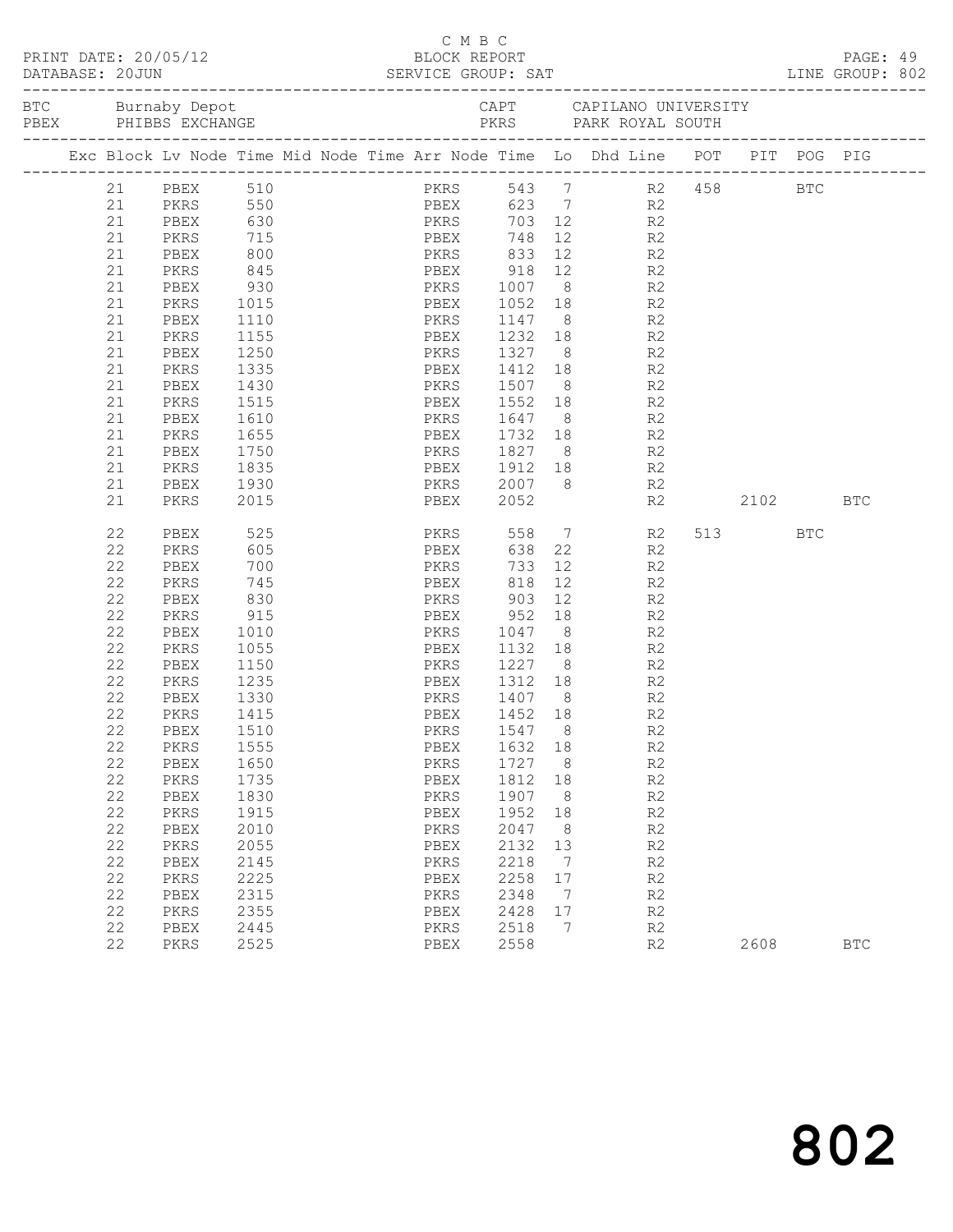#### C M B C<br>BLOCK REPORT

PAGE: 50<br>LINE GROUP: 802

|  |          |              |              |  |              |      |              |                      | Exc Block Lv Node Time Mid Node Time Arr Node Time Lo Dhd Line POT |     |            | PIT POG PIG |            |
|--|----------|--------------|--------------|--|--------------|------|--------------|----------------------|--------------------------------------------------------------------|-----|------------|-------------|------------|
|  | 23       | PBEX         | 540          |  |              | PKRS | 613 12       |                      | R2                                                                 | 528 | <b>BTC</b> |             |            |
|  | 23       | PKRS         | 625          |  |              | PBEX | 658          | 12                   | R2                                                                 |     |            |             |            |
|  | 23       | PBEX         | 710          |  | PKRS         |      | 743 12       |                      | R <sub>2</sub>                                                     |     |            |             |            |
|  | 23       | PKRS         | 755          |  | PBEX         |      | 828          | 12                   | R2                                                                 |     |            |             |            |
|  | 23       | PBEX         | 840          |  | PKRS         |      | 913          | 12                   | R <sub>2</sub>                                                     |     |            |             |            |
|  | 23       | PKRS         | 925          |  | PBEX         |      | 1002         | 18                   | R <sub>2</sub>                                                     |     |            |             |            |
|  | 23       | PBEX         | 1020         |  | PKRS         |      | 1057         | 8 <sup>8</sup>       | R2                                                                 |     |            |             |            |
|  | 23       | PKRS         | 1105         |  | PBEX         |      | 1142         | 18                   | R2                                                                 |     |            |             |            |
|  | 23       | PBEX         | 1200         |  | PKRS         |      | 1237         | 8 <sup>8</sup>       | R <sub>2</sub>                                                     |     |            |             |            |
|  | 23       | PKRS         | 1245         |  | PBEX         |      | 1322 18      |                      | R2                                                                 |     |            |             |            |
|  | 23       | PBEX         | 1340         |  | PKRS         |      | 1417         | 8                    | R2                                                                 |     |            |             |            |
|  | 23       | PKRS         | 1425         |  | PBEX         |      | 1502         | 18                   | R <sub>2</sub>                                                     |     |            |             |            |
|  | 23       | PBEX         | 1520         |  | PKRS         |      | 1557         | 8 <sup>8</sup>       | R <sub>2</sub>                                                     |     |            |             |            |
|  | 23       | PKRS         | 1605         |  | PBEX         |      | 1642         | 18                   | R2                                                                 |     |            |             |            |
|  | 23       | PBEX         | 1700         |  | PKRS         |      | 1737         | 8                    | R <sub>2</sub>                                                     |     |            |             |            |
|  | 23       | PKRS         | 1745         |  | PBEX         |      | 1822         | 18                   | R <sub>2</sub>                                                     |     |            |             |            |
|  | 23<br>23 | PBEX         | 1840         |  | PKRS         |      | 1917<br>2002 | 8 <sup>8</sup>       | R2<br>R2                                                           |     |            |             |            |
|  | 23       | PKRS<br>PBEX | 1925<br>2020 |  | PBEX<br>PKRS |      | 2057         | 18<br>8 <sup>8</sup> | R <sub>2</sub>                                                     |     |            |             |            |
|  | 23       | PKRS         | 2105         |  | PBEX         |      | 2138         | 22                   | R2                                                                 |     |            |             |            |
|  | 23       | PBEX         | 2200         |  | PKRS         |      | 2233         | $\overline{7}$       | R <sub>2</sub>                                                     |     |            |             |            |
|  | 23       | PKRS         | 2240         |  | PBEX         |      | 2313         | 17                   | R <sub>2</sub>                                                     |     |            |             |            |
|  | 23       | PBEX         | 2330         |  | PKRS         |      | 2403         | $\overline{7}$       | R2                                                                 |     |            |             |            |
|  | 23       | PKRS         | 2410         |  | PBEX         |      | 2443         |                      | R2                                                                 |     | 2453       |             | <b>BTC</b> |
|  |          |              |              |  |              |      |              |                      |                                                                    |     |            |             |            |
|  | 24       | PBEX         | 550          |  | PKRS         |      | 623          | 12 <sup>°</sup>      | R2                                                                 |     |            | <b>BTC</b>  |            |
|  | 24       | PKRS         | 635          |  | PBEX         |      | 708          | 12                   | R2                                                                 |     |            |             |            |
|  | 24       | PBEX         | 720          |  | PKRS         |      | 753          | 12                   | R <sub>2</sub>                                                     |     |            |             |            |
|  | 24       | PKRS         | 805          |  | PBEX         |      | 838          | 12                   | R2                                                                 |     |            |             |            |
|  | 24       | PBEX         | 850          |  | PKRS         |      | 923          | 12                   | R2                                                                 |     |            |             |            |
|  | 24       | PKRS         | 935          |  | PBEX         |      | 1012         | 18                   | R <sub>2</sub>                                                     |     |            |             |            |
|  | 24       | PBEX         | 1030         |  | PKRS         |      | 1107         | 8 <sup>8</sup>       | R <sub>2</sub>                                                     |     |            |             |            |
|  | 24       | PKRS         | 1115         |  | PBEX         |      | 1152         | 18                   | R2                                                                 |     |            |             |            |
|  | 24       | PBEX         | 1210         |  | PKRS         |      | 1247         | 8 <sup>8</sup>       | R2                                                                 |     |            |             |            |
|  | 24       | PKRS         | 1255         |  | PBEX         |      | 1332         | 18                   | R <sub>2</sub>                                                     |     |            |             |            |
|  | 24       | PBEX         | 1350         |  | PKRS         |      | 1427         | 8                    | R2                                                                 |     |            |             |            |
|  | 24       | PKRS         | 1435         |  | PBEX         |      | 1512         | 18                   | R2                                                                 |     |            |             |            |
|  | 24       | PBEX         | 1530         |  | PKRS         |      | 1607         | 8 <sup>8</sup>       | R <sub>2</sub>                                                     |     |            |             |            |
|  | 24       | PKRS         | 1615         |  | PBEX         |      | 1652         | 18                   | R2                                                                 |     |            |             |            |
|  | 24       | PBEX         | 1710         |  | PKRS         |      | 1747         | 8 <sup>8</sup>       | R2                                                                 |     |            |             |            |
|  | 24       | PKRS         | 1755         |  | PBEX         |      | 1832         | 18                   | R <sub>2</sub>                                                     |     |            |             |            |
|  | 24       | PBEX         | 1850         |  | PKRS         |      | 1927         | 8 <sup>8</sup>       | R2                                                                 |     |            |             |            |
|  | 24       | PKRS         | 1935         |  | PBEX         |      | 2012         | 18<br>- 8            | R2                                                                 |     |            |             |            |
|  | 24       | PBEX         | 2030         |  | PKRS         |      | 2107<br>2148 |                      | R <sub>2</sub><br>R2                                               |     |            |             | <b>BTC</b> |
|  | 24       | PKRS         | 2115         |  | PBEX         |      |              |                      |                                                                    |     | 2158       |             |            |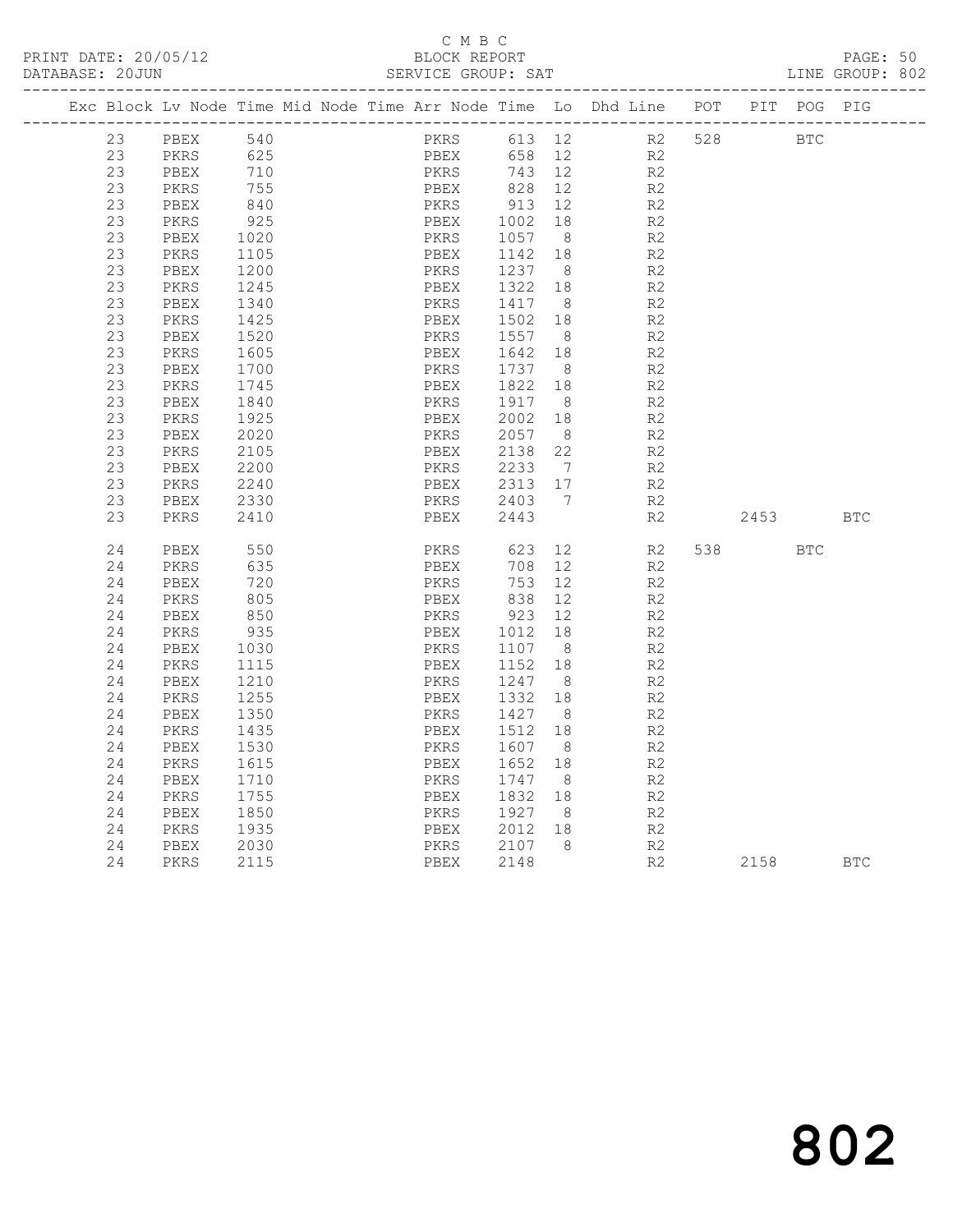#### C M B C<br>BLOCK REPORT

PAGE: 51<br>LINE GROUP: 802

|  |          | Exc Block Lv Node Time Mid Node Time Arr Node Time Lo Dhd Line POT PIT POG PIG |                 |  |              |              |                   |                |                       |                    |            |            |            |
|--|----------|--------------------------------------------------------------------------------|-----------------|--|--------------|--------------|-------------------|----------------|-----------------------|--------------------|------------|------------|------------|
|  | 25       | PBEX                                                                           | 600             |  |              |              |                   |                |                       | PKRS 633 12 R2 548 | <b>BTC</b> |            |            |
|  | 25       | PKRS                                                                           | 645<br>730      |  |              | PBEX<br>PKRS |                   |                | 718 12 R2             |                    |            |            |            |
|  | 25       | PBEX                                                                           |                 |  |              |              | 803 12            |                |                       | R2                 |            |            |            |
|  | 25       | PKRS                                                                           | 815             |  | PBEX         |              | 848 12            |                |                       | R2                 |            |            |            |
|  | 25       | PBEX                                                                           | 900             |  | PKRS         |              | 937 8             |                |                       | R2                 |            |            |            |
|  | 25       | PKRS                                                                           | 945             |  | PBEX         |              | 1022 18           |                |                       | R2                 |            |            |            |
|  | 25       | PBEX                                                                           | 1040            |  | PKRS         |              | 1117 8            |                |                       | R2                 |            |            |            |
|  | 25       | PKRS                                                                           | 1125            |  | PBEX         |              | 1202 18           |                |                       | R2                 |            |            |            |
|  | 25       | PBEX                                                                           | 1220<br>12.1305 |  | PKRS         |              | 1257 8            |                |                       | R2                 |            |            |            |
|  | 25<br>25 | PKRS                                                                           |                 |  | PBEX         |              | 1342 18           |                |                       | R2                 |            |            |            |
|  | 25       | PBEX                                                                           | 1400            |  | PKRS         |              | 1437 8            |                |                       | R2                 |            |            |            |
|  | 25       | PKRS<br>PBEX                                                                   | 1445<br>1540    |  | PBEX<br>PKRS |              | 1522 18<br>1617 8 |                |                       | R2<br>R2           |            |            |            |
|  | 25       | PKRS                                                                           | 1625            |  | PBEX         |              | 1702 18           |                |                       | R2                 |            |            |            |
|  | 25       | PBEX                                                                           | 1720            |  | PKRS         |              | 1757 8            |                |                       | R2                 |            |            |            |
|  | 25       | PKRS                                                                           | 1805            |  | PBEX         |              | 1842 18           |                |                       | R2                 |            |            |            |
|  | 25       | PBEX                                                                           | 1900            |  | PKRS         |              | 1937 8            |                |                       | R2                 |            |            |            |
|  | 25       | PKRS                                                                           | 1945            |  | PBEX         |              | 2022 18           |                |                       | R2                 |            |            |            |
|  | 25       | PBEX                                                                           | 2040            |  | PKRS         |              | 2117 8            |                |                       | R2                 |            |            |            |
|  | 25       | PKRS                                                                           | 2125            |  | PBEX         |              | 2158 17           |                |                       | R2                 |            |            |            |
|  | 25       | PBEX                                                                           | 2215            |  | PKRS         |              | 2248              | $\overline{7}$ |                       | R2                 |            |            |            |
|  | 25       | PKRS                                                                           | 2255            |  |              | PBEX         | 2328 17           |                |                       | R2                 |            |            |            |
|  | 25       | PBEX                                                                           | 2345            |  |              | PKRS         | 2418 7            |                |                       | R2                 |            |            |            |
|  | 25       | PKRS                                                                           | 2425            |  |              | PBEX         | 2458              |                |                       | R2                 | 2508       |            | <b>BTC</b> |
|  |          |                                                                                |                 |  |              |              |                   |                |                       |                    |            |            |            |
|  | 26       | PBEX                                                                           | 610             |  |              |              | PKRS 643          |                | 12 and $\overline{a}$ | R2                 | 558 35     | <b>BTC</b> |            |
|  | 26       | PKRS                                                                           | 655             |  | PBEX         |              | 728 12            |                |                       | R2                 |            |            |            |
|  | 26       | PBEX                                                                           | 740             |  | PKRS         |              | 813 12            |                |                       | R2                 |            |            |            |
|  | 26       | PKRS                                                                           | 825             |  | PBEX         |              | 858 12            |                |                       | R2                 |            |            |            |
|  | 26       | PBEX                                                                           | 910             |  | PKRS         |              | 858<br>947        | 8 <sup>8</sup> |                       | R2                 |            |            |            |
|  | 26       | PKRS                                                                           | 955             |  | PBEX         |              | 1032 18           |                |                       | R2                 |            |            |            |
|  | 26       | PBEX                                                                           | 1050            |  | PKRS         |              | 1127 8            |                |                       | R2                 |            |            |            |
|  | 26       | PKRS                                                                           | 1135            |  | PBEX         |              | 1212 18           |                |                       | R2                 |            |            |            |
|  | 26       | PBEX                                                                           | 1230            |  | PKRS         |              | 1307 8            |                |                       | R2                 |            |            |            |
|  | 26       | PKRS                                                                           | 1315            |  | PBEX         |              | 1352              | 18             |                       | R2                 |            |            |            |
|  | 26       | PBEX                                                                           | 1410            |  | PKRS         |              | 1447 8            |                |                       | R2                 |            |            |            |
|  | 26       | PKRS                                                                           | 1455            |  | PBEX         |              | 1532              | 18             |                       | R2                 |            |            |            |
|  | 26       | PBEX                                                                           | 1550            |  | PKRS         |              | 1627 8            |                |                       | R2                 |            |            |            |
|  | 26       | PKRS                                                                           | 1635            |  | PBEX         |              | 1712 18           |                |                       | R2                 |            |            |            |
|  | 26       | PBEX                                                                           | 1730            |  | PKRS         |              | 1807 8            |                |                       | R2                 |            |            |            |
|  | 26       | PKRS                                                                           | 1815            |  | PBEX         |              | 1852 18           |                |                       | R2                 |            |            |            |
|  | 26       | PBEX                                                                           | 1910            |  | PKRS         |              | 1947              | 8 <sup>1</sup> |                       | R2                 |            |            |            |
|  | 26       | PKRS                                                                           | 1955            |  | PBEX         |              | 2032 18           |                |                       | R <sub>2</sub>     |            |            |            |
|  | 26       | PBEX                                                                           | 2050            |  | PKRS         |              | 2127 8            |                |                       | R2                 |            |            |            |
|  | 26       | PKRS                                                                           | 2135            |  | PBEX         |              | 2208              |                |                       | R2                 | 2218       |            | <b>BTC</b> |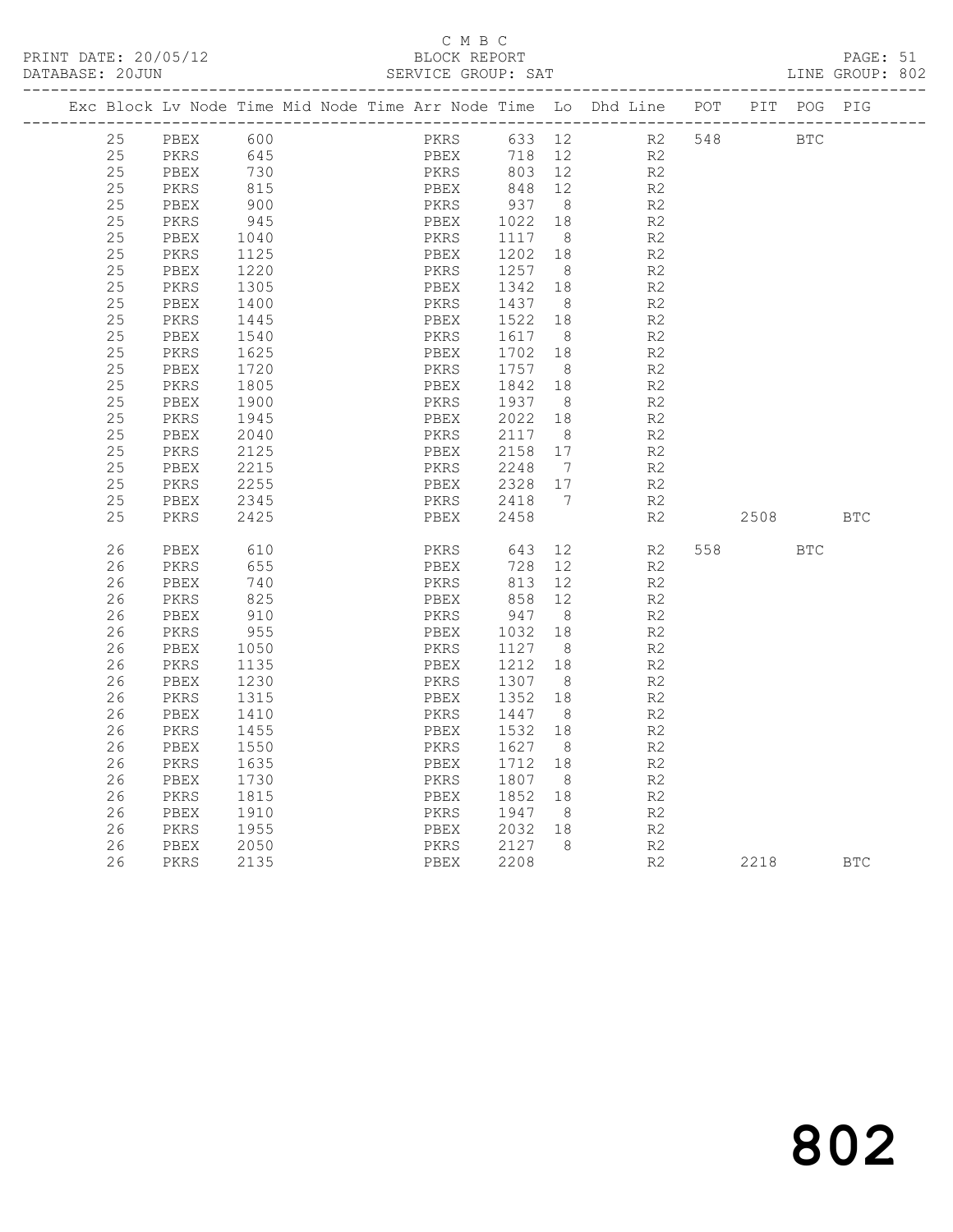#### C M B C<br>BLOCK REPORT

|  | DATABASE: 20JUN |              |              | ------------------                                                             | SERVICE GROUP: SAT                |                   |                      |                |          |            | LINE GROUP: 802 |  |
|--|-----------------|--------------|--------------|--------------------------------------------------------------------------------|-----------------------------------|-------------------|----------------------|----------------|----------|------------|-----------------|--|
|  |                 |              |              | Exc Block Lv Node Time Mid Node Time Arr Node Time Lo Dhd Line POT PIT POG PIG |                                   |                   |                      |                |          |            |                 |  |
|  | 27              | PBEX 620     |              |                                                                                | PKRS 653 12 R2 608 BTC            |                   |                      |                |          |            |                 |  |
|  | 27              | PKRS         | 705          |                                                                                | PBEX                              |                   |                      | 738 12 R2      |          |            |                 |  |
|  | 27              | PBEX         | 750          |                                                                                | PKRS 823 12 R2                    |                   |                      |                |          |            |                 |  |
|  | 27              | PKRS         | 835          |                                                                                | PBEX 908 12<br>PKRS 957 8<br>PBEX |                   |                      | R2             |          |            |                 |  |
|  | 27              | PBEX         | 920          |                                                                                |                                   |                   |                      | R2             |          |            |                 |  |
|  | 27              | PKRS         | 1005         |                                                                                | PBEX 1042 18                      |                   |                      | R2             |          |            |                 |  |
|  | 27              | PBEX         | 1100         |                                                                                | PKRS                              | 1137 8            |                      | R2             |          |            |                 |  |
|  | 27              | PKRS         | 1145         |                                                                                | PBEX                              | 1222 18           |                      | R2             |          |            |                 |  |
|  | 27              | PBEX         | 1240         |                                                                                | PKRS                              | 1317 8            |                      | R2             |          |            |                 |  |
|  | 27              | PKRS         | 1325         |                                                                                | PBEX                              | 1402 18           |                      | R2             |          |            |                 |  |
|  | 27              | PBEX         | 1420         |                                                                                | PKRS                              | 1457 8            |                      | R2             |          |            |                 |  |
|  | 27              | PKRS         | 1505         |                                                                                | PBEX                              | 1542 18           |                      | R2             |          |            |                 |  |
|  | 27              | PBEX         | 1600         |                                                                                | PKRS                              | 1637 8            |                      | R2             |          |            |                 |  |
|  | 27              | PKRS         | 1645         |                                                                                | PBEX                              | 1722 18           |                      | R2             |          |            |                 |  |
|  | 27              | PBEX         | 1740         |                                                                                | PKRS                              | 1817 8            |                      | R2             |          |            |                 |  |
|  | 27              | PKRS         | 1825<br>1920 |                                                                                | PBEX                              | 1902 18           |                      | R2             |          |            |                 |  |
|  | 27              | PBEX         |              |                                                                                | PKRS                              | 1957 8            |                      | R2             |          |            |                 |  |
|  | 27              | PKRS         | 2005         |                                                                                | PBEX                              | 2042 18           |                      | R2             |          |            |                 |  |
|  | 27              | PBEX         | 2100         |                                                                                | PKRS                              | 2133 12           |                      | R2             |          |            |                 |  |
|  | 27              | PKRS         | 2145         |                                                                                | PBEX                              | 2218 12<br>2303 7 |                      | R2             |          |            |                 |  |
|  | 27<br>27        | PBEX         | 2230<br>2310 |                                                                                | PKRS<br>PBEX                      |                   |                      | R <sub>2</sub> |          |            |                 |  |
|  | 27              | PKRS<br>PBEX | 2400         |                                                                                | PKRS                              | 2343 17<br>2433 7 |                      | R2<br>R2       |          |            |                 |  |
|  | 27              | PKRS         | 2440         |                                                                                | PBEX                              | 2513 5            |                      | R2             |          |            |                 |  |
|  | 27              | PBEX         | 2518         |                                                                                | PKRS                              | 2551 5            |                      | R2             |          |            |                 |  |
|  | 27              | PKRS         | 2556         |                                                                                | PBEX                              | 2629              |                      | R2             | 2639 BTC |            |                 |  |
|  | 28              | PBEX         | 640          |                                                                                | PKRS 713                          |                   | 12                   | R2             | 628 3    | <b>BTC</b> |                 |  |
|  | 28              | PKRS         | 725          |                                                                                | PBEX                              | 758               | 12                   | R2             |          |            |                 |  |
|  | 28              | PBEX         | 810          |                                                                                | PKRS                              | 843               | 12                   | R2             |          |            |                 |  |
|  | 28              | PKRS         | 855          |                                                                                | PBEX                              | 928 12            |                      | R <sub>2</sub> |          |            |                 |  |
|  | 28              | PBEX         | 940          |                                                                                | PKRS                              | 1017 8            |                      | R2             |          |            |                 |  |
|  | 28              | PKRS         | 1025         |                                                                                | PBEX                              | 1102 18           |                      | R2             |          |            |                 |  |
|  | 28              | PBEX         | 1120         |                                                                                | PKRS                              | 1157 8            |                      | R2             |          |            |                 |  |
|  | 28              | PKRS         | 1205         |                                                                                | PBEX                              | 1242 18           |                      | R2             |          |            |                 |  |
|  | 28              | PBEX         | 1300         |                                                                                | PKRS                              | 1337 8            |                      | R2             |          |            |                 |  |
|  | 28              | PKRS         | 1345         |                                                                                | PBEX                              | 1422 18           |                      | R2             |          |            |                 |  |
|  | 28              | PBEX         | 1440         |                                                                                | PKRS                              | 1517 8            |                      | R <sub>2</sub> |          |            |                 |  |
|  | 28              | PKRS 1525    |              |                                                                                | PBEX 1602 18                      |                   |                      | R2             |          |            |                 |  |
|  | 28              | PBEX         | 1620         |                                                                                | PKRS                              | 1657              | 8                    | R2             |          |            |                 |  |
|  | 28              | PKRS         | 1705         |                                                                                | PBEX                              | 1742 18           |                      | R2             |          |            |                 |  |
|  | 28              | PBEX         | 1800         |                                                                                | PKRS                              | 1837              | 8 <sup>8</sup>       | R2             |          |            |                 |  |
|  | 28<br>28        | PKRS         | 1845         |                                                                                | PBEX                              | 1922              | 18                   | R2             |          |            |                 |  |
|  | 28              | PBEX         | 1940         |                                                                                | PKRS                              | 2017<br>2102      | 8                    | R2             |          |            |                 |  |
|  | 28              | PKRS         | 2025<br>2115 |                                                                                | PBEX                              | 2148              | 13<br>$\overline{7}$ | R2<br>R2       |          |            |                 |  |
|  | 28              | PBEX<br>PKRS | 2155         |                                                                                | PKRS<br>PBEX                      | 2228              | 17                   | R2             |          |            |                 |  |
|  | 28              | PBEX         | 2245         |                                                                                | PKRS                              | 2318              | $\overline{7}$       | R2             |          |            |                 |  |
|  | 28              | PKRS         | 2325         |                                                                                | PBEX                              | 2358              | 17                   | R2             |          |            |                 |  |
|  | 28              | PBEX         | 2415         |                                                                                | PKRS                              | 2448              | 7                    | R2             |          |            |                 |  |
|  | 28              | PKRS         | 2455         |                                                                                | PBEX                              | 2528              |                      | R2             | 2538     |            | <b>BTC</b>      |  |
|  |                 |              |              |                                                                                |                                   |                   |                      |                |          |            |                 |  |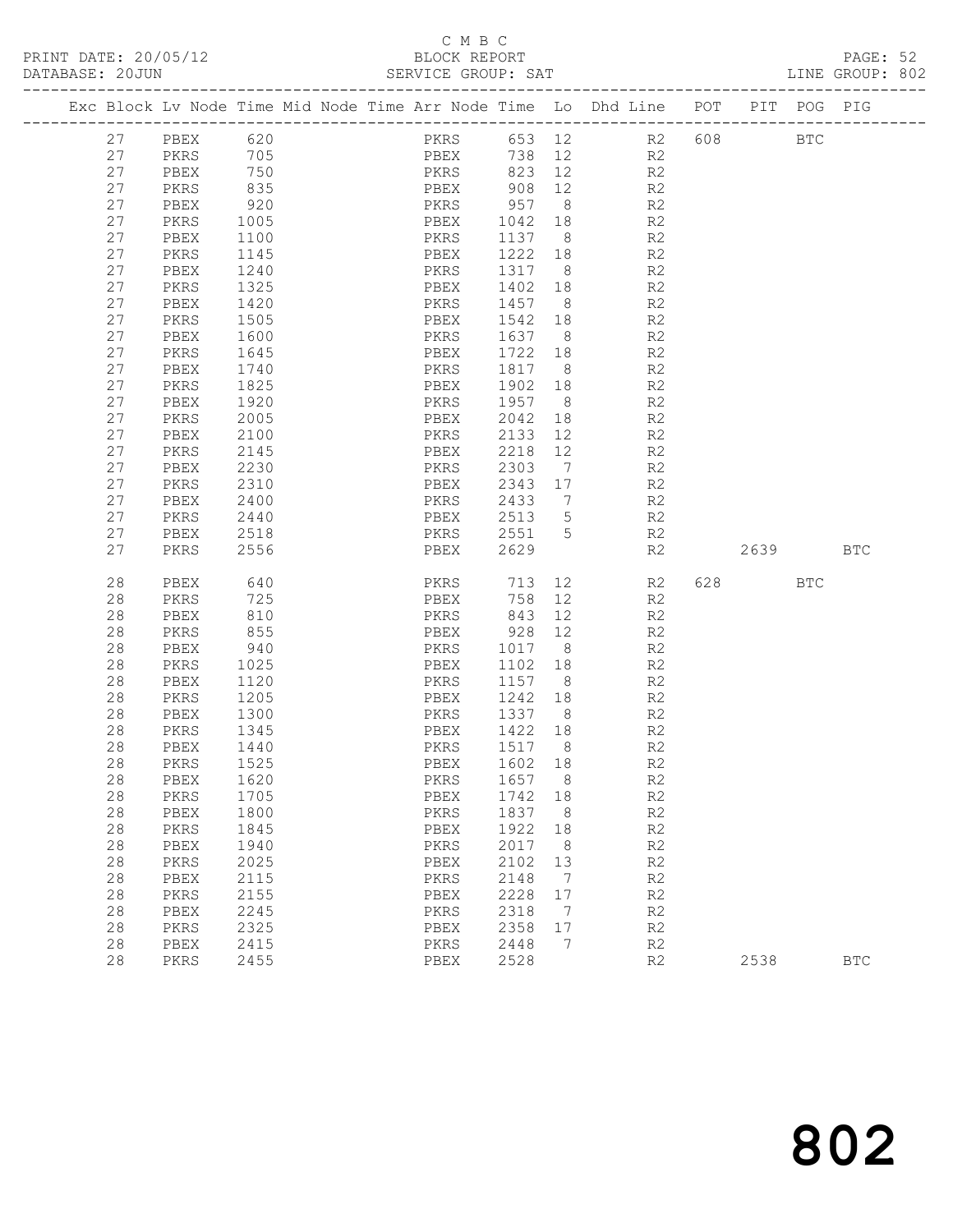#### C M B C<br>BLOCK REPORT SERVICE GROUP: SAT

|    |      |            | Exc Block Lv Node Time Mid Node Time Arr Node Time Lo Dhd Line POT |      |      |                            |                              |                    |     |      | PIT POG PIG |              |
|----|------|------------|--------------------------------------------------------------------|------|------|----------------------------|------------------------------|--------------------|-----|------|-------------|--------------|
| 29 | PBEX | 650        |                                                                    |      |      |                            |                              | PKRS 723 12 R2 638 |     |      | <b>BTC</b>  |              |
| 29 | PKRS | 735<br>820 |                                                                    |      |      | 808 12                     |                              | R2                 |     |      |             |              |
| 29 | PBEX |            |                                                                    |      |      | PBEX 808 12<br>PKRS 853 12 |                              | R2                 |     |      |             |              |
| 29 | PKRS | 905        |                                                                    | PBEX |      | 942 18                     |                              | R2                 |     |      |             |              |
| 29 | PBEX | 1000       |                                                                    |      | PKRS | 1037                       | 8 <sup>8</sup>               | R <sub>2</sub>     |     |      |             |              |
| 29 | PKRS | 1045       |                                                                    | PBEX |      | 1122 18                    |                              | R <sub>2</sub>     |     |      |             |              |
| 29 | PBEX | 1140       |                                                                    | PKRS |      | 1217 8                     |                              | R2                 |     |      |             |              |
| 29 | PKRS | 1225       |                                                                    | PBEX |      | 1302 18                    |                              | R2                 |     |      |             |              |
| 29 | PBEX | 1320       |                                                                    | PKRS |      | 1357                       | 8 <sup>8</sup>               | R <sub>2</sub>     |     |      |             |              |
| 29 | PKRS | 1405       |                                                                    | PBEX |      | 1442 18                    |                              | R2                 |     |      |             |              |
| 29 | PBEX | 1500       |                                                                    | PKRS |      | 1537 8                     |                              | R <sub>2</sub>     |     |      |             |              |
| 29 | PKRS | 1545       |                                                                    | PBEX |      | 1622 18                    |                              | R2                 |     |      |             |              |
| 29 | PBEX | 1640       |                                                                    | PKRS |      | 1717                       | 8 <sup>1</sup>               | R <sub>2</sub>     |     |      |             |              |
| 29 | PKRS | 1725       |                                                                    | PBEX |      | 1802 18                    |                              | R2                 |     |      |             |              |
| 29 | PBEX | 1820       |                                                                    | PKRS |      | 1857                       | 8 <sup>8</sup>               | R2                 |     |      |             |              |
| 29 | PKRS | 1905       |                                                                    | PBEX |      | 1942 18                    |                              | R2                 |     |      |             |              |
| 29 | PBEX | 2000       |                                                                    |      | PKRS | 2037                       | 8                            | R2                 |     |      |             |              |
| 29 | PKRS | 2045       |                                                                    | PBEX |      | 2122                       |                              | R2                 |     | 2132 |             | $_{\rm BTC}$ |
|    |      |            |                                                                    |      |      |                            |                              |                    |     |      |             |              |
| 30 | PBEX | 950        |                                                                    |      | PKRS | 1027 8                     |                              | R2                 | 938 |      | <b>BTC</b>  |              |
| 30 | PKRS | 1035       |                                                                    | PBEX |      | 1112 18                    |                              | R2                 |     |      |             |              |
| 30 | PBEX | 1130       |                                                                    | PKRS |      | 1207                       | 8 <sup>8</sup>               | R <sub>2</sub>     |     |      |             |              |
| 30 | PKRS | 1215       |                                                                    | PBEX |      | 1252 18                    |                              | R <sub>2</sub>     |     |      |             |              |
| 30 | PBEX | 1310       |                                                                    | PKRS |      | 1347                       | 8 <sup>8</sup>               | R <sub>2</sub>     |     |      |             |              |
| 30 | PKRS | 1355       |                                                                    | PBEX |      | 1432 18                    |                              | R2                 |     |      |             |              |
| 30 | PBEX | 1450       |                                                                    | PKRS |      | 1527                       | 8 <sup>8</sup>               | R2                 |     |      |             |              |
| 30 | PKRS | 1535       |                                                                    | PBEX |      | 1612 18                    |                              | R2                 |     |      |             |              |
| 30 | PBEX | 1630       |                                                                    | PKRS |      | 1707                       | 8 <sup>8</sup>               | R <sub>2</sub>     |     |      |             |              |
| 30 | PKRS | 1715       |                                                                    | PBEX |      | 1752 18                    |                              | R2                 |     |      |             |              |
| 30 | PBEX | 1810       |                                                                    | PKRS |      | 1847                       | 8 <sup>8</sup>               | R2                 |     |      |             |              |
| 30 | PKRS | 1855       |                                                                    | PBEX |      | 1932 18                    |                              | R2                 |     |      |             |              |
| 30 | PBEX | 1950       |                                                                    | PKRS |      | 2027                       | 8 <sup>8</sup>               | R <sub>2</sub>     |     |      |             |              |
| 30 | PKRS | 2035       |                                                                    | PBEX |      | 2112 18                    |                              | R2                 |     |      |             |              |
| 30 | PBEX | 2130       |                                                                    | PKRS |      | 2203                       | $7\phantom{.0}\phantom{.0}7$ | R <sub>2</sub>     |     |      |             |              |
| 30 | PKRS | 2210       |                                                                    | PBEX |      | 2243 17                    |                              | R2                 |     |      |             |              |
| 30 | PBEX | 2300       |                                                                    | PKRS |      | 2333                       | 7                            | R <sub>2</sub>     |     |      |             |              |
| 30 | PKRS | 2340       |                                                                    |      | PBEX | 2413 17                    |                              | R2                 |     |      |             |              |
| 30 | PBEX | 2430       |                                                                    | PKRS |      | 2503                       | $\overline{7}$               | R2                 |     |      |             |              |
| 30 | PKRS | 2510       |                                                                    |      | PBEX | 2543                       |                              | R <sub>2</sub>     |     | 2553 |             | <b>BTC</b>   |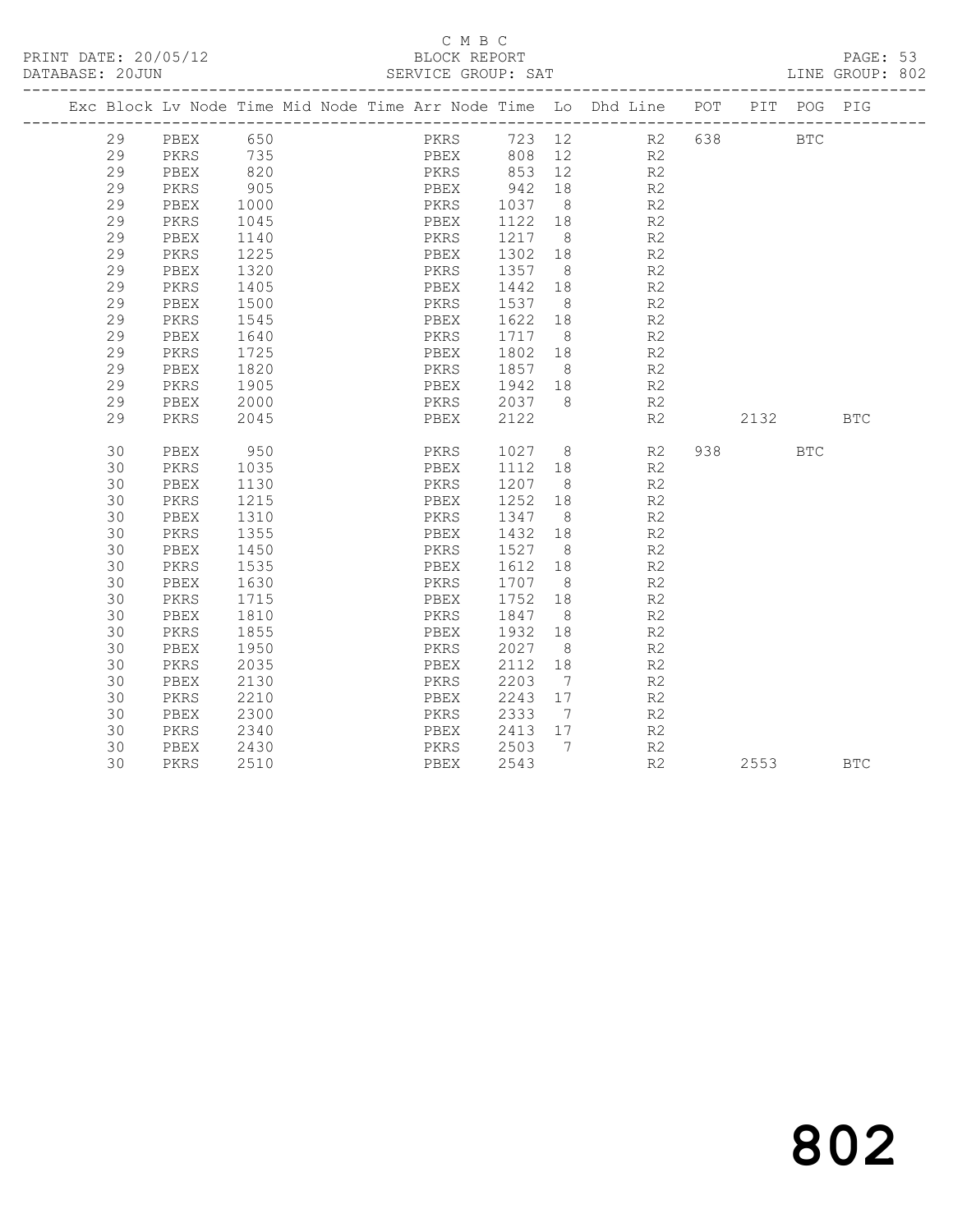#### C M B C<br>BLOCK BEPORT

|  |  | D |
|--|--|---|

|    |                      |      |                                                                                                                                                                                                                                | BLOCK REPORT             |        |   |                                                                                |  |  |  |
|----|----------------------|------|--------------------------------------------------------------------------------------------------------------------------------------------------------------------------------------------------------------------------------|--------------------------|--------|---|--------------------------------------------------------------------------------|--|--|--|
|    |                      |      |                                                                                                                                                                                                                                |                          |        |   | Exc Block Lv Node Time Mid Node Time Arr Node Time Lo Dhd Line POT PIT POG PIG |  |  |  |
|    | 71 PBEX 555          |      |                                                                                                                                                                                                                                |                          |        |   | CAPT 604 2 245 543 BTC                                                         |  |  |  |
|    | 71 CAPT 606          |      |                                                                                                                                                                                                                                |                          |        |   | PBEX 615 10 245                                                                |  |  |  |
|    | 71 PBEX 625          |      |                                                                                                                                                                                                                                |                          |        |   | CAPT 634 2 245                                                                 |  |  |  |
| 71 | CAPT                 | 636  |                                                                                                                                                                                                                                |                          |        |   | PBEX 646 9 245                                                                 |  |  |  |
| 71 | PBEX                 | 655  |                                                                                                                                                                                                                                | CAPT                     |        |   | 705 2 245                                                                      |  |  |  |
| 71 | CAPT                 | 707  |                                                                                                                                                                                                                                | PBEX                     |        |   | 717 8 245                                                                      |  |  |  |
| 71 | PBEX                 | 725  |                                                                                                                                                                                                                                | CAPT                     |        |   | 735 2 245                                                                      |  |  |  |
| 71 | CAPT                 |      | 737 — 2007 — 2008 — 2009 — 2010 — 2020 — 2020 — 2020 — 2020 — 2020 — 2020 — 2020 — 2020 — 2020 — 2020 — 2020 — 2020 — 2020 — 2020 — 2020 — 2020 — 2020 — 2020 — 2020 — 2020 — 2020 — 2020 — 2020 — 2020 — 2020 — 2020 — 2020 — | PBEX                     |        |   | 747 8 245                                                                      |  |  |  |
| 71 | PBEX                 | 755  |                                                                                                                                                                                                                                | CAPT                     |        |   | 805 2 245                                                                      |  |  |  |
| 71 | CAPT                 | 807  |                                                                                                                                                                                                                                | PBEX                     |        |   | 817 8 245                                                                      |  |  |  |
| 71 | PBEX                 | 825  |                                                                                                                                                                                                                                | CAPT                     |        |   | 835 2 245                                                                      |  |  |  |
| 71 | CAPT                 | 837  |                                                                                                                                                                                                                                | PBEX                     |        |   | 847 8 245                                                                      |  |  |  |
| 71 | PBEX                 | 855  |                                                                                                                                                                                                                                | CAPT                     | 905 2  |   | 245                                                                            |  |  |  |
| 71 | CAPT                 | 907  |                                                                                                                                                                                                                                | PBEX 917                 |        |   | 8 245                                                                          |  |  |  |
| 71 | PBEX 925             |      |                                                                                                                                                                                                                                |                          |        |   |                                                                                |  |  |  |
| 71 |                      |      |                                                                                                                                                                                                                                | CAPT 935 2<br>PBEX 947 8 |        |   |                                                                                |  |  |  |
| 71 | CAPT 937<br>PBEX 955 |      |                                                                                                                                                                                                                                | CAPT                     |        |   | 935 2<br>947 8 245<br>1005 2 245                                               |  |  |  |
| 71 | CAPT                 | 1007 |                                                                                                                                                                                                                                | PBEX                     | 1017   |   | 8 245                                                                          |  |  |  |
| 71 | PBEX                 | 1025 |                                                                                                                                                                                                                                | CAPT                     |        |   | 1035 2 245                                                                     |  |  |  |
| 71 | CAPT                 | 1037 |                                                                                                                                                                                                                                | PBEX                     |        |   | 1047 8 245                                                                     |  |  |  |
| 71 | PBEX                 | 1055 |                                                                                                                                                                                                                                | CAPT                     | 1105   |   | 2 245                                                                          |  |  |  |
| 71 | CAPT                 | 1107 |                                                                                                                                                                                                                                | PBEX                     | 1117   |   | 8 245                                                                          |  |  |  |
| 71 | PBEX                 |      | 1125                                                                                                                                                                                                                           | CAPT                     | 1135   |   | 2 245                                                                          |  |  |  |
| 71 | CAPT                 |      | 1137                                                                                                                                                                                                                           | PBEX                     | 1147   |   | 8 245                                                                          |  |  |  |
| 71 | PBEX                 |      | 1155                                                                                                                                                                                                                           | CAPT                     |        |   | 1205 2 245                                                                     |  |  |  |
| 71 | CAPT                 | 1207 |                                                                                                                                                                                                                                | PBEX                     | 1217   |   | 8 245                                                                          |  |  |  |
| 71 | PBEX                 | 1225 |                                                                                                                                                                                                                                | CAPT                     | 1235   |   | 2 245                                                                          |  |  |  |
| 71 | CAPT                 | 1237 |                                                                                                                                                                                                                                | PBEX                     | 1247   |   | 8 245                                                                          |  |  |  |
| 71 | PBEX                 | 1255 |                                                                                                                                                                                                                                | CAPT                     | 1305 2 |   | 245                                                                            |  |  |  |
| 71 | CAPT 1307            |      |                                                                                                                                                                                                                                | PBEX                     | 1317   |   | 8 245                                                                          |  |  |  |
| 71 | PBEX                 | 1325 |                                                                                                                                                                                                                                | CAPT                     | 1335   | 2 | 245                                                                            |  |  |  |

 71 CAPT 1337 PBEX 1347 8 245 71 PBEX 1355 CAPT 1405 2 245 71 CAPT 1407 PBEX 1417 8 245 71 PBEX 1425 CAPT 1435 2 245 71 CAPT 1437 PBEX 1447 8 245 71 PBEX 1455 CAPT 1505 2 245 71 CAPT 1507 PBEX 1517 8 245 71 PBEX 1525 CAPT 1535 2 245 71 CAPT 1537 PBEX 1547 8 245 71 PBEX 1555 CAPT 1605 2 245 71 CAPT 1607 PBEX 1617 8 245 71 PBEX 1625 CAPT 1635 2 245 71 CAPT 1637 PBEX 1647 8 245 71 PBEX 1655 CAPT 1705 2 245 71 CAPT 1707 PBEX 1717 8 245 71 PBEX 1725 CAPT 1735 2 245 71 CAPT 1737 PBEX 1747 8 245 71 PBEX 1755 CAPT 1805 2 245 71 CAPT 1807 PBEX 1817 8 245 71 PBEX 1825 CAPT 1835 2 245 71 CAPT 1837 PBEX 1847 8 245 71 PBEX 1855 CAPT 1905 2 245 71 CAPT 1907 PBEX 1917 8 245 71 PBEX 1925 CAPT 1935 2 245 71 CAPT 1937 PBEX 1947 8 245 71 PBEX 1955 CAPT 2005 2 245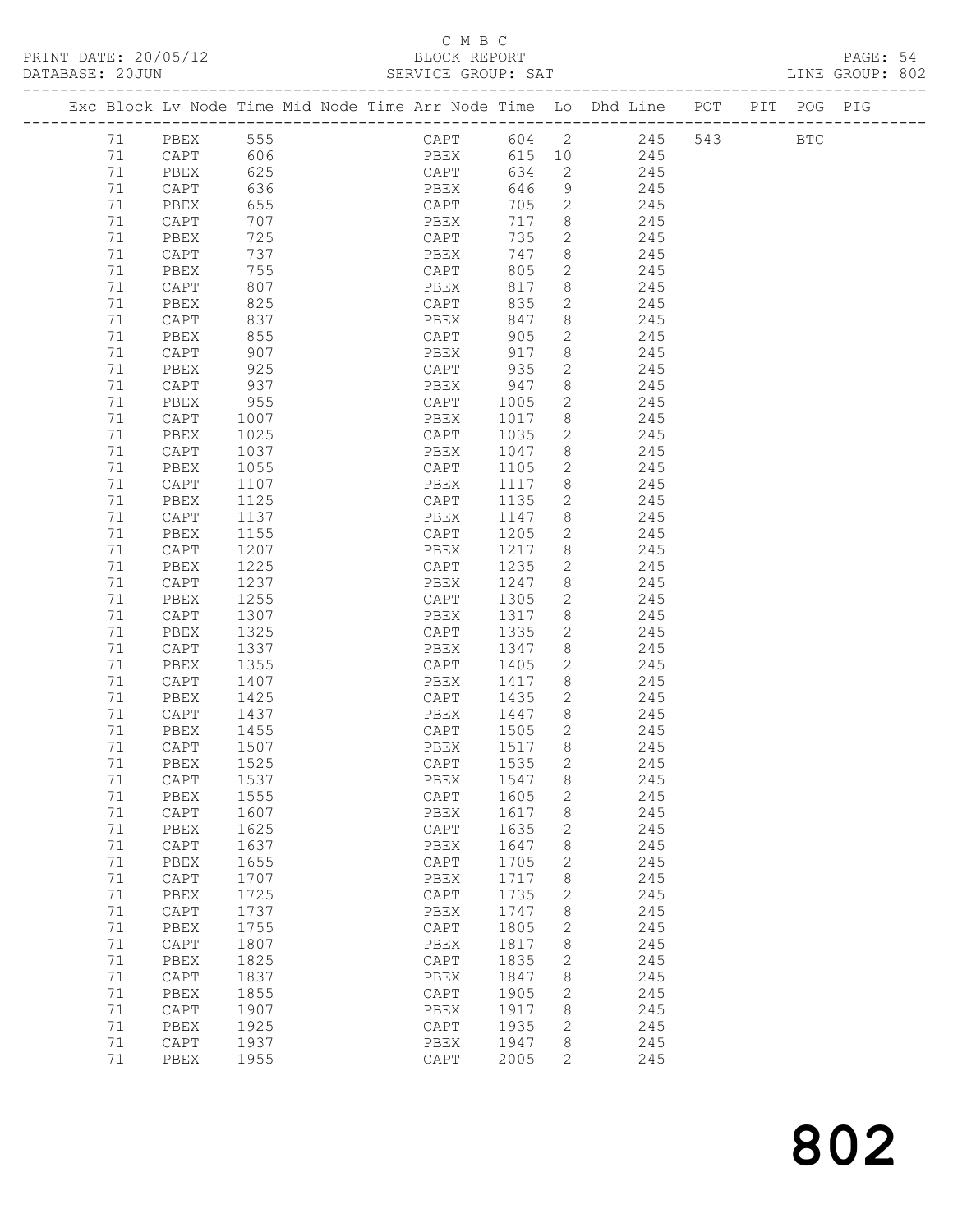| PRINT DATE: 20/05/12<br>DATABASE: 20JUN<br>Exc Block Ly Node Time Mid Node Time Arr Node Time Lo Dhd Line POT |                             |  |                      |  |  |  |                      | C M B C<br>BLOCK REPORT | SERVICE GROUP: SAT   |                |                   |      | PAGE: 55<br>LINE GROUP: 802 |  |
|---------------------------------------------------------------------------------------------------------------|-----------------------------|--|----------------------|--|--|--|----------------------|-------------------------|----------------------|----------------|-------------------|------|-----------------------------|--|
|                                                                                                               |                             |  |                      |  |  |  |                      |                         |                      |                |                   | PIT  | POG PTG                     |  |
| 71<br>71<br>71                                                                                                | CAPT<br><b>PREX</b><br>CAPT |  | 2007<br>2025<br>2036 |  |  |  | PBEX<br>CAPT<br>PBEX |                         | 2016<br>2034<br>2045 | $\overline{2}$ | 245<br>245<br>245 | 2055 | BTC.                        |  |

# 802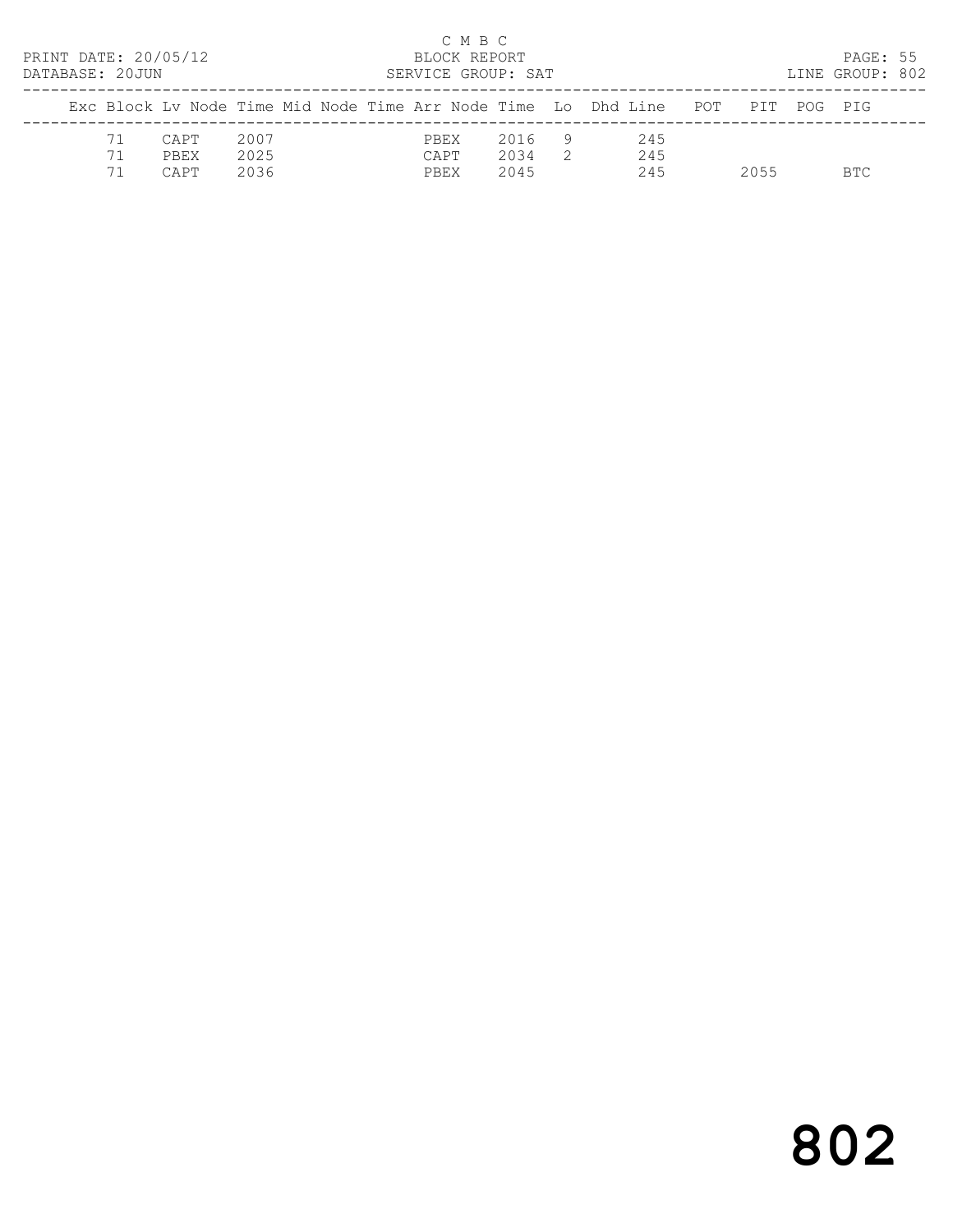#### C M B C DATABASE: 2012<br>BENATA SERVICE GROUP: SAT

| PRINT DATE: 20/05/12<br>DATABASE: 20JUN |                 |                                                                                | C M B C<br>BLOCK REPORT<br>SERVICE GROUP: SAT |      |                 |                        |         |            | PAGE: 56<br>LINE GROUP: 802 |  |
|-----------------------------------------|-----------------|--------------------------------------------------------------------------------|-----------------------------------------------|------|-----------------|------------------------|---------|------------|-----------------------------|--|
|                                         |                 | Exc Block Lv Node Time Mid Node Time Arr Node Time Lo Dhd Line POT PIT POG PIG |                                               |      |                 |                        |         |            |                             |  |
| 72 PBEX                                 |                 | 610                                                                            | CAPT 619 2                                    |      |                 |                        | 245 558 | <b>BTC</b> |                             |  |
| 72                                      | CAPT            | 621                                                                            | PBEX                                          |      |                 | 630 10<br>245          |         |            |                             |  |
| 72                                      | PBEX            | 640                                                                            | CAPT                                          | 650  |                 | $2\overline{ }$<br>245 |         |            |                             |  |
| 72                                      | CAPT            | 652                                                                            | PBEX                                          | 702  | 8               |                        |         |            |                             |  |
| 72                                      | PBEX            | 710                                                                            | CAPT                                          | 720  | $\overline{2}$  | $245$<br>$245$         |         |            |                             |  |
| 72                                      | CAPT            | 722                                                                            | PBEX                                          | 732  |                 | 8 245                  |         |            |                             |  |
| 72                                      | PBEX            | 740                                                                            | CAPT                                          | 750  | $\overline{2}$  | 245                    |         |            |                             |  |
| 72                                      | CAPT            | 752                                                                            | PBEX                                          | 802  | 8               |                        |         |            |                             |  |
| 72                                      | PBEX            | 810                                                                            | CAPT                                          | 820  | $2^{\circ}$     | 245<br>245             |         |            |                             |  |
| 72                                      | CAPT            | 822                                                                            | PBEX                                          | 832  |                 | 8 245                  |         |            |                             |  |
| 72                                      | PBEX            | 840                                                                            | CAPT                                          | 850  | $\overline{2}$  | 245                    |         |            |                             |  |
| 72                                      | CAPT            | 852                                                                            | PBEX                                          | 902  | 8               | 245                    |         |            |                             |  |
| 72                                      | PBEX            | 910                                                                            | CAPT                                          | 920  | $\overline{2}$  | 245                    |         |            |                             |  |
| 72                                      | CAPT            | 922                                                                            | PBEX                                          | 932  |                 | 8 245                  |         |            |                             |  |
| 72                                      | PBEX            | 940                                                                            | CAPT                                          | 950  | $\mathbf{2}$    | 245                    |         |            |                             |  |
| 72                                      | CAPT            | 952                                                                            | PBEX                                          | 1002 | 8               | 245                    |         |            |                             |  |
| 72                                      | PBEX            | 1010                                                                           | CAPT                                          | 1020 | $\overline{2}$  | 245                    |         |            |                             |  |
| 72                                      | CAPT            | 1022                                                                           | PBEX                                          | 1032 |                 | 8 245                  |         |            |                             |  |
| 72                                      | PBEX            | 1040                                                                           | CAPT                                          | 1050 | $\overline{2}$  | 245                    |         |            |                             |  |
| 72                                      | CAPT            | 1052                                                                           | PBEX                                          | 1102 | 8               | 245                    |         |            |                             |  |
| 72                                      | PBEX            | 1110                                                                           | CAPT                                          | 1120 | $2\overline{ }$ | 245                    |         |            |                             |  |
| 72                                      | CAPT            | 1122                                                                           | PBEX                                          | 1132 | 8               | 245                    |         |            |                             |  |
| 72                                      | PBEX            | 1140                                                                           | CAPT                                          | 1150 |                 | 2 245                  |         |            |                             |  |
| 72                                      | CAPT            | 1152                                                                           | PBEX                                          | 1202 |                 | 8<br>245               |         |            |                             |  |
| 72                                      | PBEX            | 1210                                                                           | CAPT                                          | 1220 | $2^{\circ}$     | 245                    |         |            |                             |  |
| 72                                      | CAPT            | 1222                                                                           | PBEX                                          | 1232 | 8               | 245                    |         |            |                             |  |
| 72                                      | PBEX            | 1240                                                                           | CAPT                                          | 1250 | $\overline{2}$  | 245                    |         |            |                             |  |
| 72                                      | CAPT            | 1252                                                                           | PBEX                                          | 1302 | 8               | 245                    |         |            |                             |  |
| 72                                      | PBEX            | 1310                                                                           | CAPT                                          | 1320 | $\mathbf{2}$    | 245                    |         |            |                             |  |
| 72                                      | CAPT            | 1322                                                                           | PBEX                                          | 1332 | 8               | 245                    |         |            |                             |  |
| 72                                      | PBEX            | 1340                                                                           | CAPT                                          | 1350 | $\overline{2}$  | 245                    |         |            |                             |  |
| 72                                      | CAPT            | 1352                                                                           | PBEX                                          | 1402 |                 | 8<br>245               |         |            |                             |  |
| 72                                      | PBEX            | 1410                                                                           | CAPT                                          | 1420 | $\overline{2}$  | 245                    |         |            |                             |  |
| 72                                      | CAPT            | 1422                                                                           | PBEX                                          | 1432 | $8\,$           | 245                    |         |            |                             |  |
| 72                                      | PBEX            | 1440                                                                           | CAPT                                          | 1450 | $\overline{2}$  | 245                    |         |            |                             |  |
| 72                                      | CAPT            | 1452                                                                           | PBEX                                          | 1502 | 8               | 245                    |         |            |                             |  |
| 72                                      | PBEX            | 1510                                                                           | ${\tt CAPT}$                                  | 1520 | $\mathbf{2}$    | 245                    |         |            |                             |  |
| 72                                      | $\texttt{CAPT}$ | 1522                                                                           | PBEX                                          | 1532 | 8               | 245                    |         |            |                             |  |
| 72                                      | ${\tt PBEX}$    | 1540                                                                           | $\texttt{CAPT}$                               | 1550 | 2               | 245                    |         |            |                             |  |
| 72                                      | $\texttt{CAPT}$ | 1552                                                                           | ${\tt PBEX}$                                  | 1602 | 8               | 245                    |         |            |                             |  |
| 72                                      | PBEX            | 1610                                                                           | $\texttt{CAPT}$                               | 1620 | 2               | 245                    |         |            |                             |  |
| 72                                      | $\texttt{CAPT}$ | 1622                                                                           | ${\tt PBEX}$                                  | 1632 | 8               | 245                    |         |            |                             |  |
| 72                                      | ${\tt PBEX}$    | 1640                                                                           | $\texttt{CAPT}$                               | 1650 | 2               | 245                    |         |            |                             |  |
| 72                                      | CAPT            | 1652                                                                           | PBEX                                          | 1702 | 8               | 245                    |         |            |                             |  |
| 72                                      | ${\tt PBEX}$    | 1710                                                                           | ${\tt CAPT}$                                  | 1720 | 2               | 245                    |         |            |                             |  |
| 72                                      | CAPT            | 1722                                                                           | ${\tt PBEX}$                                  | 1732 | 8               | 245                    |         |            |                             |  |
| 72                                      | PBEX            | 1740                                                                           | $\texttt{CAPT}$                               | 1750 | $\mathbf{2}$    | 245                    |         |            |                             |  |
| 72                                      | CAPT            | 1752                                                                           | PBEX                                          | 1802 | 8               | 245                    |         |            |                             |  |
| 72                                      | PBEX            | 1810                                                                           | $\texttt{CAPT}$                               | 1820 | 2               | 245                    |         |            |                             |  |
| 72                                      | CAPT            | 1822                                                                           | ${\tt PBEX}$                                  | 1832 | 8               | 245                    |         |            |                             |  |
| 72                                      | ${\tt PBEX}$    | 1840                                                                           | $\texttt{CAPT}$                               | 1850 | 2               | 245                    |         |            |                             |  |
| 72                                      | CAPT            | 1852                                                                           | PBEX                                          | 1902 | 8               | 245                    |         |            |                             |  |
| 72                                      | PBEX            | 1910                                                                           | ${\tt CAPT}$                                  | 1920 | 2               | 245                    |         |            |                             |  |
| 72                                      | $\texttt{CAPT}$ | 1922                                                                           | ${\tt PBEX}$                                  | 1932 | 8               | 245                    |         |            |                             |  |
| 72                                      | PBEX            | 1940                                                                           | $\texttt{CAPT}$                               | 1950 | $\mathbf{2}$    | 245                    |         |            |                             |  |
| 72                                      | CAPT            | 1952                                                                           | ${\tt PBEX}$                                  | 2002 | 8               | 245                    |         |            |                             |  |
| 72                                      | PBEX            | 2010                                                                           | CAPT                                          | 2019 | $\mathbf{2}$    | 245                    |         |            |                             |  |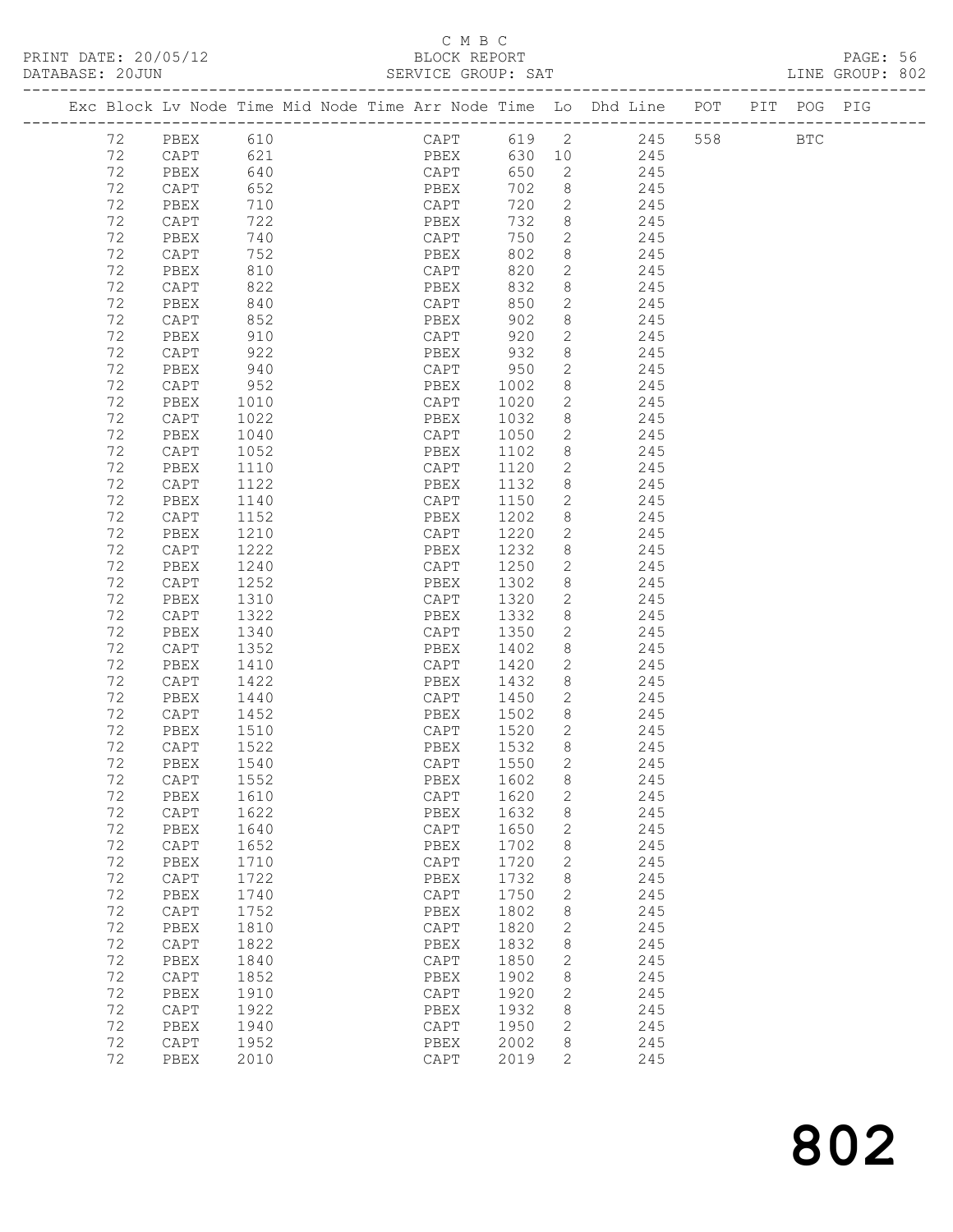#### C M B C<br>BLOCK REPORT

| Exc Block Lv Node Time Mid Node Time Arr Node Time Lo Dhd Line POT PIT POG PIG |                    |
|--------------------------------------------------------------------------------|--------------------|
|                                                                                |                    |
| 2030 10 245<br>72<br>2021 PBEX<br>CAPT                                         |                    |
| 72<br>2049<br>$\overline{2}$<br>2040<br>245<br>CAPT<br>PBEX                    |                    |
| 72<br>2100<br>245<br>2051<br>CAPT<br><b>EXERCISE PREX</b>                      |                    |
| 72<br>2119<br>$\overline{2}$<br>2110<br>245<br>CAPT<br>PBEX                    |                    |
| 72<br>2130<br>245<br>2121<br>10<br>CAPT<br>PBEX                                |                    |
| 72<br>2140<br>2149<br>2<br>245<br>CAPT<br>PBEX                                 |                    |
| 72<br>2151<br>2200<br>10<br>245<br>PBEX<br>CAPT                                |                    |
| 72<br>-2<br>2210<br>2219<br>245<br>CAPT<br>PBEX                                |                    |
| 72<br>2230<br>2221<br>10<br>245<br>PBEX<br>CAPT                                |                    |
| 72<br>$\overline{2}$<br>2240<br>2249<br>245<br>CAPT<br>PBEX                    |                    |
| 72<br>2300<br>245<br>2251<br>10<br>CAPT<br>PBEX                                |                    |
| 72<br>2319<br>$\overline{2}$<br>2310<br>245<br>CAPT<br>PBEX                    |                    |
| 72<br>2330<br>2321<br>10<br>245<br>PBEX<br>CAPT                                |                    |
| 72<br>2349<br>$\overline{2}$<br>245<br>2340<br>PBEX<br>CAPT                    |                    |
| 72<br>2400<br>245<br>2351<br>10<br>CAPT<br>PBEX                                |                    |
| 72<br>2<br>2410<br>2419<br>245<br>PBEX<br>CAPT                                 |                    |
| 72<br>2421<br>2430<br>245<br>10<br>CAPT<br>PBEX                                |                    |
| 72<br>2449<br>$\overline{2}$<br>245<br>2440<br>PBEX<br>CAPT                    |                    |
| 72<br>2500<br>245<br>2451<br>PBEX<br>CAPT                                      |                    |
| 72<br>2<br>2519<br>245<br>2510<br>CAPT<br>PBEX                                 |                    |
| 72<br>2530<br>245<br>2521<br>CAPT<br>PBEX                                      | 2540<br><b>BTC</b> |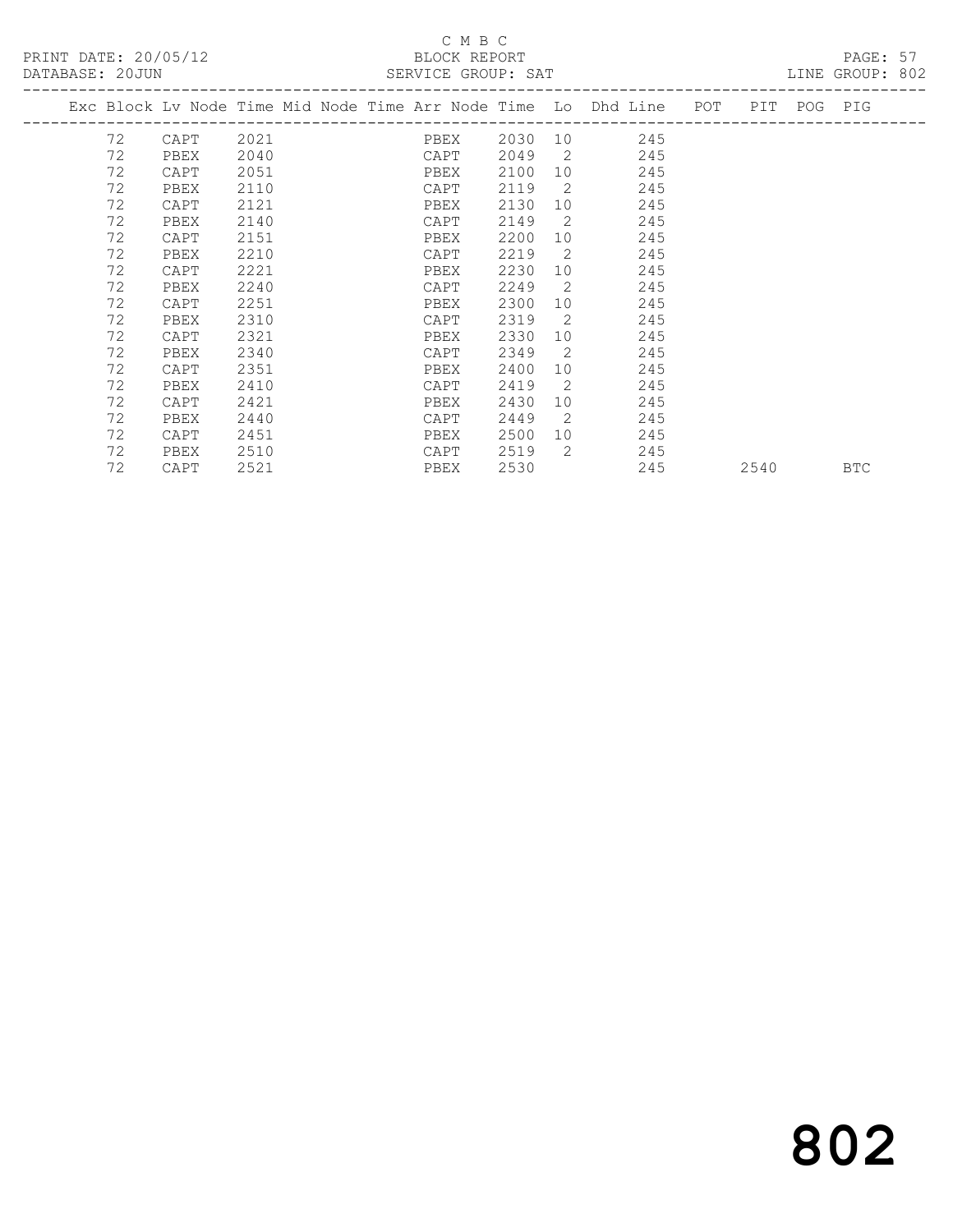|  | DATABASE: 20JUN                                                                                                                                          | PRINT DATE: 20/05/12                                                                                                                                                                      |                                                                                      |                                                                                                                                                                                                                  | C M B C                                                                                |  |                                                                                                                                                                                                                                                               |                                                                                                                                                                                                                                                                                                                                                                                                                                                                                                                                                                                                                                                                         |      |  |            |  |
|--|----------------------------------------------------------------------------------------------------------------------------------------------------------|-------------------------------------------------------------------------------------------------------------------------------------------------------------------------------------------|--------------------------------------------------------------------------------------|------------------------------------------------------------------------------------------------------------------------------------------------------------------------------------------------------------------|----------------------------------------------------------------------------------------|--|---------------------------------------------------------------------------------------------------------------------------------------------------------------------------------------------------------------------------------------------------------------|-------------------------------------------------------------------------------------------------------------------------------------------------------------------------------------------------------------------------------------------------------------------------------------------------------------------------------------------------------------------------------------------------------------------------------------------------------------------------------------------------------------------------------------------------------------------------------------------------------------------------------------------------------------------------|------|--|------------|--|
|  |                                                                                                                                                          |                                                                                                                                                                                           |                                                                                      |                                                                                                                                                                                                                  |                                                                                        |  |                                                                                                                                                                                                                                                               | BDKI BOUNDARY & KITCHENER-NORTH BTC Burnaby Depot<br>BURRARD STN BURRARD STN HADU HASTINGS & DUTHIE-WEST<br>HASTINGS & KOOTENAY EB<br>HODM HOWE & DUNSMUIR NET NET NEW WESTMINSTER STN<br>PRODUCTION STN SEU SFU EXCHANGE<br>SUST SURREY CENTRAL STATION                                                                                                                                                                                                                                                                                                                                                                                                                |      |  |            |  |
|  |                                                                                                                                                          |                                                                                                                                                                                           |                                                                                      |                                                                                                                                                                                                                  |                                                                                        |  |                                                                                                                                                                                                                                                               |                                                                                                                                                                                                                                                                                                                                                                                                                                                                                                                                                                                                                                                                         |      |  |            |  |
|  | 31<br>31<br>31<br>31<br>31<br>31<br>31<br>31<br>31<br>31<br>31<br>31<br>31<br>31<br>31<br>31<br>31<br>31<br>31<br>31<br>31<br>31<br>31<br>31<br>31<br>31 | SFU 945<br>BUB6<br>SFU<br>BUB6<br>SFU<br>BUB6<br>SFU<br>BUB6 1705<br>SFU 1811<br>BUB6<br>SFU<br>BUB6<br>SFU<br>BUB6<br>SFU<br>BUB6<br>SFU<br>HODM 2628 HK-E<br>SFU 2719 HK-W<br>HODM 2814 | 1352<br>1457<br>1601<br>1915<br>2016<br>2109<br>2201<br>2252<br>2339<br>2435<br>2521 | 31 BDKI 452<br>BUB6 555 HK-E 610 SFU<br>1046 HK-E<br>1138 HK-W<br>1245 HK-E<br>$HK-W$<br>$HK-E$<br>HK-W<br>$HK-E$<br>$HK-W$<br>HK-E<br>$HK-W$<br>$HK-E$<br>HK-W<br>HK-E<br>HK-W<br>$HK-E$<br>$HK-W$<br>HK-E 2838 | 1625<br>1942<br>2037 BUB6 2104<br>2133<br>2222<br>2314<br>2455<br>2544<br>2652<br>2742 |  | 1110 SFU 1132<br>1202 BUB6 1235<br>1313 SFU 1338<br>1416 BUB6 1450<br>1526 SFU 1553<br>1625 BUB6 1659<br>1735 SFU 1800<br>1833 BUB6 1907<br>SFU 2004<br>SFU 2153<br>BUB6 2247<br>SFU 2334<br>2359 BUB6 2424<br>SFU 2515<br>HODM 2611<br>SFU 2714<br>HODM 2809 | SFU 511 2 R5 451 BTC<br>SFU 513 HK-W 531 BUB6 550 5 R5<br>BUB6 555 HK-E 610 SFU 628 5<br>SFU 633 HK-W 653 BUB6 713 9 R5<br>BUB6 722 HK-E 739 SFU 757 5 R5<br>SFU 802 HK-W 823 BUB6 848 7 R5<br>BUB6 855 HK-E 915 SFU 938 7 R5<br>HK-W 1008 BUB6 1041 5 R5<br>$\begin{array}{ccc} 6 & & \text{R5} \\ 10 & & \text{R5} \\ 14 & & \text{R5} \end{array}$<br>7 R5<br>8 R5<br>$6$ R5<br>$\begin{array}{ccc} 11 & \quad & \quad \text{R5} \\ 8 & \quad & \quad \text{R5} \end{array}$<br>$12$ R5<br>$5$ R5<br>8 R5<br>$\begin{array}{ccc} 5 & & \text{R5} \\ 5 & & \text{R5} \end{array}$<br>$11$ R5<br>6 R5<br>17 N35<br>SFU 2714 5 N35<br>HODM 2809 5 N35<br>SFU 2900 9 N35 |      |  |            |  |
|  | 31                                                                                                                                                       | SFU                                                                                                                                                                                       |                                                                                      | 2909 HK-W                                                                                                                                                                                                        | 2931 HODM                                                                              |  | 2955                                                                                                                                                                                                                                                          | N35                                                                                                                                                                                                                                                                                                                                                                                                                                                                                                                                                                                                                                                                     | 3012 |  | <b>BTC</b> |  |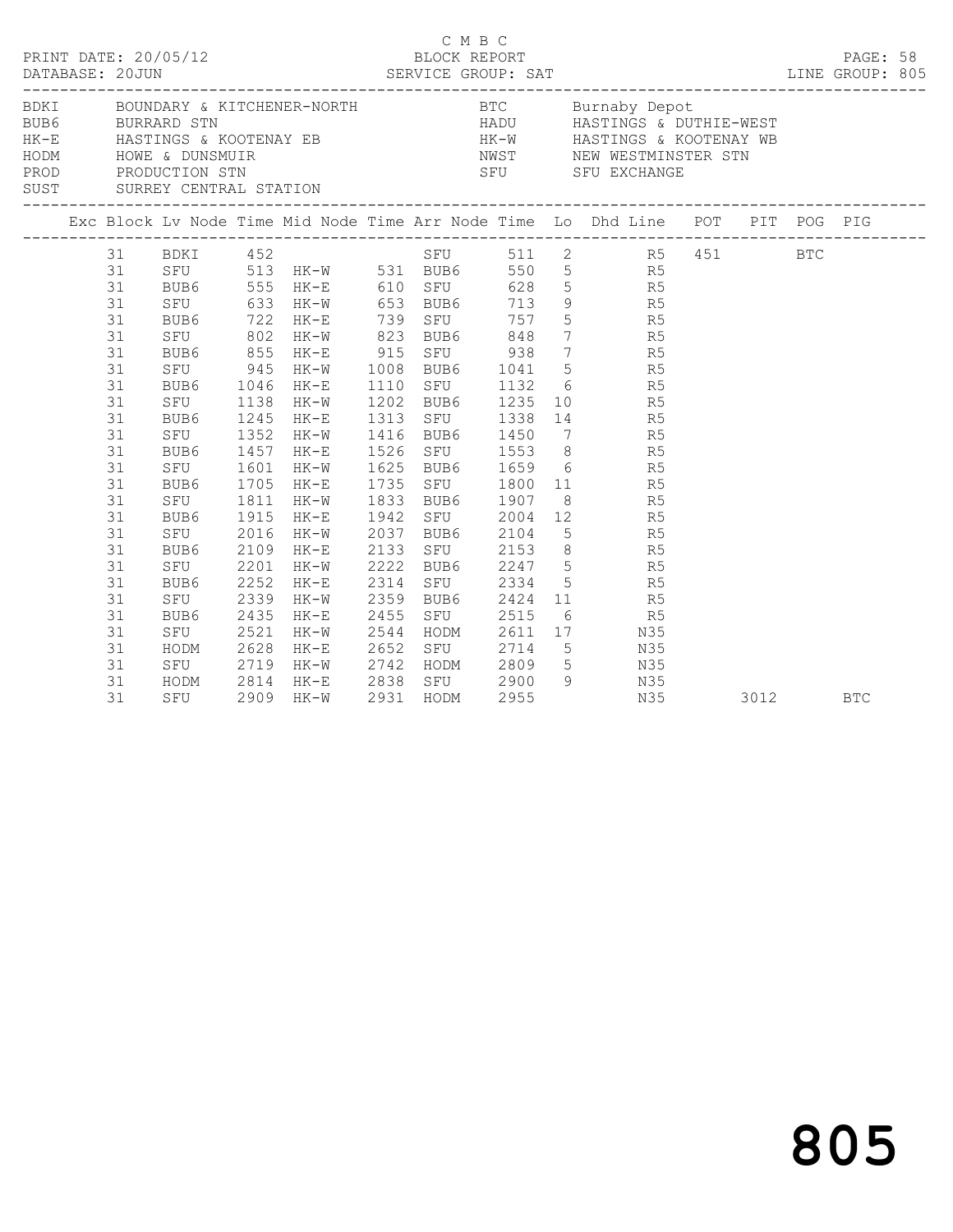## C M B C<br>BLOCK REPORT

PAGE: 59<br>LINE GROUP: 805

|    | Exc Block Lv Node Time Mid Node Time Arr Node Time Lo Dhd Line POT PIT POG PIG |                  |                      |      |           |         |                 |                |     |      |              |              |
|----|--------------------------------------------------------------------------------|------------------|----------------------|------|-----------|---------|-----------------|----------------|-----|------|--------------|--------------|
| 32 | BDKI 503 HK-W 506 BUB6 525 5 R5 502                                            |                  |                      |      |           |         |                 |                |     |      | $_{\rm BTC}$ |              |
| 32 | BUB6                                                                           |                  | 530 НК-Е<br>609 НК-W |      |           |         |                 | R5<br>R5       |     |      |              |              |
| 32 | SFU                                                                            |                  |                      |      |           |         |                 |                |     |      |              |              |
| 32 | BUB6                                                                           | 650              | HK-E                 |      | 706 SFU   | 724 6   |                 | R <sub>5</sub> |     |      |              |              |
| 32 | SFU                                                                            | 730              | HK-W                 |      | 750 BUB6  | 815     | $\overline{7}$  |                | R5  |      |              |              |
| 32 | BUB6                                                                           | 822              | HK-E                 |      | 842 SFU   | 905     | 13              |                | R5  |      |              |              |
| 32 | SFU                                                                            | 918              | HK-W                 |      | 941 BUB6  | 1009    | 13              |                | R5  |      |              |              |
| 32 | BUB6                                                                           | 1022             | HK-E                 |      | 1046 SFU  | 1107    | 10              |                | R5  |      |              |              |
| 32 | SFU                                                                            | 1117             | HK-W                 | 1142 | BUB6      | 1215 6  |                 |                | R5  |      |              |              |
| 32 | BUB6                                                                           | 1221             | $HK-E$               | 1249 | SFU       | 1314 14 |                 |                | R5  |      |              |              |
| 32 | SFU                                                                            | 1328             | HK-W                 | 1352 | BUB6      | 1426 7  |                 |                | R5  |      |              |              |
| 32 | BUB6                                                                           | 1433             | $HK-E$               | 1502 | SFU       | 1529 11 |                 | R <sub>5</sub> |     |      |              |              |
| 32 | SFU                                                                            | 1540             | HK-W                 | 1604 | BUB6      | 1637    | 8 <sup>8</sup>  |                | R5  |      |              |              |
| 32 | BUB6                                                                           | 1645             | $HK-E$               | 1715 | SFU       | 1740 11 |                 |                | R5  |      |              |              |
| 32 | SFU                                                                            | $\frac{1}{1751}$ | HK-W                 | 1815 | BUB6      | 1849    | 6               |                | R5  |      |              |              |
| 32 | BUB6                                                                           | 1855             | $HK-E$               | 1922 | SFU       | 1944    | 8 <sup>8</sup>  | R5             |     |      |              |              |
| 32 | SFU                                                                            | 1952             | HK-W                 | 2013 | BUB6      | 2040    | $5\overline{)}$ | R5             |     |      |              |              |
| 32 | BUB6                                                                           | 2045             | $HK-E$               | 2109 | SFU       | 2129 10 |                 |                | R5  |      |              |              |
| 32 | SFU                                                                            | 2139             | $HK-W$               | 2200 | BUB6      | 2227 8  |                 |                | R5  |      |              |              |
| 32 | BUB6                                                                           | 2235             | $HK-E$               | 2257 | SFU       | 2317 5  |                 | R <sub>5</sub> |     |      |              |              |
| 32 | SFU                                                                            | 2322             | HK-W                 | 2342 | BUB6      | 2407 13 |                 | <b>R5</b>      |     |      |              |              |
| 32 | BUB6                                                                           | 2420             | $HK-E$               | 2440 | SFU       | 2500    | 20              | 30 R5          |     |      |              |              |
| 32 | BUB6                                                                           | 2550             | $HK-E$               | 2610 | SFU       | 2630    | 9               |                | R5  |      |              |              |
| 32 | SFU                                                                            | 2639             | HK-W                 | 2702 | HODM      | 2729 15 |                 | N35            |     |      |              |              |
| 32 | HODM                                                                           | 2744             | HK-E                 | 2808 | SFU       | 2830    | $\overline{9}$  | N35            |     |      |              |              |
| 32 | SFU                                                                            | 2839             | HK-W                 | 2902 | HODM      | 2929    |                 |                | N35 | 2946 |              | <b>BTC</b>   |
| 33 | HADU                                                                           | 558              | $HK-W$               |      | 609 BUB6  |         |                 | 628 2 R5       |     | 545  | $_{\rm BTC}$ |              |
| 33 | BUB6                                                                           | 630              | $HK-E$               |      | 646 SFU   |         |                 | 704 10 R5      |     |      |              |              |
| 33 | SFU                                                                            | 714              | $HK-W$               |      | 734 BUB6  | 759     | 8 <sup>1</sup>  |                | R5  |      |              |              |
| 33 | BUB6                                                                           | 807              | $HK-E$               |      | 826 SFU   | 848     | 18              |                | R5  |      |              |              |
| 33 | SFU                                                                            | 906              | HK-W                 |      | 929 BUB6  | 957     | 13              |                | R5  |      |              |              |
| 33 | BUB6                                                                           | 1010             | $HK-E$               |      | 1034 SFU  | 1055    | 10              |                | R5  |      |              |              |
| 33 | SFU                                                                            | 1105             | HK-W                 | 1130 | BUB6      | 1203 6  |                 |                | R5  |      |              |              |
| 33 | BUB6                                                                           | 1209             | $HK-E$               | 1237 | SFU       | 1302 14 |                 |                | R5  |      |              |              |
| 33 | SFU                                                                            | 1316             | HK-W                 | 1340 | BUB6      | 1414 7  |                 |                | R5  |      |              |              |
| 33 | BUB6                                                                           | 1421             | HK-E                 |      | 1450 SFU  | 1517 11 |                 |                | R5  |      |              |              |
| 33 | SFU                                                                            | 1528             | HK-W                 |      | 1552 BUB6 | 1625    | 10              |                | R5  |      |              |              |
| 33 | BUB6                                                                           | 1635             | HK-E                 |      | 1705 SFU  | 1730 11 |                 |                | R5  |      |              |              |
|    | 33 SFU 1741 HK-W 1805 BUB6 1839 6                                              |                  |                      |      |           |         |                 |                | R5  |      |              |              |
| 33 | BUB6                                                                           | 1845             | $HK-E$               | 1912 | SFU       | 1934    | 6               |                | R5  |      |              |              |
| 33 | SFU                                                                            | 1940             | $HK-W$               | 2001 | BUB6      | 2028    | 6               |                | R5  |      |              |              |
| 33 | BUB6                                                                           | 2034             | $HK-E$               | 2058 | SFU       | 2118    | 9               |                | R5  |      |              |              |
| 33 | SFU                                                                            | 2127             | $HK-W$               | 2148 | BUB6      | 2215    | 7               |                | R5  |      |              |              |
| 33 | BUB6                                                                           | 2222             | $HK-E$               | 2244 | SFU       | 2304    | 5               |                | R5  |      |              |              |
| 33 | SFU                                                                            | 2309             | $HK-W$               | 2329 | BUB6      | 2354    | 11              |                | R5  |      |              |              |
| 33 | BUB6                                                                           | 2405             | $HK-E$               | 2425 | SFU       | 2445    | 13              |                | R5  |      |              |              |
| 33 | SFU                                                                            | 2458             | $HK-W$               | 2517 | BUB6      | 2539    | 2               |                | R5  |      |              |              |
| 33 | BUB6                                                                           | 2541             |                      |      | $HK-E$    | 2601    |                 |                | R5  | 2605 |              | $_{\rm BTC}$ |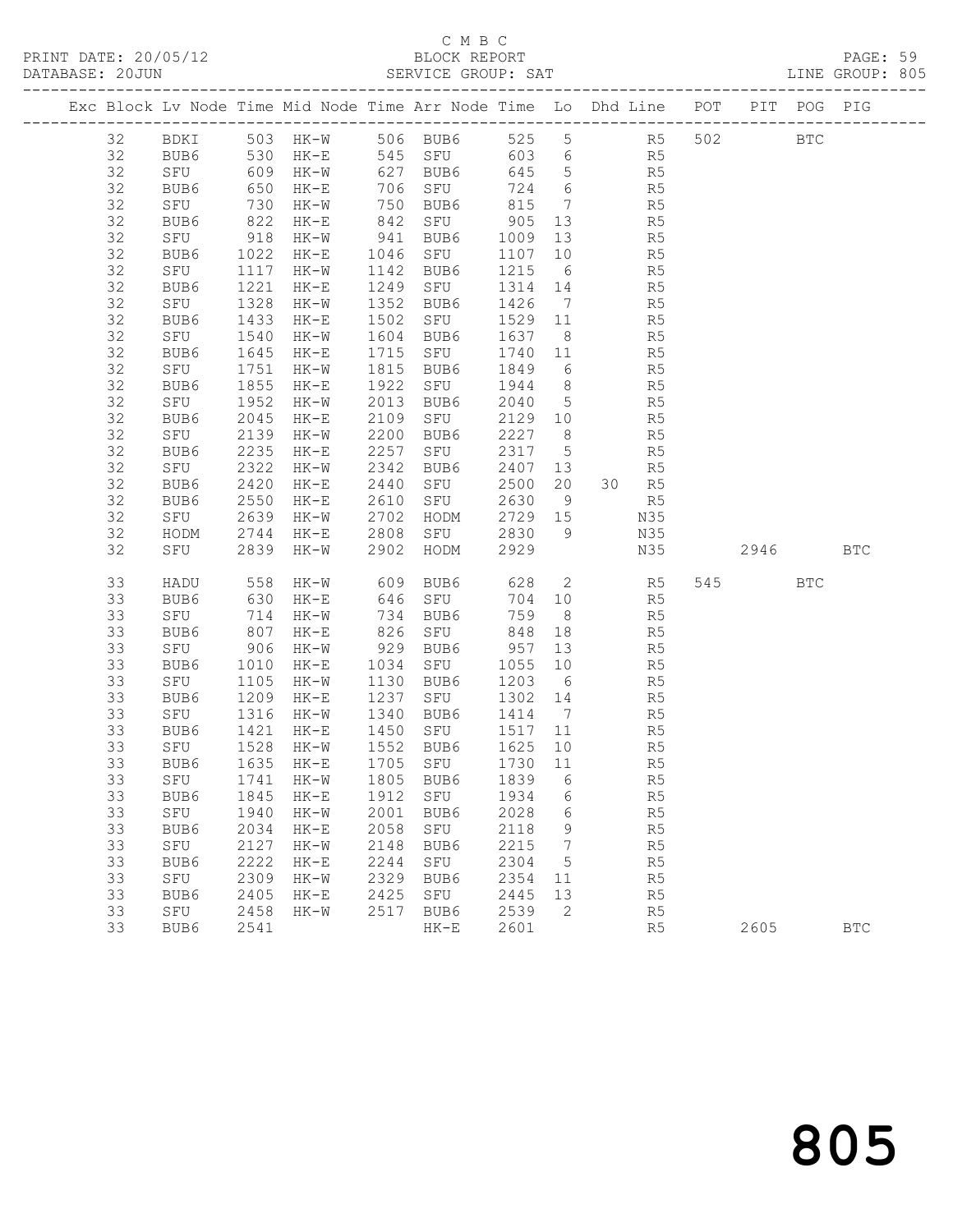#### C M B C<br>BLOCK REPORT SERVICE GROUP: SAT

|    |             |              |                      |      |                     |         |                 | Exc Block Lv Node Time Mid Node Time Arr Node Time Lo Dhd Line POT PIT POG PIG |         |              |            |
|----|-------------|--------------|----------------------|------|---------------------|---------|-----------------|--------------------------------------------------------------------------------|---------|--------------|------------|
| 34 | BDKI 636    |              |                      |      |                     |         |                 | SFU 655 2 R5 635                                                               |         | $_{\rm BTC}$ |            |
| 34 |             |              |                      |      |                     |         |                 | SFU 657 HK-W 717 BUB6 740 12 R5                                                |         |              |            |
| 34 | BUB6        |              | 752 НК-Е<br>842 НК-W |      | 811 SFU<br>905 BUB6 | 829 13  |                 |                                                                                |         |              |            |
| 34 | SFU         |              | $HK-W$               |      |                     | 930     | 16              | R5<br>R5                                                                       |         |              |            |
| 34 | BUB6        | 946          | $HK-E$               |      | 1010 SFU            | 1032    | 10              | R <sub>5</sub>                                                                 |         |              |            |
| 34 | SFU         | 1042         | $HK-W$               |      | 1105 BUB6           | 1138    | 8 <sup>8</sup>  | R <sub>5</sub>                                                                 |         |              |            |
| 34 | BUB6        | 1146         | $HK-E$               | 1214 | SFU                 | 1239 13 |                 | R5                                                                             |         |              |            |
| 34 | SFU         | 1252<br>1357 | HK-W                 | 1316 | BUB6                | 1351    | $6\overline{6}$ | R <sub>5</sub>                                                                 |         |              |            |
| 34 | BUB6        |              | $HK-E$               | 1426 | SFU                 | 1451 13 |                 | R5                                                                             |         |              |            |
| 34 | SFU         | 1504         | $HK-W$               | 1528 | BUB6                | 1601 5  |                 | $R_5$                                                                          |         |              |            |
| 34 | BUB6        | 1606         | $HK-E$               | 1636 | SFU                 | 1702 9  |                 | R <sub>5</sub>                                                                 |         |              |            |
| 34 | SFU         | 1711         | $HK-W$               | 1735 | BUB6                | 1809 6  |                 | R <sub>5</sub>                                                                 |         |              |            |
| 34 | BUB6        | 1815         | $HK-E$               | 1844 | SFU                 | 1906    | 10              | R <sub>5</sub>                                                                 |         |              |            |
| 34 | SFU         | 1916         | HK-W                 | 1938 | BUB6                | 2006    | $6\overline{6}$ | R5                                                                             |         |              |            |
| 34 | BUB6        | 2012         | $HK-E$               |      | 2036 SFU            | 2056 7  |                 | R5                                                                             |         |              |            |
| 34 | SFU         | 2103         | $HK-W$               | 2124 | BUB6                | 2151 6  |                 | R <sub>5</sub>                                                                 |         |              |            |
| 34 | BUB6        | 2157         | HK-E                 | 2219 | SFU                 |         |                 | 2239 13 R5                                                                     |         |              |            |
| 34 | SFU         | 2252         | $HK-W$               |      | 2313 BUB6           | 2338    | 12              | R5                                                                             |         |              |            |
| 34 | BUB6        | 2350         | $HK-E$               |      | 2412 SFU            | 2432    |                 | R5                                                                             | 2451    |              | <b>BTC</b> |
|    |             |              |                      |      |                     |         |                 |                                                                                |         |              |            |
| 35 | BDKI        | 637          | HK-W                 | 640  | BUB6                | 705     |                 | 2 R5                                                                           | 636 100 | <b>BTC</b>   |            |
| 35 | BUB6        | 707          | $HK-E$               |      | 724 SFU             | 742     | $6\overline{6}$ | R5                                                                             |         |              |            |
| 35 | SFU         | 748          | $HK-W$               | 809  | BUB6                | 834     | 5 <sup>5</sup>  | R <sub>5</sub>                                                                 |         |              |            |
| 35 | BUB6        | 839          | $HK-E$               | 859  | SFU                 | 922     | 8               | R <sub>5</sub>                                                                 |         |              |            |
| 35 | SFU         | 930<br>1034  | HK-W                 | 953  | BUB6                | 1026    | 8 <sup>8</sup>  | R5<br>R5                                                                       |         |              |            |
| 35 | BUB6        |              | HK-E                 |      | 1058 SFU            | 1120 9  |                 |                                                                                |         |              |            |
| 35 | SFU         | 1129         | $HK-W$               | 1154 | BUB6                | 1227 6  |                 | R5                                                                             |         |              |            |
| 35 | BUB6        | 1233         | $HK-E$               | 1301 | SFU                 | 1326 14 |                 | R5                                                                             |         |              |            |
| 35 | SFU         | 1340         | $HK-W$               | 1404 | BUB6                | 1438    | $\overline{7}$  | R <sub>5</sub>                                                                 |         |              |            |
| 35 | BUB6        | 1445         | $HK-E$               | 1514 | SFU                 | 1541    | 10              | R5                                                                             |         |              |            |
| 35 | SFU         | 1551         | HK-W                 | 1615 | BUB6                | 1648    | $\overline{7}$  | R5                                                                             |         |              |            |
| 35 | BUB6        | 1655         | $HK-E$               | 1725 | SFU                 | 1750 11 |                 | R5                                                                             |         |              |            |
| 35 | SFU         | 1801         | HK-W                 | 1823 | BUB6                | 1857    | 8 <sup>8</sup>  | R5                                                                             |         |              |            |
| 35 | BUB6        | 1905         | $HK-E$               | 1932 | SFU                 | 1954    | 10              | R5                                                                             |         |              |            |
| 35 | SFU         | 2004         | $HK-W$               | 2025 | BUB6                | 2052    | $5^{\circ}$     | R5                                                                             |         |              |            |
| 35 | BUB6<br>SFU | 2057         | $HK-E$               | 2121 | SFU                 | 2141 10 |                 | R <sub>5</sub>                                                                 |         |              |            |
| 35 |             | 2151         | $HK-W$               |      | 2212 BUB6           | 2239    | $\overline{2}$  | $R_5$                                                                          |         |              |            |
| 35 | BUB6        | 2241         |                      |      | $HK-E$              | 2303    |                 | R5                                                                             | 2307    |              | <b>BTC</b> |

805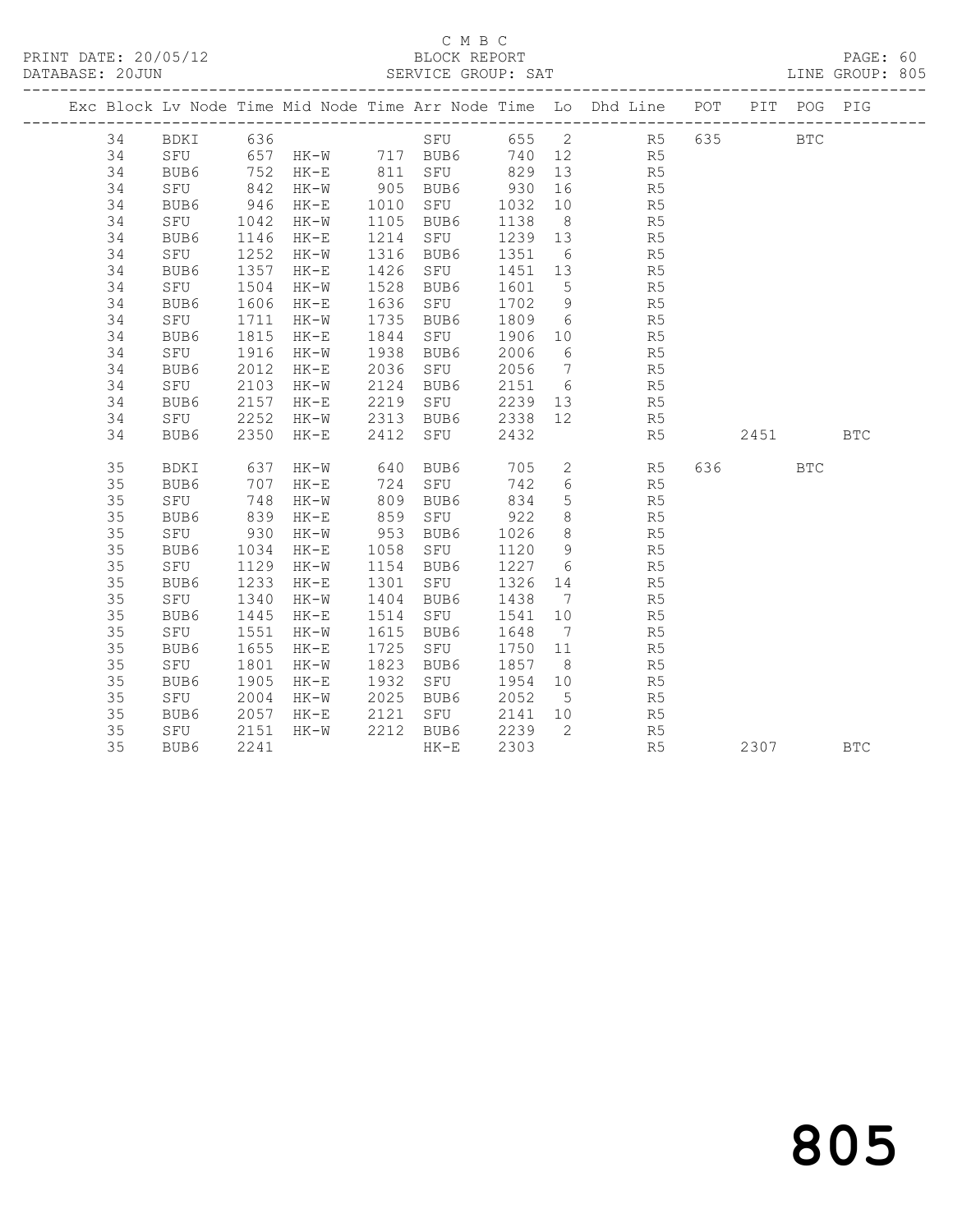#### C M B C<br>BLOCK REPORT

PAGE: 61<br>LINE GROUP: 805

|  |          |             |              |                                 |              |                |              |                   | Exc Block Lv Node Time Mid Node Time Arr Node Time Lo Dhd Line POT PIT POG PIG |     |      |              |            |
|--|----------|-------------|--------------|---------------------------------|--------------|----------------|--------------|-------------------|--------------------------------------------------------------------------------|-----|------|--------------|------------|
|  | 36       | BDKI        |              | 707 HK-W                        |              | 710 BUB6       | 735 2        |                   | R <sub>5</sub>                                                                 | 706 |      | $_{\rm BTC}$ |            |
|  | 36       | BUB6        | 737          | HK-E                            |              | 756 SFU 814 16 |              |                   | R5                                                                             |     |      |              |            |
|  | 36       | SFU         | 830          | $HK-W$                          |              | 853 BUB6       | 918          | 16                | R5                                                                             |     |      |              |            |
|  | 36       | BUB6        | 934          | HK-E                            | 958          | SFU            | 1020         | 14                | R5                                                                             |     |      |              |            |
|  | 36       | SFU         | 1034         | HK-W                            | 1057         | BUB6           | 1130         | 6                 | R5                                                                             |     |      |              |            |
|  | 36       | BUB6        | 1136         | $HK-E$                          | 1204         | SFU            | 1229         | 11                | R5                                                                             |     |      |              |            |
|  | 36       | SFU         | 1240         | $HK-W$                          | 1304         | BUB6           | 1339         | $6\overline{6}$   | R5                                                                             |     |      |              |            |
|  | 36       | BUB6        | 1345         | $HK-E$                          | 1414         | SFU            | 1439         | 13                | R5                                                                             |     |      |              |            |
|  | 36       | SFU         | 1452         | $HK-W$                          | 1516         | BUB6           | 1549         | $5^{\circ}$       | R5                                                                             |     |      |              |            |
|  | 36       | BUB6        | 1554         | $HK-E$                          | 1624         | SFU            | 1650         | 11                | R5                                                                             |     |      |              |            |
|  | 36       | SFU         | 1701         | HK-W                            | 1725         | BUB6           | 1759         | 6                 | R5                                                                             |     |      |              |            |
|  | 36       | BUB6        | 1805         | $HK-E$                          | 1834         | SFU            | 1856         | 8 <sup>8</sup>    | R5                                                                             |     |      |              |            |
|  | 36       | SFU         | 1904         | $HK-W$                          | 1926         | BUB6           | 1954         | $\overline{7}$    | R5                                                                             |     |      |              |            |
|  | 36       | BUB6        | 2001         | $HK-E$                          | 2025         | SFU            | 2045         | 6                 | R5                                                                             |     |      |              |            |
|  | 36       | SFU         | 2051         | $HK-W$                          | 2112         | BUB6           | 2139         | 6                 | R5                                                                             |     |      |              |            |
|  | 36       | BUB6        | 2145         | $HK-E$                          | 2207         | SFU            | 2227         | 12                | R5                                                                             |     |      |              |            |
|  | 36       | SFU         | 2239         | HK-W                            | 2300         | BUB6           | 2325         | 10                | R5                                                                             |     |      |              |            |
|  | 36       | BUB6        | 2335         | $HK-E$                          | 2357         | SFU            | 2417         | 15                | R5                                                                             |     |      |              |            |
|  | 36       | SFU         | 2432         | HK-W                            | 2451         | BUB6           | 2513         | 8 <sup>8</sup>    | R5                                                                             |     |      |              |            |
|  | 36       | BUB6        | 2521         | $HK-E$                          | 2541         | SFU            | 2601         | 18                | R5                                                                             |     |      |              |            |
|  | 36       | SFU         | 2619         | HK-W                            | 2642         | HODM           | 2709         | $5^{\circ}$       | N35                                                                            |     |      |              |            |
|  | 36       | HODM        | 2714         | $HK-E$                          | 2738         | SFU            | 2800         | 9                 | N35                                                                            |     |      |              |            |
|  | 36       | SFU         | 2809         | HK-W                            | 2832         | HODM           | 2859         | 10                | N35                                                                            |     |      |              |            |
|  | 36       | HODM        | 2909         | $HK-E$                          | 2932         | SFU            | 2953         |                   | N35                                                                            |     | 3012 |              | <b>BTC</b> |
|  | 37       | BDKI        | 744          |                                 |              | SFU            | 807          | 9                 | R <sub>5</sub>                                                                 |     | 743  | <b>BTC</b>   |            |
|  | 37       | SFU         | 816          | $HK-W$                          | 837          | BUB6           | 902          | 8 <sup>8</sup>    | R5                                                                             |     |      |              |            |
|  | 37       | BUB6        | 910          | HK-E                            | 933          | SFU            | 957          | 11                | R5                                                                             |     |      |              |            |
|  | 37       | SFU         | 1008         | HK-W                            | 1031         | BUB6           | 1104         | 6                 | R5                                                                             |     |      |              |            |
|  | 37       | BUB6        | 1110         | $HK-E$                          | 1134         | SFU            | 1156         | 8 <sup>8</sup>    | R5                                                                             |     |      |              |            |
|  | 37       | SFU         | 1204         | $HK-W$                          | 1228         | BUB6           | 1301         | 8 <sup>8</sup>    | R5                                                                             |     |      |              |            |
|  | 37       | BUB6        | 1309         | $HK-E$                          | 1338         | SFU            | 1403         | 13                | R5                                                                             |     |      |              |            |
|  | 37       | SFU         | 1416         | HK-W                            | 1440         | BUB6           | 1514         | $7\phantom{.0}\,$ | R5                                                                             |     |      |              |            |
|  | 37       | BUB6        | 1521         | $HK-E$                          | 1551         | SFU            | 1618         | 13                | R5                                                                             |     |      |              |            |
|  | 37       | SFU         | 1631         | $HK-W$                          | 1655         | BUB6           | 1729         | 6                 | R5                                                                             |     |      |              |            |
|  | 37       | BUB6        | 1735         | HK-E                            | 1805         | SFU            | 1830         | 11                | R5                                                                             |     |      |              |            |
|  | 37       | SFU         | 1841         | HK-W                            | 1903         | BUB6           | 1935         | 6                 | R5                                                                             |     |      |              |            |
|  | 37       | BUB6        | 1941         | HK-E                            | 2008<br>2100 | SFU            | 2030         | 9<br>6            | R5                                                                             |     |      |              |            |
|  | 37<br>37 | SFU         |              | 2039 HK-W                       |              | BUB6           | 2127         |                   | R <sub>5</sub>                                                                 |     |      |              |            |
|  |          |             |              | BUB6 2133 HK-E 2157 SFU 2217 10 |              |                |              |                   | R <sub>5</sub>                                                                 |     |      |              |            |
|  | 37<br>37 | SFU         | 2227<br>2320 | $HK-W$                          | 2248<br>2342 | BUB6           | 2313<br>2402 | 7                 | R5                                                                             |     |      |              |            |
|  | 37       | BUB6<br>SFU |              | $HK-E$                          | 2431         | SFU            |              | 10                | R5                                                                             |     |      |              |            |
|  | 37       | BUB6        | 2412<br>2505 | $HK-W$<br>$HK-E$                | 2525         | BUB6<br>SFU    | 2453<br>2545 | 12<br>6           | R5<br>R5                                                                       |     |      |              |            |
|  | 37       | SFU         | 2551         | $HK-W$                          | 2614         | HODM           | 2641         | 7                 | N35                                                                            |     |      |              |            |
|  | 37       | HODM        | 2648         | $HK-E$                          | 2712         | SFU            | 2734         | 5                 | N35                                                                            |     |      |              |            |
|  | 37       | ${\tt SFU}$ | 2739         | $HK-W$                          | 2802         | HODM           | 2829         | 13                | N35                                                                            |     |      |              |            |
|  | 37       | HODM        | 2842         | $HK-E$                          | 2905         | ${\tt SFU}$    | 2926         |                   | N35                                                                            |     | 2945 |              | <b>BTC</b> |
|  |          |             |              |                                 |              |                |              |                   |                                                                                |     |      |              |            |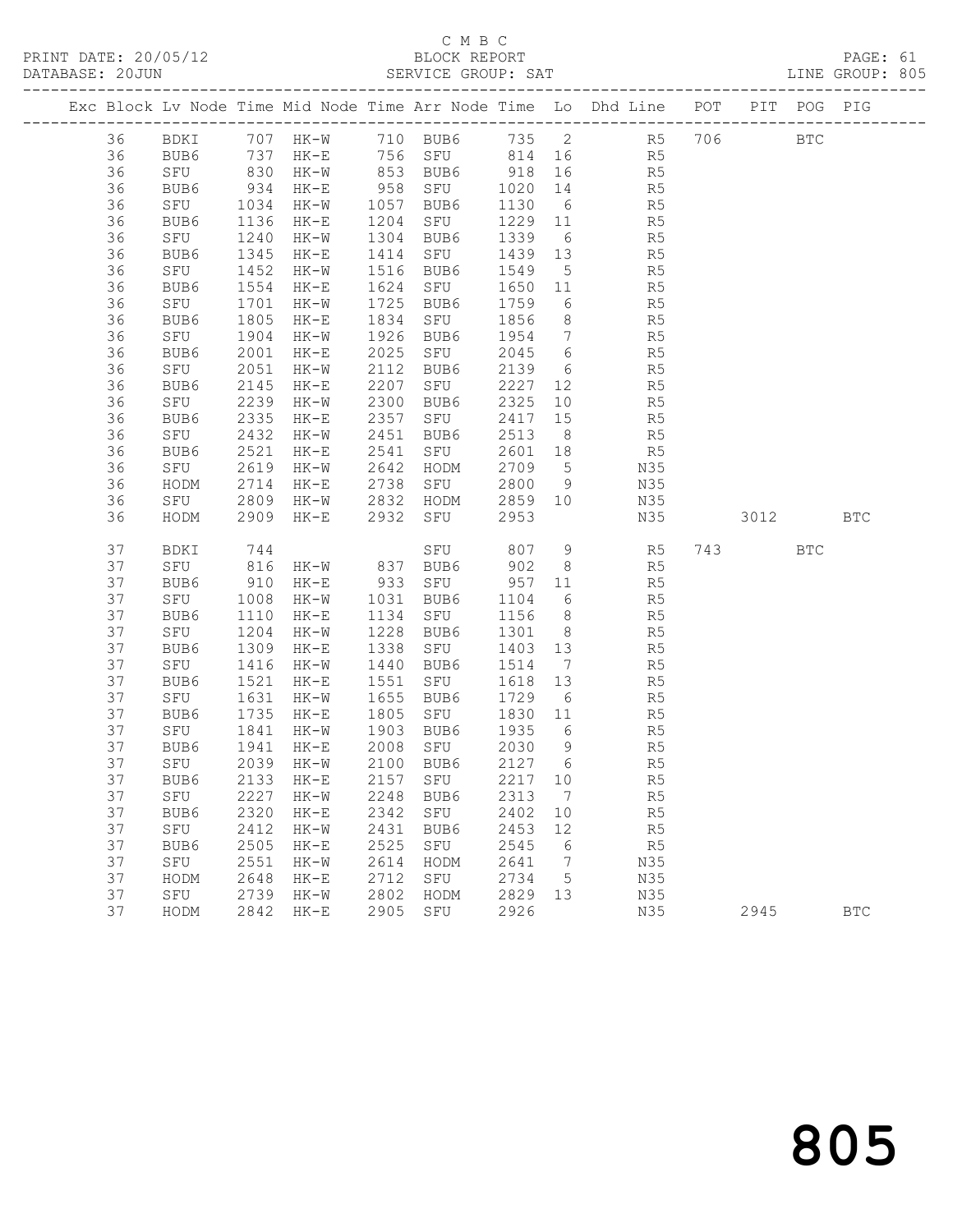## C M B C<br>BLOCK REPORT

PAGE: 62<br>LINE GROUP: 805

|  |          |             |              |                              |              |             |                |                          | Exc Block Lv Node Time Mid Node Time Arr Node Time Lo Dhd Line POT |         | PIT POG PIG |                      |
|--|----------|-------------|--------------|------------------------------|--------------|-------------|----------------|--------------------------|--------------------------------------------------------------------|---------|-------------|----------------------|
|  | 38       | BDKI 818    |              |                              |              |             |                |                          | SFU 842 12 R5 817                                                  |         | <b>BTC</b>  |                      |
|  | 38       |             |              | SFU 854 HK-W 917 BUB6 943 15 |              |             |                |                          | R <sub>5</sub>                                                     |         |             |                      |
|  | 38       | BUB6        |              | 958 HK-E 1022 SFU 1044 10    |              |             |                |                          | R5                                                                 |         |             |                      |
|  | 38       | SFU         | 1054         | HK-W                         | 1117         | BUB6        | 1150           | $\overline{7}$           | R5                                                                 |         |             |                      |
|  | 38       | BUB6        | 1157         | HK-E                         | 1225         | SFU         | 1250 14        |                          | R5                                                                 |         |             |                      |
|  | 38       | SFU         | 1304         | HK-W                         | 1328         | BUB6        | 1402           | $\overline{7}$           | R5                                                                 |         |             |                      |
|  | 38       | BUB6        | 1409         | HK-E                         | 1438         | SFU         | 1505 11        |                          | R5                                                                 |         |             |                      |
|  | 38       | SFU         | 1516         | HK-W                         | 1540         | BUB6        | 1613           | 13                       | R5                                                                 |         |             |                      |
|  | 38       | BUB6        | 1626         | HK-E                         | 1656         | SFU         | 1722           | 9                        | R5                                                                 |         |             |                      |
|  | 38       | SFU         | 1731         | HK-W                         | 1755         | BUB6        | 1829           | $5\overline{)}$          | R5                                                                 |         |             |                      |
|  | 38       | BUB6        | 1834         | $HK-E$                       | 1901         | SFU         | 1923           | $5^{\circ}$              | R <sub>5</sub>                                                     |         |             |                      |
|  | 38<br>38 | SFU<br>BUB6 | 1928<br>2023 | HK-W<br>HK-E                 | 1950<br>2047 | BUB6<br>SFU | 2018<br>2107 8 | $5\overline{)}$          | R5<br>R5                                                           |         |             |                      |
|  | 38       | SFU         | 2115         | HK-W                         | 2136         | BUB6        | 2203           | 6                        | R5                                                                 |         |             |                      |
|  | 38       | BUB6        | 2209         | HK-E                         | 2231         | SFU         | 2251           |                          | R5                                                                 | 2310    |             | <b>BTC</b>           |
|  |          |             |              |                              |              |             |                |                          |                                                                    |         |             |                      |
|  | 39       | BDKI        |              |                              |              | BUB6        | 919 5          |                          | R <sub>5</sub>                                                     | 847     | <b>BTC</b>  |                      |
|  | 39       | BUB6        |              | 848 HK-W<br>924 HK-E         | 851<br>947   | SFU         | 1011 10        |                          | R5                                                                 |         |             |                      |
|  | 39       | SFU         | 1021         | HK-W                         | 1044         | BUB6        | 1117 5         |                          | R5                                                                 |         |             |                      |
|  | 39       | BUB6        | 1122         | $HK-E$                       | 1146         | SFU         | 1208           | 8 <sup>8</sup>           | R5                                                                 |         |             |                      |
|  | 39       | SFU         | 1216         | HK-W                         | 1240         | BUB6        | 1313           | 8 <sup>8</sup>           | R5                                                                 |         |             |                      |
|  | 39       | BUB6        | 1321         | HK-E                         | 1350         | SFU         | 1415 13        |                          | R5                                                                 |         |             |                      |
|  | 39       | SFU         | 1428         | HK-W                         | 1452         | BUB6        | 1526           | 6                        | R5                                                                 |         |             |                      |
|  | 39       | BUB6        | 1532         | HK-E                         |              | 1602 SFU    | 1628 13        |                          | R5                                                                 |         |             |                      |
|  | 39       | SFU         | 1641         | HK-W                         |              | 1705 BUB6   | 1739 6         |                          | R5                                                                 |         |             |                      |
|  | 39       | BUB6        |              | 1745 HK-E                    |              | 1815 SFU    | 1840 12        |                          | R5                                                                 |         |             |                      |
|  | 39       | SFU         |              | 1852 HK-W                    |              | 1914 BUB6   | 1946 5         |                          | R5                                                                 |         |             |                      |
|  | 39       | BUB6        |              | 1951 HK-E                    | 2018         | SFU         | 2040           |                          | R5                                                                 | 2059    |             | <b>BTC</b>           |
|  | 40       | BDKI        | 923          |                              |              | SFU         | 947 10         |                          | R <sub>5</sub>                                                     | 922     | <b>BTC</b>  |                      |
|  | 40       | SFU         | 957          | $HK-W$                       |              | 1020 BUB6   | 1053 5         |                          | R5                                                                 |         |             |                      |
|  | 40       | BUB6        | 1058         | $HK-E$                       | 1122         | SFU         | 1144           | 8 <sup>8</sup>           | R5                                                                 |         |             |                      |
|  | 40       | SFU         | 1152         | HK-W                         | 1216         | BUB6        | 1249           | 8 <sup>8</sup>           | R5                                                                 |         |             |                      |
|  | 40       | BUB6        | 1257         | HK-E                         | 1325         | SFU         | 1350 14        |                          | R5                                                                 |         |             |                      |
|  | 40       | SFU         | 1404         | HK-W                         | 1428         | BUB6        | 1502 7         |                          | R5                                                                 |         |             |                      |
|  | 40       | BUB6        | 1509         | $HK-E$                       | 1539         | SFU         | 1606 15        |                          | R5                                                                 |         |             |                      |
|  | 40       | SFU         | 1621         | HK-W                         | 1645         | BUB6        | 1719 6         |                          | R5                                                                 |         |             |                      |
|  | 40       | BUB6        | 1725         | HK-E                         |              | 1755 SFU    | 1820 11        |                          | R5                                                                 |         |             |                      |
|  | 40       | SFU         |              | 1831 HK-W                    |              | 1853 BUB6   | 1925 3         |                          | R5                                                                 |         |             |                      |
|  | 40       |             |              |                              |              |             |                |                          | BUB6 1928 HK-E 1955 R5                                             | 1959    |             | $\operatorname{BTC}$ |
|  | 61       | BDKI        | 1200         |                              |              | SFU         | 1226           | $\overline{\phantom{a}}$ |                                                                    | R5 1159 | <b>BTC</b>  |                      |
|  | 61       | SFU         | 1228         | HK-W                         | 1252         | BUB6        | 1325           | 8                        | R5                                                                 |         |             |                      |
|  | 61       | BUB6        | 1333         | HK-E                         | 1402         | SFU         | 1427           | 13                       | R5                                                                 |         |             |                      |
|  | 61       | SFU         | 1440         | HK-W                         | 1504         | BUB6        | 1537           | - 6                      | R5                                                                 |         |             |                      |
|  | 61       | BUB6        | 1543         | HK-E                         | 1613         | SFU         | 1639           | 12                       | R5                                                                 |         |             |                      |
|  | 61       | SFU         | 1651         | HK-W                         | 1715         | BUB6        | 1749           | 6                        | R5                                                                 |         |             |                      |
|  | 61       | BUB6        |              | 1755 HK-E                    | 1825         | SFU         | 1850           |                          | R5                                                                 | 1910    |             | $_{\rm BTC}$         |
|  |          |             |              |                              |              |             |                |                          |                                                                    |         |             |                      |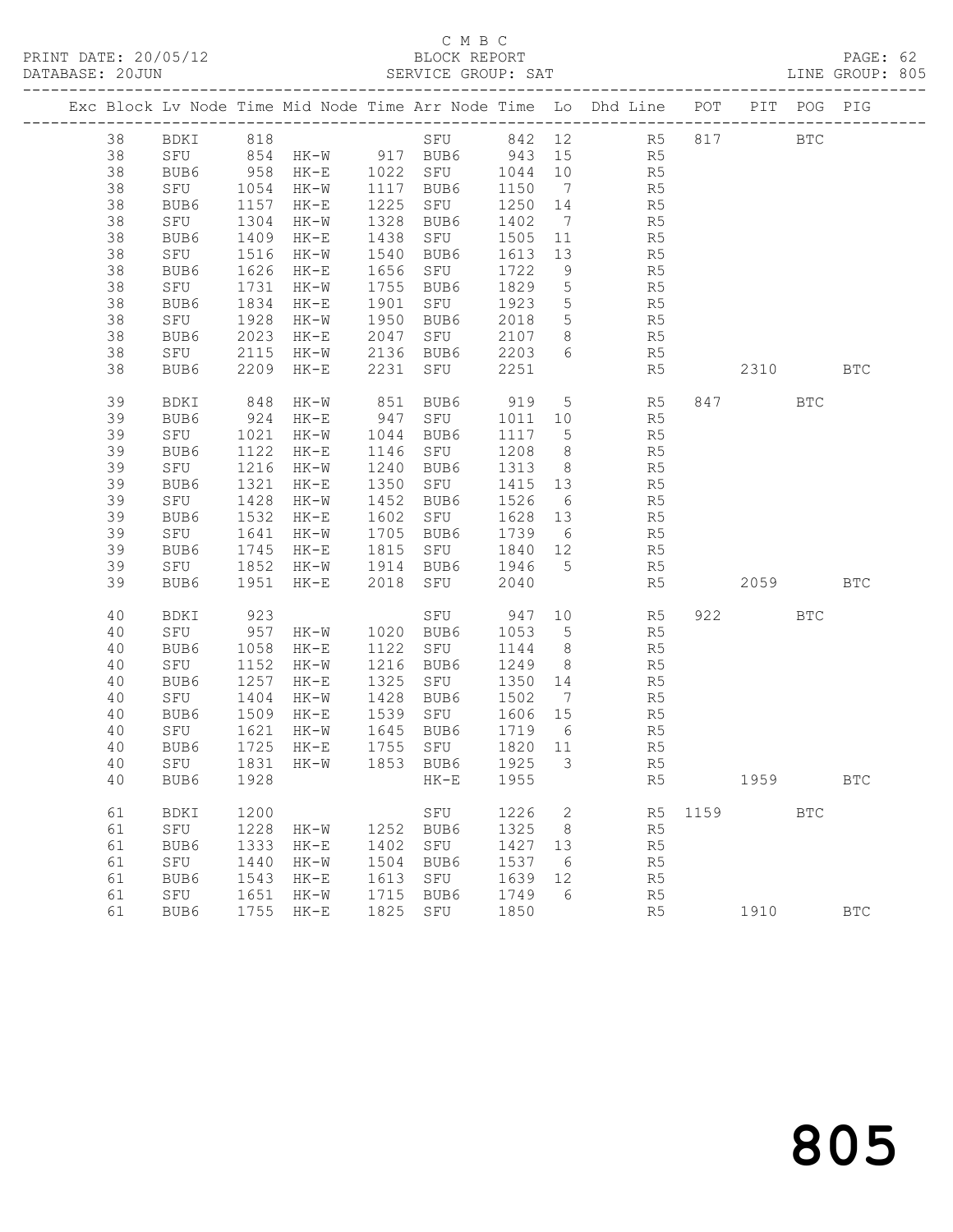PRINT DATE: 20/05/12 BLOCK REPORT<br>
DATABASE: 20JUN SERVICE GROUP: SAT

#### C M B C<br>BLOCK REPORT

PAGE: 63<br>LINE GROUP: 805

|    |             |      |        |      |      |      |    | Exc Block Lv Node Time Mid Node Time Arr Node Time Lo Dhd Line | POT. | PIT. | POG        | PIG        |
|----|-------------|------|--------|------|------|------|----|----------------------------------------------------------------|------|------|------------|------------|
| 62 | <b>BDKI</b> | 1531 |        |      | SFU  | 1559 | 12 | R5                                                             | 1530 |      | <b>BTC</b> |            |
| 62 | SFU         | 1611 | HK-W   | 1635 | BUB6 | 1709 | 6  | R5                                                             |      |      |            |            |
| 62 | BUB6        | 1715 | $HK-E$ | 1745 | SFU  | 1810 | 11 | R5                                                             |      |      |            |            |
| 62 | SFU         | 1821 | $HK-W$ | 1843 | BUB6 | 1917 | 9  | R5                                                             |      |      |            |            |
| 62 | BUB6        | 1926 | $HK-E$ | 1953 | SFU  | 2015 | 13 | R5                                                             |      |      |            |            |
| 62 | SFU         | 2028 | HK-W   | 2049 | BUB6 | 2116 | 5  | R <sub>5</sub>                                                 |      |      |            |            |
| 62 | BUB6        | 2121 | $HK-E$ | 2145 | SFU  | 2205 | 9  | R5                                                             |      |      |            |            |
| 62 | SFU         | 2214 | HK-W   | 2235 | BUB6 | 2300 | 5  | R5                                                             |      |      |            |            |
| 62 | BUB6        | 2305 | $HK-E$ | 2327 | SFU  | 2347 | 5  | R <sub>5</sub>                                                 |      |      |            |            |
| 62 | SFU         | 2352 | HK-W   | 2412 | BUB6 | 2437 | 13 | R5                                                             |      |      |            |            |
| 62 | BUB6        | 2450 | $HK-E$ | 2510 | SFU  | 2530 |    | R5                                                             |      | 2549 |            | <b>BTC</b> |
| 63 | <b>BDKI</b> | 1533 | HK-W   | 1537 | BUB6 | 1610 | 6  | R5                                                             | 1532 |      | BTC        |            |
| 63 | BUB6        | 1616 | $HK-E$ | 1646 | SFU  | 1712 | 9  | R5                                                             |      |      |            |            |
| 63 | SFU         | 1721 | HK-W   | 1745 | BUB6 | 1819 | 6  | R5                                                             |      |      |            |            |
| 63 | BUB6        | 1825 | $HK-E$ | 1854 | SFU  | 1916 |    | R5                                                             |      | 1936 |            | BTC        |
|    |             |      |        |      |      |      |    |                                                                |      |      |            |            |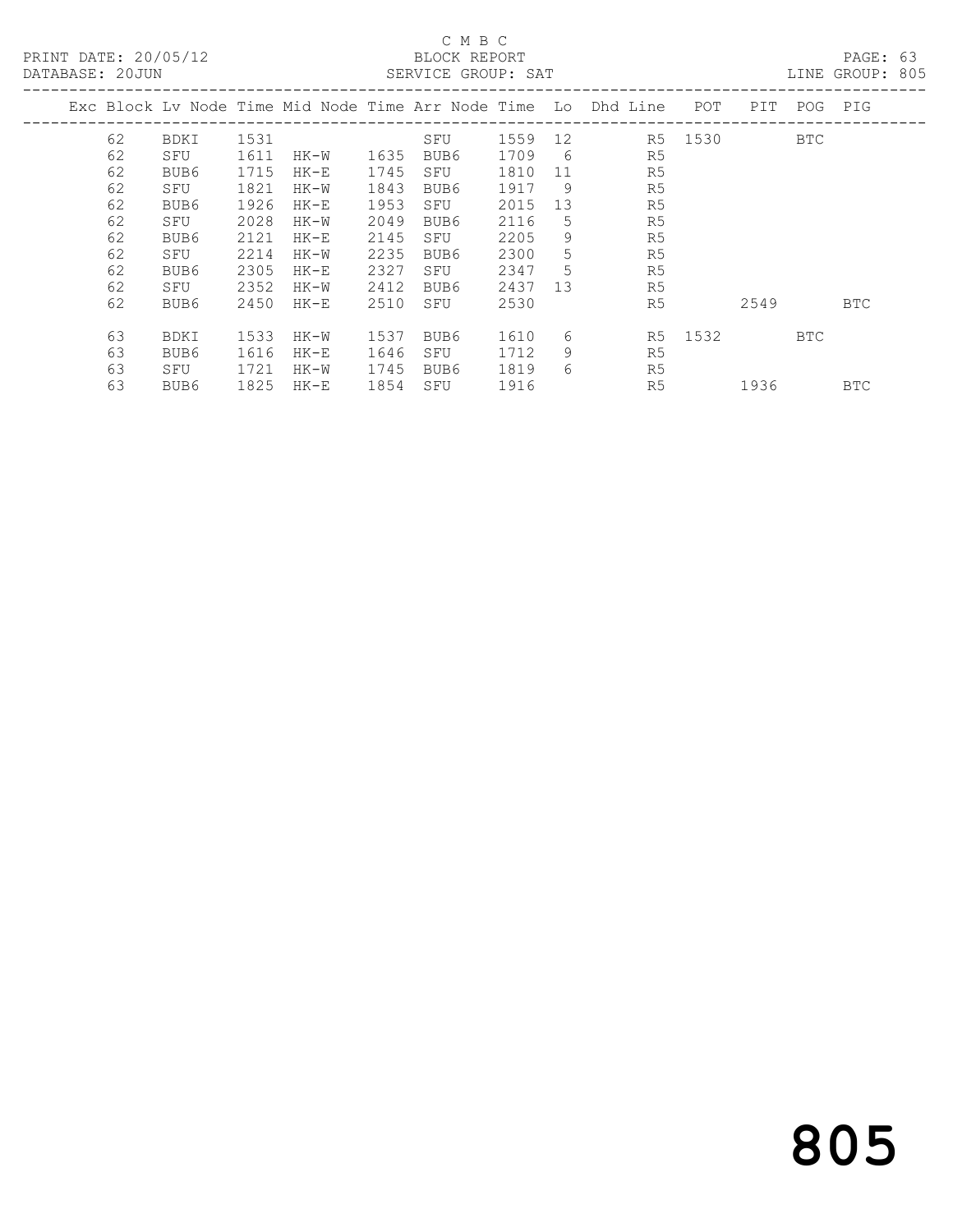## C M B C<br>BLOCK REPORT

| DATABASE: 20JUN |    |             |      |                                                                                |      | SERVICE GROUP: SAT |         |                              |        |        |         |      | LINE GROUP: 805 |  |
|-----------------|----|-------------|------|--------------------------------------------------------------------------------|------|--------------------|---------|------------------------------|--------|--------|---------|------|-----------------|--|
|                 |    |             |      | Exc Block Lv Node Time Mid Node Time Arr Node Time Lo Dhd Line POT PIT POG PIG |      |                    |         |                              |        |        |         |      |                 |  |
|                 | 71 |             |      | HODM 507 NWST 609 SUST 629 5 25 N19                                            |      |                    |         |                              |        |        | 445 BTC |      |                 |  |
|                 | 71 | PROD 659    |      |                                                                                |      | SFU                |         |                              | 712 13 | 145    |         |      |                 |  |
|                 | 71 | SFU         | 725  |                                                                                |      | PROD               | 739 5   |                              | 145    |        |         |      |                 |  |
|                 | 71 | PROD        | 744  |                                                                                |      | SFU                | 757 13  |                              |        | 145    |         |      |                 |  |
|                 | 71 | SFU         | 810  |                                                                                |      | PROD               | 825     | $5^{\circ}$                  |        | 145    |         |      |                 |  |
|                 | 71 | PROD        | 830  |                                                                                |      | SFU                | 844 11  |                              | 145    |        |         |      |                 |  |
|                 | 71 | SFU         | 855  |                                                                                |      | PROD               | 910     | $5^{\circ}$                  |        | 145    |         |      |                 |  |
|                 | 71 | PROD        | 915  |                                                                                |      | SFU                | 929 11  |                              |        | 145    |         |      |                 |  |
|                 | 71 | SFU         | 940  |                                                                                |      | PROD               | 955     | 5 <sup>5</sup>               |        | 145    |         |      |                 |  |
|                 | 71 | PROD        | 1000 |                                                                                |      | SFU                | 1017    | 8 <sup>8</sup>               | 145    |        |         |      |                 |  |
|                 | 71 | SFU         | 1025 |                                                                                |      | PROD               | 1040    | $5\phantom{.0}$              | 145    |        |         |      |                 |  |
|                 | 71 | PROD        | 1045 |                                                                                |      | SFU                | 1102    | $7\phantom{.0}\phantom{.0}7$ |        | 145    |         |      |                 |  |
|                 | 71 | SFU         | 1109 |                                                                                |      | PROD               | 1125    | 6                            |        | 145    |         |      |                 |  |
|                 | 71 | PROD        | 1131 |                                                                                |      | SFU                | 1148    |                              | 6 145  |        |         |      |                 |  |
|                 | 71 | SFU         | 1154 |                                                                                |      | PROD               | 1210    | 6                            | 145    |        |         |      |                 |  |
|                 | 71 | PROD        | 1216 |                                                                                |      | SFU                | 1233    | 6                            |        | 145    |         |      |                 |  |
|                 | 71 | SFU         | 1239 |                                                                                |      | PROD               | 1255    | 6                            |        | 145    |         |      |                 |  |
|                 | 71 | PROD        | 1301 |                                                                                |      | SFU                | 1318    | 6                            | 145    |        |         |      |                 |  |
|                 | 71 | SFU         | 1324 |                                                                                |      | PROD               | 1340    |                              | 6 145  |        |         |      |                 |  |
|                 | 71 | PROD        | 1346 |                                                                                |      | SFU                | 1403    | $6\overline{6}$              |        | 145    |         |      |                 |  |
|                 | 71 | SFU         | 1409 |                                                                                |      | PROD               | 1425    | 6                            |        | 145    |         |      |                 |  |
|                 | 71 | PROD        | 1431 |                                                                                |      | SFU                | 1448    |                              | 6 145  |        |         |      |                 |  |
|                 | 71 | SFU         | 1454 |                                                                                |      | PROD               | 1510    |                              | 6 145  |        |         |      |                 |  |
|                 | 71 | PROD        | 1516 |                                                                                |      | SFU                | 1533    | 6                            |        | 145    |         |      |                 |  |
|                 | 71 | SFU         | 1539 |                                                                                |      | PROD               | 1555    | 6                            |        | 145    |         |      |                 |  |
|                 | 71 | PROD        | 1601 |                                                                                |      | SFU                | 1615    | 9                            |        | 145    |         |      |                 |  |
|                 | 71 | SFU         | 1624 |                                                                                |      | PROD               | 1640    | $6\overline{6}$              | 145    |        |         |      |                 |  |
|                 | 71 | PROD        | 1646 |                                                                                |      | SFU                | 1700    | 9                            |        | 145    |         |      |                 |  |
|                 | 71 | SFU         | 1709 |                                                                                |      | PROD               | 1725    | $6\overline{6}$              |        | 145    |         |      |                 |  |
|                 | 71 | PROD        | 1731 |                                                                                |      | SFU                | 1745    | 9                            |        | 145    |         |      |                 |  |
|                 | 71 | SFU         | 1754 |                                                                                |      | PROD               | 1810    | 6                            | 145    |        |         |      |                 |  |
|                 | 71 | PROD        | 1816 |                                                                                |      | SFU                | 1830    | 10                           |        | 145    |         |      |                 |  |
|                 | 71 | SFU         | 1840 |                                                                                |      | PROD               | 1856    | 6                            |        | 145    |         |      |                 |  |
|                 | 71 | PROD        | 1902 |                                                                                |      | SFU                | 1916    | 8 <sup>1</sup>               |        | 145    |         |      |                 |  |
|                 | 71 | SFU         | 1924 |                                                                                |      | PROD               | 1940    | 6                            | 145    |        |         |      |                 |  |
|                 | 71 | PROD        | 1946 |                                                                                |      | SFU                | 1959    | 11                           |        | 145    |         |      |                 |  |
|                 | 71 | SFU         | 2010 |                                                                                |      | PROD               | 2025    | 5 <sup>5</sup>               |        | 145    |         |      |                 |  |
|                 | 71 | PROD        | 2030 |                                                                                |      | SFU                | 2043 12 |                              |        | 145    |         |      |                 |  |
|                 |    | 71 SFU 2055 |      |                                                                                |      | PROD 2110 5        |         |                              |        | 145    |         |      |                 |  |
|                 | 71 | PROD        | 2115 |                                                                                |      | SFU                | 2128    | 12                           |        | 145    |         |      |                 |  |
|                 | 71 | SFU         | 2140 |                                                                                |      | PROD               | 2155    | $5^{\circ}$                  |        | 145    |         |      |                 |  |
|                 | 71 | PROD        | 2200 |                                                                                |      | SFU                | 2213    | 15                           |        | 145    |         |      |                 |  |
|                 | 71 | SFU         | 2228 |                                                                                |      | PROD               | 2243    | 5                            |        | 145    |         |      |                 |  |
|                 | 71 | PROD        | 2248 |                                                                                |      | SFU                | 2301    | 5                            |        | 145    |         |      |                 |  |
|                 | 71 | SFU         | 2306 |                                                                                |      | PROD               | 2320    | 5                            |        | 145    |         |      |                 |  |
|                 | 71 | PROD        | 2325 |                                                                                |      | SFU                | 2338    | $\mathsf S$                  |        | 145    |         |      |                 |  |
|                 | 71 | SFU         | 2343 |                                                                                |      | PROD               | 2357    | 5                            |        | 145    |         |      |                 |  |
|                 | 71 | PROD        | 2402 |                                                                                |      | SFU                | 2415    | 5                            |        | 145    |         |      |                 |  |
|                 | 71 | SFU         | 2420 |                                                                                |      | PROD               | 2434    | 5                            |        | 145    |         |      |                 |  |
|                 | 71 | PROD        | 2439 |                                                                                |      | SFU                | 2452    | 6                            |        | 145    |         |      |                 |  |
|                 | 71 | SFU         | 2458 |                                                                                |      | PROD               | 2512    | 5                            |        | 30 145 |         |      |                 |  |
|                 | 71 | HODM        | 2547 | NWST                                                                           | 2649 | SUST               | 2709    |                              |        | N19    |         | 2739 | $_{\rm BTC}$    |  |
|                 |    |             |      |                                                                                |      |                    |         |                              |        |        |         |      |                 |  |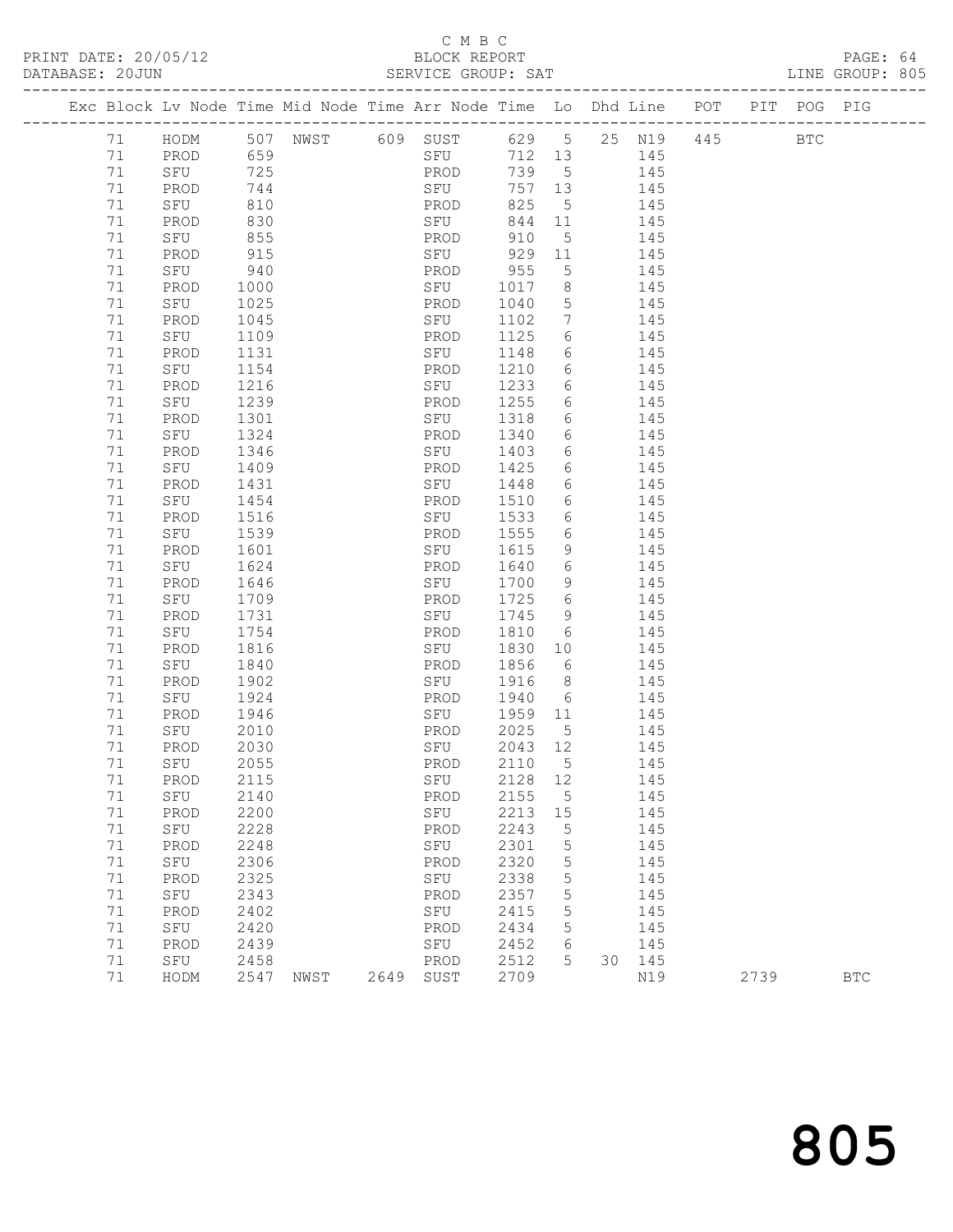#### C M B C<br>BLOCK REPORT

|  | DATABASE: 20JUN |             |      |  | SERVICE GROUP: SAT     |      |                 |                                                                                |  | LINE GROUP: 805 |  |
|--|-----------------|-------------|------|--|------------------------|------|-----------------|--------------------------------------------------------------------------------|--|-----------------|--|
|  |                 |             |      |  |                        |      |                 | Exc Block Lv Node Time Mid Node Time Arr Node Time Lo Dhd Line POT PIT POG PIG |  |                 |  |
|  |                 | 72 BDKI 623 |      |  |                        |      |                 | SFU 642 13 R5 622 BTC                                                          |  |                 |  |
|  | 72              | SFU         | 655  |  | <b>Example 19 PROD</b> |      |                 | 709 5<br>145                                                                   |  |                 |  |
|  | 72              | PROD        | 714  |  | SFU                    |      |                 | 727 13<br>145                                                                  |  |                 |  |
|  | 72              | SFU         | 740  |  | PROD                   | 755  |                 | $5 - 5$<br>145                                                                 |  |                 |  |
|  | 72              | PROD        | 800  |  | SFU                    | 813  | 12              | 145                                                                            |  |                 |  |
|  | 72              | SFU         | 825  |  | PROD                   | 840  |                 | $5 - 5$<br>145                                                                 |  |                 |  |
|  | 72              | PROD        | 845  |  | SFU                    | 859  | 11              | 145                                                                            |  |                 |  |
|  | 72              | SFU         | 910  |  | PROD                   | 925  | 5               | 145                                                                            |  |                 |  |
|  | 72              | PROD        | 930  |  | SFU                    | 944  | 11              | 145                                                                            |  |                 |  |
|  | 72              | SFU         | 955  |  | PROD                   | 1010 | 5               | 145                                                                            |  |                 |  |
|  | 72              | PROD        | 1015 |  | SFU                    | 1032 |                 | $8 - 8$<br>145                                                                 |  |                 |  |
|  | 72              | SFU         | 1040 |  | PROD                   | 1055 |                 | $5^{\circ}$<br>145                                                             |  |                 |  |
|  | 72              | PROD        | 1100 |  | SFU                    | 1117 | $7\overline{ }$ | 145                                                                            |  |                 |  |
|  | 72              | SFU         | 1124 |  | PROD                   | 1140 |                 | $6\overline{}$<br>145                                                          |  |                 |  |
|  | 72              | PROD        | 1146 |  | SFU                    | 1203 |                 | $6 \quad \sigma$<br>145                                                        |  |                 |  |
|  | 72              | SFU         | 1209 |  | PROD                   | 1225 | 6               | 145                                                                            |  |                 |  |
|  | 72              | PROD        | 1231 |  | SFU                    | 1248 |                 | 145<br>$6 \qquad \qquad$                                                       |  |                 |  |
|  | 72              | SFU         | 1254 |  | PROD                   | 1310 |                 | 145<br>$6 \quad \text{or}$                                                     |  |                 |  |
|  | 72              | PROD        | 1316 |  | SFU                    | 1333 | 6               | 145                                                                            |  |                 |  |
|  | 72              | SFU         | 1339 |  | PROD                   | 1355 | 6 —             | 145                                                                            |  |                 |  |
|  | 72              | PROD        | 1401 |  | SFU                    | 1418 | 6 —             | 145                                                                            |  |                 |  |
|  | 72              | SFU         | 1424 |  | PROD                   | 1440 |                 | $6 \quad \sigma$<br>145                                                        |  |                 |  |
|  | 72              | PROD        | 1446 |  | SFU                    | 1503 |                 | $6\overline{}$<br>145                                                          |  |                 |  |
|  | 72              | SFU         | 1509 |  | PROD                   | 1525 | 6               | 145                                                                            |  |                 |  |

 72 PROD 1531 SFU 1548 6 145 72 SFU 1554 PROD 1610 6 145 72 PROD 1616 SFU 1630 9 145 72 SFU 1639 PROD 1655 6 145 72 PROD 1701 SFU 1715 9 145 72 SFU 1724 PROD 1740 6 145 72 PROD 1746 SFU 1800 10 145 72 SFU 1810 PROD 1826 6 145 72 PROD 1832 SFU 1846 9 145 72 SFU 1855 PROD 1911 7 145 72 PROD 1918 SFU 1931 8 145 72 SFU 1939 PROD 1955 6 145 72 PROD 2001 SFU 2014 11 145 72 SFU 2025 PROD 2040 5 145 72 PROD 2045 SFU 2058 12 145 72 SFU 2110 PROD 2125 5 145 72 PROD 2130 SFU 2143 13 145 72 SFU 2156 PROD 2211 9 145

| $\overline{\phantom{0}}$<br><u>_</u> | PROD<br>∸∸ | つつつの<br>ے نے ت | SFI<br>◡∸◡<br>$\sim$ $\sim$ | $\sim$ $\sim$ $\sim$<br>ے بے بے<br>$\sim$ $\sim$ | $\overline{a}$<br>∸ ∸ ∽ | $\sim$ $\sim$ $\sim$ $\sim$<br>ے بے بے | <b>BTC</b><br>$\sim$ |
|--------------------------------------|------------|----------------|-----------------------------|--------------------------------------------------|-------------------------|----------------------------------------|----------------------|
|                                      |            |                |                             |                                                  |                         |                                        |                      |